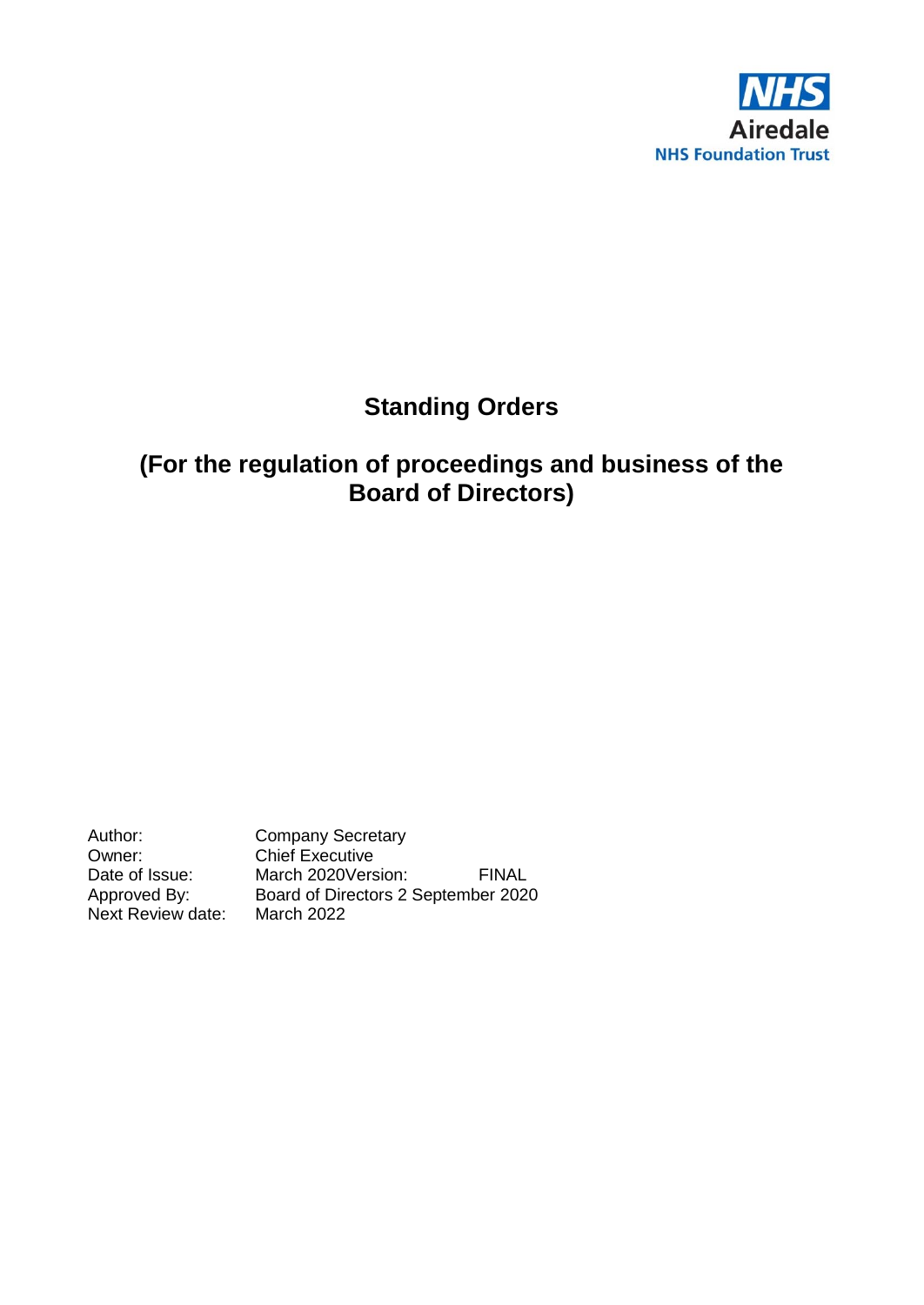## **Foreword**

Within the Terms of Authorisation issued by NHS Improvement, the Independent Regulator, NHS Foundation Trusts are required to demonstrate appropriate arrangements to provide comprehensive governance arrangements in accordance with the Health and Social Care (Community Health and Standards) Act 2003.

Standing Orders (SOs) regulate the proceedings and business of the Trust and are part of its corporate governance arrangements. In addition, as part of accepted Codes of Conduct and Accountability arrangements, boards are expected to adopt schedules of reservation of powers and delegation of powers. These schedules are incorporated within the Trust's *Scheme of Delegation.*

These documents, together with Standing Financial Instructions, Trust's Constitution, Standards of Business Conduct, Budgetary Control Procedures, the Fraud and Corruption Policy, procedure for the Declaration of Interests and the Trust's Constitution provide a regulatory framework for the business conduct of the Trust. They fulfil the dual role of protecting the Trust's interests and protecting staff from possible accusation that they have acted less than properly.

The Standing Orders, Scheme of Delegation, Standing Financial Instructions and Budgetary Control Procedures provide a comprehensive business framework that is to be applied to all activities, including those of the Charitable Foundation. Members of the Board of Directors and all members of staff should be aware of the existence of and work to these documents.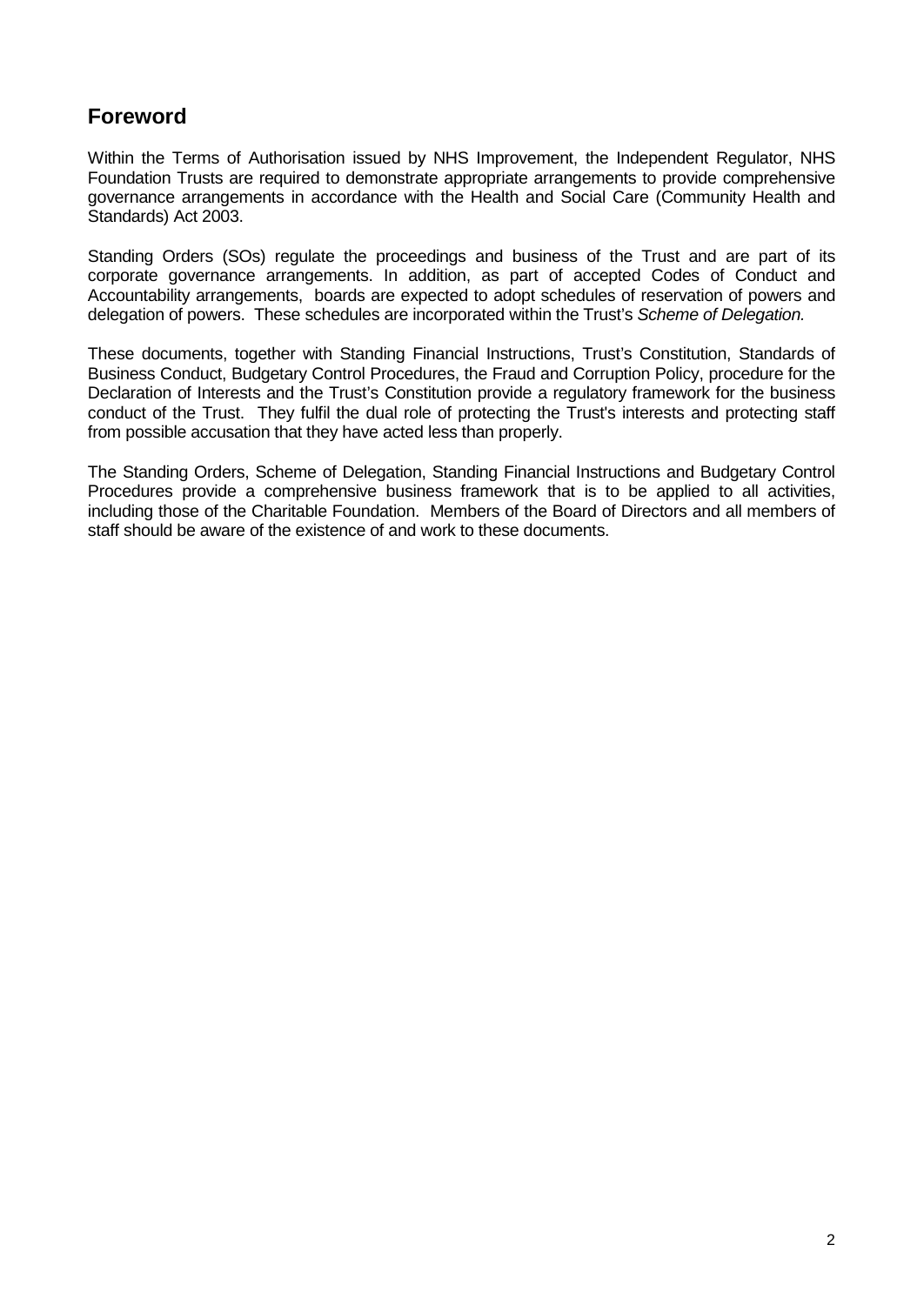# **Contents Page No.**

|         | <b>Foreword</b><br><b>Contents</b><br><b>Introduction</b>                                | $\mathbf{2}$<br>3 |
|---------|------------------------------------------------------------------------------------------|-------------------|
|         | <b>Statutory Framework</b>                                                               | 8                 |
|         | <b>NHS Framework</b>                                                                     | 8                 |
|         | Delegation of Powers                                                                     | 8                 |
| 1.      | Interpretation                                                                           | 10                |
| 2.      | <b>The Trust</b>                                                                         |                   |
| 2.1     | Composition of the Board of Directors                                                    | 12                |
| 2.2     | Appointment of the Chair and Non-Executive Directors                                     | 12                |
| 2.3     | <b>Other Appointments</b>                                                                | 13                |
| 2.4     | <b>Committees and Delegation</b>                                                         | 14                |
| 2.5     | Terms of Office of the Chair and Non-Executive Directors                                 | 14                |
| 2.6     | Appointment of Deputy Chair of the Board of Directors                                    | 14                |
| $2.7\,$ | Powers of Deputy Chair                                                                   | 14                |
| 2.8     | <b>Joint Directors</b>                                                                   | 15                |
| 2.9     | Role and Responsibilities of the Board of Directors<br>2.10 Lead Roles for Board Members | 15<br>15          |
|         | 2.11 Appointment of Secretary                                                            | 15                |
|         | 2.12 Role of Secretary of the Trust                                                      | 16                |
|         | 2.13 Conflicts of Interest of Directors                                                  | 16                |
|         |                                                                                          |                   |
| 3.      | <b>Meetings of the Board of Directors</b>                                                |                   |
| 3.1     | Admission of the public and press                                                        | 17                |
| 3.2     | <b>Observers at Board Meetings</b>                                                       | 17                |
| 3.3     | <b>Calling Meetings</b>                                                                  | 17                |
| 3.4     | Notice of Meetings                                                                       | 18                |
| 3.5     | Setting the Agenda                                                                       | 18                |
| 3.6     | <b>Chair of Meeting</b>                                                                  | 18                |
| 3.7     | <b>Annual Members Meeting</b>                                                            | 19                |
| 3.8     | <b>Notices of Motion</b>                                                                 | 19                |
| 3.9     | <b>Emergency Motion</b>                                                                  | 19                |
|         | 3.10 Withdrawal of Motion or Amendments                                                  | 19                |
|         | 3.11 Motion to Rescind a Resolution<br>3.12 Motions                                      | 19<br>19          |
|         | 3.13 Chair's Ruling                                                                      | 20                |
|         | 3.14 Voting                                                                              | 20                |
|         | 3.15 Minutes                                                                             | 20                |
|         | 3.16 Written Resolutions                                                                 | 21                |
|         | 3.17 Joint Directors                                                                     | 21                |
|         | 3.18 Suspension of Standing Orders                                                       | 21                |
|         | 3.19 Variation and Amendment of Standing Orders                                          | 21                |
|         | 3.20 Record of Attendance                                                                | 22                |

3.21 Quorum 22<br>3.22 Frequency 22 3.22 Frequency 22<br>3.23 Petition 22<br>22

| 3.23 Petition |  |
|---------------|--|
|               |  |

## **4. Meetings of the Council of Governors**

| 4.1 Admission of the Public and Press |    |
|---------------------------------------|----|
| 4.2 Calling Meetings                  | 23 |
| 4.3 Notice of Meetings                |    |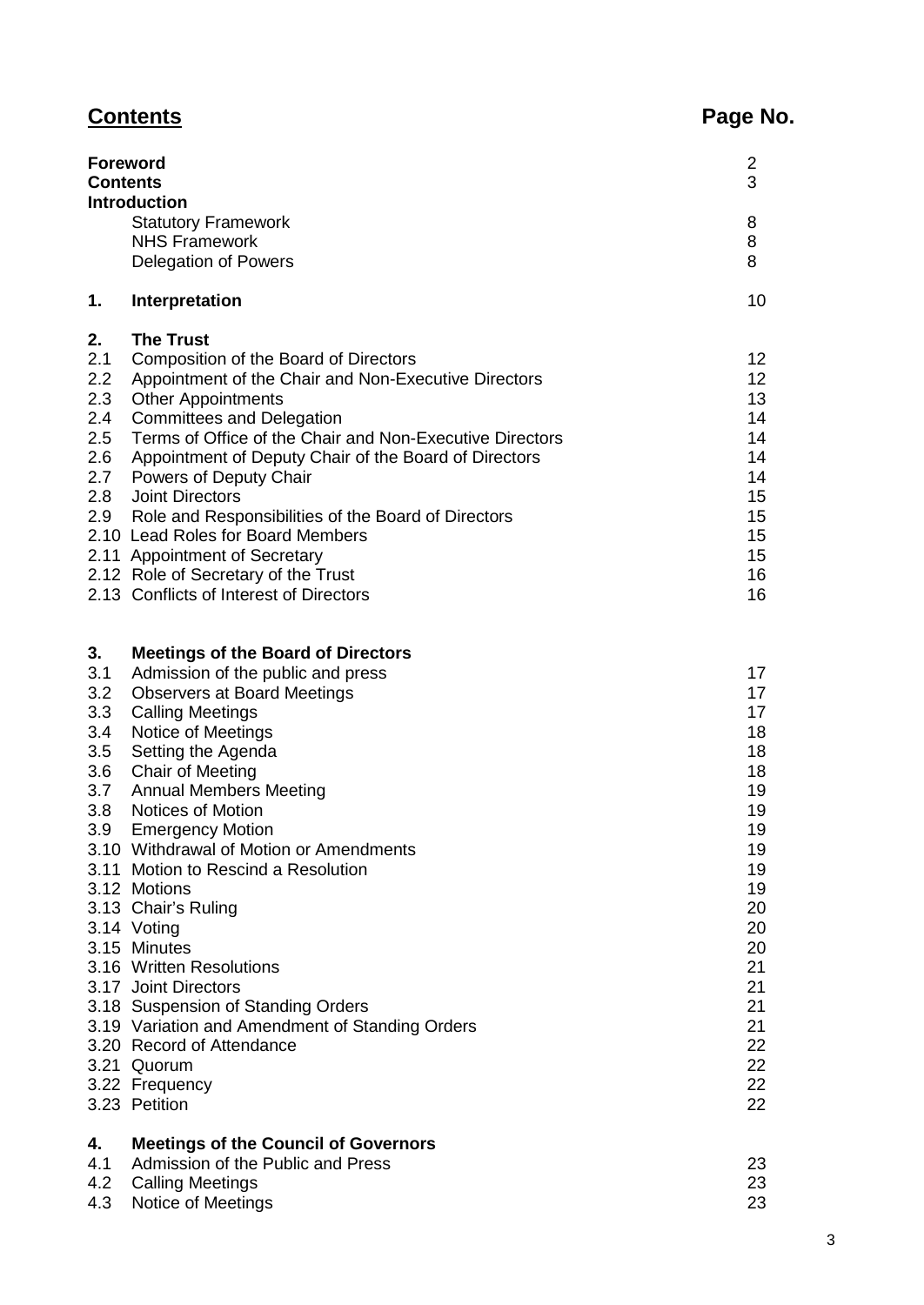| 4.4<br>4.5<br>4.6       | <b>Chair of Meeting</b><br><b>Notices of Motion</b><br>Withdrawal of Motion or Amendments<br>4.7 Motions<br>4.8 Chair's Ruling<br>4.9 Voting<br>4.10 Minutes<br>4.11 Record of Attendance<br>4.12 Quorum<br>4.13 Frequency<br>4.14 Attendance at Council of Governor Meetings<br>4.15 Powers<br>4.16 Proposing Council of Governors Written Resolutions<br>4.17 Disclosure of Interests<br>4.18 Declaration | 24<br>24<br>24<br>24<br>24<br>24<br>25<br>25<br>25<br>25<br>25<br>26<br>26<br>27<br>28 |
|-------------------------|-------------------------------------------------------------------------------------------------------------------------------------------------------------------------------------------------------------------------------------------------------------------------------------------------------------------------------------------------------------------------------------------------------------|----------------------------------------------------------------------------------------|
| 5.<br>5.1<br>5.2<br>5.3 | Arrangements for the Exercise of Functions by Delegation<br><b>Emergency Powers</b><br><b>Delegation to Committees</b><br>Delegation to Officers                                                                                                                                                                                                                                                            | 29<br>29<br>29                                                                         |
| 5.4                     | <b>Overriding Standing Orders</b>                                                                                                                                                                                                                                                                                                                                                                           | 29                                                                                     |
| 6.<br>6.1<br>6.2<br>6.3 | <b>Committees</b><br>Appointment of Internal Committees<br>West Yorkshire Association of Acute Trusts ('WYAAT')<br>Confidentiality                                                                                                                                                                                                                                                                          | 30<br>30<br>31                                                                         |
| 7.                      | Declarations of Interests and Register of Interests                                                                                                                                                                                                                                                                                                                                                         | 31                                                                                     |
|                         |                                                                                                                                                                                                                                                                                                                                                                                                             |                                                                                        |
| 8.                      | <b>Compliance with Fit and Proper Persons Regulations</b>                                                                                                                                                                                                                                                                                                                                                   | 33                                                                                     |
| 9.                      | <b>Exclusion of Chair and Directors in Proceedings on account of</b><br>pecuniary interest                                                                                                                                                                                                                                                                                                                  | 33                                                                                     |
| 10.                     | <b>Standards of Business Conduct</b>                                                                                                                                                                                                                                                                                                                                                                        |                                                                                        |
|                         | 10.1 Policy                                                                                                                                                                                                                                                                                                                                                                                                 | 34                                                                                     |
|                         | 10.2 Interest of Officers in Contracts                                                                                                                                                                                                                                                                                                                                                                      | 34                                                                                     |
|                         | 10.3 Canvassing of and Recommendations by, Directors in relation to<br>appointments                                                                                                                                                                                                                                                                                                                         | 35                                                                                     |
|                         | 10.4 Relatives of Directors or Officers                                                                                                                                                                                                                                                                                                                                                                     | 35                                                                                     |
| 11.                     | <b>Custody of Seal and Sealing of Documents</b>                                                                                                                                                                                                                                                                                                                                                             |                                                                                        |
|                         | 11.1 Custody of Seal<br>11.2 Sealing of Documents                                                                                                                                                                                                                                                                                                                                                           | 35<br>36                                                                               |
|                         | 11.3 Register of Sealing                                                                                                                                                                                                                                                                                                                                                                                    | 36                                                                                     |
| 12.                     | <b>Signature of Documents</b>                                                                                                                                                                                                                                                                                                                                                                               | 36                                                                                     |
| 13.                     | <b>Miscellaneous</b><br>13.1 Standing Orders to be given to Directors and Officers<br>13.2 Documents having the standing of Standing Orders<br>13.3 Review of Standing Orders                                                                                                                                                                                                                               | 36<br>36<br>36                                                                         |
|                         | <b>Standing Financial Instructions</b>                                                                                                                                                                                                                                                                                                                                                                      |                                                                                        |
| 14.                     | <b>Introduction</b>                                                                                                                                                                                                                                                                                                                                                                                         |                                                                                        |
|                         | 14.1 General<br>14.2 Responsibilities and delegation                                                                                                                                                                                                                                                                                                                                                        | 37<br>37                                                                               |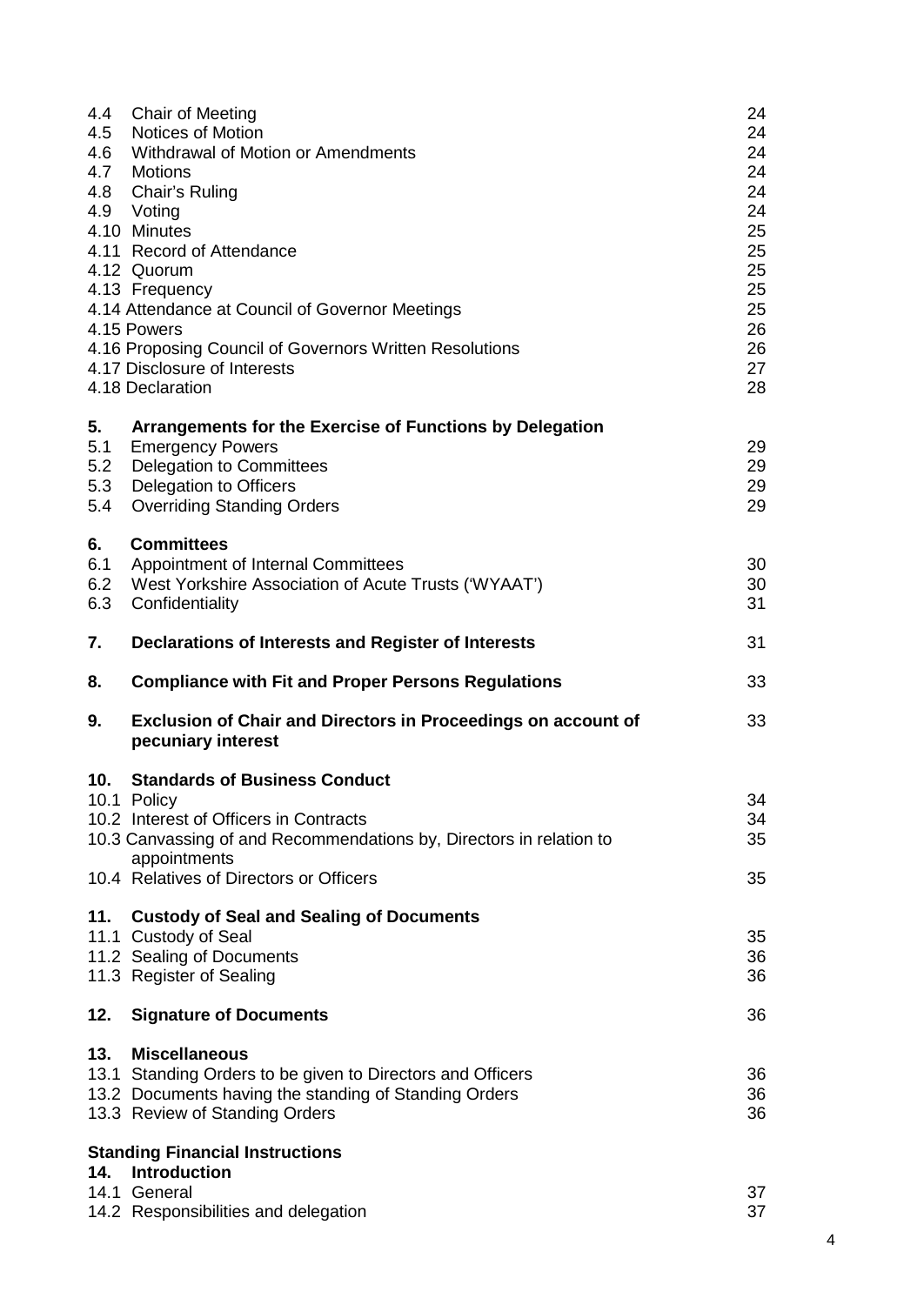| 15.          | <b>Audit</b>                                                                                                       |          |
|--------------|--------------------------------------------------------------------------------------------------------------------|----------|
|              | 15.1 Audit and Risk Committee                                                                                      | 39       |
|              | 15.2 Director of Finance                                                                                           | 40       |
|              | 15.3 Role of Internal Audit                                                                                        | 40       |
|              | 15.4 External Audit                                                                                                | 41       |
|              | 15.5 Fraud, Bribery and Corruption                                                                                 | 41       |
|              |                                                                                                                    |          |
| 16.          | Allocations, planning, budgets, budgetary control and monitoring                                                   |          |
|              | 16.1 Preparation and approval of plans and budgets                                                                 | 42       |
|              | 16.2 Budgetary delegation                                                                                          | 43       |
|              | 16.3 Budgetary control and reporting                                                                               | 43       |
|              | 16.4 Capital expenditure                                                                                           | 44       |
|              | 16.5 Monitoring returns                                                                                            | 44       |
| 17.          | <b>Annual Accounts and Reports</b>                                                                                 |          |
|              | 17.1 Governance process                                                                                            | 44       |
| 18.          | Bank and OPG accounts, investment and external borrowing                                                           |          |
|              | 18.1 General                                                                                                       | 45       |
|              | 18.2 Bank and OPG accounts                                                                                         | 45<br>45 |
|              | 18.3 Banking procedures<br>18.4 Investments                                                                        | 45       |
|              | 18.5 External borrowing                                                                                            | 46       |
|              | 18.6 Tendering and review                                                                                          | 46       |
|              |                                                                                                                    |          |
| 19.          | Income, fees and charges and security of cash, cheques and other negotiable                                        |          |
|              | <b>instruments</b>                                                                                                 |          |
|              | 19.1 Income systems                                                                                                | 46       |
|              | 19.2 Raising invoices                                                                                              | 46       |
|              | 19.3 Fees and charges                                                                                              | 46       |
|              | 19.4 Parent Company Guarantees                                                                                     | 47       |
|              | 19.5 Debt recovery                                                                                                 | 47       |
|              | 19.6 Security of cash, cheques and other negotiable instruments                                                    | 47       |
|              |                                                                                                                    |          |
| 20.          | Tendering and contracting procedure                                                                                |          |
| 20.1         | Duty to comply with Standing Orders and Standing Financial Instructions                                            | 48       |
| 20.2<br>20.3 | EU Directives governing public procurement<br>Capital Investment Manual and Department of Health guidance          | 49<br>49 |
| 20.4         | Formal competitive tendering                                                                                       | 49       |
| 20.5         | Contracting/tendering procedure                                                                                    | 51       |
| 20.6         | Quotations: competitive and non-competitive                                                                        | 56       |
| 20.7         | Authorisation of tenders and competitive quotations                                                                | 57       |
| 20.8         | Instances where formal competitive tendering or competitive tendering                                              |          |
|              | or competitive quotation is not required                                                                           | 58       |
| 20.9         | Private finance for capital procurement                                                                            | 58       |
|              | 20.10 Compliance requirements for all contracts                                                                    | 58       |
|              | 20.11 Personnel and agency or temporary staff contracts                                                            | 59       |
|              | 20.12 Healthcare Service Contracts                                                                                 | 59       |
|              | 20.13 Disposals                                                                                                    | 59       |
|              | 20.14 In-house services                                                                                            | 59       |
|              | 20.15 Applicability of SFIs on tendering and contracting to funds held in trust<br>20.16 Cancellation of contracts | 60<br>60 |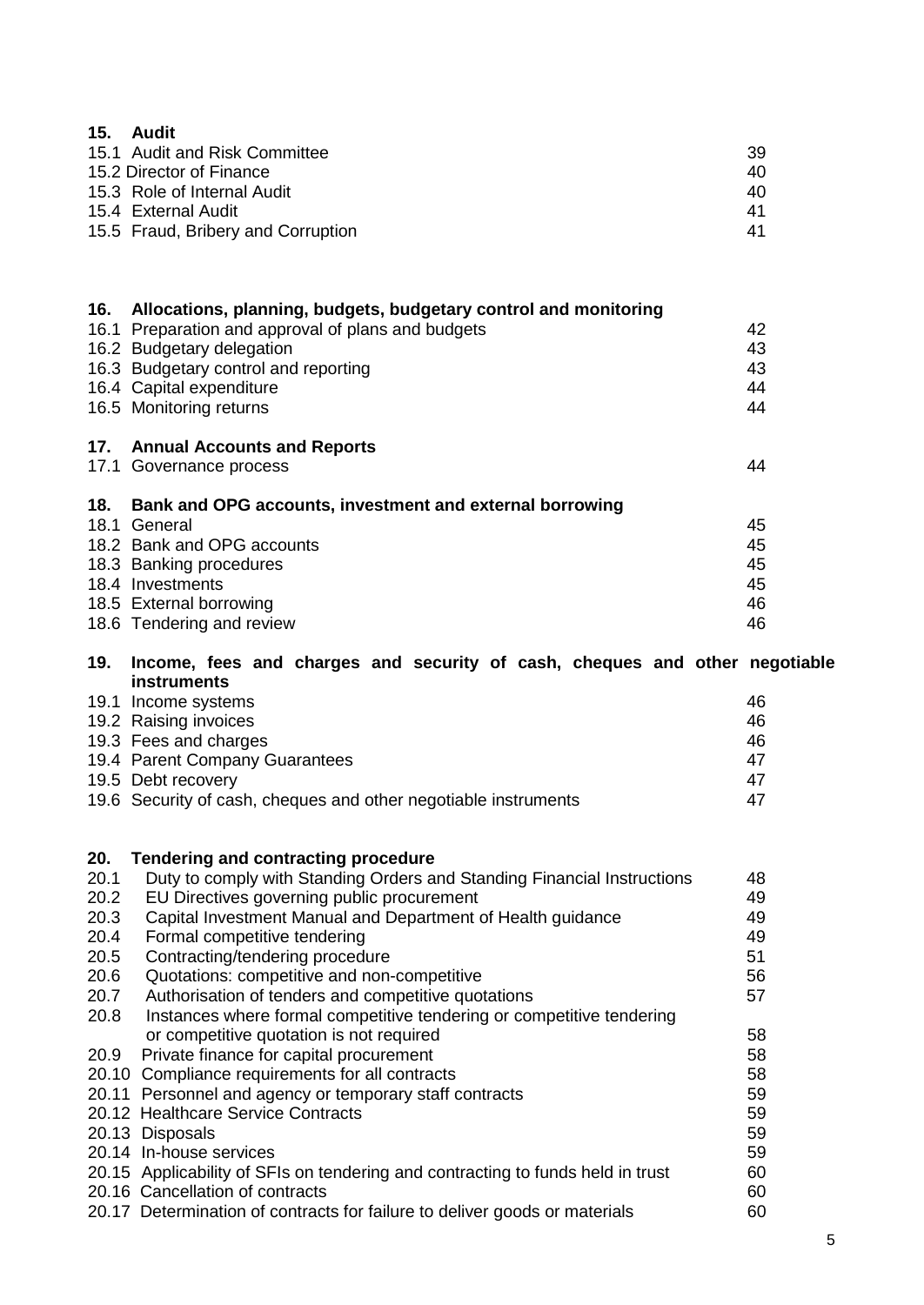| 21.                         | NHS service agreements for provision of services<br>21.1 Standard NHS contracts<br>21.2 Involving partners and jointly managing risk<br>21.3 Reports to Board on contracts                                                                                                                                                                                                                                                                 | 61<br>61<br>61             |
|-----------------------------|--------------------------------------------------------------------------------------------------------------------------------------------------------------------------------------------------------------------------------------------------------------------------------------------------------------------------------------------------------------------------------------------------------------------------------------------|----------------------------|
| 22.                         | Terms of service, allowances and payment of executive directors                                                                                                                                                                                                                                                                                                                                                                            |                            |
|                             | of the Board and Governors<br>22.1 Remuneration and terms of service<br>22.2 Staff appointments<br>22.3 Processing payroll<br>22.4 Contracts of employment                                                                                                                                                                                                                                                                                 | 62<br>62<br>63<br>64       |
| 23.                         | Non-pay expenditure<br>23.1 Delegation of authority<br>23.2 Choice, requisitioning, ordering, receipt and payment for Goods and Services                                                                                                                                                                                                                                                                                                   | 64<br>65                   |
| 24.                         | Capital investment, private financing, fixed asset registers and security of assets<br>24.1 Capital Investment<br>24.2 Private Finance<br>24.3 Asset registers<br>24.4 Security of assets                                                                                                                                                                                                                                                  | 68<br>69<br>69<br>70       |
| 25.                         | <b>Stores and Receipt of Goods</b><br>25.1 General position<br>25.2 Control of stores, stocktaking, condemnations and disposal<br>25.3 Goods supplied by NHS Supply Chain                                                                                                                                                                                                                                                                  | 71<br>71<br>72             |
| 26.                         | Disposals and condemnations, losses and special payments<br>26.1 Disposals and condemnations<br>26.2 Losses and special payments                                                                                                                                                                                                                                                                                                           | 72<br>73                   |
| 27.                         | <b>Information Technology</b><br>27.1 Responsibilities and duties of the Director of Finance<br>27.2 Responsibilities and duties of other directors and officers in relation to<br>computer systems of a general application<br>27.3 Contracts for computer services with other health bodies or outside agencies<br>27.4 Risk assessment<br>27.5 Requirements for computer systems which have an impact on corporate<br>financial systems | 74<br>74<br>74<br>75<br>75 |
| 28.                         | <b>Patients Property</b>                                                                                                                                                                                                                                                                                                                                                                                                                   | 75                         |
| 29.<br>29.1                 | <b>Funds held on Trust</b><br><b>Corporate Trustee</b><br>29.2 Accountability to Charity Commission and Secretary of State for Health<br>29.3 Applicability of Standing Financial Instructions to funds held on Trust                                                                                                                                                                                                                      | 76<br>76<br>76             |
| 30.                         | Acceptance of gifts by staff and link to Standards of Business Conduct                                                                                                                                                                                                                                                                                                                                                                     | 77                         |
| 31.                         | <b>Retention of records</b>                                                                                                                                                                                                                                                                                                                                                                                                                | 77                         |
| 32.<br>32.1<br>32.2<br>32.3 | <b>Risk management and insurance</b><br>Programme of risk management<br>Insurance: Risk pooling schemes administered by NHSLA<br>Insurance arrangements with commercial insurers<br>32.4 Arrangements to be followed by the Board in agreeing insurance cover                                                                                                                                                                              | 77<br>78<br>78<br>78       |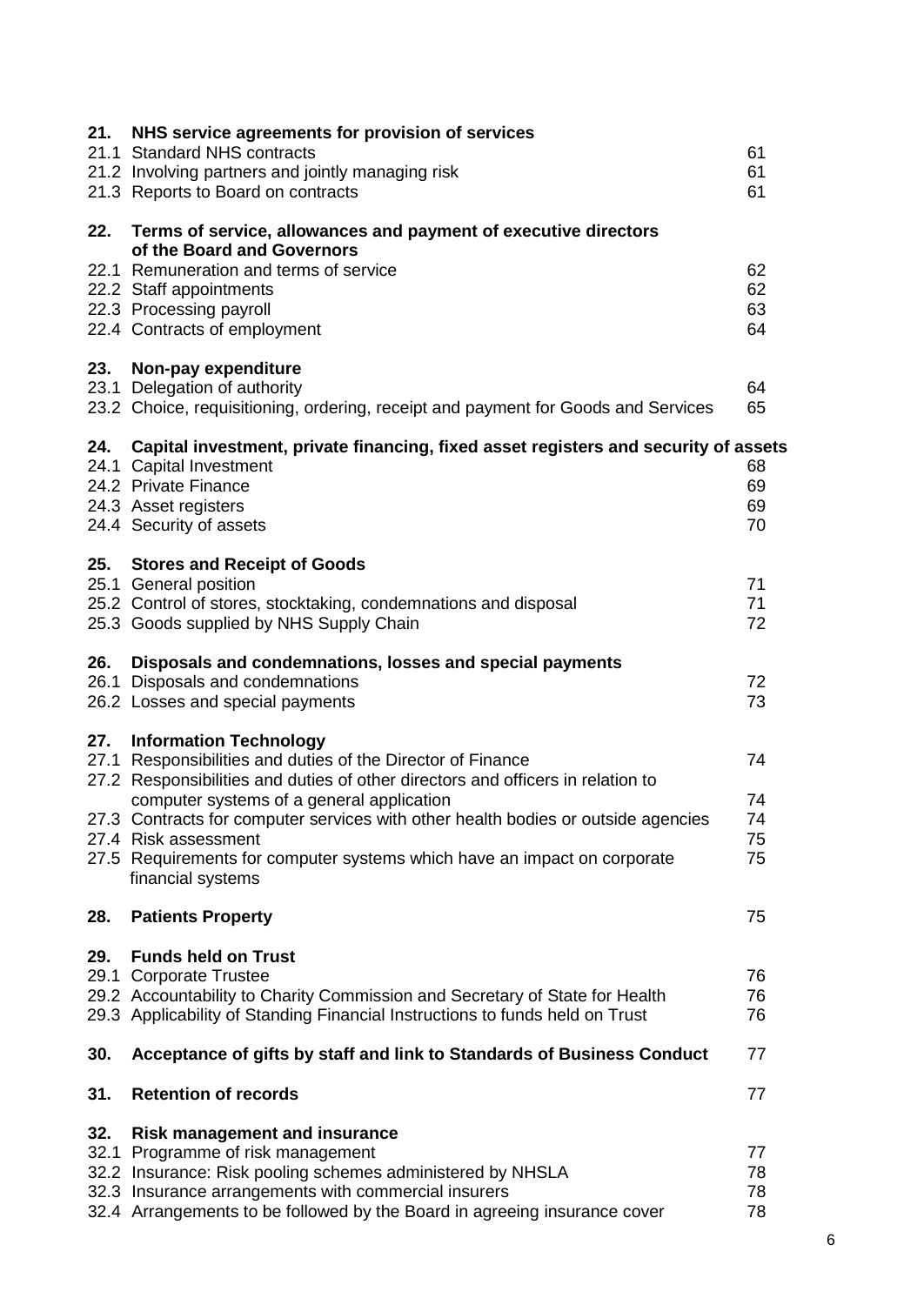|     | <b>Annex A Scheme of Delegation</b>                         | 82-103 |
|-----|-------------------------------------------------------------|--------|
| 34. | <b>Joint Ventures and Subsidiary Companies</b>              | 80     |
|     | 33.6 Policy Review                                          | 80     |
|     | 33.5 Receipt and Scrutiny of Statutory Forms under MHA 1983 | 80     |
|     | 33.4 Monitoring Compliance                                  | 80     |
|     | 33.3 Duties/Responsibilities/Scheme of Delegation           | 80     |
|     | 33.2 Definitions                                            | 79     |
|     | 33.1 Scope/Governance Arrangements                          | 79     |
| 33. | <b>Mental Health Act 1983</b>                               |        |
|     | 32.5 Legal proceedings                                      | 79     |
|     |                                                             |        |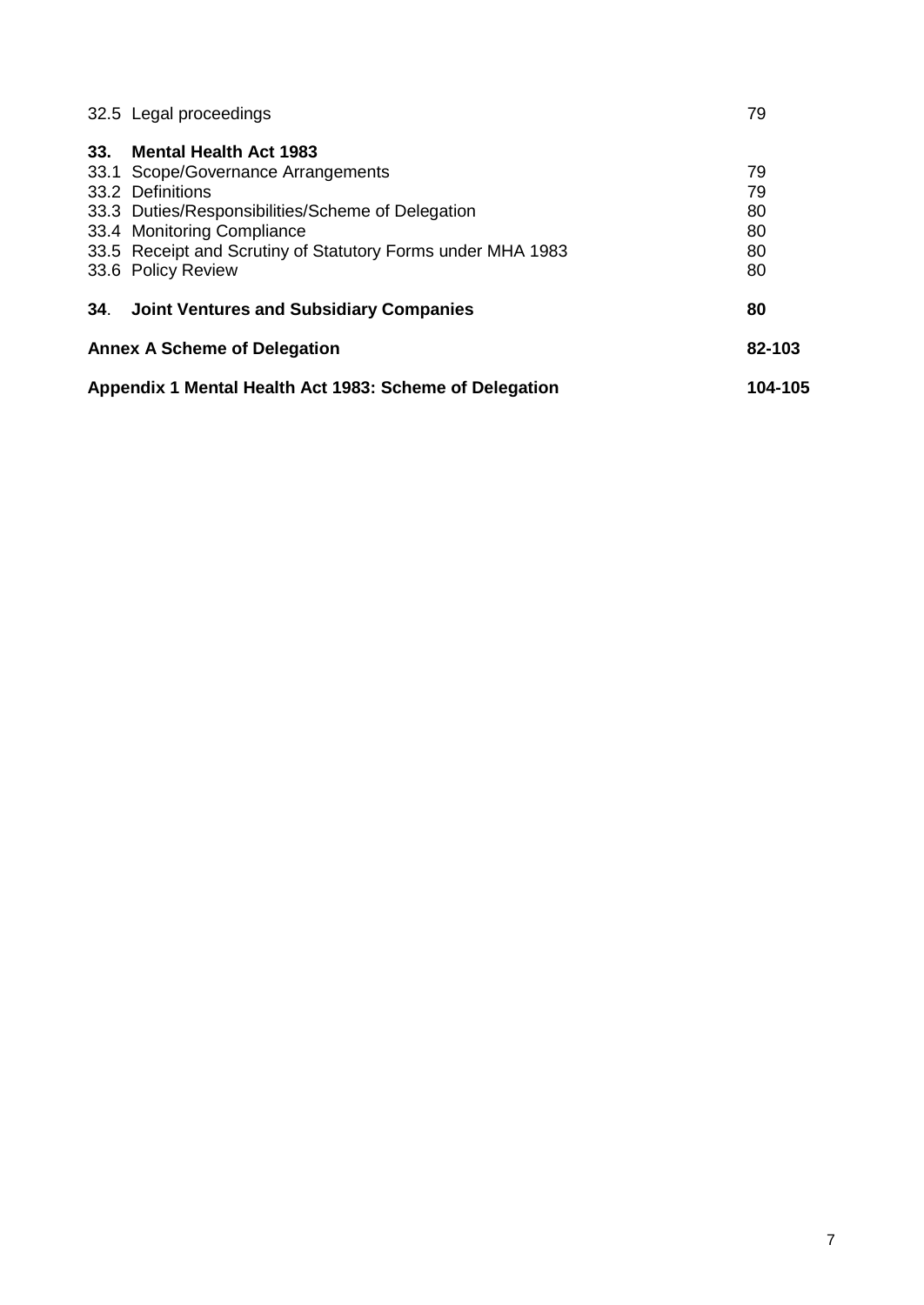## **Introduction**

#### **Statutory Framework**

Airedale NHS Foundation Trust (the Trust) is a statutory body, which came into existence on  $1<sup>st</sup>$  June 2010 pursuant to authorisation of NHS Improvement (previously named as Monitor) under the Health and Social Care (Community Health and Standards) Act 2008 ("the 2008 Act").

The principal place of business of the Trust is:

Airedale General Hospital Skipton Road **Steeton Keighley** West Yorkshire BD20 6TD

For administrative purposes, Airedale General Hospital is the Trust Headquarters.

NHS Foundation Trusts are governed by the National Health Service Act 1977 (NHS Act 1977), the National Health Service and Community Care Act 1990 (NHS & CC Act 1990) as amended by the Health Authorities Act 1995, the Health Act 1999, the Health and Social Care Act 2001 and 2003 and the Health and Social Care Act 2012.

The functions of the Trust are conferred by this legislation and the authorisation.

As a statutory body, the Trust has specified powers to contract in its own name.

The Trust also has statutory powers under Section 28A of the NHS Act 1977, as amended by the Health Act 2006, to fund projects jointly planned with local authorities, voluntary organisations and other bodies.

The Code of Accountability requires the Trust to adopt Standing Orders for the regulation of its proceedings and business. The Trust must also adopt Standing Financial Instructions (SFIs) as an integral part of Standing Orders setting out the responsibilities of individuals.

### **NHS Framework**

The Code of Accountability and Code of Governance requires that, inter alia, Boards of Directors draw up a schedule of decisions reserved to that Board, and ensure that management arrangements are in place to enable responsibility to be clearly delegated appropriately.

The Code(s) also requires the establishment of an Audit Committee and a Remuneration Committee, with formally agreed terms of reference. The Code of Conduct requires a register of possible conflicts of interest of members of both the Board of Directors and the Council of Governors and how those possible conflicts are addressed.

The 'Code of Practice on Openness in the NHS' sets out the requirements for public access to information on the NHS, subject for example, to the Freedom of Information Act 2000.

#### **Delegation of Powers**

The Trust has powers to delegate and make arrangements for delegation. These Standing Orders set out the detail of these arrangements.

Under the Standing Order relating to the Arrangements for the Exercise of Functions (SO5), the Trust is given powers to "make arrangements for the exercise, on behalf of the Trust of any of their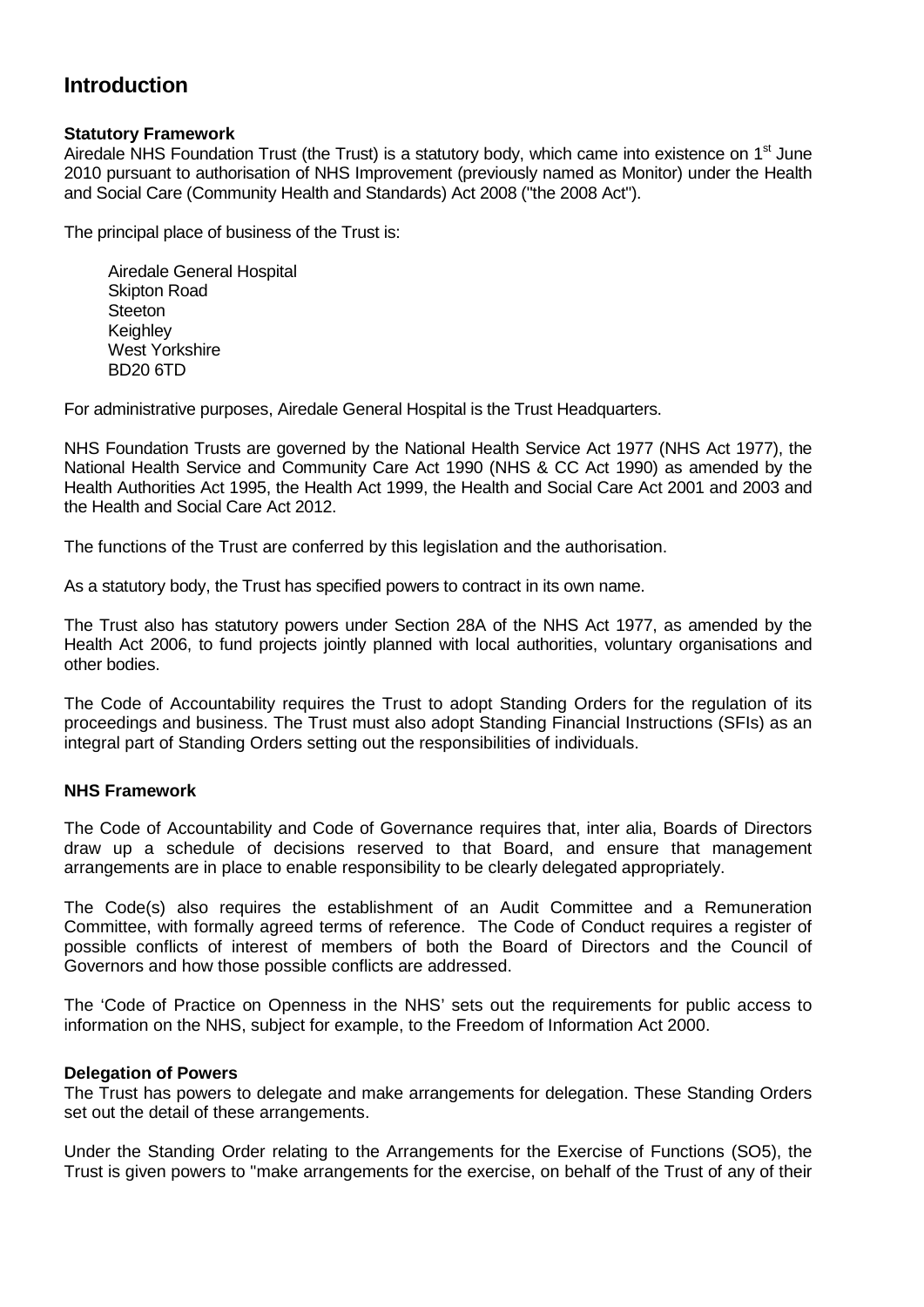functions by a Trust committee, sub-committee or joint committee appointed by virtue of Standing Order 6 or by an officer of the Trust, in each case subject to such restrictions and conditions as the Trust thinks fit or in accordance with the Constitution and the terms of the authorisation.

Delegated powers are covered in Annex A Scheme of Delegation and financial delegation as defined in the Standing Financial Instructions and Scheme of Delegation. These documents have effect as if incorporated into the Standing Orders.

#### **Integrated Governance**

Foundation Trust Boards are encouraged to move away from silo governance and develop integrated governance that will lead to good governance and ensure that decision making is informed by intelligent information covering the full range of corporate, financial, clinical, information and research governance. The Board uses its committee structures to support in implementing a model of integrated governance.

#### **Collaboration across the WYAAT Service Area**

To support the implementation of the Sustainable Transformation Plans (STPs), acute providers are required by NHS Improvement to plan, commission and deliver efficient and sustainable health care services for patients across the WYAAT service area. Therefore the following Trusts:

- Airedale NHS Foundation Trust
- Bradford Teaching Hospitals NHS Foundation Trust
- Calderdale and Huddersfield NHS Foundation Trust
- Harrogate NHS Foundation Trust
- Leeds Teaching Hospital NHS Trust
- Mid Yorkshire NHS Trust

Will collaborate to oversee a comprehensive system wide programme to deliver the objective of acute provider transformation. Collectively they will share obligations agreed by all Parties, set out in an Memorandum of Understanding and hold each other to account via a Committee in Common, in which all Parties have agreed.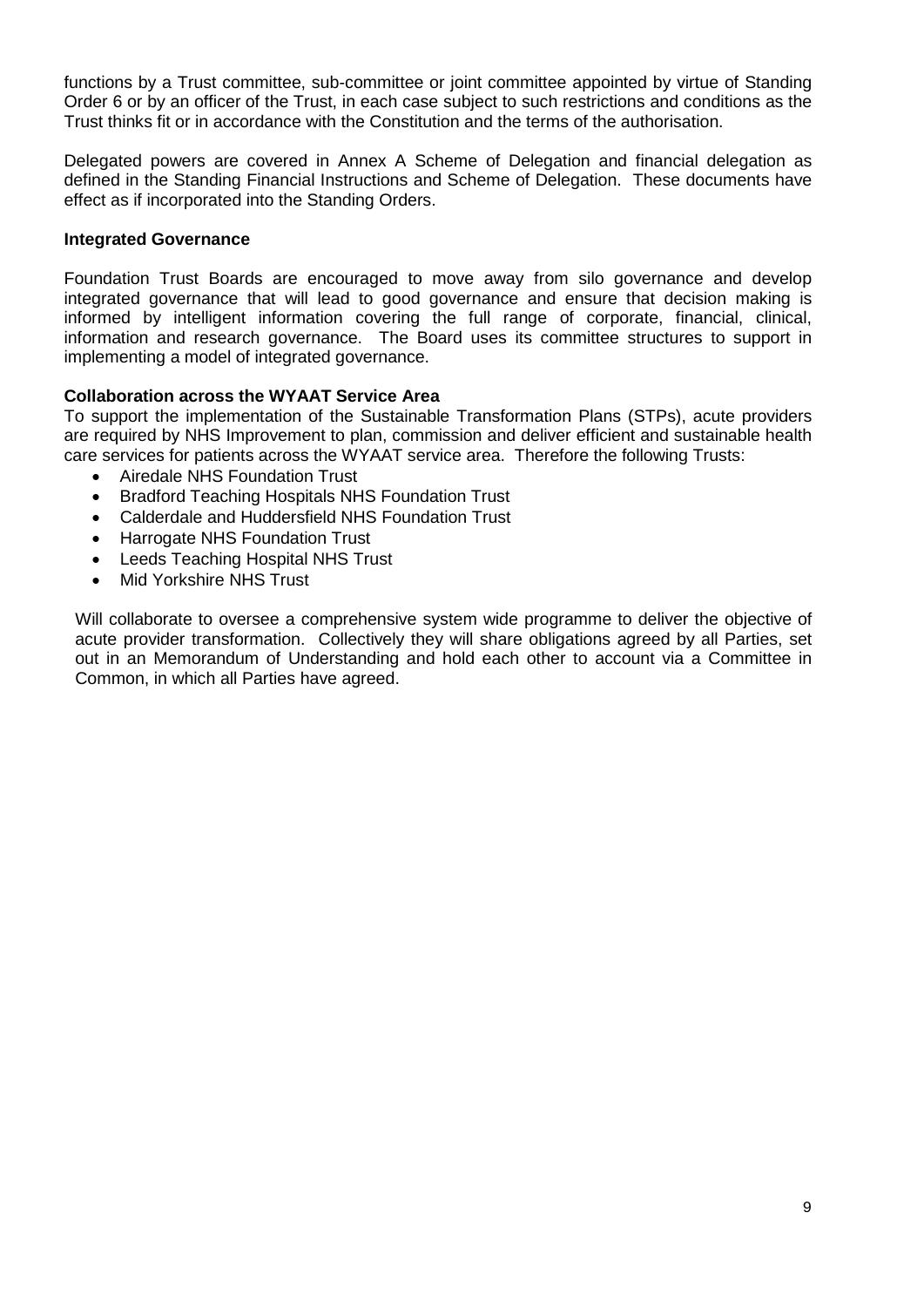## **1. Interpretation**

Save as otherwise permitted by law, at any meeting the Chair of the Trust shall be the final authority on the interpretation of Standing Orders (on which they should be advised by the Chief Executive).

Any expression to which a meaning is given in the National Health Service Act 1977, National Health Service and Community Care Act 1990, the Health and Social Care (Community Health and Standards) Act 2003 and other Acts relating to the National Health Service or in the Financial or other Regulations made under the Acts or in the Authorisation or constitution shall have the same meaning in this interpretation and in addition:

**"Accounting Officer"** means the Officer responsible and accountable for funds entrusted to the Trust. They shall be responsible for ensuring the proper stewardship of public funds and assets. In accordance with the Act, this shall be the Chief Executive.

**"Associate Director"** means a director, who is an officer of the Trust appointed in accordance with the Constitution, allowing full participation in the work of the Board of Directors with the exception of formal voting rights.

**"Authorisation"** means the authorisation of the Trust by NHS Improvement, the Independent Regulator of NHS Foundation Trusts

**"Board of Directors"** means the Chair, Non-Executive Directors and the Executive Directors appointed in accordance with the Trust's Constitution.

**"Budget"** means a resource, expressed in financial terms, approved by the Board for the purpose of carrying out, for a specific period, any or all of the functions of the Trust.

**"Budget Holder"** means the director or employee with delegated authority to manage finances for a specific area of the organisation.

**"Chair"** is the person appointed in accordance with the Constitution to lead the Board of Directors and the Council of Governors. The expression "the Chair" shall be deemed to include the Deputy Chair of the Trust if the Chair is absent from the meeting or is otherwise unavailable.

**"Chief Executive"** means the chief officer of the Trust.

**"Commissioning"** means the process for determining the need for and for obtaining the supply of healthcare and related services by the Trust within available resources.

**"Committee"** means a committee appointed by the Board of Directors.

**"Committee in Common"** means the collective group or representation from NHS organisations established to perform a particular function or duty.

**"Committee members"** mean persons formally appointed by the Board of Directors to sit on or to chair specific committees.

**"Constitution"** means the Constitution of the Trust as approved from time to time by NHS Improvement, the Independent Regulator of NHS Foundation Trusts.

**"Contracting and procuring"** means the systems for obtaining the supply of goods, materials, manufactured items, services, building and engineering services, works of construction and maintenance and for disposal of surplus and obsolete assets.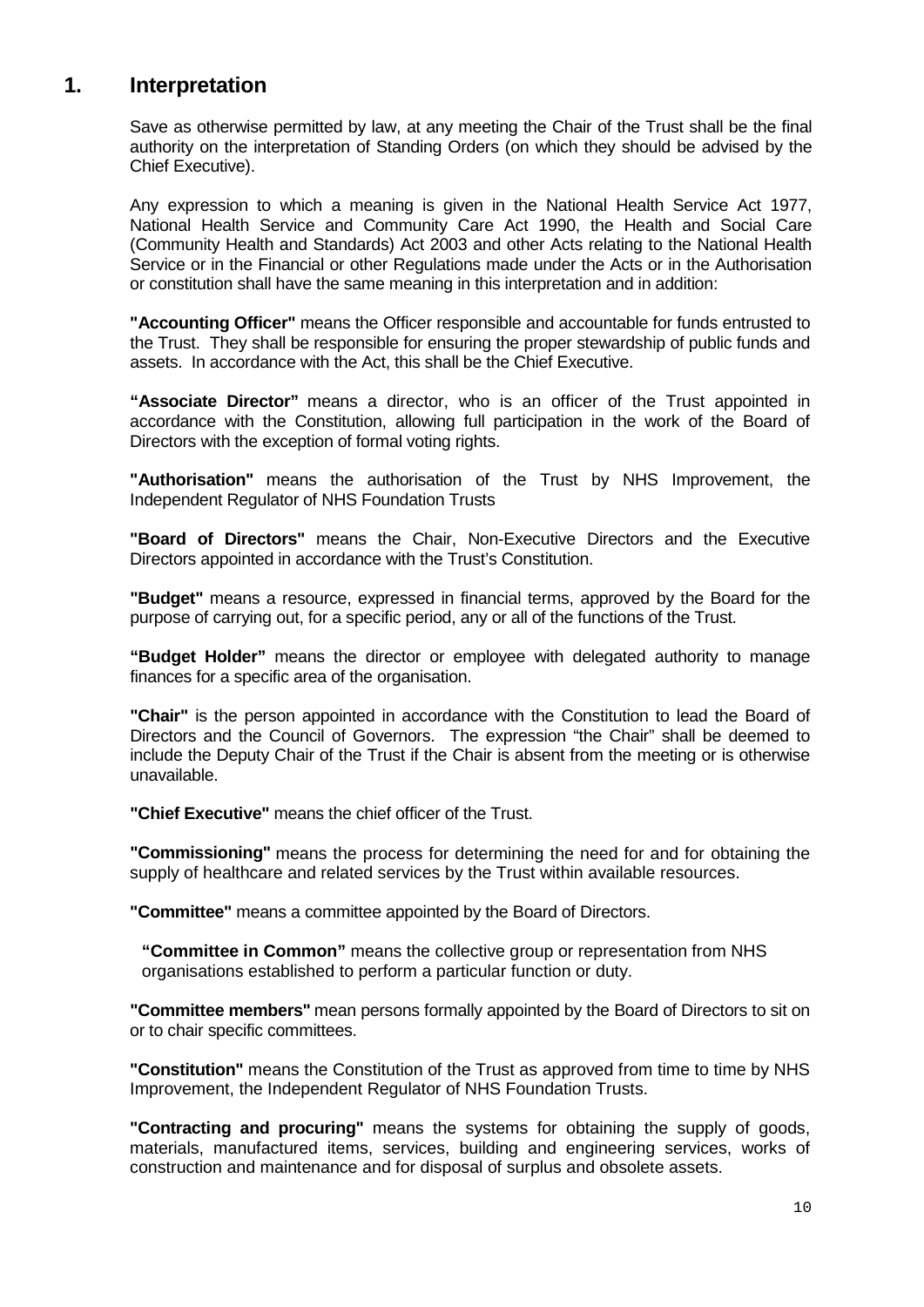**"Council of Governors"** means the persons, elected and appointed, to fulfil the functions as laid out in the Constitution.

**"Deputy Chair"** means the Non-Executive Director appointed by the Council of Governors to take on the duties of Chair if the Chair is absent for any reason.

**"Finance Director"** means the Director of Finance who is the chief finance officer of the Trust.

**"Executive Director"** means a director who is an officer of the Trust appointed in accordance with the Constitution. For the purposes of this document, "director" shall not include an employee whose job title incorporates the word director but who has not been appointed in this manner.

**"Funds held on Trust"** shall mean those funds which the Trust holds at its date of incorporation, receives on distribution by statutory instrument, or chooses subsequently to accept under powers derived under Sch 2 Part II para 16.1c NHS & Community Care Act 1990. Such funds may or may not be charitable.

**"Independent Regulator"** means the Regulator for the purpose of Part 1 of the 2003 Act.

**"Memorandum of Understanding" (MoU)** means a bilateral or multilateral agreement between two or more parties expressing an intended will and/or common line of action between the parties.

**"Motion"** means a formal proposition to be discussed and voted on during the course of a meeting.

**"Nominated officer"** means an officer charged with the responsibility for discharging specific tasks within Standing Orders and Standing Financial Instructions.

**"Non-Executive Director"** means a director who is not an officer of the Trust and who has been appointed in accordance with the Constitution or under the previous appointment system. This includes the Chair of the Trust.

**"Officer"** means an employee of the Trust or any other person who exercises functions for the purposes of the Trust other than solely as a Staff Governor or Non-Executive Director of the Trust.

**"SFI's"** means Standing Financial Instructions.

**"SO's"** mean Standing Orders.

**"Trust"** means Airedale NHS Foundation Trust.

**"WYAAT"** means West Yorkshire Association of Acute Trusts – collaboration between the West Yorkshire and Harrogate acute providers established to deliver the STP.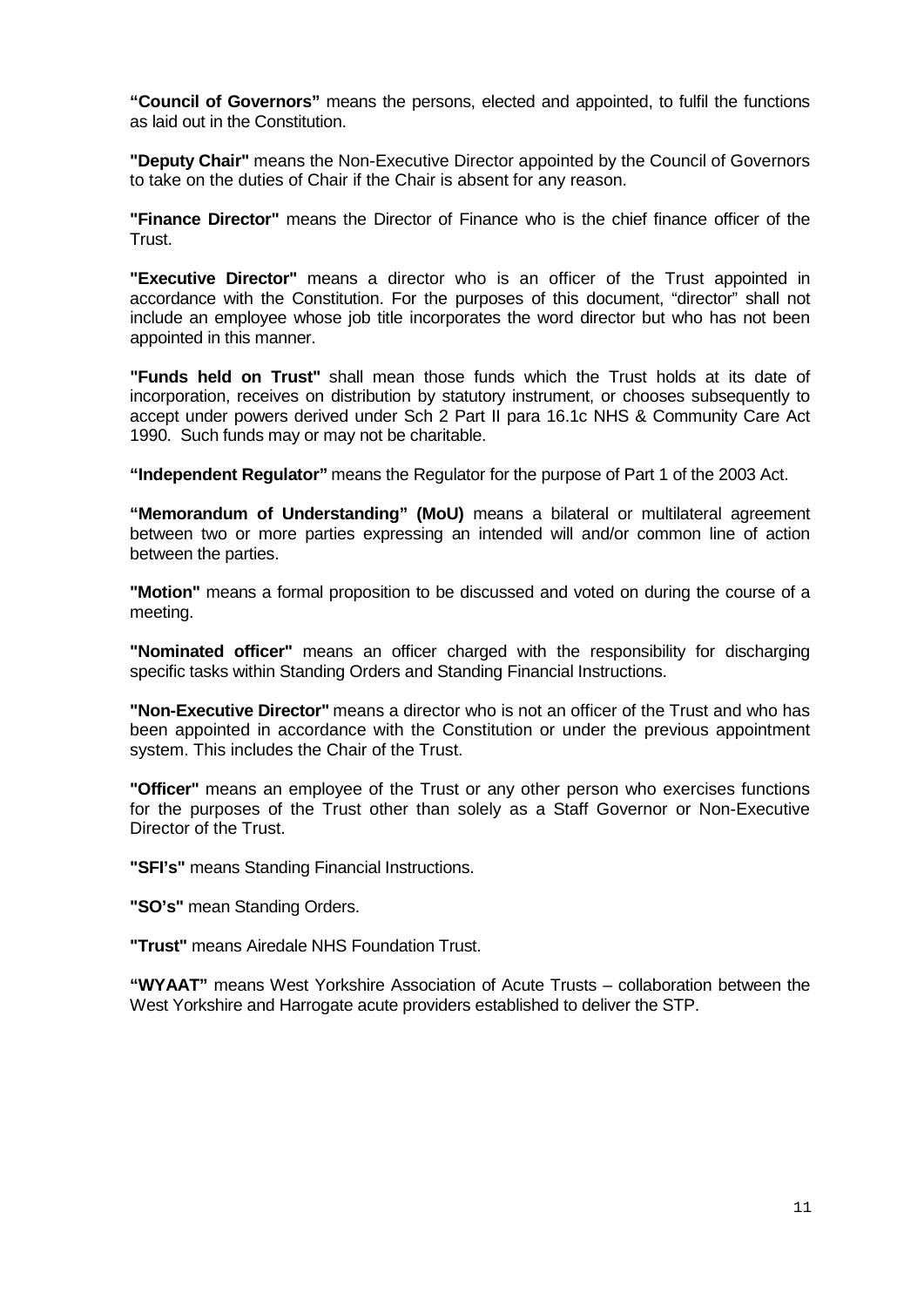## **2. The Trust**

All business shall be conducted in the name of the Trust.

The roles and responsibilities of the Board of Directors are set out in Appendix 7 of the Constitution.

The powers of the Trust established under statute shall be exercised by the Board of Directors except as otherwise provided for in Standing Order 5.

Directors acting on behalf of the Trust as corporate Trustee of the Airedale NHS Trust Charitable Funds are accountable for charitable funds held on trust to the Charity Commission.

The Board of Directors has resolved that certain powers and decisions may only be exercised or made by that Board in formal session. These powers and decisions are set out in the Scheme of Delegation.

#### **2.1 Composition of the Board of Directors**

The composition of the Board of Directors shall comprise both Executive and Non-Executive Directors.

The Board of Directors is to comprise:

*A Non-Executive Chair*

*No fewer than four other Non-Executive Directors (one of whom shall act as the Senior Independent Director)*

*No fewer than four Executive Directors comprising:*

- *Chief Executive*
- *Finance Director*
- *Registered Medical Practitioner or Registered Dentist (within the meaning of the Dentists Act 1984)*
- *Registered Nurse or a Registered Midwife*

The Non-Executive Directors and Chair together shall be greater than the total number of Executive Directors.

Associate directors may be appointed to the Board of Directors from time to time but shall have no voting rights.

#### **2.2 Appointment and removal of the Chair and Non-Executive Directors**

Only a member of the Public Constituency is eligible for appointment as the Chair or another non-executive director.

The Chair and the other non-executive directors are to be appointed by the Council of Governors using the following procedure:

The Council of Governors will follow a best practice process for the appointment of the Chair and the other non-executive directors.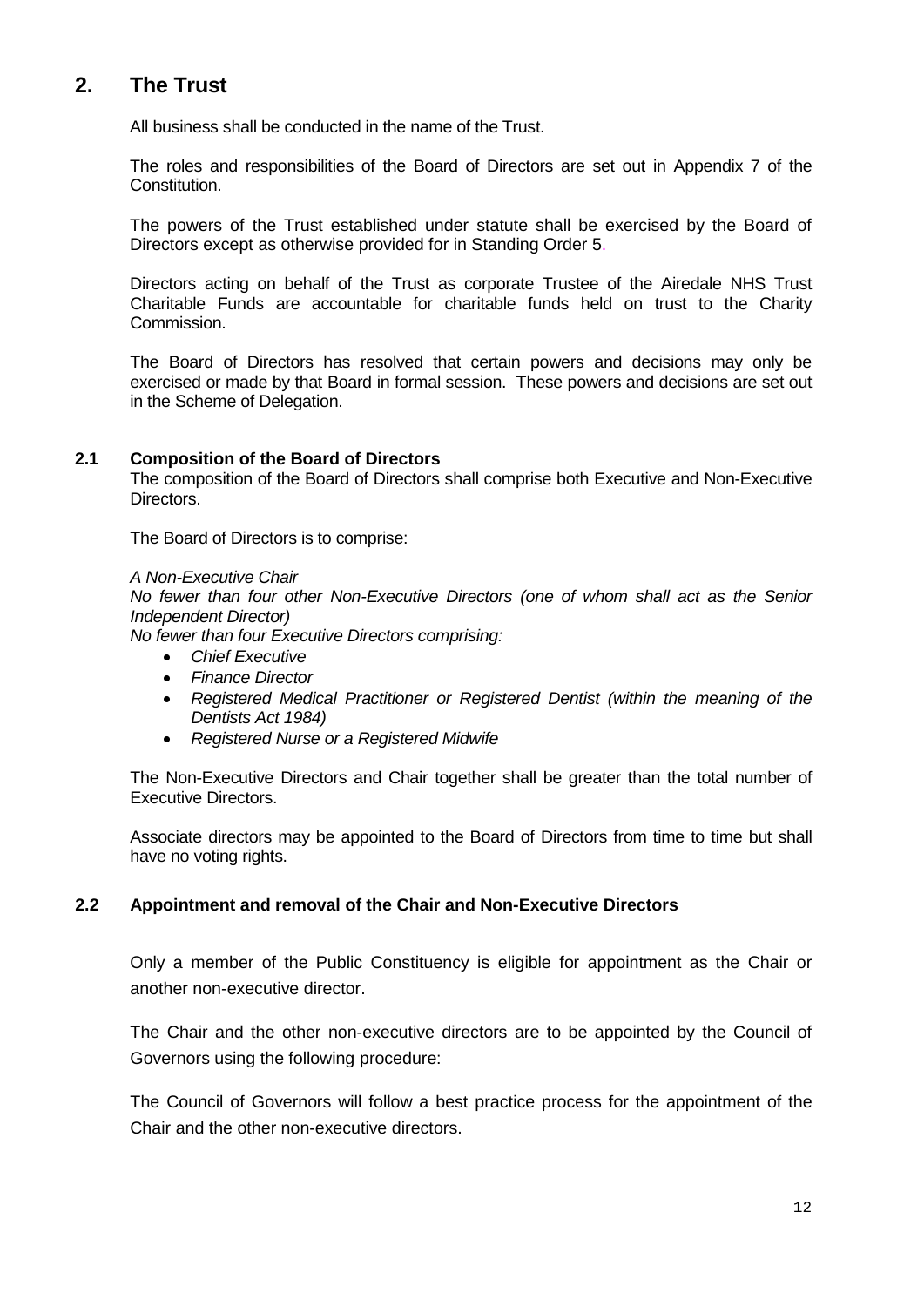The Council of Governors may work with an external organisation recognised as expert at appointments to identify the skills and experience required for non-executive directors.

Appropriate candidates will be identified by a selection panel through a process of open competition, which takes account of the policy maintained by the Council of Governors and the skills and experience required.

The selection panel will comprise the Chairman, (who should act as chair of the selection panel), the senior independent director of the board of directors, and three (3) governors. A suitably qualified assessor may be invited to act as an independent assessor to the Appointments and Remuneration committee. The Appointments and Remuneration Committee may co-opt other Governors and non-executive director members of the Appointment and Remuneration Committee to join the selection panel as they see fit. The Chairman shall not be a member of the selection panel in the case of the appointment of a Chairman and the Deputy Chairman shall be invited to join the selection panel in their place.

The Chair and any other non-executive director may hold office for a period of up to three (3) years and shall, subject to the Independence Criteria be eligible for re-appointment at the end of his or her term.

 The removal of the Chair or any other non-executive director shall be a decision of the Council of Governors and shall be carried out in accordance with the following procedures:

Written reasons for the proposal shall be provided to the Chair or other non-executive director in question, who shall be given the opportunity to respond to such reasons.

In making any decision to remove a non-executive director (other than the Chair), the Council of Governors shall take into account any annual appraisal carried out by the Chair.

Removal of the Chair or any other non-executive director shall require the approval of three-quarters of the members of the Council of Governors.

If any proposal to remove the Chair or other non-executive director is not approved at a meeting of the Council of Governors, no further proposal can be put forward to remove the Chair or such non-executive director based upon the same reasons within twelve (12) months of the meeting.

### **2.3 Other Appointments**

 The Board shall appoint the Secretary of the Trust and subject to following good employment practice may also remove a Secretary from that position.

 The Board of Directors shall, following consultation with the Council of Governors, appoint one of the non-executive directors to be the senior independent director. The senior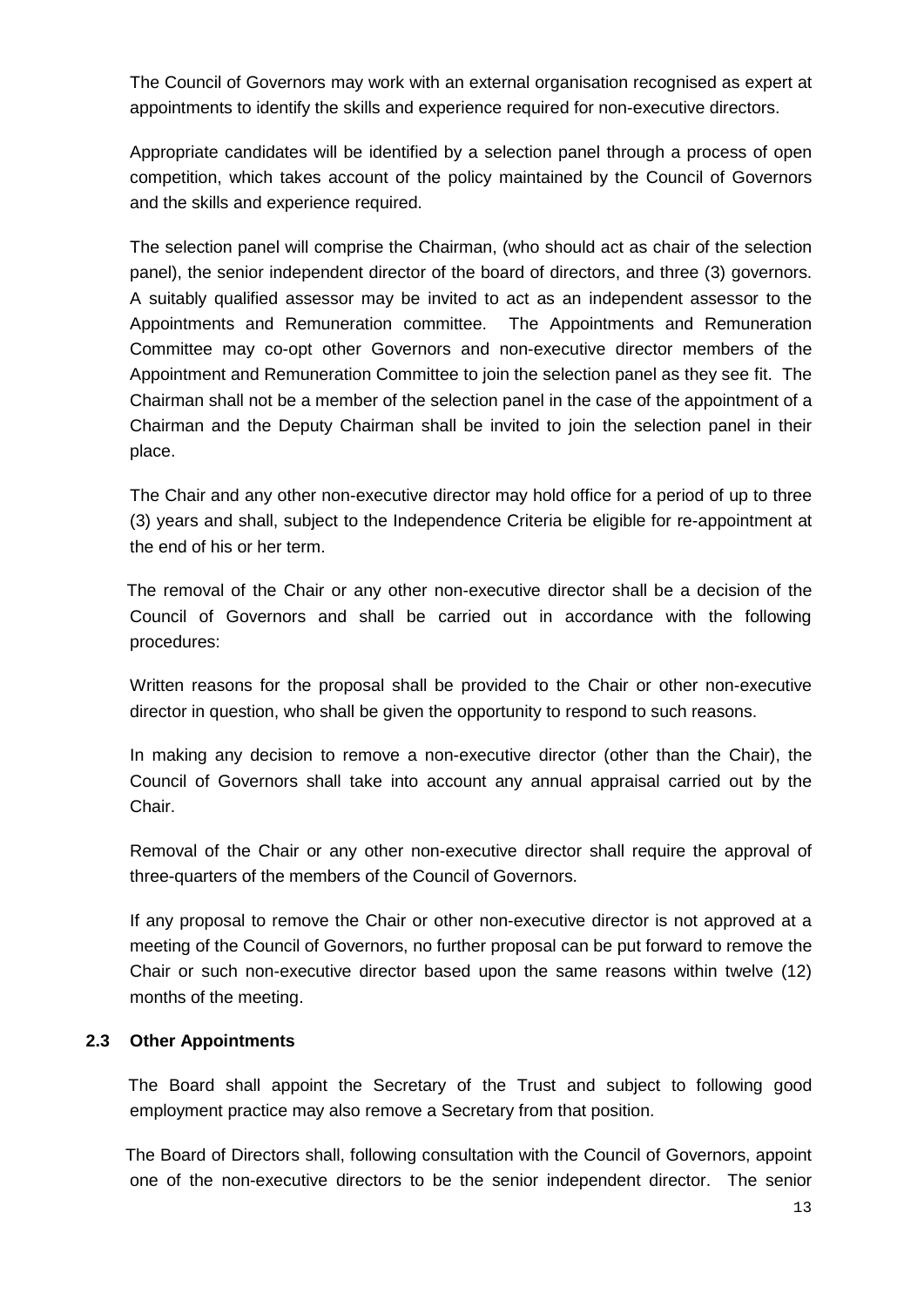independent director shall be available to members and governors who have concerns that they do not feel they can raise with the Chair or any executive director of the Trust<sup>[1](#page-13-0)</sup>. Recourse to the senior independent director shall not replace the right to instigate the dispute resolution procedures at Appendix **9**.

#### **2.4 Committees and Delegation**

The Board of Directors may delegate any of its powers to:

- a committee of directors:
- an executive director

 The Board of Directors shall maintain a formal schedule of matters reserved for decision by the Board of Directors.

 The Board of Directors shall appoint an audit committee of non-executive directors to monitor and review the exercise of the auditor's functions.

 The Board of Directors shall appoint a remuneration committee of non-executive directors to recommend the remuneration and allowances, and the other terms and conditions of office, of the executive directors, and Governors.

The Board of Directors may appoint committees consisting wholly or partly of persons who are not executive directors or non–executive directors of the Trust for any purpose that is calculated or likely to contribute to or assist it in the exercise of its powers but it may not delegate the exercise of any of its powers to such committee.

### **2.5 Terms of Office of the Chair and Non-Executive Directors**

The Chair and the Non-Executive Directors are to be appointed for a period of office in accordance with the Constitution. The terms and conditions of the office are decided by the Council of Governors at a General Meeting.

### **2.6 Appointment of Deputy Chair of the Board of Directors**

For the purpose of enabling the proceedings of Governors of the Trust to be conducted in the absence of the Chair, the Board will appoint a Non-Executive Director to be Deputy Chair for such a period, not exceeding the remainder of their term as Non-Executive Director of the Trust, as they may specify. Provision 3.6 sets out the provision if the Chair and Deputy Chair are absent.

Any Non-Executive Director so elected may at any time resign from the office of Deputy Chair by giving notice in writing to the Chair. The Board of Directors may thereupon appoint another Non-Executive Director as Deputy Chair.

### **2.7 Powers of Deputy Chair**

 Where the Chair of the Trust has ceased to hold office, or has been unable to perform duties as Chair owing to illness, absence or any other cause, references to the Chair shall, so long as there is no Chair able to perform those duties, be taken to include reference to the Deputy Chair.

<span id="page-13-0"></span><sup>1</sup> As recommended by the NHS Foundation Trust Code of Governance.  $\overline{1}$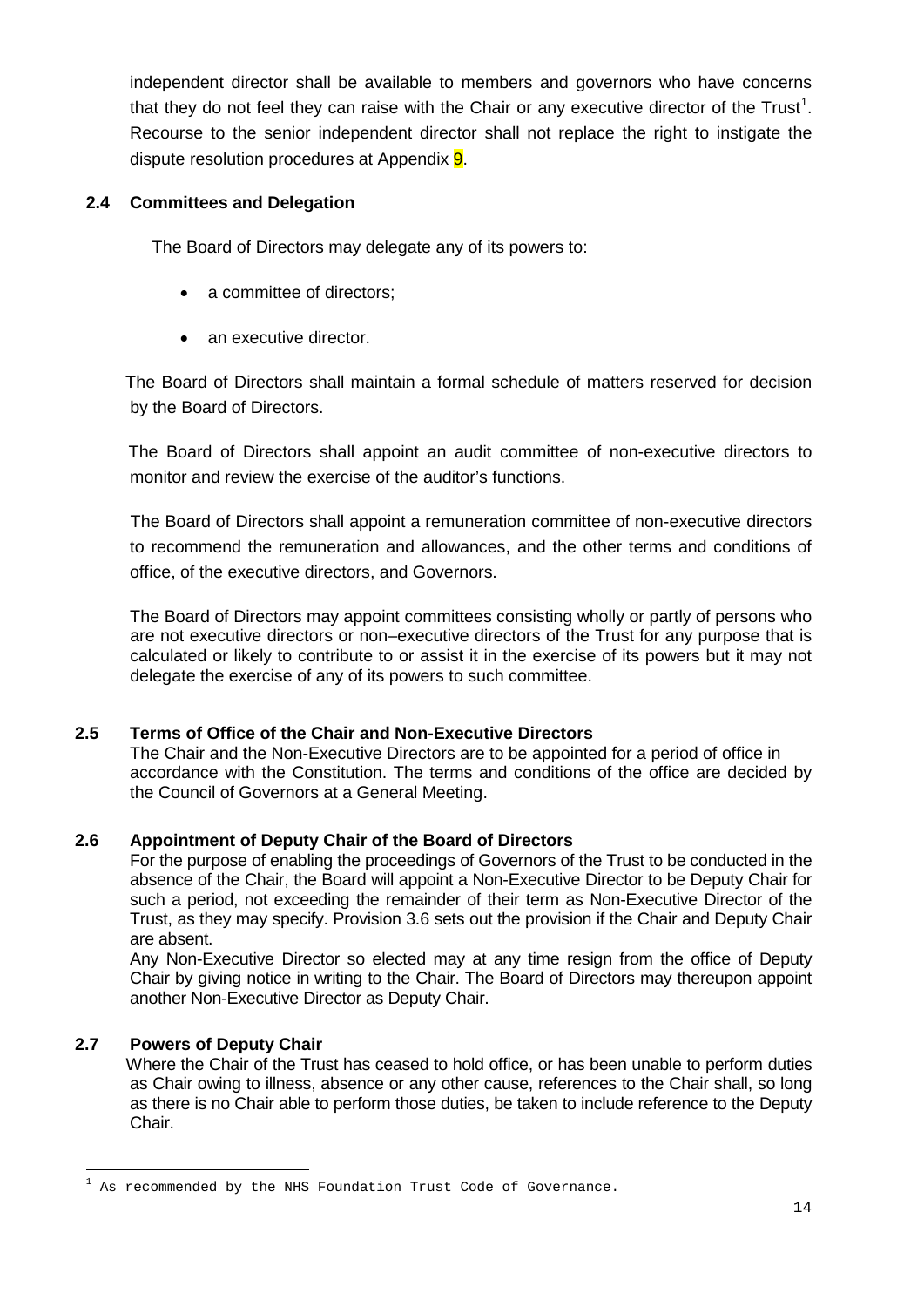#### **2.8 Joint Directors**

Where more than one person is appointed jointly to the post in the Trust, which qualifies the holder for executive directorship or in relation to which an executive director is to be appointed, those persons shall become appointed as an executive director jointly, and shall count for the purpose of the Standings Orders as one person.

#### **2.9 Roles and Responsibilities of the Board of Directors**

The Board will function as a corporate decision-making body. Executive and Non-Executive Directors will be full and equal members. Their role as members of the Board of Directors will be to consider the key strategic and managerial issues facing the Trust in carrying out its statutory and other functions.

 The roles and responsibilities of the Board of Directors which are to be carried out in accordance with this constitution include:

- to ensure compliance with the constitution, mandatory obligations issued by Monitor and relevant statutory requirements;
- to establish a set of values and standards of conduct which are consistent with the Nolan Principles governing standards in public life;
- to ensure compliance with the Monitor code of governance and report on the Trust's governance arrangements annually;
- to determine the vision, mission and values of the Trust;
- to determine the service and financial strategy of the Trust and to monitor the delivery of those strategies;
- to ensure the financial viability of the Trust;
- to ensure the clinical quality and safety through a system of clinical governance;
- to provide services in accordance with agreed contracts;
- to ensure that adequate systems are in place to measure and monitor the Trust's effectiveness, efficiency and economy as well as the quality of its healthcare delivery; and
- to ensure the Trust cooperates with other NHS bodies, Local Authorities and other stakeholders and relevant organisations with an interest in the health economy.

#### **2.10 Lead Roles for Board Members**

The Chair will ensure that the designation of Lead roles or appointments of Board members as required or as set out in any statutory or other guidance will be made in accordance with the guidance or statutory requirement.

#### **2.11 Appointment of Secretary**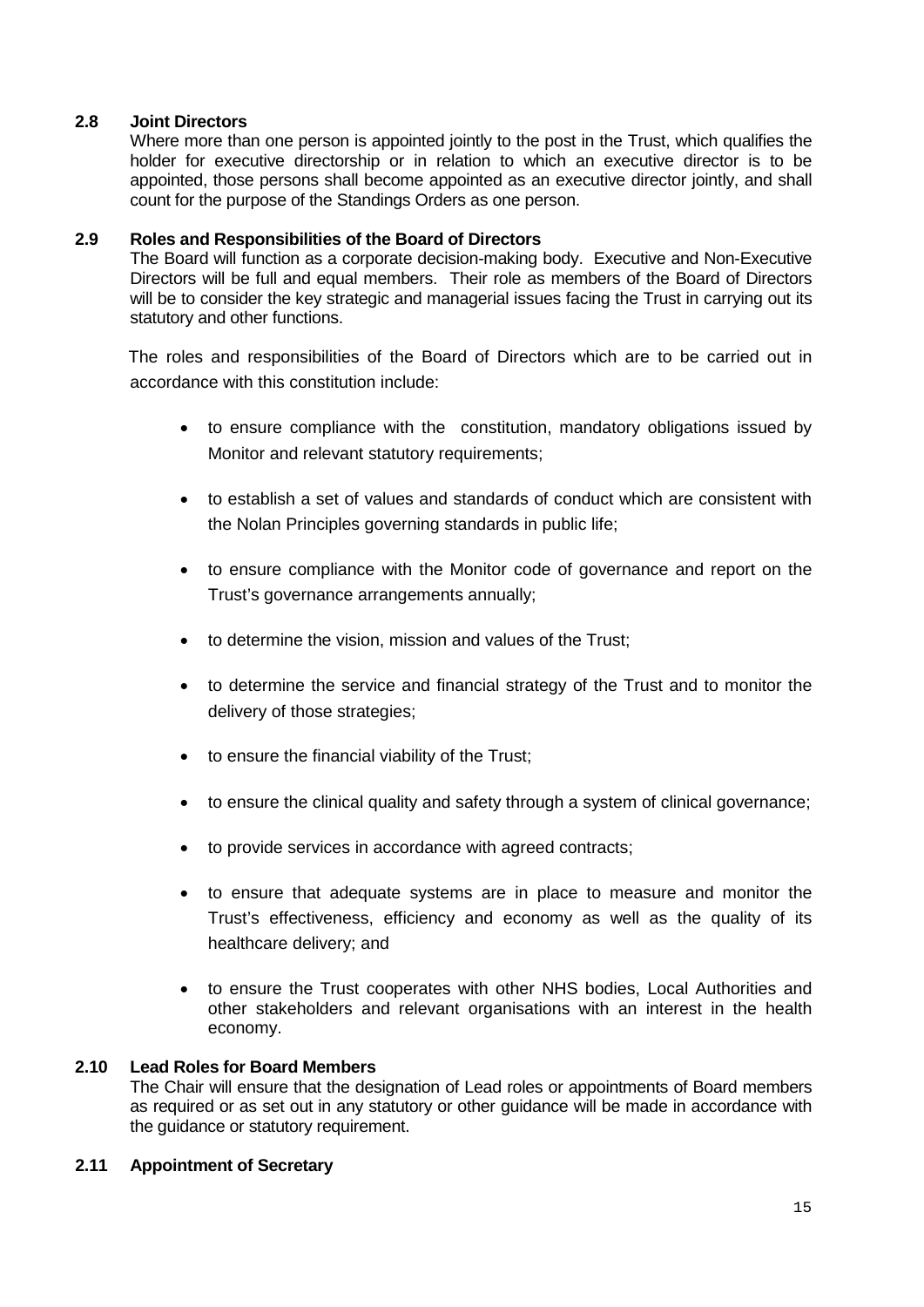The Board of Directors shall appoint the Secretary of the Trust and subject to following good employment practice may also remove the Secretary from that position.

#### **2.12 Role of Secretary of the Trust**

The Secretary's role shall include but not be limited to:

- advising the Board of Directors and the Council of Governors (through the Chair) of all corporate governance matters;
- being available to give advice and support to individual directors, particularly in relation to the induction of new directors and assistance with professional development;
- ensuring that the Standing Orders of both the Board of Directors and Council of Governors are complied with; and
- ensuring good information flows within the Board of Directors and committees of the Board of Directors and between senior management, non-executive directors and governors.

### **2.13 Conflicts of Interest of Directors**

Any director (or their spouse, co-habiting partner, close family member or close friend) who has a material interest in a matter as defined below shall declare such interest to the Board of Directors and shall withdraw from the meeting and play no part in the relevant discussion or decision and shall not vote on the issue (and if inadvertently they do remain and vote, their vote shall not be counted).

Details of any such interest shall be recorded in the register of the interests of directors.

A material interest in a matter is where a director:

- holds any directorship of a company:
- holds any interest (excluding a holding of shares in a company whose shares are listed on any public exchange where the holding does not exceed 5% of the total issued share capital or the value of such shareholding does not exceed £25,000) or position in any firm or company or business;
- has any interest in an organisation providing health and social care services to the National Health Service; or
- holds a position of authority in a charity or voluntary organisation in the field of health and social care;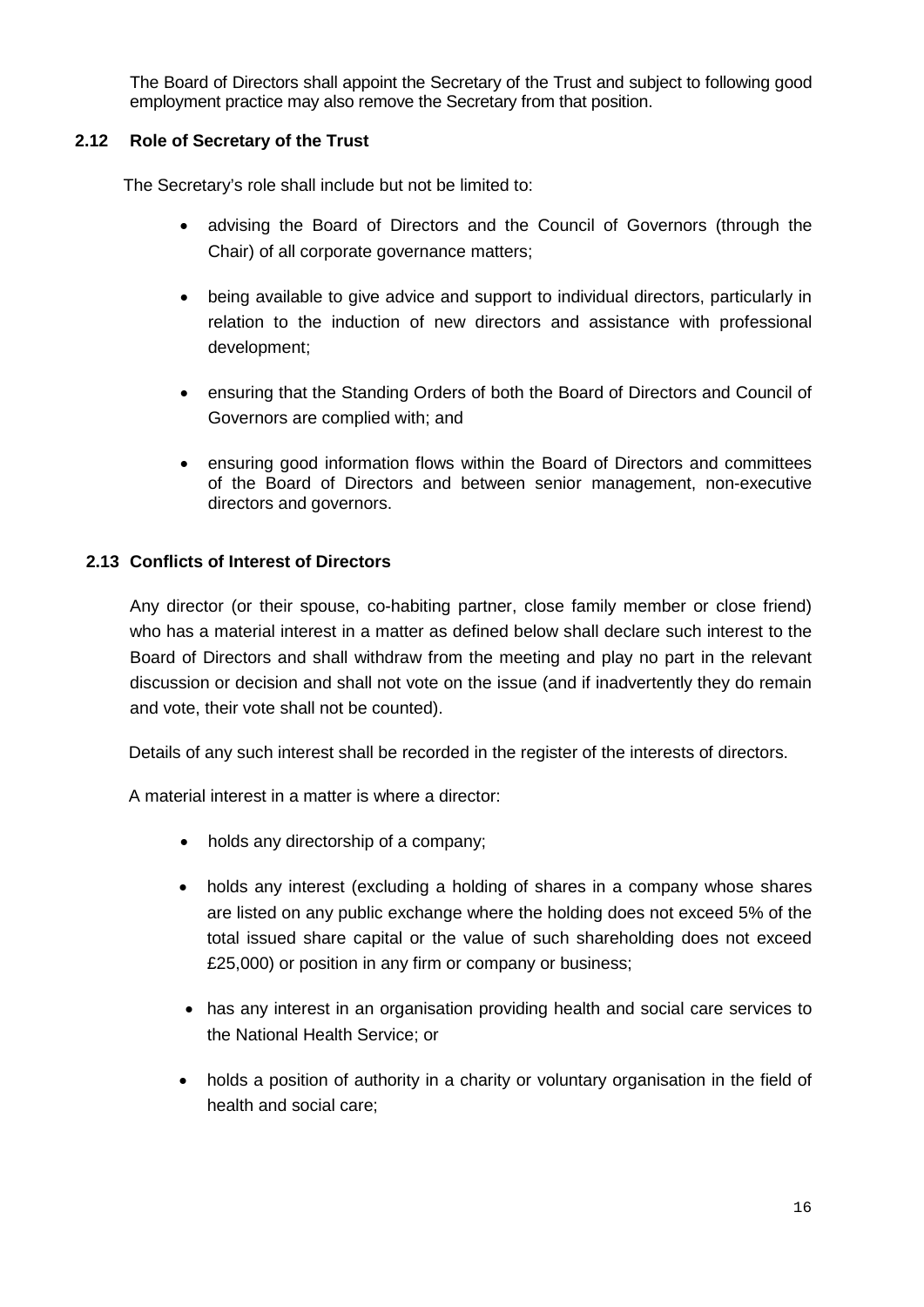and such organisation is, in connection with the matter, trading with the Trust or entering into a financial arrangement with the Trust, or is likely to be considered as a potential contractor to the Trust.

### **3. Meetings of the Board of Directors**

#### **3.1 Admission of the Public and Press**

The public and representatives of the press shall be afforded facilities to attend all formal meetings of the Board of Directors but shall be required to withdraw upon the Board resolving as follows:

'That representatives of the press and other members of the public be excluded from the remainder of the meeting having regard to the confidential nature of the business to be transacted, publicity on which would be prejudicial to the public interest' (Section 1 (2) Public Bodies (Admission to Meetings) Act 1960).'

The Chair shall give such direction as seen fit in regard to the arrangements for meetings and accommodation of the public and representatives of the press such as to ensure that the Board's business shall be conducted without interruption and disruption and, without prejudice to the power to exclude on the grounds of the confidential nature of the business to be transacted, the public will be required to withdraw upon the Board resolving as follows:

'That in the interests of public order the meeting adjourn for (the period to be specified) to enable the Board to complete business without the presence of the public' (Section 1(8) Public Bodies (Admission to Meetings) Act 1960).

Matters to be dealt with by the Board following the exclusion of representatives of the press, and other members of the public, as provided above, shall be confidential to the members of the Board.

Members and Officers or any employee of the Trust in attendance shall not reveal or disclose the contents of papers marked 'in confidence' or minutes and papers headed 'private' outside of the Trust, without the express permission of the Trust. This prohibition shall apply equally to the content of any discussion during the Board meeting which may take place on such reports or papers.

Nothing in these Standing Orders shall require the Board to allow members of the public or representatives of the press to record proceedings in any manner whatsoever, other than writing, or to make any oral report of proceedings as they take place without the prior agreement of the Board.

#### **3.2 Observers at Board Meetings**

The Board of Directors will decide what arrangements and terms and conditions it feels are appropriate to offer in extending an invitation to observers to attend and address any of the Trust's Board meetings, and will change, alter or vary these terms and conditions as it deems fit.

#### **3.3 Calling Meetings**

Ordinary meetings of the Board of Directors shall be held at such times and places as the Board may determine.

The Board of Directors shall meet sufficiently regularly to discharge its duties effectively.

Meetings of the Board of Directors may be called by the Secretary, or by the Chair. Meetings of the Board of Directors may also be called by at least one-third of directors who give written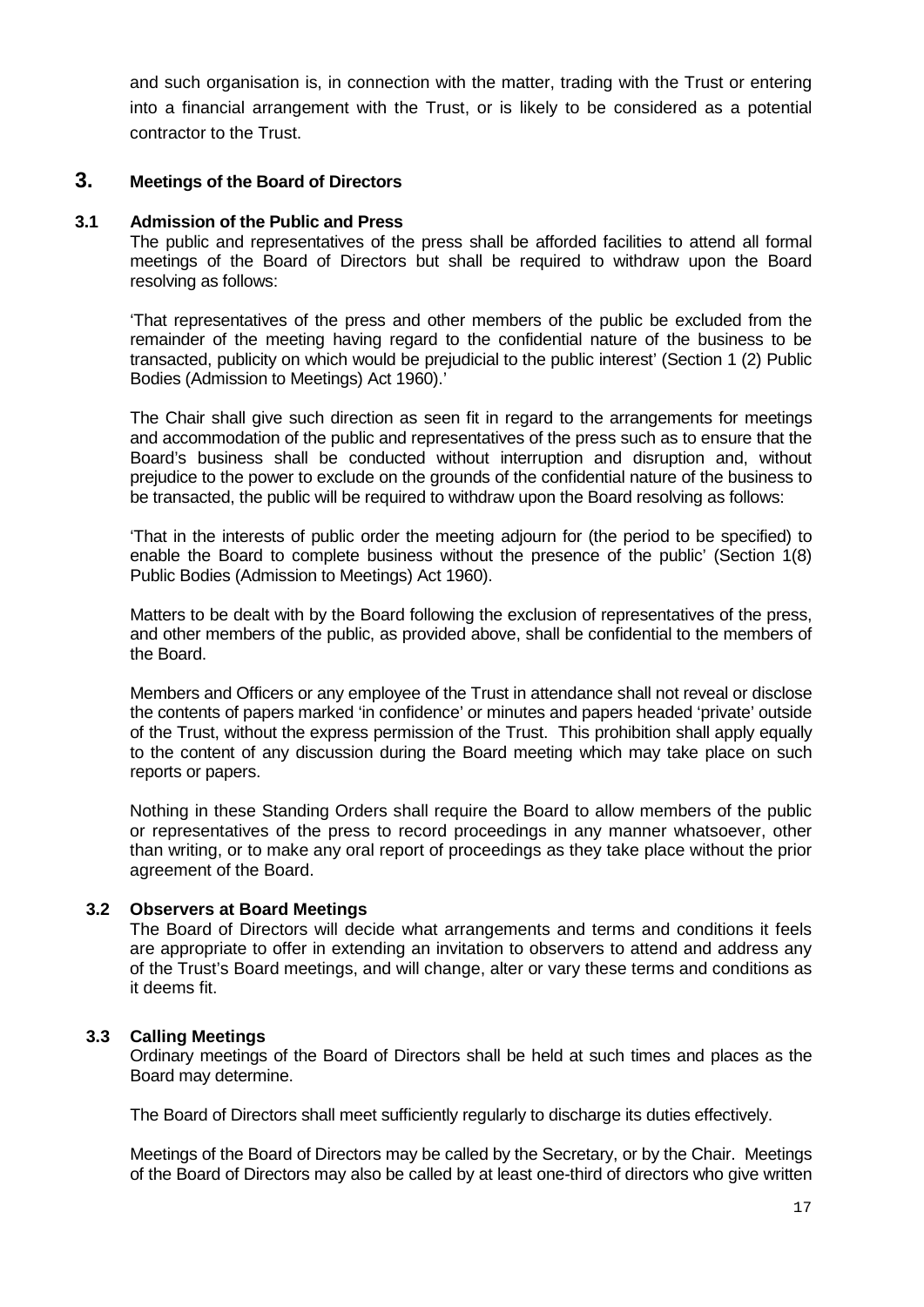notice to the Secretary specifying the business to be carried out. The Secretary should send a written notice to all directors within seven days after receipt of such a request. If the Chair, or Secretary, refuses to call a meeting following a requisition, then one-third or more Directors may call a meeting.

Meetings of the Board of Directors shall be open to the public. The Board may resolve to exclude members of the public whenever publicity would be prejudicial to the public interest by reason of the confidential nature of the business to be transacted or for other special reasons. When determining whether members of the public shall be so excluded, the Board shall consider the provisions of the Public Bodies (Admission to Meetings) Act 1960.

#### **3.4 Notice of Meetings**

Save in the case of emergencies or the need to conduct urgent business, the Secretary shall give to all directors at least seven days' written notice of the date and place of every meeting of the Board of Directors.

Before each meeting of the Board of Directors, a notice of the meeting, specifying the business proposed to be transacted at it, shall be delivered to every director, or sent electronically or by post to the agreed address of such director, so as to be available at least three clear days before the meeting.

A notice shall be presumed to have been served one day after posting. Lack of service of the notice on any director shall not affect the validity of a meeting.

In the case of a meeting called by directors in default of the Chair, those directors shall sign the notice and no business shall be transacted at the meeting other than that specified in the notice.

Agendas will be sent to directors no less than three clear days before the meeting and supporting papers shall accompany the agenda, save in emergency.

#### **3.5 Setting the Agenda**

The Board of Directors may determine that certain matters shall appear on every agenda for a meeting. (Such matters may be identified within these Standing Orders or following subsequent resolution shall be listed in an Appendix to the Standing Orders.)

A director who requires an item to be included on the agenda should advise the Secretary of the Board prior to the agenda being agreed with the Chair and no less than 7 days before a meeting.

When a petition has been received by the Trust, the Chair shall include the petition as an item for the agenda of the next Board of Directors meeting.

#### **3.6 Chair of Meeting**

At any meeting of the Board of Directors the Chair, if present, shall preside. If the Chair is absent the Deputy Chair shall preside. If the Chair and Deputy Chair are absent such Non-Executive Director as the directors present shall choose shall preside.

If the Chair is absent from a meeting temporarily on the grounds of a declared conflict of interest the Deputy Chair, if present, shall preside. If the Chair and Deputy Chair are absent, or are disqualified from participating, such Non-Executive Director as the directors present shall choose shall preside.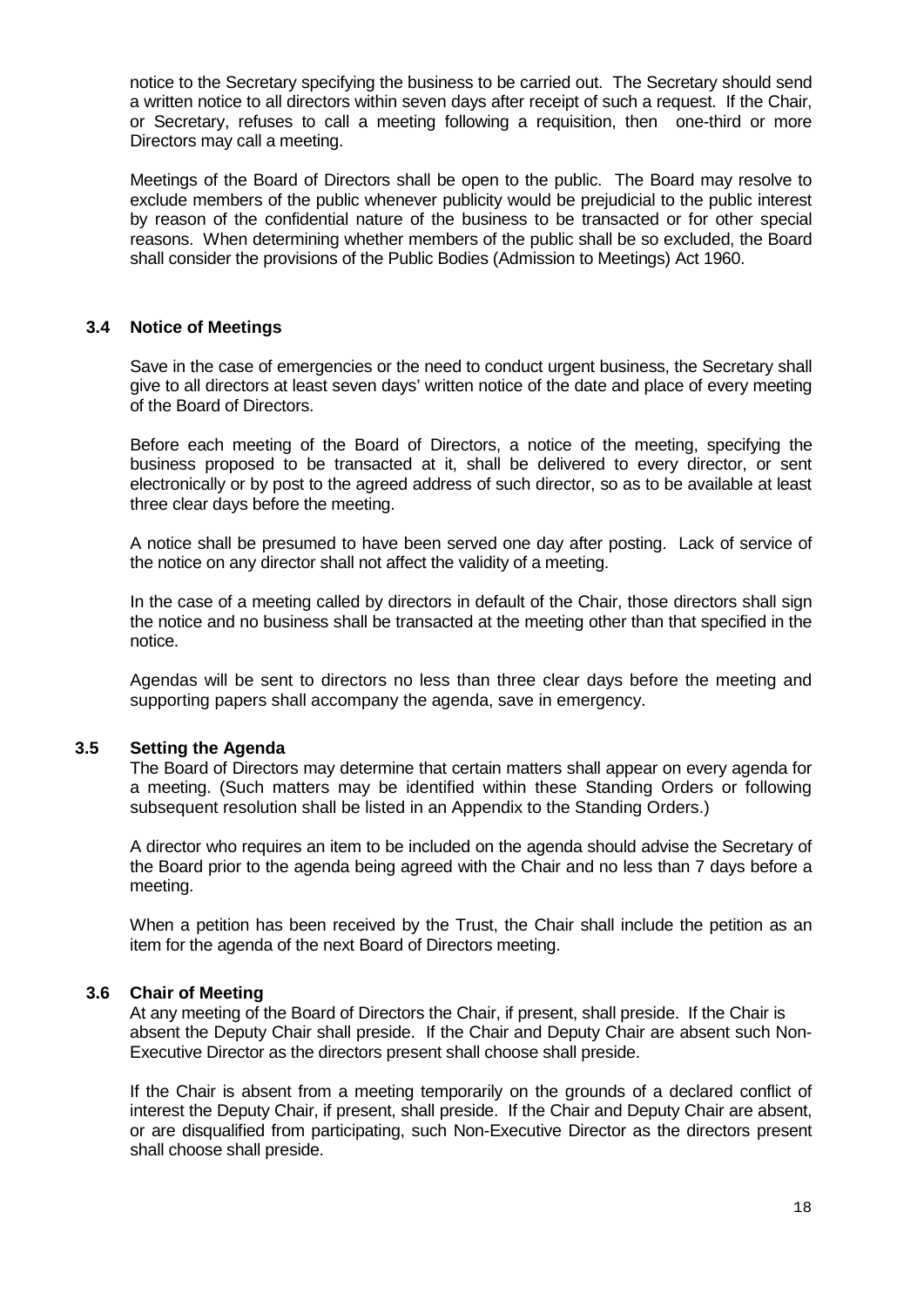#### **3.7 Annual Members Meeting**

The Trust will publicise and hold an annual members meeting, in accordance with the terms of the Constitution.

#### **3.8 Notices of Motion**

A director wishing to move or amend a motion should advise the Secretary of the Board prior to the agenda being agreed with the Chair and no less than 7 clear days before a meeting. This paragraph shall not prevent any motion being moved during the meeting, without notice on any business mentioned on the agenda.

#### **3.9 Emergency Motion**

Subject to the agreement of the Chair, and subject to the provision of SO 3.8, a director of the Board may give written notice of an emergency motion after the issue of the notice of meeting and agenda up to one hour before the time fixed for the meeting. The notice shall state the grounds of urgency. If in order, it shall be declared to the Board at the commencement of the business of the meeting as an additional item included in the agenda. The Chair's decision is final.

#### **3.10 Withdrawal of Motion or Amendments**

A motion or amendment once moved and seconded may be withdrawn by the proposer with the concurrence of the seconder and the consent of the Chair.

#### **3.11 Motion to Rescind a Resolution**

Notice of motion to amend or rescind any resolution (or the general substance of any resolution) which has been passed within the preceding 6 calendar months shall bear the signature of the director who gives it and also the signature of 4 other directors. When any such motion has been disposed of by the Board of Directors, it shall not be competent for any director other than the Chair to propose a motion to the same effect within 6 months; however the Chair may do so if he/she considers it appropriate.

#### **3.12 Motions**

The mover of a motion shall have a right of reply at the close of any discussion on the motion or any amendment thereto.

When a motion is under discussion or immediately prior to discussion it shall be open to a director to move:

- An amendment to the motion.
- The adjournment of the discussion or the meeting.
- That the meeting proceed to the next business.
- The appointment of an ad hoc committee to deal with a specific item of business.
- That the motion be now put.
- A motion under Section 1 (2) of the Public Bodies (Admission to Meetings) Act 1960 resolving to exclude the public (including the press).

No amendment to the motion shall be admitted if, in the opinion of the Chair of the meeting, the amendment negates the substance of the motion.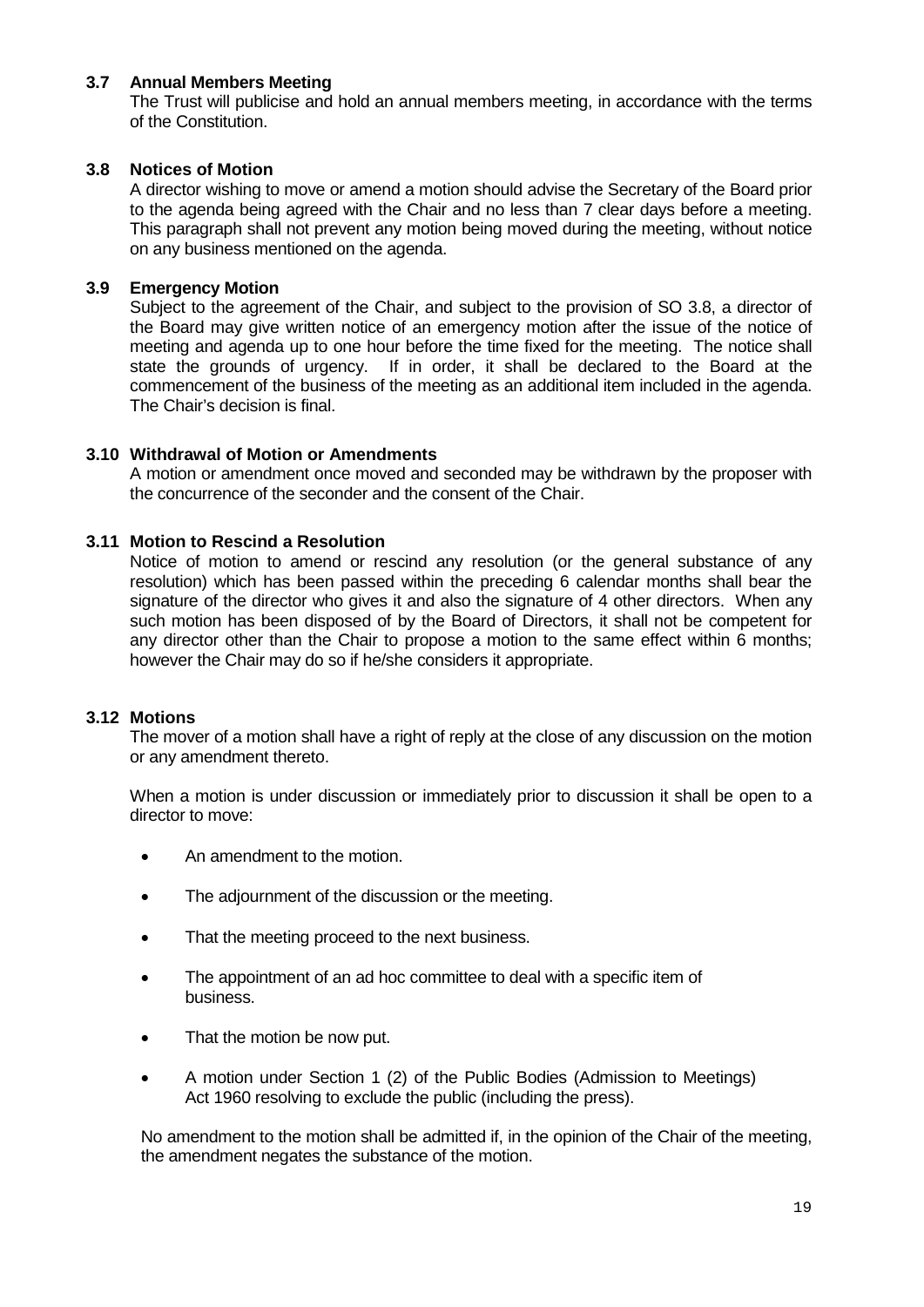#### **3.13 Chair's Ruling**

Statements of directors made at meetings of the Board of Directors shall be relevant to the matter under discussion at the material time and the decision of the Chair of the meeting on questions of order, relevancy, regularity, and any other matters shall be observed at the meeting.

#### **3.14 Voting**

Every question put to a vote at a meeting shall be determined by a majority of the votes of the Chair of the meeting and directors present and voting on the question and, in the case of the number of votes for and against a motion being equal, the Chair of the meeting shall have a second or casting vote.

All questions put to the vote shall, at the discretion of the Chair of the meeting, be determined by oral expression or by a show of hands. A paper ballot may also be used if a majority of the directors present so request.

If at least four of the directors present so request, the voting (other than by paper ballot) on any question may be recorded to show how each director present voted or abstained.

If a director so requests, his/her vote shall be recorded by name upon any vote (other than by paper ballot).

In no circumstances may an absent director vote by proxy. Absence is defined as being absent at the time of the vote. .

Any member of the Board of Directors who is not able to be present in person may participate in a Board of Director's meeting by means of conference telephone or any other electronic means, which allows all persons participating in the meeting to hear each other. A director so participating shall be deemed to be present in person at such meeting and shall be entitled to vote and counted in the quorum. Such a Board of Directors meeting shall be deemed to take place where the largest group of those participating is assembled or, if there is no such group, where the Chair is located.

An officer who has been appointed formally by the Board of Directors to act up for an Executive Director during a period of incapacity or temporarily to fill an Executive Director vacancy, shall be entitled to exercise the voting rights of the Executive Director. An officer attending to represent an Executive Director during a period of incapacity or temporary absence without formal acting up status may not exercise the voting rights of the Executive Director. An officer's status when attending a meeting shall be recorded in the minutes.

The Associate Directors on the Board of Directors will have no formal voting rights on a decision nor the personal accountabilities associated with full Board membership.

No resolution shall be passed if it is opposed by all the Non-Executive Directors present or by all of the Executive Directors present.

#### **3.15 Minutes**

The Minutes of the proceedings of a meeting shall be drawn up and submitted for agreement at the next ensuing meeting where they will be signed by the person presiding at it.

No discussion shall take place upon the minutes except upon their accuracy or where the Chair considers discussion appropriate. Any amendment to the minutes shall be agreed and recorded at the next meeting.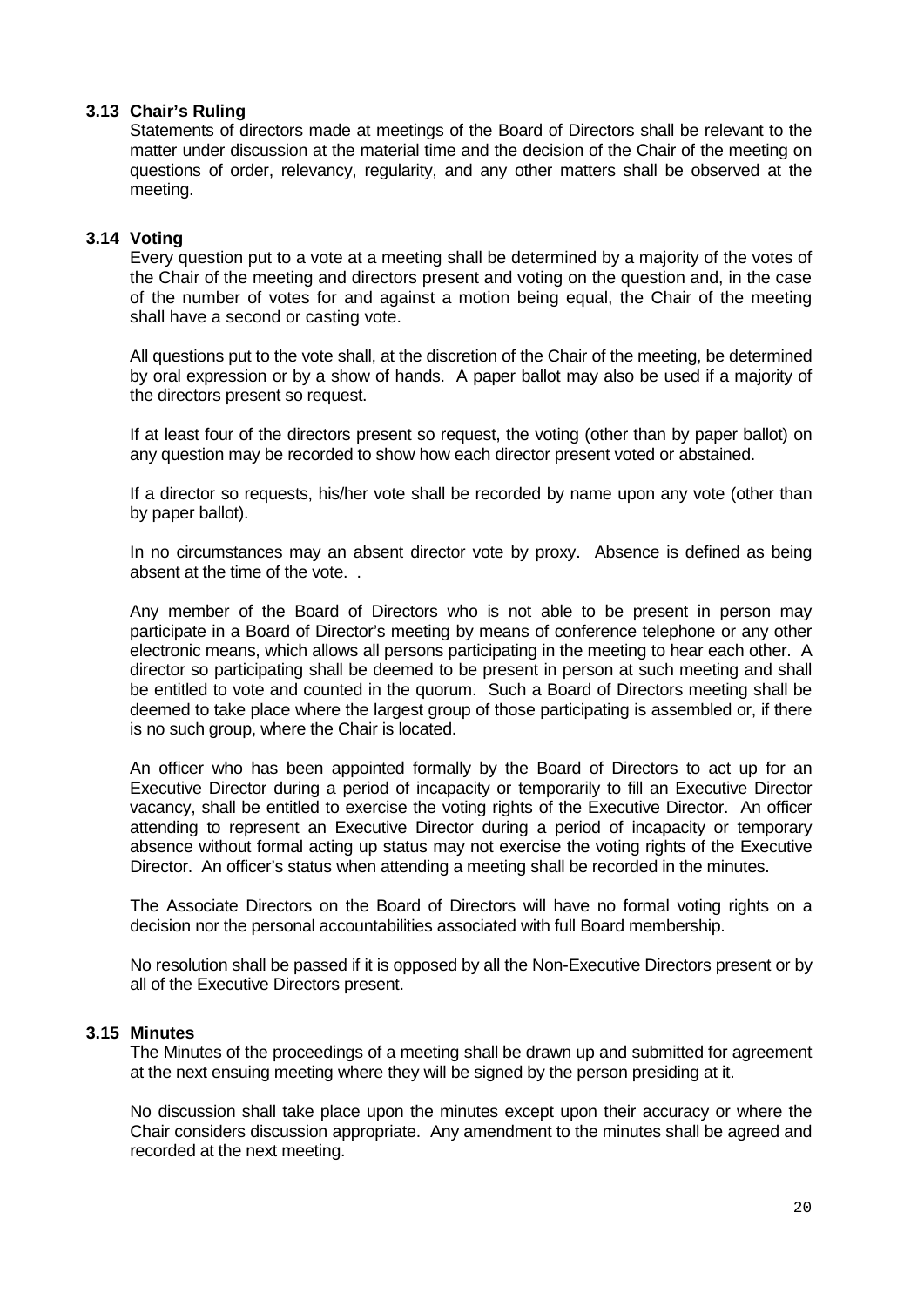Minutes shall be circulated in accordance with Directors' wishes. Where providing a record of the meeting, a set of notes from the meeting shall be made available to the public (required by Code of Practice on Openness in the NHS and the Freedom of Information Act) and circulated to the Council of Governors. A record of items discussed in private will be maintained and approved by the Board of Directors.

#### **3.16 Written Resolutions**

The Chair, or four (4) directors (including at least one Executive Director and one Non-Executive Director) who give written notice to the Secretary specifying the business to be carried out may propose a Board of Directors' written resolution.

A Board of Directors' written resolution is proposed by giving written notice of the proposed resolution to each director. Notice by post, delivery in person, fax or email shall constitute written notice.

Notice of a proposed Board of Directors' written resolution must dictate:

- o The proposed resolution;
- $\circ$  How to signify agreement to the resolution; and
- o The date by which it is proposed that the Board of Directors should adopt it. A proposed written resolution shall lapse if not adopted by the 28<sup>th</sup> day of circulation.

The resolution is deemed to have been passed when the required majority have signified their agreement to it.

### **3.17 Joint Directors**

Where the office of a member of the Board is shared jointly by more than one person:

- (i) either or both of those persons may attend or take part in meetings of the Board,
- (ii) if both are present at a meeting they should cast one vote if they agree,
- (iii) in the case of disagreement, no vote should be cast,
- (iv) the presence of either or both of those persons should count as the presence of one person for the purposes of SO 3.21 Quorum)

#### **3.18 Suspension of Standing Orders**

Except where this would contravene any statutory provision or any provision of the authorisation or of the constitution, any one or more of the Standing Orders may be suspended at any meeting, provided that at least two-thirds of the Board of Directors are present, including two Executive Directors and two Non-Executive Directors, and that a majority of those present vote in favour of suspension.

A decision to suspend Standing Orders shall be recorded in the minutes of the meeting.

A separate record of matters discussed during the suspension of Standing Orders shall be made and shall be available to the directors.

No formal business may be transacted while Standing Orders are suspended.

The Audit Committee shall review every decision to suspend Standing Orders.

#### **3.19 Variation and Amendment of Standing Orders**

These Standing Orders shall be amended only if:

- **EXECT** a notice of motion under Standing Order 3.8 has been given; and
- no fewer than half of the Trust's total Non-Executive Directors in post vote in favour of amendment; and
- at least two-thirds of the Directors are present; and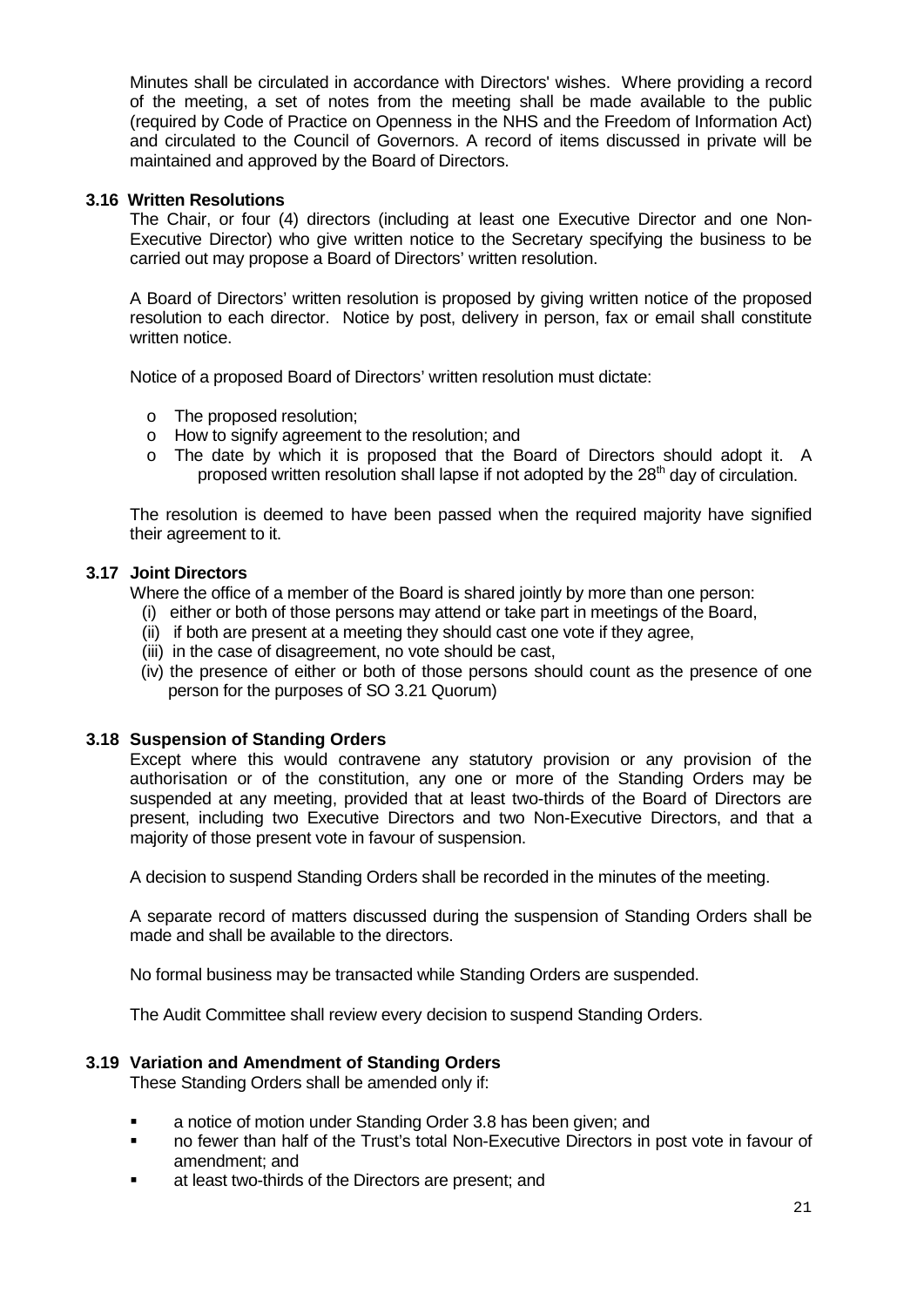the variation proposed does not contravene a statutory provision or provision of the authorisation or of the Constitution.

#### **3.20 Record of Attendance**

The names of the Chair and directors present at the meeting shall be recorded in the minutes. The Secretary shall keep and maintain a record of the number of meetings of the Board of Directors and the attendance of individual directors. The Board of Directors may agree that its members can participate in its meetings by telephone, video or computer link in accordance with the Constitution. Participation where agreed shall be deemed to constitute presence in person at the meeting.

#### **3.21 Quorum**

No business shall be transacted at a meeting of the Board of Directors unless at least onethird of the members of the whole number of the Directors are present (including two Executive Directors and two Non-Executive Directors), one of whom is the Chair or Deputy Chair and as such has a casting vote.

An officer in attendance for an Executive Director but without formal acting up status may not count towards the quorum.

If the Chair or director has been disqualified from participating in the discussion on any matter and/or from voting on any resolution by reason of the declaration of a conflict of interest (see SO 7 and 9) they shall no longer count towards the quorum. If a quorum is then not available for the discussion and/or the passing of a resolution on any matter, that matter may not be discussed further or voted upon at that meeting. Such a position shall be recorded in the minutes of the meeting. The meeting must then proceed to the next business. The above requirement for two Executive Directors to form part of the quorum shall not apply where the Executive Directors are excluded from a meeting.

#### **3.22 Frequency**

The Trust shall hold meetings of the Board of Directors at least five times in each calendar year.

#### **3.23 Petition**

Where a petition has been received by the Trust, the Chairman of the Board of Directors shall include the petition as an agenda item for the next Board meeting.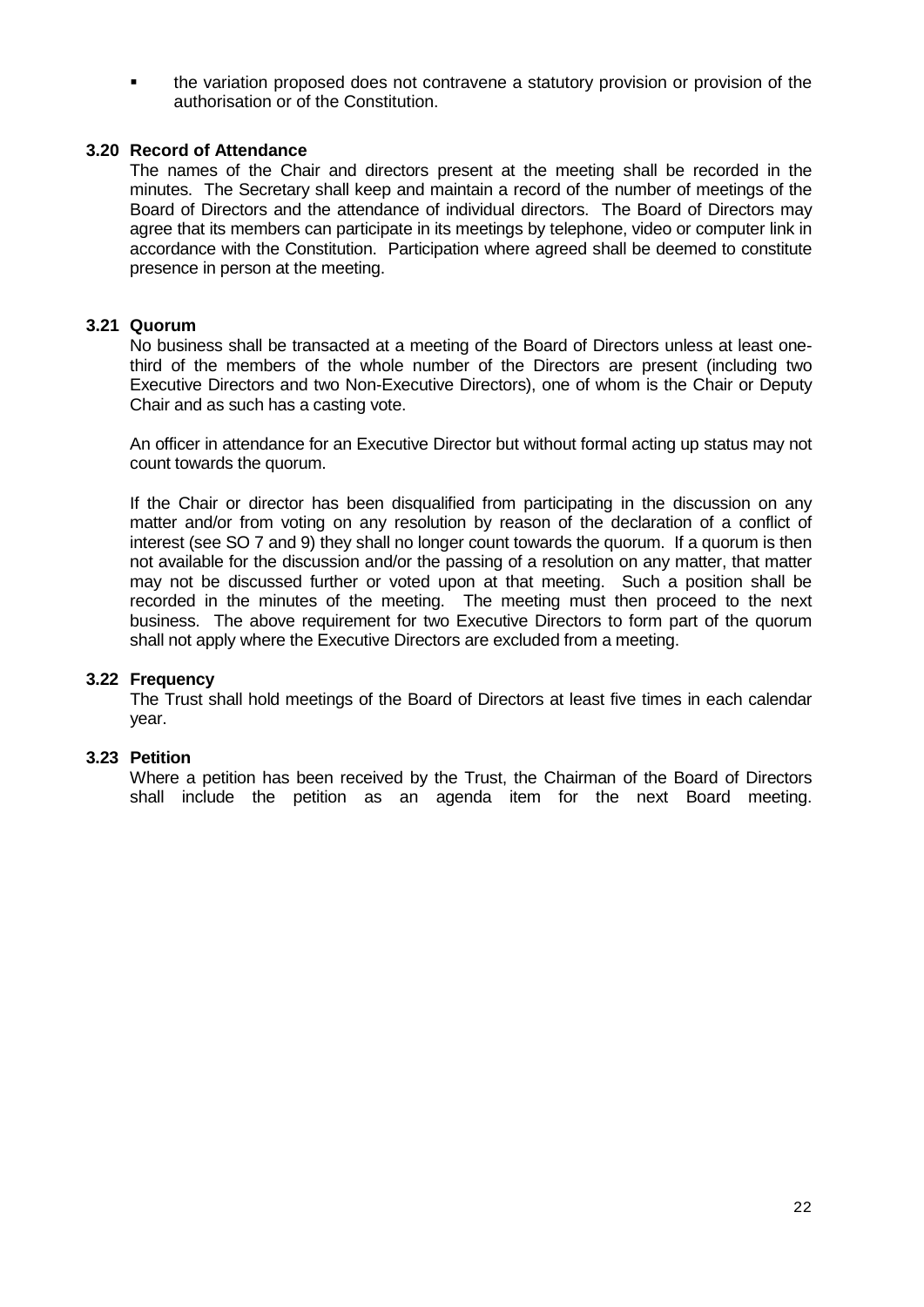## **4. Meetings of the Council of Governors**

#### **4.1 Admission of the Public and Press**

The public and representatives of the press shall be afforded facilities to attend all formal meetings of the Council of Governors but shall be required to withdraw upon the Governors resolving as follows:

'That representatives of the press and other members of the public be excluded from the remainder of this meeting having regard to the confidential nature of the business to be transacted, publicity on which would be prejudicial to the public interest' (Section 1(2) Public Bodies (Admission to Meetings) Act 1960.'

The Chair (or Deputy Chair) shall give such directions as he/she thinks fit in regard to the arrangements for meetings and accommodation of the public and representatives of the press such as to ensure that the Council of Governors business shall be conducted without interruption and disruption and, without prejudice to the power to exclude on grounds of the confidential nature of the business to be transacted, the public will be required to withdraw upon the Council of Governors resolving as follows:

'That in the interests of public order the meeting adjourn for (the period to be specified) to enable the Governors to complete business without the presence of the public' (Section 1(8) Public Bodies (Admission to Meetings) Act 1960.'

Nothing in these Standing Orders shall permit the Council of Governors to allow members of the public or representatives of the press to record proceedings in any manner whatsoever, other than writing, or to make any oral report of proceedings as they take place without the prior agreement of the Board.

#### **4.2 Calling Meetings**

General Meetings of the Council of Governors shall be held at such times and places as the Council of Governors may determine.

#### **4.3 Notice of Meetings**

Before each meeting of the Council of Governors, a notice of the meeting, specifying the business proposed to be transacted by it, shall be delivered to every Governor, or sent by post to the usual residence of such Governor, so as to be available to him/her at least three clear days before the meeting.

Lack of service of the notice on any Governor shall not affect the validity of the meeting.

Meetings of the Council of Governors may be called by the Secretary, or by the Chair.

Meetings of the Council of Governors may also be called by seven Governors (including at least one elected Governor and one appointed Governors) who give written notice to the Secretary specifying the business to be carried out. The Secretary shall send out a written notice to all Governors as soon as possible after receipt of such a request.

Agendas will be sent to Governors three clear days before the meeting and supporting papers, whenever possible, shall accompany the agenda, save in an emergency.

A notice shall be presumed to have been served one day after posting.

Notice of the Council of Governors meetings will be made public by whatever communication method the Trust determines.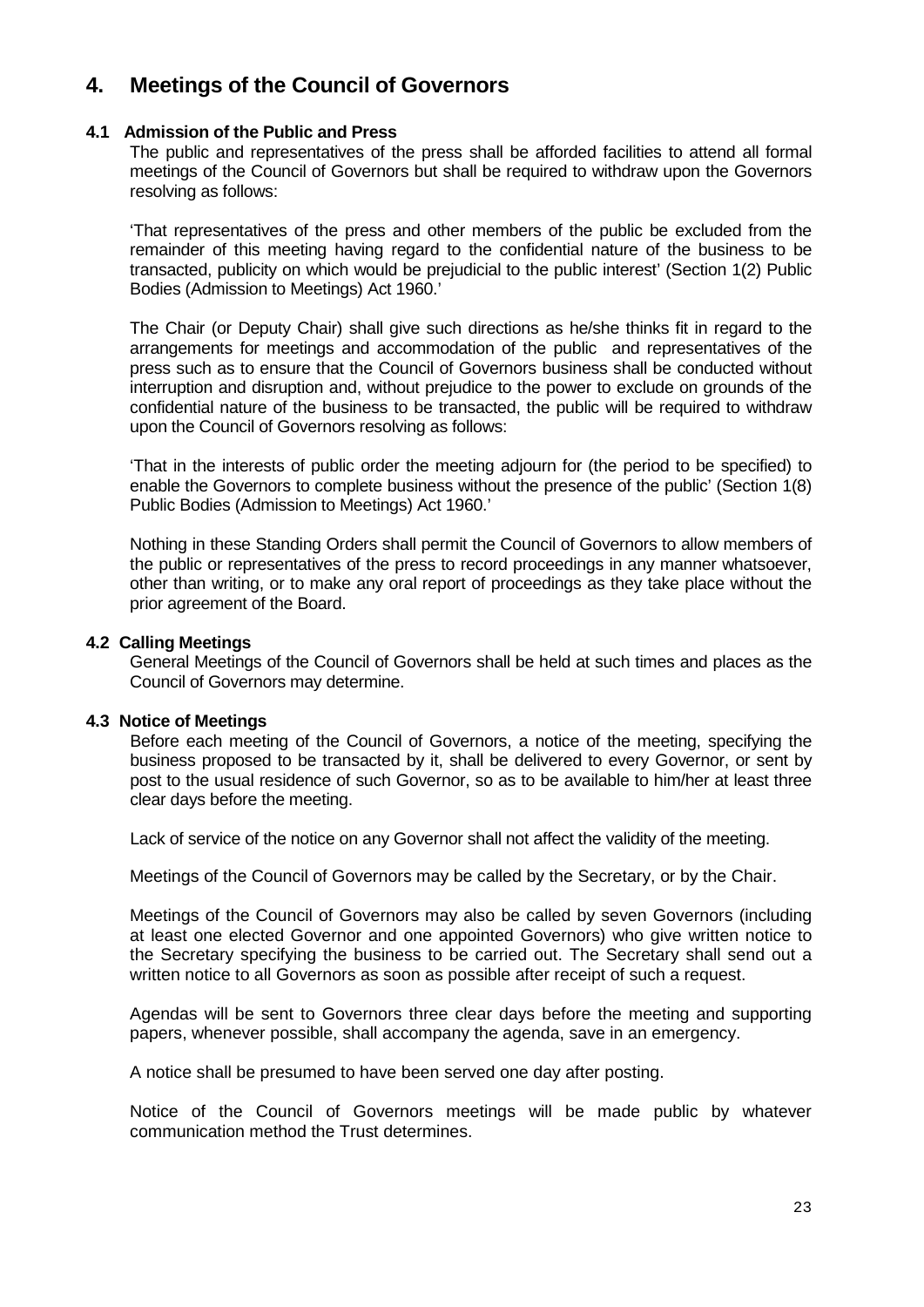All decisions taken in good faith at a meeting of the Council of Governors or of any committee shall be valid even if it is discovered subsequently that there was a defect in the calling of the meeting, or the appointment of the governors attending the meeting.

#### **4.4 Chair of Meeting**

At any meeting of the Council of Governors, the Chair, if present, shall preside. If the Chair is absent from the meeting, the Deputy Chair, if present, shall preside. If the Chair and Deputy Chair are absent, one of the other Non-Executive Directors will be nominated by the Council of Governors to preside.

If the person presiding at the meeting of the Council of Governors has a conflict of interest in relation to the business being discussed, the Deputy Chair (or nominated Chair) will chair that part of the meeting.

#### **4.5 Notices of Motion**

A Governor desiring to move or amend a motion shall send a written notice thereof at least 10 clear days before the meeting to the Secretary, who shall insert in the agenda for the meeting all notices so received subject to the notice being permissible under the appropriate regulations. This paragraph shall not prevent any motion being moved during the meeting, without notice on any business mentioned in the agenda.

#### **4.6 Withdrawal of Motion or Amendments**

A motion or amendment once moved and seconded may be withdrawn by the proposer with the concurrence of the seconder and the consent of the Chair.

#### **4.7 Motions**

The mover of a motion shall have a right of reply at the close of any discussion on the motion or any amendment of the Chair.

When a motion is under discussion or immediately prior to discussion it shall be open to a Governor to move:

- An amendment to the motion
- The adjournment of the discussion or the meeting (\*)
- That the meeting proceed to the next business
- The appointment of an ad hoc committee to deal with a specific item of business
- That the motion be now put( $*)$
- A motion under section 1 of the Public Bodies (Admissions to Meetings) Act 1960 resolving to exclude the public (including the press)

\* in the case of sub-paragraphs denoted by (\*) above to ensure objectivity, motions may only be put by a Governor who has not previously taken part in the debate.

No amendment to the motion shall be admitted if, in the opinion of the Chair of the meeting, the amendment negates the substance of the motion.

#### **4.8 Chair's Ruling**

Statements of Governors made at meetings of the Trust shall be relevant to the matter under discussion at the material time and the decision of the Chair of the meeting on questions of order, relevance, regularity and any other matter shall be observed at the meeting.

#### **4.9 Voting**

Every question at a meeting shall be determined by a majority of the votes of the Governors present and voting on the question and, in the case of the number of votes for and against a motion being equal, the person presiding at or chairing the meeting shall have a casting vote.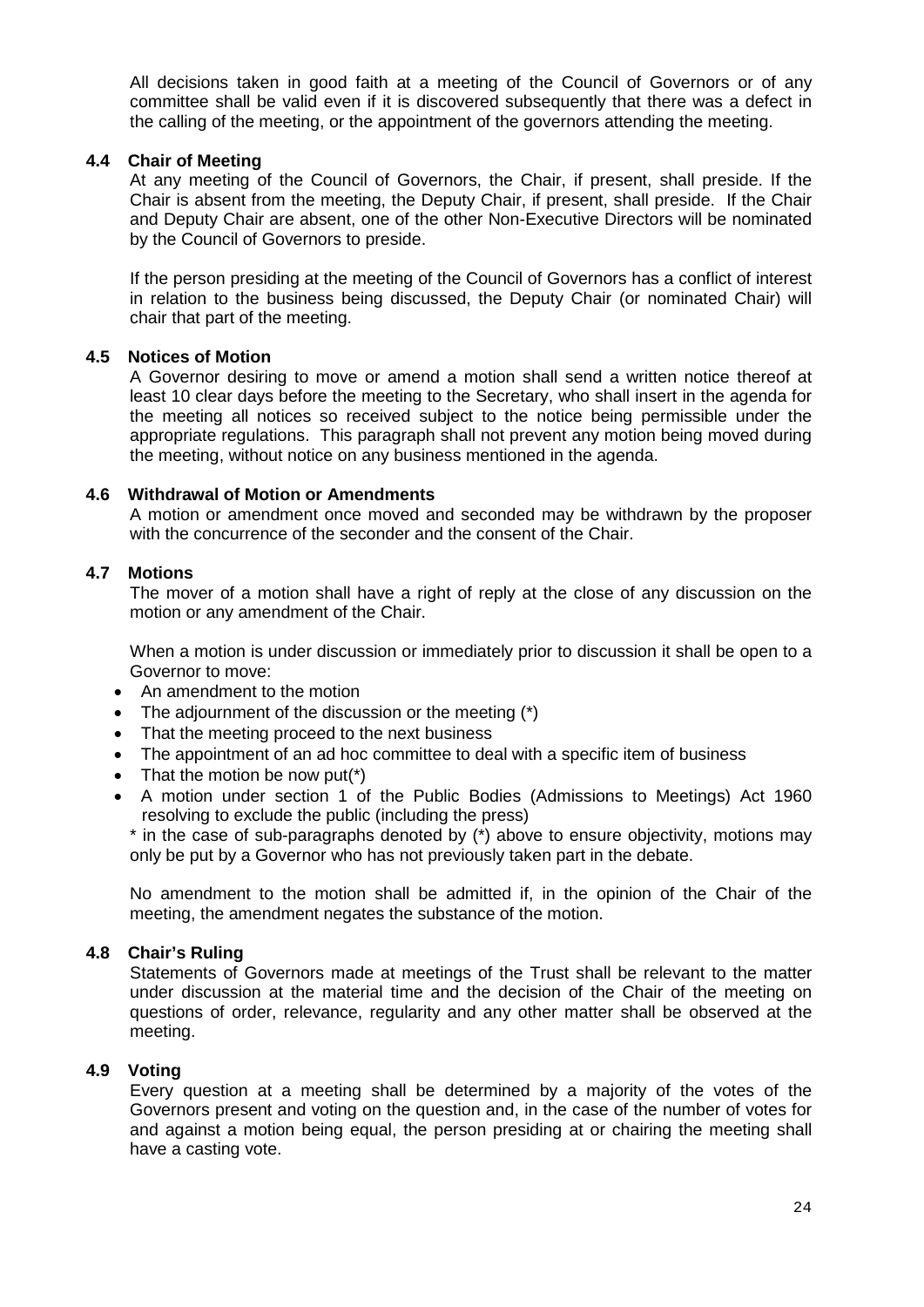All questions put to the vote shall, at the discretion of the Chair of the meeting, be determined by oral expression or by a show of hands. A paper ballot may also be used if a majority of the Governors present so request.

If at least one-third of the Governors present so request, the voting (other than by paper ballot) on any question may be recorded to show how each Governor present voted or abstained.

If a Governor so requests, his/her vote shall be recorded by name upon any vote (other than by paper ballot).

In no circumstances may an absent Governor vote by proxy. Absence is defined as being absent at the time of the vote.

#### **4.10 Minutes**

The minutes of the proceedings of a meeting shall be drawn up and submitted for agreement at the next ensuing meeting.

No discussion shall take place upon the minutes except upon their accuracy or where the Chair considers discussion appropriate. Any amendment to the minutes shall be agreed and recorded at the next meeting.

Minutes shall be circulated in accordance with the Governors wishes. Where providing a record of a public meeting the minutes shall be made available to the public as required by the Code of Practice on Openness in the NHS.

#### **4.11 Record of Attendance**

The names of the Governors present at the meeting shall be recorded in the minutes.

#### **4.12 Quorum**

At least one-third of Governors shall form a quorum for the Council of Governors.

If a Governor has been disqualified from participating in the discussion on any matter and/or from voting on any resolution by reason of the declaration of a conflict of interest (see standing order 7 and 9) he/she shall not count towards the quorum. If a quorum is then not available for the discussion and/or the passing of a resolution on any matter, that matter may not be discussed further or voted upon at that meeting. Such a position shall be recorded in the minutes of the meeting. The meeting must then proceed to the next business.

#### **4.13 Frequency**

The Council of Governors shall hold meetings at least four times a year in each calendar year.

The Council of Governors has adopted the Rules of Procedure for its meetings and the Annual Members Meeting which shall be regarded as part of these Standing Orders and can be found in the Constitution document.

#### **4.14 Attendance at Council of Governor Meetings**

The Council of Governors may invite the Chief Executive or any other member(s) of the Board of Directors, or a representative of the auditor or other advisers to attend a meeting of the Council of Governors.

Any Governor who is not able to be present in person may participate in a Council of Governors meeting by means of telephone conference or any other electronic means, which allows all persons participating in the meeting to hear each other. A Governor so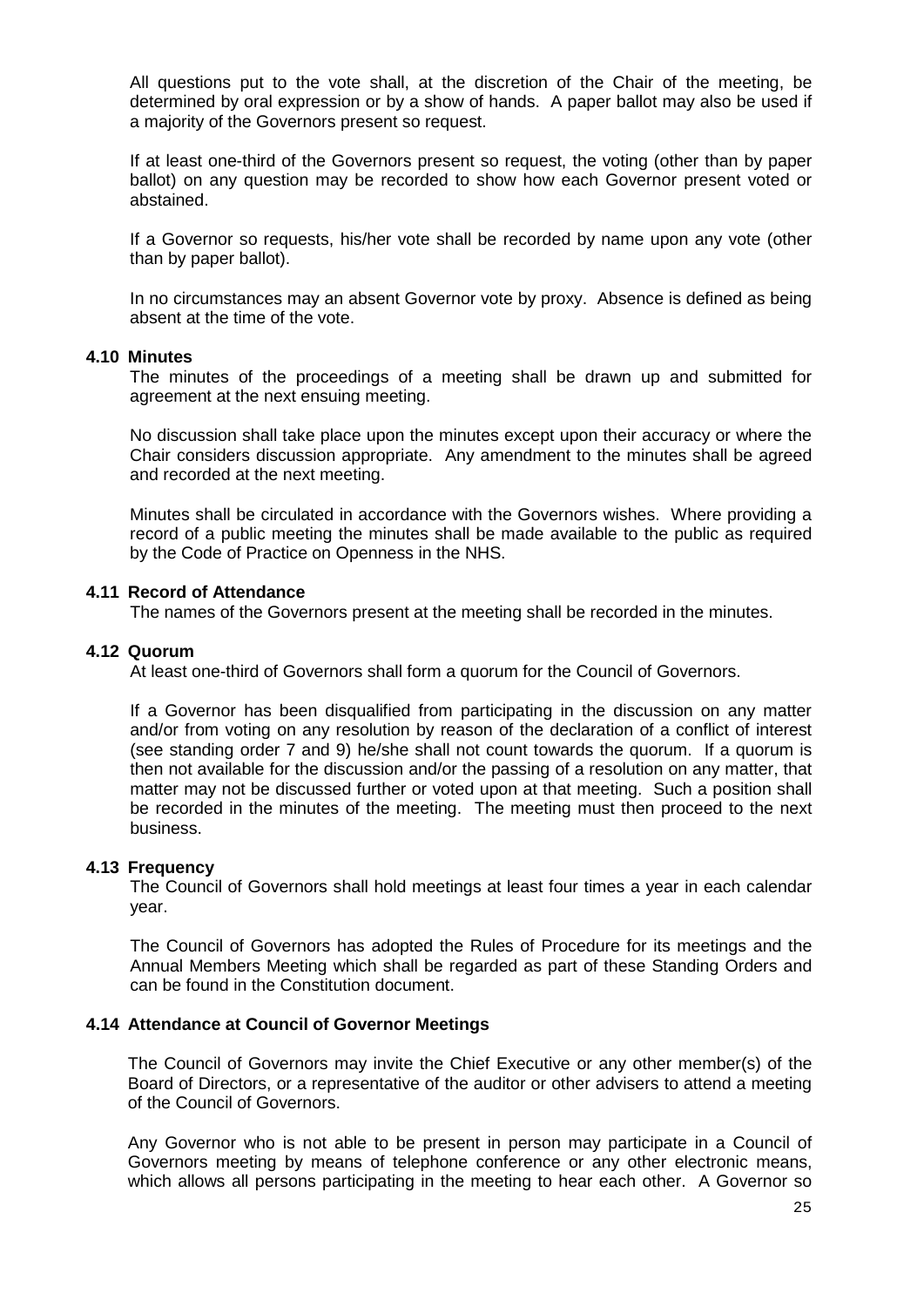participating shall be deemed to be present in person at such meeting and shall be entitled to vote and counted in the quorum. Such a Council of Governors meeting shall be deemed to take place where the largest group of those participating is assembled or, if there is no such group, where the Chair is located.

#### **4.15 Powers**

The Council of Governors may not delegate any of its powers to a committee or subcommittee but it may appoint committees to assist the Council of Governors in carrying out its functions. The Council of Governors may appoint governors and may invite directors and other persons to serve on such committees. The Council of Governors may, through the Secretary, request that external advisors assist them or any committee they appoint in carrying out its duties.

#### **4.16 Proposing Council of Governors Written Resolutions**

The Secretary, the Chairman, or seven (7) governors (including at least two (2) elected governors and two (2) appointed governors) who give written notice to the Secretary specifying the business to be carried out may propose a Council of Governors written resolution.

The following may not be passed as a written resolution: the removal of a non-executive director or chairman; removal of the auditor; or approval of a significant transaction.

A Council of Governors' written resolution is proposed by giving written notice of the proposed resolution to each governor. Notice by post, delivery in person, fax or email shall constitute written notice.

Notice of a proposed Council of Governors written resolution must indicate:

- the proposed resolution;
- how to signify agreement to the resolution; and
- the date by which it is proposed that the Council of Governors should adopt it. A proposed written resolution shall lapse if not adopted by the 28<sup>th</sup> day from circulation.

References in this paragraph to eligible governors are to members of the Council of Governors who would have been entitled to vote on the matter had it been proposed at a meeting of the Council of Governors.

A decision may not be taken in accordance with this paragraph if the eligible governors would not have formed a quorum at such a meeting.

The resolution is deemed to have been passed when the required majority (simple majority, or 75% if a special resolution) as appropriate of eligible governor's have signified their agreement to it.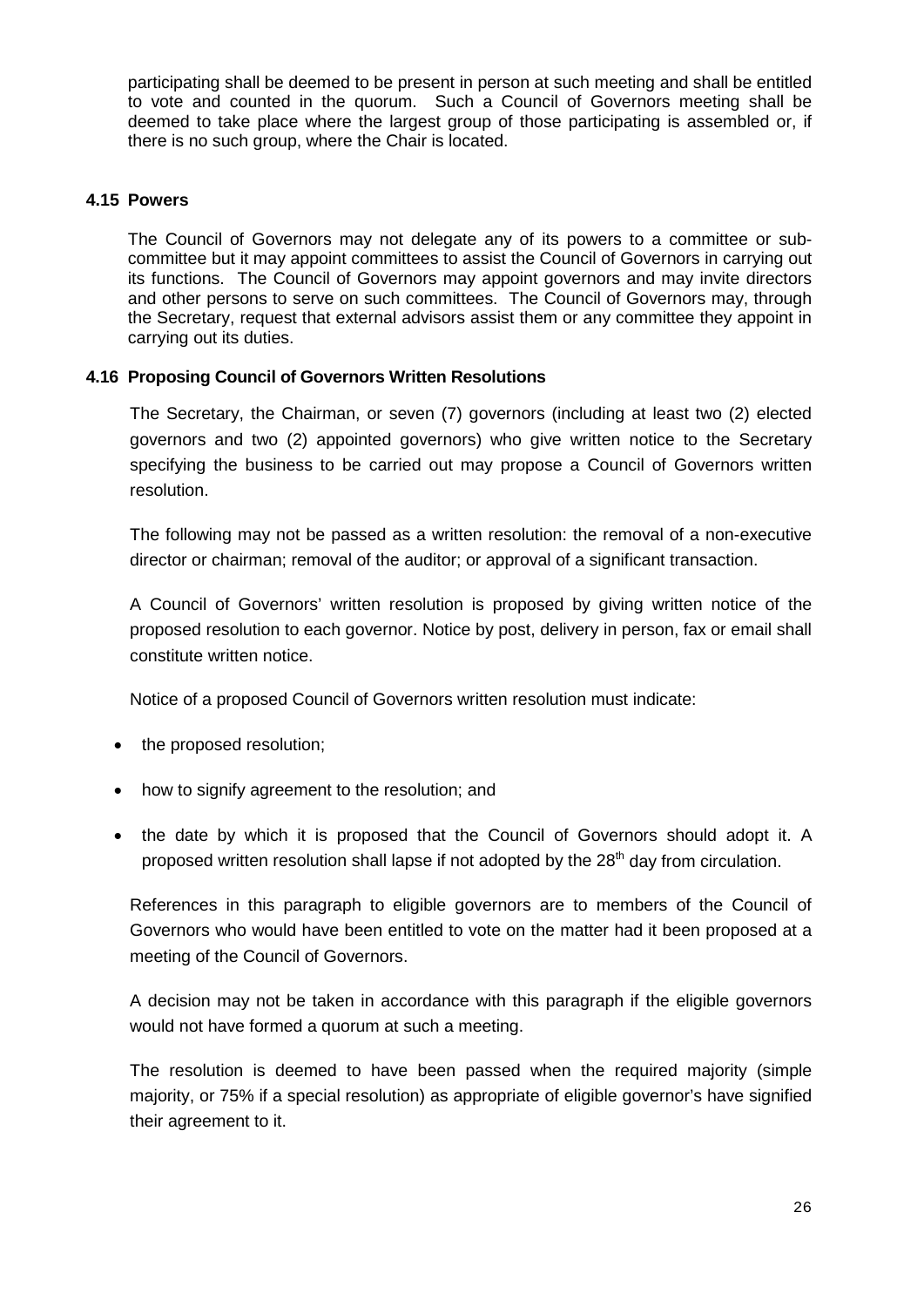Where decisions of the Council of Governors are taken by means other than at a face-toface meeting or by written resolution, such decisions shall be recorded by the Secretary in permanent written form.

### **4.17 Disclosure of interests**

Members of the Council of Governor's shall disclose to the Council of Governor's any material interests as defined below held by a Governor, (or their spouse, co-habiting partner, close family member or close friend) and shall withdraw from the meeting and play no part in the relevant discussion or decision and shall not vote on the issue (and if inadvertently they do remain and vote, their vote shall not be counted).

Any governor who fails to disclose any interest required to be disclosed under the preceding paragraph must permanently vacate their office if required to do so by a majority of the remaining governors.

Subject to the exceptions below, a material interest in a matter is where a governor:

- holds any directorship, including non-executive directorship, (with the exception of those of dormant companies) of a company;
- holds any interest or position in any firm or company or business;
- has any interest in an organisation providing health and social care services to the National Health Service; or
- holds any position of authority in a charity or voluntary organisation in the field of health and social care;

and such organisation is, in connection with the matter, trading with the Trust or entering into a financial arrangement with the Trust, or is likely is to be considered as a potential contractor to the Trust.

The exceptions which shall not be treated as material interests are as follows:

- shares held in any company where the value of those securities does not exceed £25,000 or the number of shares held does not exceed 5% of the total number of issued shares in a company whose shares are listed on any public exchange;
- an employment contract with the Trust held by a Staff Governor;
- an employment contract with a local authority held by a Local Authority Governor;
- an employment contract with a partnership organisation held by a Appointed Governor;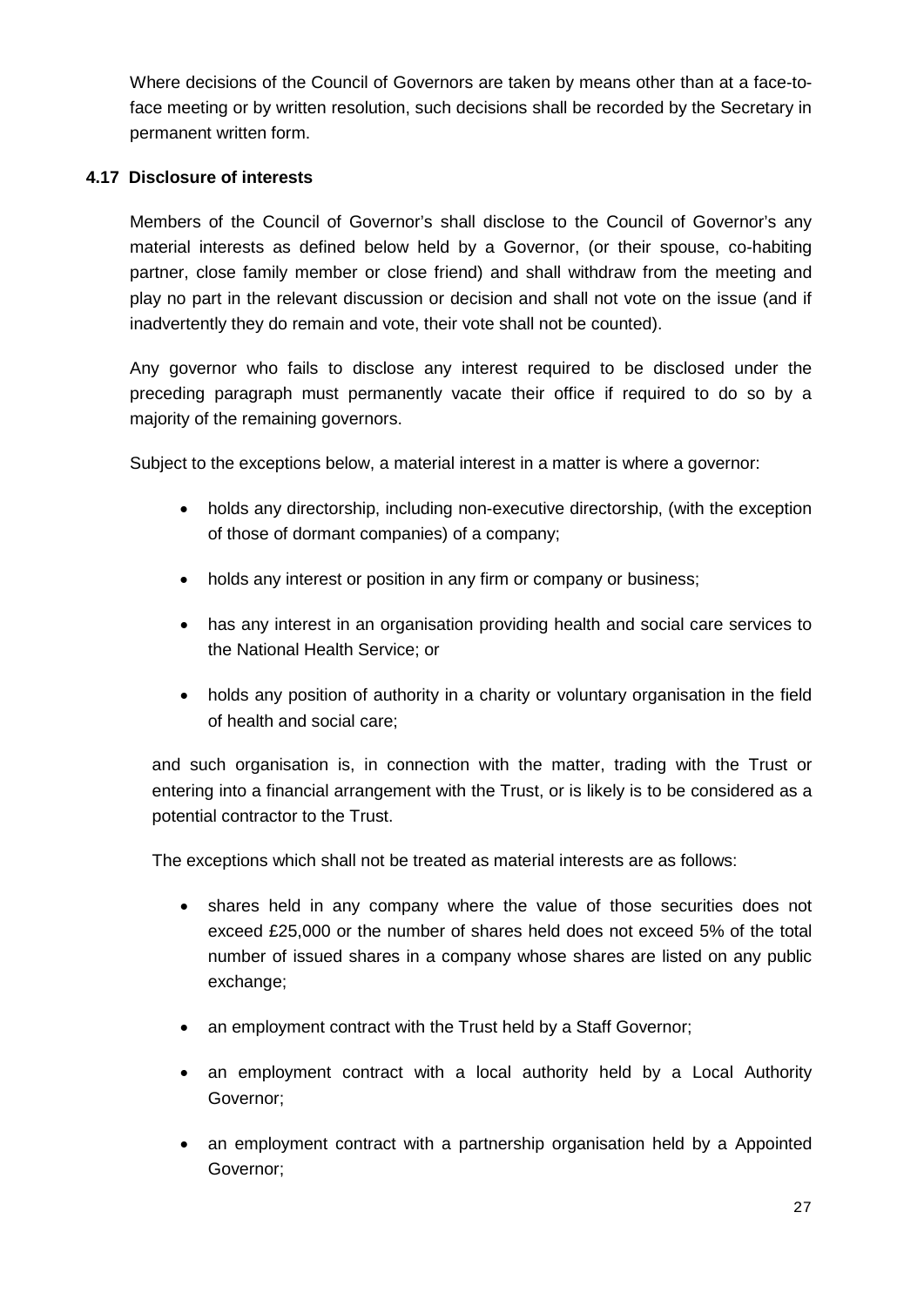• any travelling or other expenses or allowances payable to a Governor.

#### **4.18 Declaration**

An elected governor may not vote at a meeting of the Council of Governors unless, before attending the meeting, they have made a declaration in the form specified by the Secretary of the particulars of their qualification to vote as a member of the Trust and that they are not prevented from being a member of the Council of Governors. An elected governor shall be deemed to have confirmed the declaration upon attending any subsequent meeting of the Council of Governors, and every agenda for meetings of the Council of Governors will draw this to the attention of elected governors.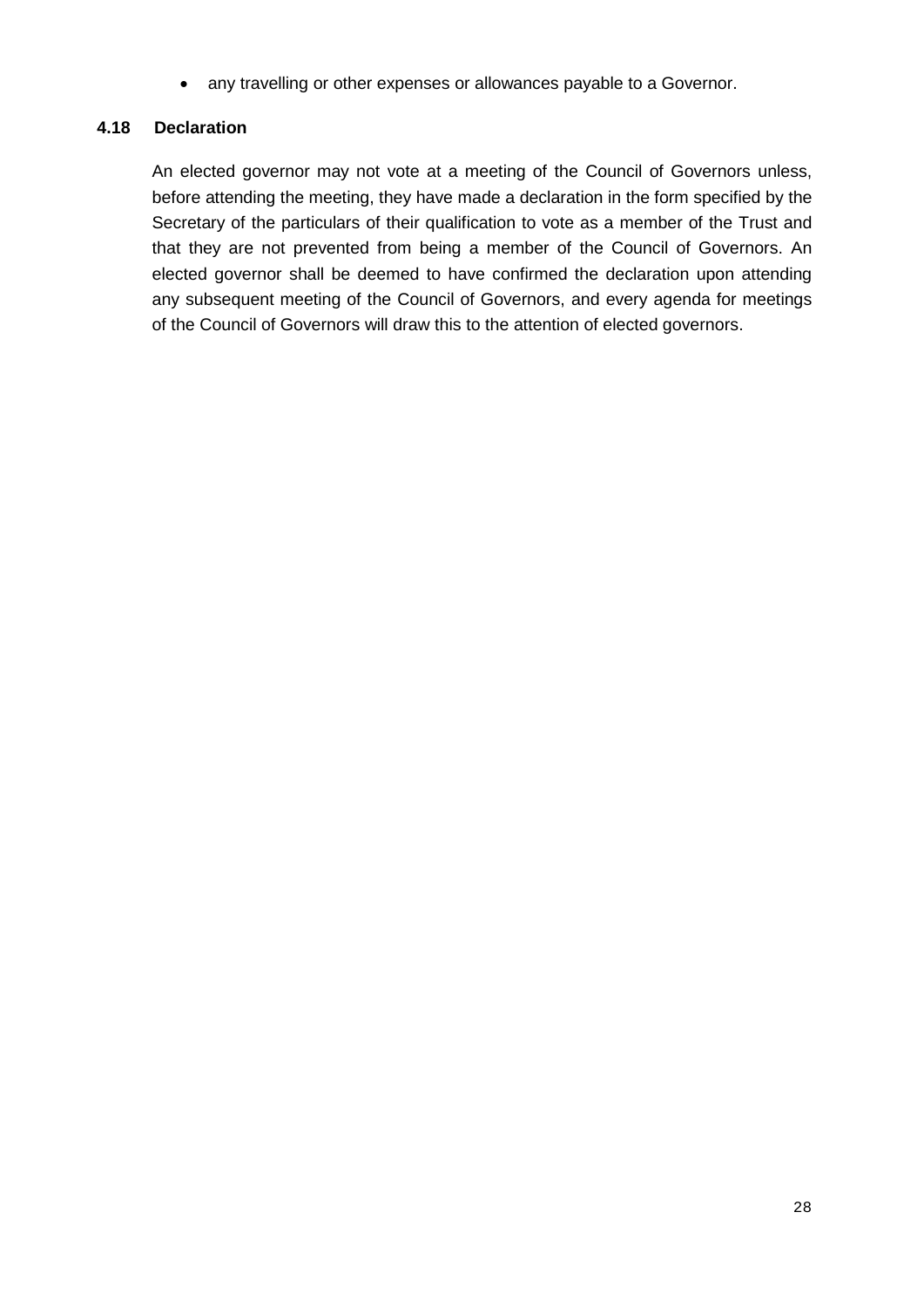## **5. Arrangements for the exercise of functions by delegation**

Subject to a provision in the authorisation or the Constitution, the Board of Directors may make arrangements for the exercise, on its behalf of any of its functions

- by a committee;
- appointed by virtue of SO 5.3 below; or
- by a director or an Executive Director

In each case subject to such restrictions and conditions as the Board of Directors thinks fit.

#### **5.1 Emergency Powers**

The powers which the Board of Directors has retained to itself within these Standing Orders may in emergency be exercised jointly by the Chair and Chief Executive after having consulted at least two Non-Executive Directors. The exercise of such powers by the Chair shall be reported to the next formal meeting of the Board of Directors for ratification.

#### **5.2 Delegation to Committees**

The Board of Directors shall agree, as and when it deems appropriate, to the delegation of executive powers to be exercised by committees, which it has formally constituted. The Constitution and terms of reference of these committees, or sub-committees, and their specific executive powers shall be approved by the Board of Directors.

#### **5.3 Delegation to Officers**

Those functions of the Trust which have not been retained as reserved by the Board of Directors or delegated to an executive committee shall be exercised on its behalf by the Chief Executive. The Chief Executive shall determine which functions shall be delegated to officers to undertake.

The Chief Executive shall prepare a Scheme of Delegation (which is set out in the Standing Financial Instructions) identifying proposals which shall be considered and approved by the Board of Directors, subject to any amendment agreed during the discussion. The Chief Executive may periodically propose amendment to the Scheme of Delegation, which shall be considered and approved by the Board of Directors as indicated above.

Nothing in the Scheme of Delegation shall impair the discharge of the direct accountability to the Board of Directors or the Director of Finance or other executive director. Outside these statutory requirements the roles of the Director of Finance shall be accountable to the Chief Executive for operational matters.

The arrangements made by the Board of Directors as set out in the Scheme of Delegation shall have effect as if incorporated in these Standing Orders.

#### **5.4 Overriding Standing Orders**

If for any reason these Standing Orders are not complied with, full details of the noncompliance and any justification for non-compliance and the circumstances around the non-compliance, shall be reported to the next formal meeting of the Board of Directors for action or ratification. All members of the Board of Directors, Council of Governors and staff have a duty to disclose any non-compliance with these Standing Orders to the Chief Executive as soon as possible.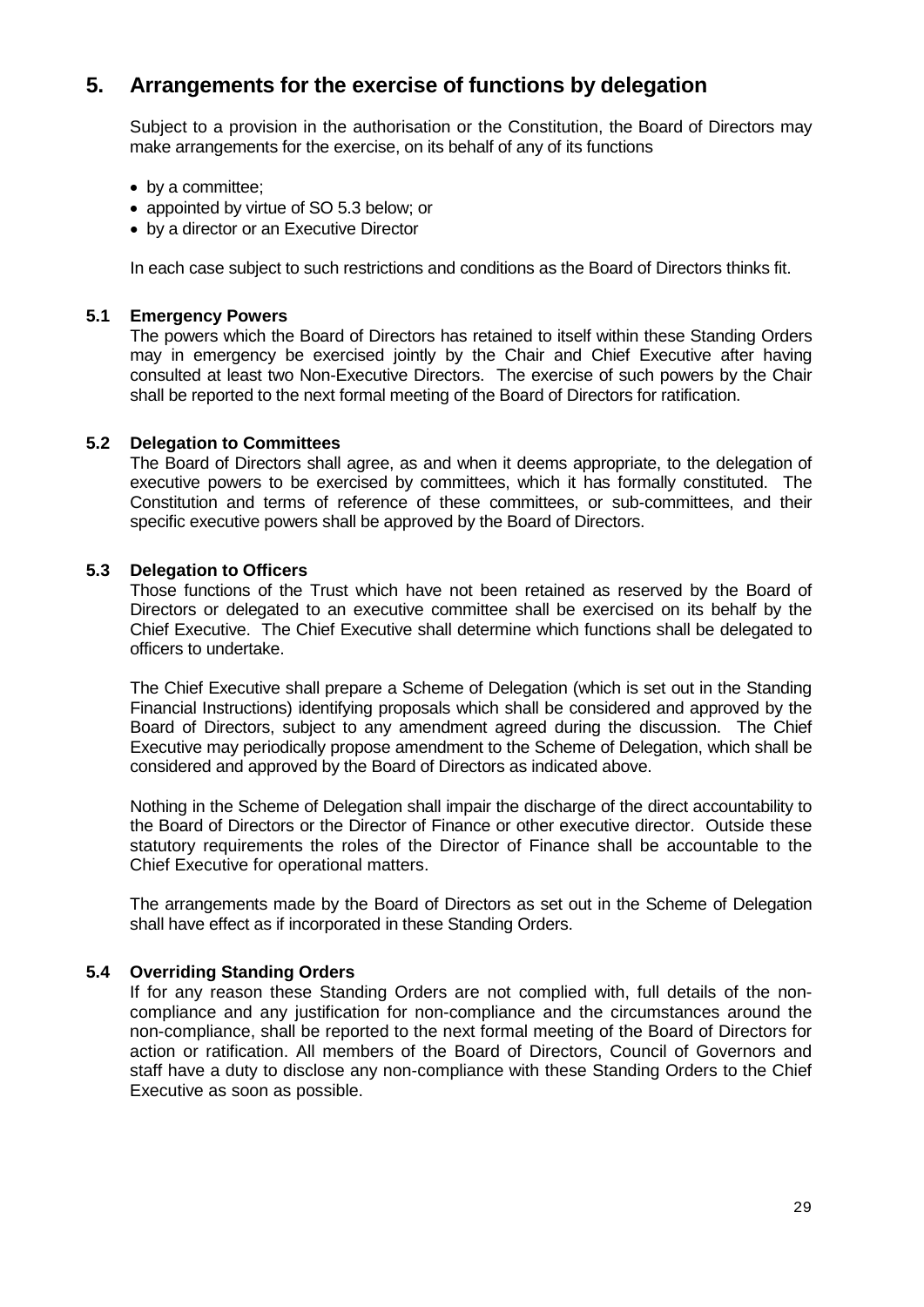## **6. Committees**

#### **6.1 Appointment of Internal Committees**

The Board of Directors may appoint committees of the Trust, consisting wholly or partly of the Chair and directors of the Trust or wholly of persons who are not directors of the Trust.

A committee or joint committee appointed under this regulation may, subject to such directions as may be given by the Independent Regulator of the Trust, and in accordance with the Constitution, appoint sub-committees consisting wholly or partly of directors of the committee or joint committee (whether or not they are directors of the Trust); or wholly of persons who are not directors of the Trust or the committee of the Trust.

The Scheme of Delegation does not discharge accountability to Non-Executive Directors to provide information and advise the Board of Directors in accordance with any statutory requirements.

The Standing Orders of the Trust, as far as they are applicable, shall apply with appropriate alteration to meetings of any committees established by the Trust. In which case the term "Chair" is to be read as a reference to the Chair of the committee as the context permits, and the term "director" is to be read as a reference to a member of the committee also as the context permits. (There is no requirement to hold meetings of committees established by the Trust in public.)

Each such committee shall have such terms of reference and powers and be subject to such conditions (as to reporting back to the Board of Directors), as the Board of Directors shall decide and shall be in accordance with any legislation and regulation. Such terms of reference shall have effect as if incorporated into the Standing Orders.

Where Trust committees are authorised to establish sub-committees they may not delegate executive powers to the sub-committee unless expressly authorised by the Board of Directors.

The Board of Directors shall approve the appointments to each of the Trust committees, which it has formally constituted. Where the Board of Directors determines, and regulations permit, that persons, who are neither directors nor officers, shall be appointed to a committee the terms of such appointment shall be within the powers of the Board of Directors as defined by the authorisation and Constitution.

The committees established by the Trust are:

- Audit and Risk Committee
- Board Appointments and Remuneration and Terms of Service Committee
- Finance, Performance and Digital Committee
- People Committee
- Quality and Safety Committee
- Airedale NHS Trust Charitable Funds Committee

The committee established by the Council of Governors is the Appointments and Remuneration Committee. Travelling and other allowances for Non-Executive Directors shall be determined by the Appointments and Remuneration Committee of the Council of Governors, and for Governors the Board Appointments, Remuneration and Terms of Service Committee.

#### **6.2 West Yorkshire Association of Acute Trusts ('WYAAT')**

Membership of the WYAAT Committee in Common is defined in its Terms of Reference as agreed by all the Parties. The Board, along with the other WYAAT members, has agreed not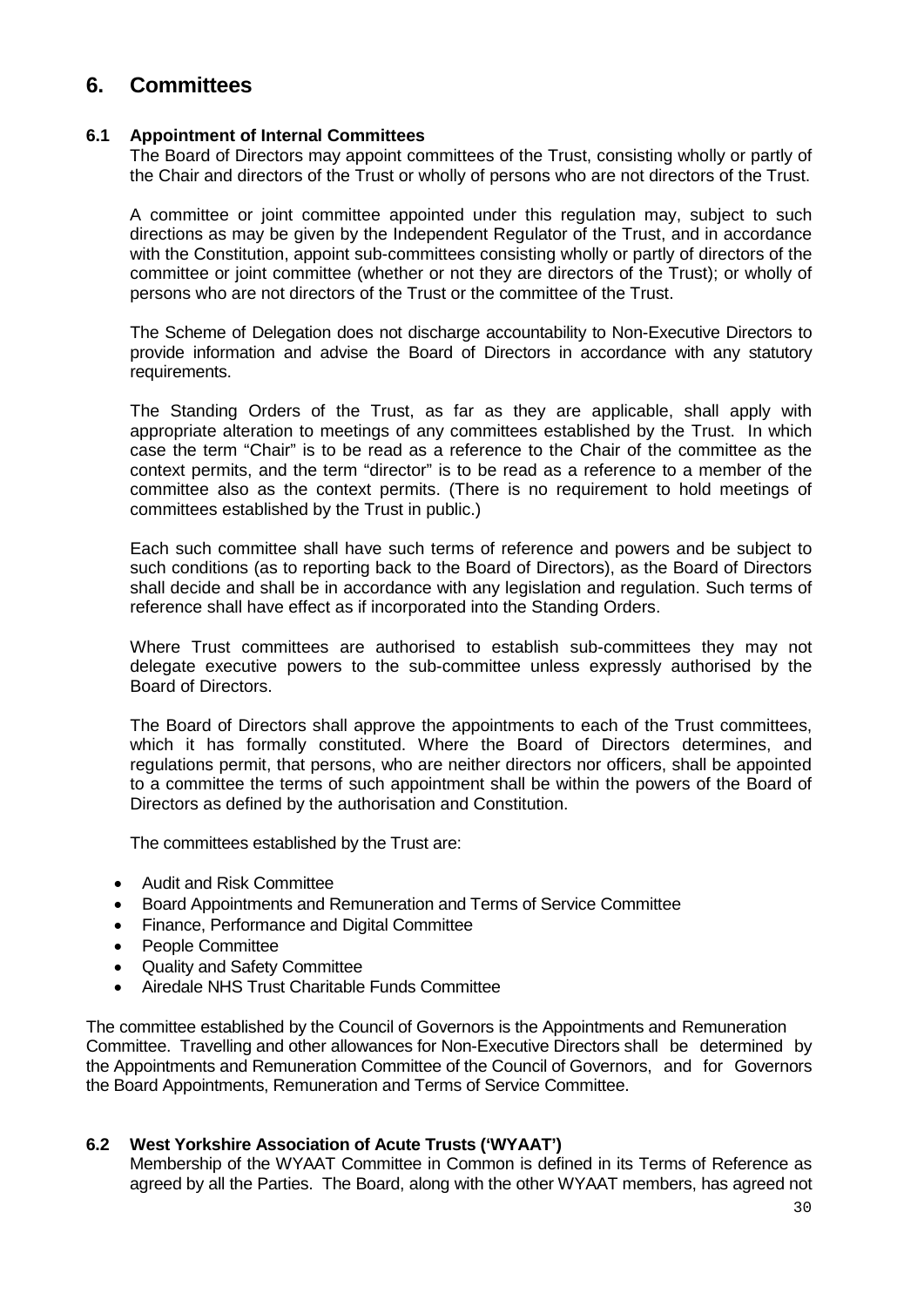to delegate any of its statutory functions to the Committee in Common. The scope of the Committee in Common incudes responsibility for leading the development of the WYAAT Collaborative Programme and the work streams in accordance with the defined key principles, including setting the overall strategic direction to deliver the Programme.

Such other committees may be established, as required, to discharge the Board's responsibilities.

#### **6.3 Confidentiality**

A member of a committee shall not disclose a matter dealt with by, or brought before, the committee without its permission until the committee shall have reported to the Board of Directors or shall otherwise have concluded on that matter.

A Director of the Trust or a member of a committee shall not disclose any matter reported to the Board of Directors or otherwise dealt with by the committee, notwithstanding that the matter has been reported or action has been concluded, if that Board or committee shall resolve that it is confidential.

The WYAAT Committee in Common has a separate confidentiality agreement and information sharing protocol.

## **7. Declarations and Register of Interests**

Pursuant to Section 20 of the Schedule 7 of the National Health Service Act 2006, a register of Director's interests must be kept by each NHS Foundation Trust.

All existing Directors (including for the purposes of the standing order, Non-Executive Directors) should declare relevant and material interests to the NHS Board of which they are a member (including the WYAAT Committee in Common). Any Directors appointed subsequently should do so on appointment. It is a condition of employment that those holding director or director-equivalent posts provide confirmation in writing, on appointment and thereafter on demand, of their fitness to hold such posts. Fitness to hold such a post is determined in a number of ways, including (but not exclusively) by the Trust's Provider Licence, the Health & Social Care Act 2012 (Regulated Activities) Regulation, and the Trust's Constitution.

Interests may be financial or non-financial (ie political or belief-based). Interests which should be regarded as 'relevant and material' and which, for the avoidance of doubt, should be included in the register are:

- (a) Any directorship of a company;
- (b) Any interest (excluding a holding of shares in a company whose shares are listed on any public exchange where the holding does not exceed 5% of the total issued share capital, or the value of such shareholding does not exceed £25,000) or position in any firm or company or business, which, in connection with the matter, is trading with the Trust, or is likely to be considered as a potential trading partner with the Trust;
- (c) Any interest in an organisation providing health and social care services to the National Health Service; or
- (d) Position of authority in a charity or voluntary organisation in the field of health and social care;
- (e) Any affiliation to a special interest group campaigning on health or social care issues.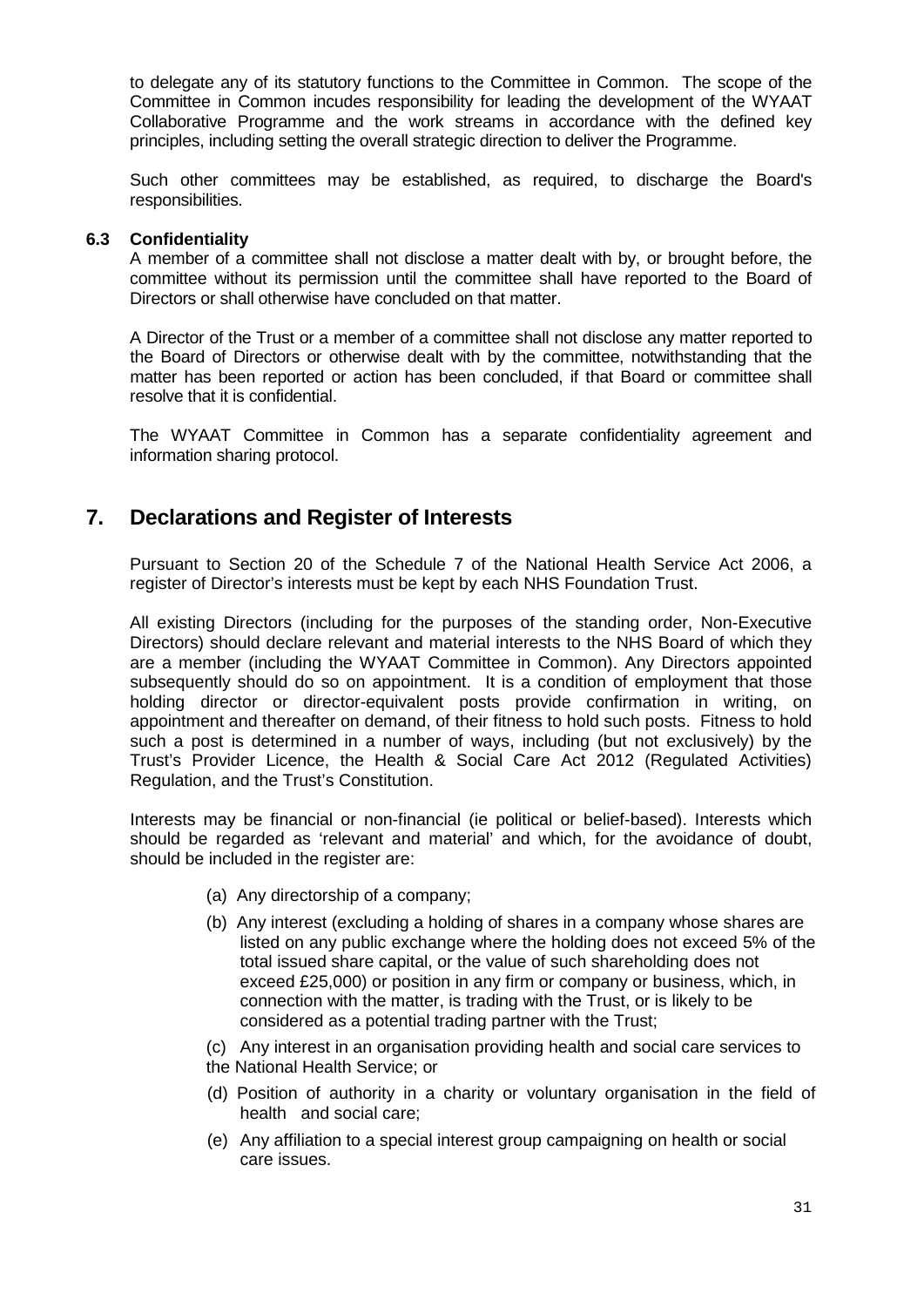(f)To the extent not covered above, any connection with an organisation, entity or company considering entering in to or having entered in to financial arrangement with the NHS Foundation Trust, including but not limited to, lenders or banks.

 Reference should also be made to the NHS Improvement *NHS Foundation Trust Code of Governance* and the Trust's Constitution in determining whether other circumstances or relationships are likely to affect, or could appear to affect, the director's judgement.

At the time the interests are declared they should be recorded in the Board of Director's minutes. Any changes in interests should be officially declared at the next Board meeting. It is the obligation of the Director to inform the Company Secretary in writing within seven days of becoming aware of the existence of a relevant or material interest. It is also the responsibility of the Board member to record their interest(s) through the electronic system for making declarations.

A register of directors' interests will be maintained and held by the Company Secretary and presented annually to the Board of Directors. This will be formally recorded in the minutes. Any changes in interests should be officially declared to the Company Secretary where an appropriate amendment will be made.

During the course of a Board of Directors meeting, if a conflict of interest is established, the director concerned should withdraw from the meeting and play no part in the relevant discussion or decision. For the avoidance of doubt, this includes voting on such an issue where a conflict is established. If there is a dispute as to whether a conflict of interest does exist, a majority vote will resolve the issue with the Chair having the casting vote. The WYAAT Committee in Common has a defined process for managing conflicts of interest both individual and organisational. The Trust's members of the WYAAT Committee in Common will adhere to declaring any interests in accordance with, and described in, the Conflicts of Interests section of the Memorandum of Understanding.

There is no requirement in the Code of Accountability for the interests of directors' spouses or partners to be declared; however, in accordance with the Nolan Principles of integrity, accountability and openness, good practice suggests that such declarations are strongly advisable (as are declaring the interests of other immediate family members and co-business partners). Standing Order 8, which is based on these regulations requires that the interests (or director's spouses, if living together) in contracts should be declared. Therefore the interests of Board director's spouses and cohabiting partners should also be regarded as relevant.

If directors have any doubt about the relevance or materiality of an interest, this should be discussed with the Chair or Company Secretary. Financial Reporting Standard No 8 (issued by the Accounting Standards Board) specifies that influence rather than the immediacy of the relationship is more important in assessing the relevance of an interest. The interests of partners in professional partnerships including general medical practitioners should also be considered.

Subject to contrary regulations being passed, the Registers will be available for inspection by the public free of charge. Copies or extracts of the Registers must be provided to Members of the NHS Foundation Trust free of charge and within a reasonable time period of the request. A reasonable charge may be imposed on non-Members for copies or extracts of the register.

The Trust has in place Conduct Standards Guidance based on the Department of Health '*Standards of Business Conduct for NHS Staff HSG (93)5.* This document provides guidance to help ensure staff do not: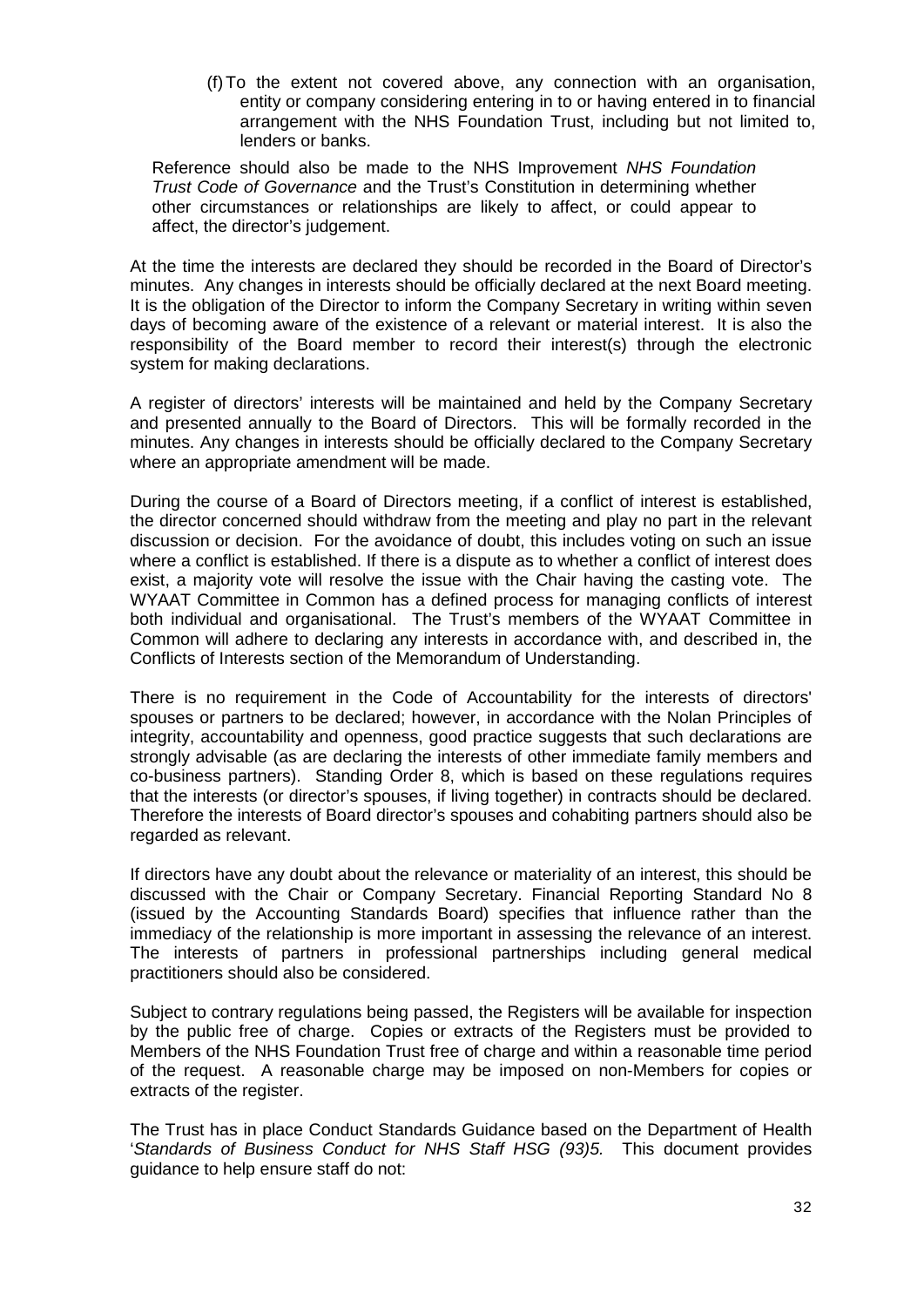- Risk there being a conflict between private interests and NHS duties; and
- Accept an inappropriate gift, reward or inducement.

## **8. Compliance with the Fit and Proper Persons Regulations**

The Health and Social Care Act 2008 (Regulated Activities) Regulations 2014 requires all Trusts to ensure that all Executive and Non-Executive Director posts (or anyone performing similar or equivalent functions) are filled by people that meet the requirements of the Fit and Proper Persons Regulations ('FPPR'). The definition of directors includes those in permanent, interim or associate roles, irrespective of their voting rights at Board meetings.

The regulations stipulate that Trusts must not appoint or have in place an Executive Director or a Non-Executive Director unless they meet the standards set out in the Regulations. The guidance issued by the CQC in January 2018 places ultimate responsibility on the Chair to discharge the requirements of the FPPR. The Chair must assure themselves that new applicants and existing post holders meet the fitness checks and do not meet any of the unfit criteria. Responsibility also falls on the Chair to decide whether an investigation is necessary and, at the end of the investigation, to consider whether the director in questions remains fit and proper. The Chair will be notified by the CQC of any non-compliance with the FPPR, and holds responsibility for making any decisions regarding action that needs to be taken.

## **9. Exclusion of Chair and Directors in procedures on account of pecuniary interest**

For the sake of clarity, the following definition of terms is to be used in interpreting this Standing Order, "spouse" shall include any person who lives with another person in the same household (and any pecuniary interest of one spouse shall, if known to the other spouse, be deemed to be an interest of that other spouse);

Subject to the following provisions of this Standing Order, if the Chair or a director of the Trust has any pecuniary interest, direct or indirect, in any contract, proposed contract or other matter and is present at a meeting of the Trust at which the contract or other matter is the subject of consideration, he shall at the meeting and as soon as practicable after its commencement disclose the fact and shall not take part in the consideration or discussion of the contract or other matter or vote on any question with respect to it.

The Board of Directors may exclude the Chair or a director of the Board from a meeting of the Board while any contract, proposed contract or other matter in which he has a pecuniary interest, is under consideration.

Any remuneration, compensation or allowances payable to the Chair or a Non-Executive Director in accordance with the Constitution shall not be treated as a pecuniary interest for the purpose of this Standing Order.

For the purpose of this Standing Order the Chair or a director shall be treated, subject to SO 7 as having indirectly a pecuniary interest in a contract, proposed contract or other matter, if:

(a) he, or a nominee of his, is a director of a company or other body, not being a public body, with which the contract was made or is proposed to be made or which has a direct pecuniary interest in the other matter under consideration; or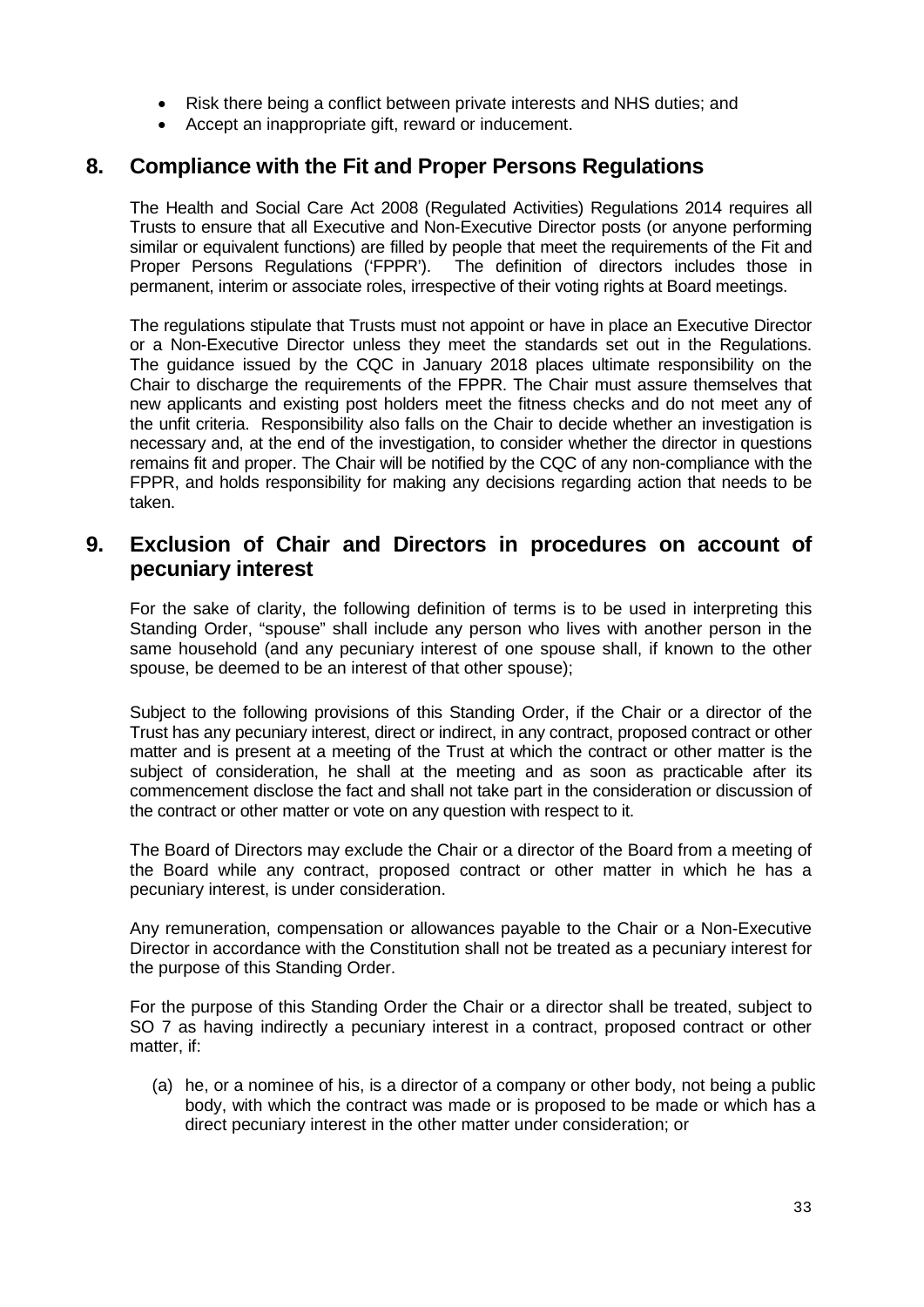(b) he is a partner of, or is in the employment of a person with whom the contract was made or is proposed to be made or who has a direct pecuniary interest in the other matter under consideration;

and in the case of married persons living together the interest of one spouse shall, if known to the other, be deemed for the purposes of this Standing Order to be also an interest of the other.

The Chair or a director shall not be treated as having a pecuniary interest in any proposed contract or other matter by reason only:

- (a) of membership of a company or other body, if there is no beneficial interest in any securities of that company or other body;
- (b) of an interest in any company, body or person with which he is connected as mentioned in SO 7 above which is so remote or insignificant that it cannot reasonably be regarded as likely to influence a director in the consideration or discussion of or in voting on, any question with respect to that contract or matter.

Where the Chair or a director:

- (a) has an indirect pecuniary interest in a contract, proposed contract or other matter by reason only of a beneficial interest in securities of a company or other body; and
- (b) the total nominal value of those securities does not exceed £25,000 or one percent of the total issued share capital of the company or body, whichever is the less; and
- (c) if the share capital is of more than one class, the total nominal value of shares of any one class in which he/she has a beneficial interest does not exceed one-percent of the total issued share capital of that class;

This Standing Order shall not prohibit him/her from taking part in the consideration or discussion of the contract or other matter or from voting on any question with respect to it without prejudice however to his/her duty to disclose his/her interest.

This Standing Order applies to a committee or sub-committee as it applies to the Board of Directors and applies to any member of any such committee or sub-committee (whether or not he/she is also a director of the Trust) as it applies to a director.

## **10. Standards of Business Conduct**

#### **10.1 Policy**

Staff must comply with the national guidance contained in HSG(93)5 "Standards of Business Conduct for NHS staff" and contained in the Trust policy Standards of Business Conduct. Reference must be made to the Standards of Business Conduct policy for further guidance. HSG (93)5 provides guidance to all NHS employers and staff on maintaining strict ethical standards in the conduct of any NHS business.

#### **10.2 Interests of Officers in Contracts\***

If it comes to the knowledge of a Director or an Officer of the Trust that a contract in which he/she has a pecuniary interest not being a contract to which he/she is himself/herself a party, has been, or is proposed to be, entered into by the Trust he/she shall, at once, give notice in writing to the Chief Executive of the fact that he/she is interested therein. In the case of persons living together as partners, the interest one partner shall, if known to the other, be deemed to be also the interest of that partner.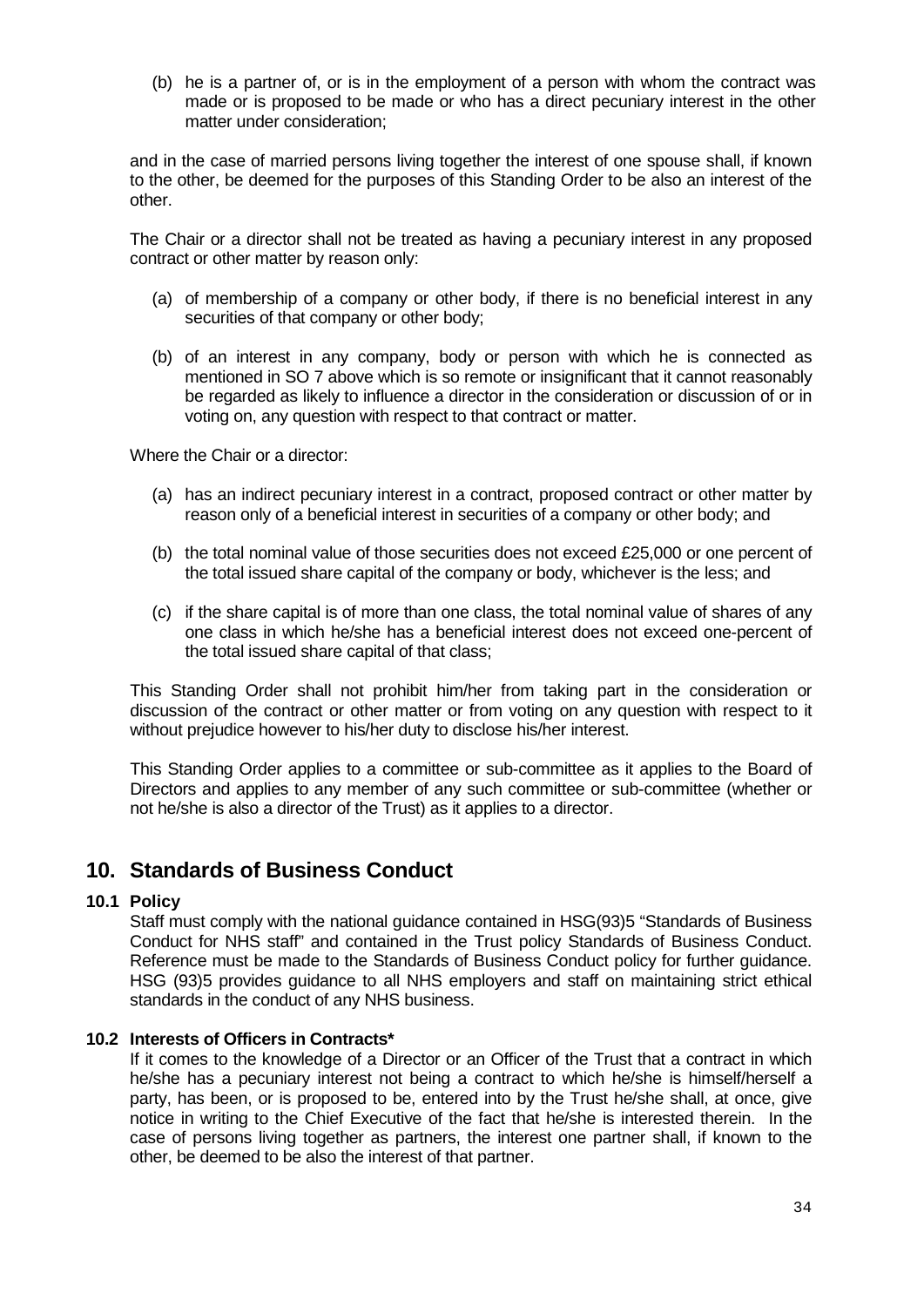An officer must also declare to the Chief Executive any other employment or business or other relationship of his/hers, or a cohabiting spouse, that conflicts, or might reasonably be predicted could conflict with the interest of the Trust. The Trust requires interests, employment or relationships so declared by staff to be entered in a register of interests of staff.

Failure to declare any interest which may conflict with, or compromise, any employee's Trust duties and obligations in respect of the award, operation or administration of a Trust/NHS contract may result in a potential breach of the Bribery Act 2010 and necessitate further investigation by the Trust's counter fraud specialist.

\*For the avoidance of doubt, this section relates to any employee who is involved in any procurement capacity on behalf of the Trust (not just tendered contracts).

#### **10.3 Canvassing of, and Recommendations by, Directors in Relation to Appointments**

Canvassing of Directors of the Trust, or members of any Committee of the Trust directly or indirectly for any appointment under the Trust, shall disqualify the candidate for such appointment. The contents of this paragraph of the Standing Order shall be included in application forms or otherwise brought to the attention of candidates.

A Director shall not solicit for any person any appointment under the Trust or recommend any person for such appointment, but this paragraph of this Standing order shall not preclude a Director from giving written testimonial of a candidate's ability, experience or character for submission to the Trust.

Informal discussions outside appointment panels or committees, whether solicited or unsolicited, should be declared to the panel or committee.

#### **10.4 Relatives of Directors or Officers**

Candidates for any staff appointment shall, when making application, disclose in writing whether they are related to any Director or the holder of any office under the Trust. Failure to disclose such a relationship shall disqualify a candidate and, if appointed render him/her liable to instant dismissal.

The Directors and every officer of the Trust shall disclose to the Chief Executive any relationship with a candidate of whose candidature that Director or officer is aware. It shall be the duty of the Chief Executive to report to the Trust any such disclosure made.

Any alleged false representation contained on any application to the Trust, or failure to disclose any information when required to do so, may also result in investigation by the Trust's counter fraud specialist and/or NHS Protect and possible prosecution under the Fraud Act 2006.

On appointment, a Director (and prior to acceptance of an appointment in the case of Executive Directors) should disclose to the Trust whether they are related to any other Director or holder of any office under the Trust.

Where the relationship of an officer or another Director to a Director is disclosed, the Standing Order headed 'Disability of Directors in proceedings on account of pecuniary interest' shall apply.

## **11. Custody of Seal and Sealing of Documents**

#### **11.1 Custody of Seal**

The Common Seal of the Trust shall be kept by the Chief Executive, or officer appointed by them, in a secure place.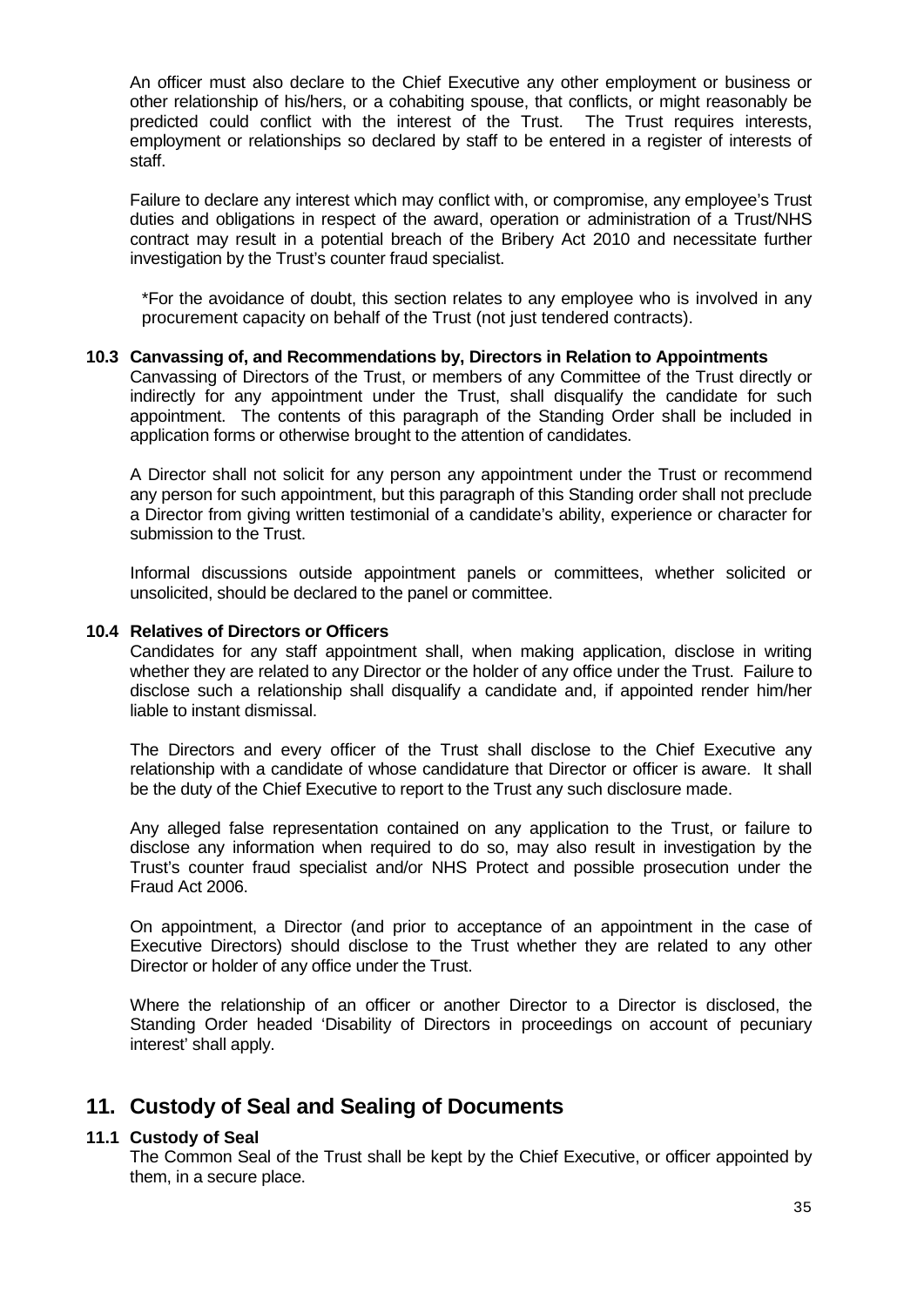#### **11.2 Sealing of Documents**

The Seal of the Trust shall not be fixed to any documents unless the sealing has been authorised by a resolution of the Board or a committee thereof or where the Board of Directors has delegated its powers. The affixing of the Seal shall be attested and signed by two Executive Directors or one director and the Company Secretary.

Before any building, engineering, property or capital document is sealed, it must be approved and signed by the Director of Finance (or an officer nominated by them) and authorised and countersigned by the Chief Executive (or an officer nominated by them who shall not be within the originating directorate).

#### **11.3 Register of Sealing**

An entry of every sealing shall be made and numbered consecutively in a book provided for that purpose, and shall be signed by the persons who shall have approved and authorised the document and those who attested the seal. A report of all sealing shall be made to the Audit Committee at least quarterly. (The report shall contain details of the seal number, the description of the document and date of sealing). The book will be held by the Chief Executive or nominated officer.

## **12. Signature of documents**

Where the signature of any document will be a necessary step in legal proceedings involving the Trust, it shall be signed by the Chief Executive, unless any enactment otherwise requires or authorises, or the Board of Directors shall have given the necessary authority to some other person for the purpose of such proceedings. For the purpose of defence documents in legal proceedings, the Company Secretary or their absence, any Executive Director, shall be authorised to sign the necessary documentation on behalf of the Trust.

The Chief Executive or nominated officers shall be authorised, by resolution of the Board of Directors, to sign on behalf of the Trust any agreement or other document (not required to be executed as a deed) the subject matter of which has been approved by the Board of Directors or committee or sub-committee to which that Board has delegated appropriate authority.

## **13. Miscellaneous**

#### **13.1 Standing Orders to be given to Directors and Officers**

It is the duty of the Chief Executive to ensure that existing directors and officers and all new appointees are notified of and understand their responsibilities within Standing Orders and SFIs. Updated copies shall be uploaded to the intranet and website.

#### **13.2 Documents having the standing of Standing Orders**

Standing Financial Instructions and the Scheme of Delegation shall have effect as if incorporated into Standing Orders.

#### **13.3 Review of Standing Orders**

Standing Orders, and all documents having effect as if incorporated in Standing Orders, shall be reviewed annually by the Board of Directors.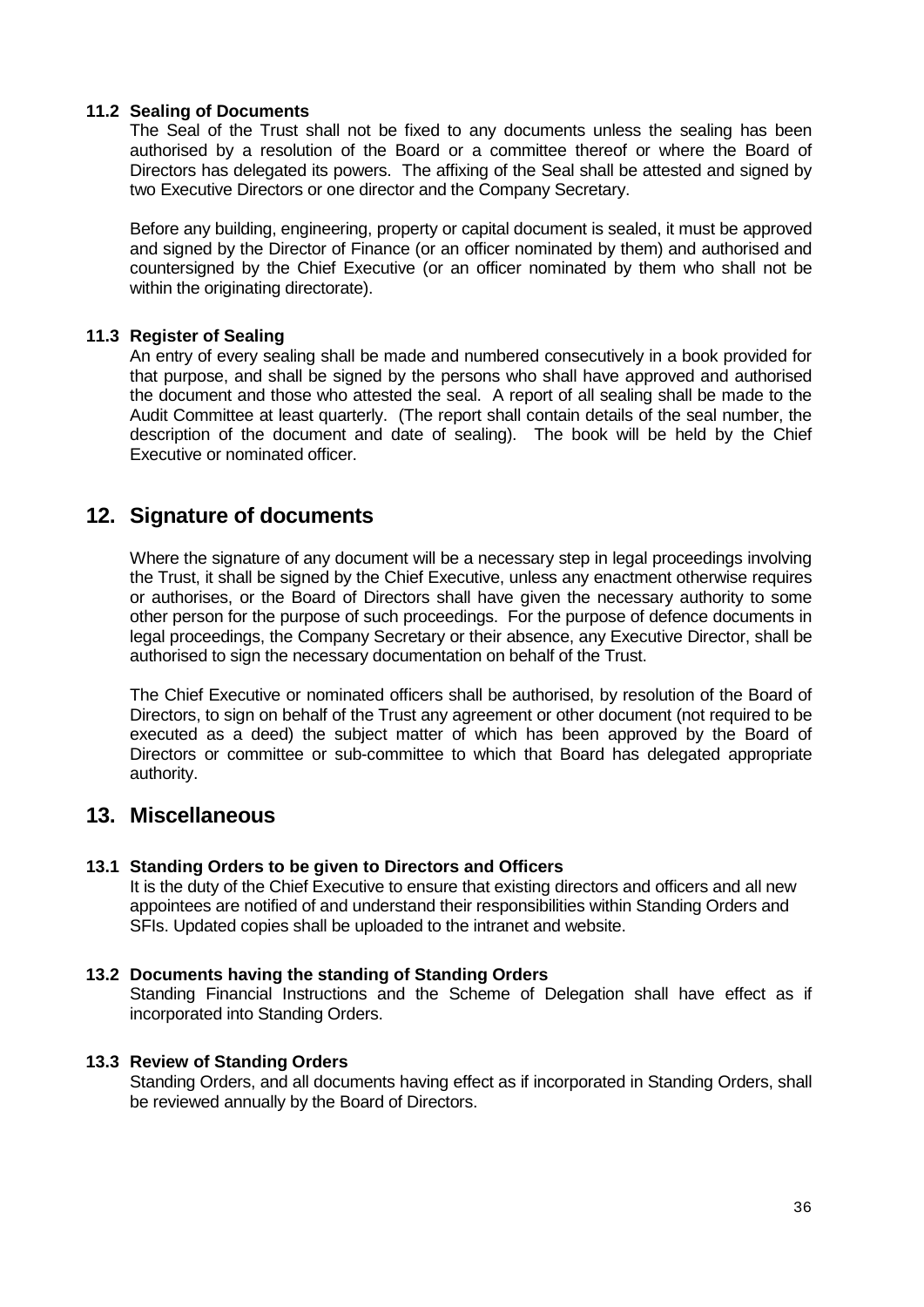# **STANDING FINANCIAL INSTRUCTIONS**

# **14. INTRODUCTION**

## **14.1 General**

- 14.1.1 The Code of Accountability requires that each NHS Foundation Trust shall give, and may vary or revoke, Standing Financial Instructions for the regulation of the conduct of members and officers in relation to all financial matters with which they are concerned. These Standing Financial Instructions (SFIs) are issued in accordance with the code. They shall have effect as if incorporated in the Standing Orders (SOs).
- 14.1.2 These Standing Financial Instructions detail the financial responsibilities, policies and procedures adopted by the Foundation Trust ('Trust'). They are designed to ensure that the Trust financial transactions are carried out in accordance with the law and with Government policy in order to achieve probity, accuracy, economy, efficiency and effectiveness. They should be used in conjunction with the Schedule of Decisions Reserved to the Board and the Scheme of Delegation adopted by the Trust.
- 14.1.3 These Standing Financial Instructions identify the financial responsibilities which apply to everyone working for the Trust and any subsidiaries the Trust may have from time to time. They do not provide detailed procedural advice and should be read in conjunction with the detailed departmental and financial procedure notes. All financial procedures must be approved by the Director of Finance.
- 14.1.4 Should any difficulties arise regarding the interpretation or application of any of the Standing Financial Instructions then the advice of the Director of Finance must be sought before acting. The user of these Standing Financial Instructions should also be familiar with and comply with the provisions of the Trust's Standing Orders.
- 14.1.5 Failure to comply with Standing Financial Instructions and Standing Orders is a disciplinary matter that could result in dismissal.
- 14.1.6 Overriding Standing Financial Instructions If for any reason these Standing Financial Instructions are not complied with, full details of the non-compliance and any justification for non-compliance and the circumstances around the non-compliance shall be reported to the next formal meeting of the Audit Committee for referring action or ratification. All members of the Board and staff have a duty to disclose any noncompliance with these Standing Financial Instructions to the Director of Finance as soon as possible.
- 14.1.7 Variations to these Instructions shall only be made by the Board, and normally on the recommendation of the Audit Committee.

## **14.2 Responsibilities and delegation**

14.2.1 The Board of Directors

The Board exercises financial supervision and control by:

(a) formulating the financial strategy;

 (b) requiring the submission and approval of budgets within approved allocations/overall income;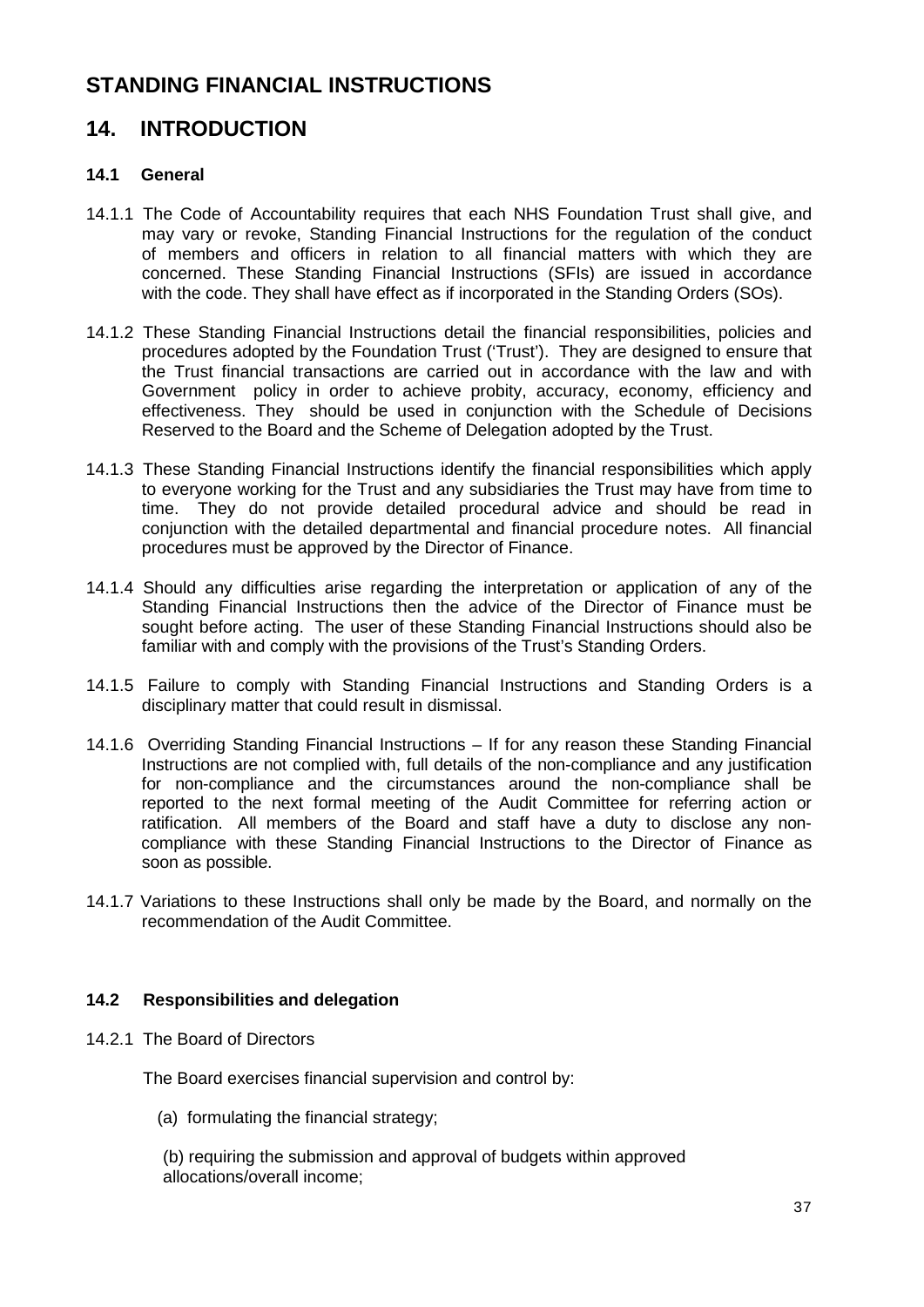- (c) defining and approving essential features in respect of important procedures and financial systems (including the need to obtain value for money);
- (d) defining specific responsibilities placed on members of the Board and employees as indicated in the Scheme of Delegation document.
- 14.2.2 The Board has resolved that certain powers and decisions may only be exercised by the Board in formal session. These are set out in the ['Reservation of Matters Reserved to the Board'] document. All other powers have been delegated to such other committees as the Trust has established.
- 14.2.3 The Board will delegate responsibility for the performance of its functions in accordance with the Scheme of Delegation document adopted by the Trust.
- 14.2.4 The Chief Executive and Director of Finance will, as far as possible, delegate their detailed responsibilities, but they remain accountable for financial control.
- 14.2.5 Within the Standing Financial Instructions, it is acknowledged that the Chief Executive is ultimately accountable to the Board, and as Accounting Officer, to the Secretary of State, for ensuring that the Board meets its obligation to perform its functions within the available financial resources. The Chief Executive has overall executive responsibility for the Trust's activities; is responsible to the Chair and the Board for ensuring that its financial obligations and targets are met and has overall responsibility for the Trust's system of internal control.
- 14.2.6 It is a duty of the Chief Executive to ensure that the Board of Directors and, employees and all new appointees are notified of, and put in a position to understand their responsibilities within these Instructions.
- 14.2.7 The Director of Finance is responsible for:
	- (a) implementing the Trust's financial policies and for co-ordinating any corrective action necessary to further these policies;
	- (b) maintaining an effective system of internal financial control including ensuring that detailed financial procedures and systems incorporating the principles of separation of duties and internal checks are prepared, documented and maintained to supplement these instructions;
	- (c) ensuring that sufficient records are maintained to show and explain the Foundation Trust's transactions, in order to disclose, with reasonable accuracy, the financial position of the Trust at any time; and

 without prejudice to any other functions of the Trust and employees of the Foundation Trust, the duties of the Director of Finance include:

- (d) the provision of financial advice to other members of the Board and employees;
- (e) the design, implementation and supervision of systems of internal financial control;
- (f) the preparation and maintenance of such accounts, certificates, estimates, records and reports as the Trust may require for the purpose of carrying out its statutory duties.
- 14.2.8 All members of the Board and employees, are responsible for: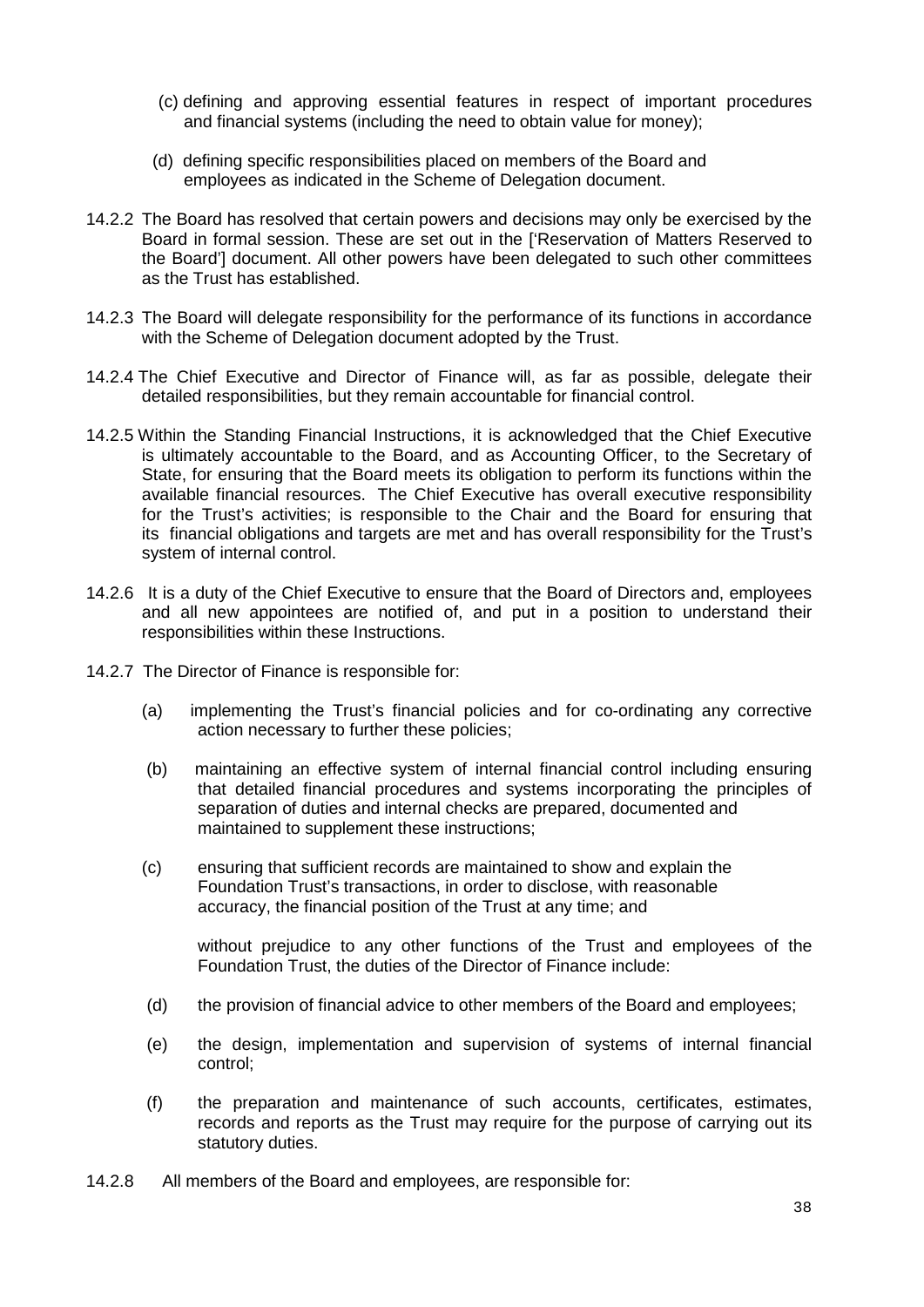- (a) the security of the property, assets and resources of the Trust;
- (b) avoiding loss;
- (c) exercising economy and efficiency in the use of resources;
- (d) conforming to the requirements of Standing Orders, Standing Financial Instructions, Financial Procedures the Scheme of Delegation, and other relevant regulations.
- 14.2.9 Any contractor or employee of a contractor who is empowered by the Trust to commit the Trust to expenditure or who is authorised to obtain income shall be covered by these instructions. It is the responsibility of the Chief Executive to ensure that such persons are made aware of this.
- 14.2.10 For all members of the Board and any employees who carry out a financial function, the form in which financial records are kept and the manner in which members of the Board and employees discharge their duties must be to the satisfaction of the Director of Finance.

# **15. AUDIT**

## **15.1 Audit and Risk Committee**

- 15.1.1 In accordance with Standing Orders, the Board shall formally establish an Audit and Risk Committee, with clearly defined terms of reference, which will provide an independent and objective view of internal control by:
	- (a) overseeing Internal and External Audit, and Counter Fraud services;
	- (b) reviewing financial systems;
	- (c) review the establishment and maintenance of an effective system of integrated governance, risk management and internal control, across the whole of the organisation's activities (both clinical and non-clinical), including its subsidiaries that support the achievement of the organisation's objectives;
	- (d) monitoring compliance with Standing Orders and Standing Financial Instructions;
	- (e) reviewing schedules of losses and compensations and making recommendations to the Board;
	- (f) reviewing the arrangements in place to support the Board Assurance Framework process prepared on behalf of the Board and advising the Board accordingly.
- 15.1.2 Where the Audit and Risk Committee considers there is evidence of ultra vires transactions, evidence of improper acts, or if there are other important matters that the Committee wishes to raise, the Chair of the Audit and Risk Committee should raise the matter at a full meeting of the Board. Exceptionally, the matter may need to be referred to the Independent Regulator of Trust's.
- 15.1.3 It is the responsibility of the Director of Finance to ensure an adequate internal audit service is provided and the Audit and Risk Committee shall be involved in the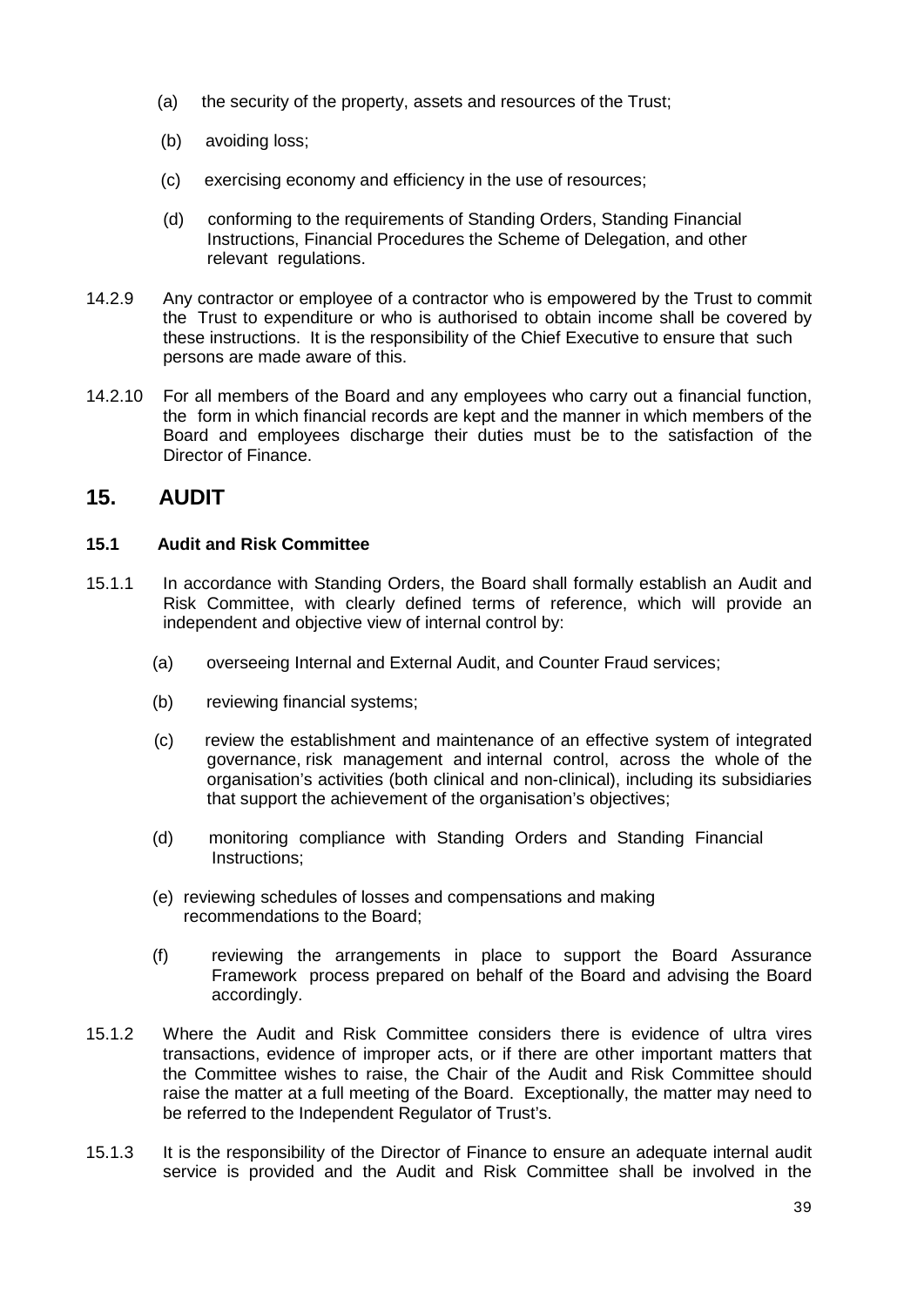selection process when/if there is a proposal to review the provision of Internal Audit services.

## **15.2 Director of Finance**

- 15.2.1 The Director of Finance is responsible for:
	- (a) ensuring there are arrangements to review, evaluate and report on the effectiveness of internal financial control including the establishment of an effective Internal Audit function;
	- (b) ensuring that the Internal Audit is adequate and meets the NHS mandatory audit standards;

(c) ensuring that the Trust maintains adequate Counter Fraud and Corruption arrangements and deciding at what stage to involve the police in cases of misappropriation and other irregularities not involving fraud or corruption;

- (d) ensuring that an annual internal audit report is prepared for the consideration of the Audit and Risk Committee and the Board. The report must cover:
	- (i) a clear opinion on the effectiveness of internal control in accordance with current assurance framework guidance issued by the Department of Health including for example compliance with control criteria and standards;
	- (ii) major internal financial control weaknesses discovered;
	- (iii) progress on the implementation of internal audit recommendations;
	- (iv) progress against plan over the previous year;
	- (v) strategic audit plan covering the coming three years;
	- (vi) a detailed plan for the coming year.
- 15.2.2 The Director of Finance or designated auditors are entitled without necessarily giving prior notice to require and receive:
	- (a) access to all records, documents and correspondence relating to any financial or other relevant transactions, including documents of a confidential nature;
	- (b) access at all reasonable times to any land, premises or members of the Board or employee of the Trust;
	- (c) the production of any cash, stores or other property of the Trust under the Board and an employee's control; and
	- (d) explanations concerning any matter under investigation.

#### **15.3 Role of Internal Audit**

- 15.3.1 Internal Audit will review, appraise and report upon:
	- (a) the extent of compliance with, and the financial effect of, relevant established policies, plans and procedures;
	- (b) the adequacy and application of financial and other related management controls;
	- (c) the suitability of financial and other related management data;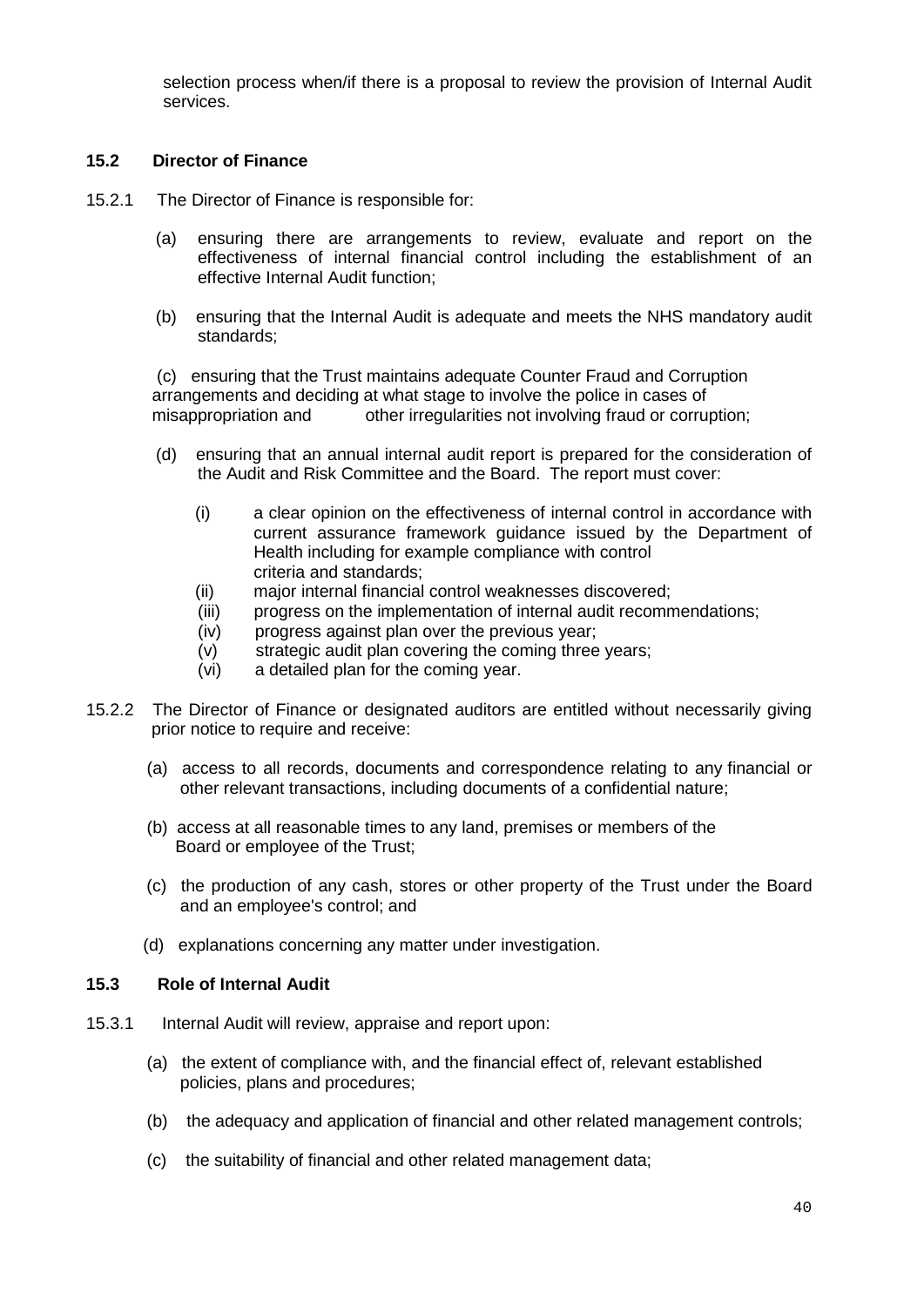- (d) the extent to which the Trust's assets and interests are accounted for and safeguarded from loss of any kind, arising from:
	- (i) fraud and other offences;
	- (ii) waste, extravagance, inefficient administration;
	- (iii) poor value for money or other causes.
- (e) Internal Audit shall also independently verify the Assurance Statements in accordance with relevant guidance.
- (f) the economic acquisition and the efficient use of resources;
- (g) efficient operation of systems and departments;
- (h) the adequacy of follow up action to audit reports;
- (i) other matters as requested by directors and senior managers and agreed by the Head of Internal Audit, or considered appropriate by the Head of Internal Audit.
- 15.3.2 Internal Audit will provide at the Trust's request, an internal audit service for any Trust subsidiary.
- 15.3.3 Whenever any matter arises which involves, or is thought to involve, irregularities concerning cash, stores, or other property or any suspected irregularity in the exercise of any function of a pecuniary nature, the Director of Finance must be notified immediately.
- 15.3.4 The Head of Internal Audit will normally attend Audit and Risk Committee meetings and has a right of access to all Audit Committee members, the Chair and Chief Executive of the Trust.
- 15.3.5 Internal audit reports will be distributed to relevant directors and managers who will be responsible for the implementation of agreed recommendations. Failure to act on audit reports within a reasonable period will be reported to relevant directors and the Audit and Risk Committee.
- 15.3.6 The Head of Internal Audit shall be accountable to the Director of Finance. The reporting system for internal audit shall be agreed between the Director of Finance, the Audit and Risk Committee and the Head of Internal Audit. The agreement shall comply with the guidance on reporting contained in the NHS Internal Audit Manual.

## **15.4 External Audit**

- 15.4.1 The External Auditor is appointed by the Council of Governors from an approved list recommended by the Board of Directors and paid for by the Trust. The Audit and Risk Committee must ensure a cost efficient service. If there are any problems relating to the service provided by the External Auditor, then this should be raised with the External Auditor and referred on to the Council of Governors. If the issue cannot be resolved by the Council of Governors it should be reported to the Independent Regulator.
- 15.4.2 The External Auditor should annually express an opinion on his ability to rely on the work of internal audit.

#### **15.5 Fraud, Bribery and Corruption**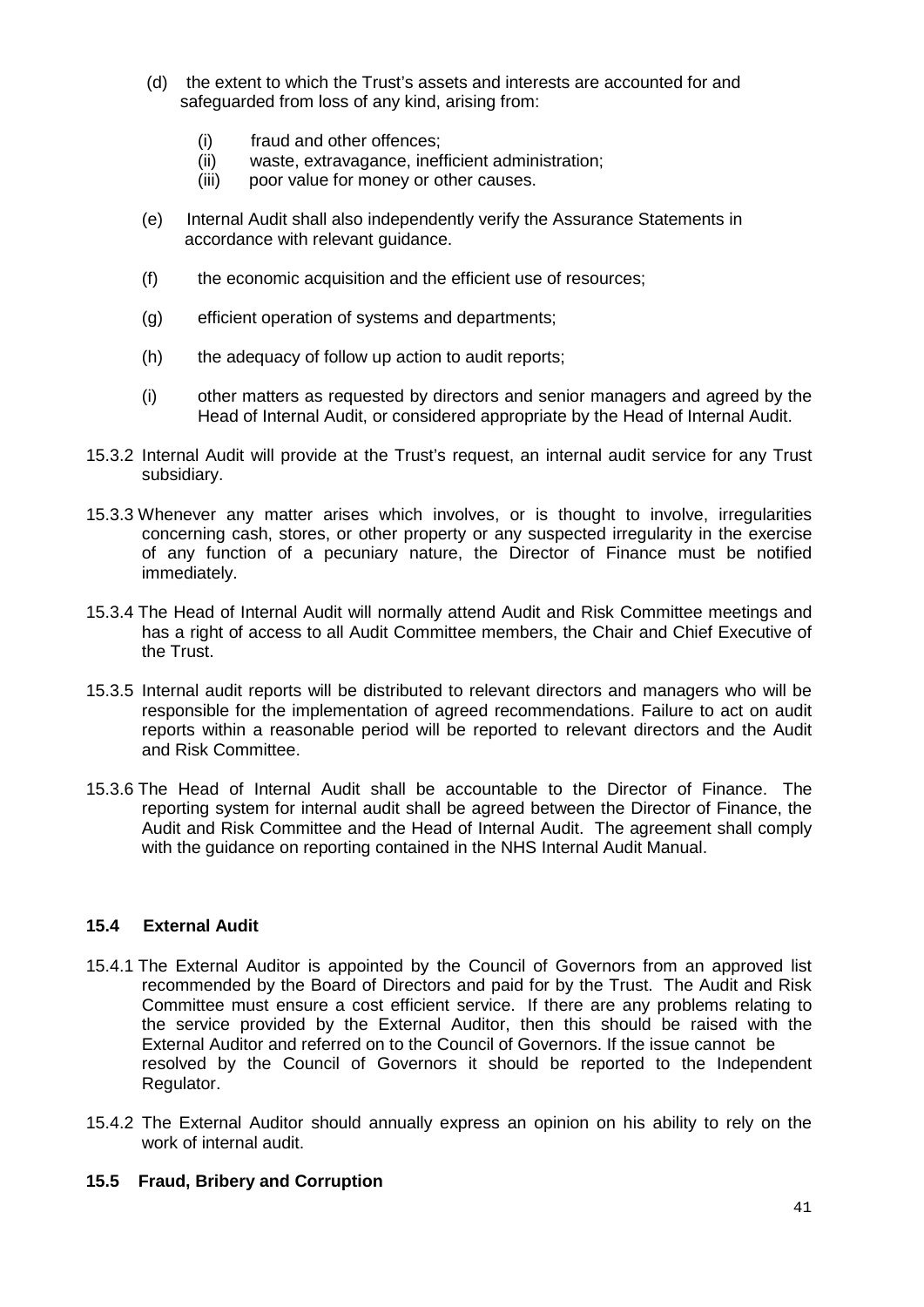- 15.5.1 In line with their responsibilities, the Chief Executive and Director of Finance shall monitor and ensure compliance with directions issued by the Secretary of State for Health on fraud and corruption, as well as NHS contractual obligations, in addition to any other requirements as may be instructed by NHS Protect periodically.
- 15.5.2 The Trust shall nominate a suitable person to carry out the duties of the Local Counter Fraud Specialist (LCFS) as specified by the NHS Protect, Department of Health Fraud and Corruption Manual and guidance.
- 15.5.3 The LCFS shall report to the Director of Finance and shall work with staff in accordance with the Department of Health Fraud and Corruption Manual.
- 15.5.4 The LCFS will provide a written report, at least annually, on counter fraud and corruption work within the Trust.

## **16. ALLOCATIONS, PLANNING, BUDGETS, BUDGETARY CONTROL, AND MONITORING**

### **16.1 Preparation and Approval of Plans and Budgets**

- 16.1.1 The Chief Executive will compile and submit to the Board an annual business plan which takes into account the Trusts financial requirements and forecast income and expenditure plans and cash resources. The annual business plan will contain:-
	- (a) a statement of the significant assumptions on which the plan is based:
	- (b) details of major changes in workload, delivery of services or resources required to achieve the plan.
- 16.1.2 Prior to the start of the financial year the Director of Finance will, on behalf of the Chief Executive, prepare and submit budgets for approval by the Board. Such budgets will:
	- (a) be in accordance with the aims and objectives set out in the annual business plan and the Integrated Business Plan as submitted to the Independent Regulator:
	- (b) accord with workload and manpower plans;
	- (c) be produced following discussion with appropriate budget holders;
	- (d) be prepared within the limits of available funds; and
	- (e) identify potential risks.
- 16.1.3 The Director of Finance shall monitor financial performance against budget and plan, periodically review them, and report to the Board.
- 16.1.4 All budget holders must provide information as required by the Director of Finance to enable budgets to be compiled.
- 16.1.5 All budget holders will be issued with their allocated budgets at the commencement of each financial year. Allocated budgets will be deemed to have been accepted unless the budget holder has informed the Director of Finance of non-acceptance.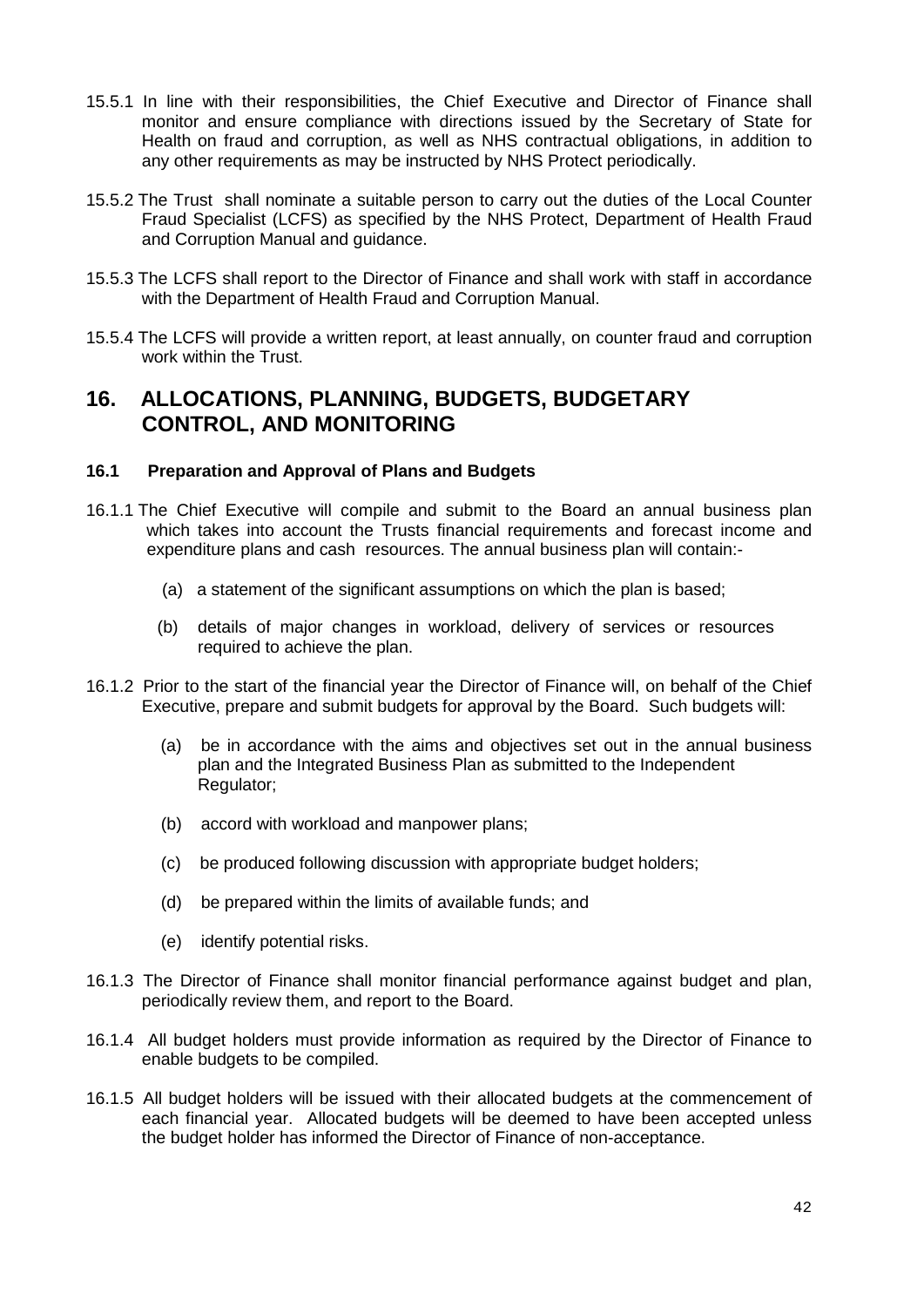16.1.6 The Director of Finance has a responsibility to ensure that adequate training is delivered on an on-going basis to budget holders to help them manage successfully.

## **16.2 Budgetary Delegation**

16.2.1 The Chief Executive may delegate the management of a budget to permit the performance of a defined range of activities. This delegation must be signed and accompanied by a clear definition of:

- (i) the amount of the budget;
- (ii) the purpose(s) of each budget heading;
- (iii) individual and group responsibilities;
- (iv) authority to exercise virement;
- (v) achievement of planned levels of service; and
- (vi) the provision of regular reports.
- 16.2.2 The Chief Executive and delegated budget holders must not exceed the budgetary total or virement limits set by the Board.
- 16.2.3 Any budgeted funds not required for their designated purpose(s) revert to the immediate control of the Chief Executive, subject to any authorised use of virement.
- 16.2.4 Non-recurring budgets should not be used to finance recurring expenditure without the authority in writing of the Chief Executive.
- 16.2.5 Budgets shall only be used for the purpose for which they were established.

## **16.3 Budgetary Control and Reporting**

- 16.3.1 The Director of Finance will devise and maintain systems of budgetary control. These will include:
	- (a) monthly financial reports to the Board in a form approved by the Board containing:
		- (i) income and expenditure to date showing trends and forecast year-end position;
		- (ii) balance sheet to date showing trends and forecast year-end position;
		- (iii) movements in cash and projected outturn against plan;
		- (iv) capital project spend and projected outturn against plan;
		- (v) explanations of any material variances from plan;
		- (vi) details of any corrective action where necessary and the Chief Executive's and/or Director of Finance's view of whether such actions are sufficient to correct the situation;
	- (b) the issue of timely, accurate and comprehensible advice and financial reports to each budget holder, covering the areas for which they are responsible;
	- (c) investigation and reporting of variances from financial, workload and manpower budgets;
	- (d) monitoring of management action to correct variances; and
	- (e) arrangements for the authorisation of budget transfers.
- 16.3.2 Each Budget Holder is responsible for ensuring that: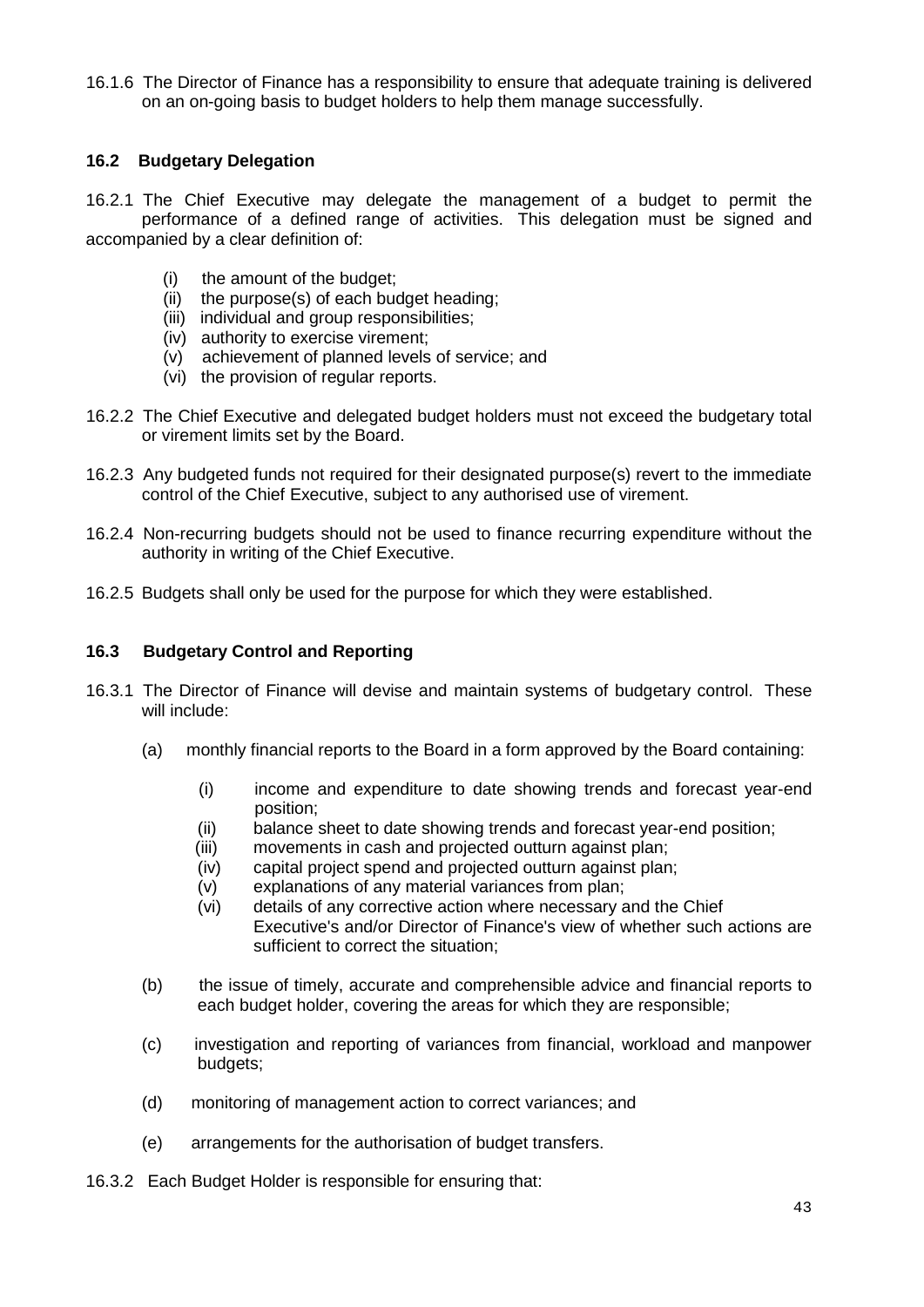- (a) any likely overspending or reduction of income which cannot be met by virement is not incurred without the prior consent of the Director of Finance;
- (b) the amount provided in the approved budget is not used in whole or in part for any purpose other than that specifically authorised subject to the rules of virement; and;
- (c) no permanent employees are appointed without the approval of the Chief Executive other than those provided for within the available resources and manpower establishment as approved by the Board.
- 16.3.3 The Chief Executive is responsible for identifying and implementing cost improvements and income generation initiatives in accordance with the requirements of the annual business plan and a balanced budget.
- 16.3.4 The Director of Finance shall keep the Chief Executive and the Board informed of the financial consequences of changes in policy, pay awards and trends affecting budgets, and shall advise on the financial and economic aspects of future plans and projects.

### **16.4 Capital Expenditure**

16.4.1 The general rules applying to delegation and reporting shall also apply to capital expenditure.

### **16.5 Monitoring Returns**

16.5.1 The Chief Executive is responsible for ensuring that the appropriate monitoring forms are submitted to the requisite monitoring organisation e.g. the Independent Regulator of NHS Foundation Trust's.

## **17. ANNUAL ACCOUNTS AND REPORTS**

#### **17.1 Governance Process**

- 17.1.1 The Director of Finance, on behalf of the Foundation Trust, will:
	- (a) prepare financial returns in accordance with the accounting policies and guidance given by the Independent Regulator of NHS Foundation Trust's, the Trust's accounting policies, and generally accepted accounting practice;
	- (b) prepare and submit annual financial reports to the Independent Regulator of NHS Foundation Trusts, certified in accordance with current guidelines;
	- (c) submit financial returns to the Independent Regulator of NHS Foundation Trust's, for each financial year in accordance with the timetable prescribed by the Independent Regulator.
- 17.1.2 The Trust's annual accounts must be audited by an auditor appointed by the Council of Governors. The Trust's audited annual accounts must be presented to a public meeting of the Council of Governors and made available to the public.
- 17.1.3 The Trust will publish an annual report, in accordance with guidelines on local accountability, and present it at a public meeting. The document will comply with the Independent Regulator's Manual for Accounts.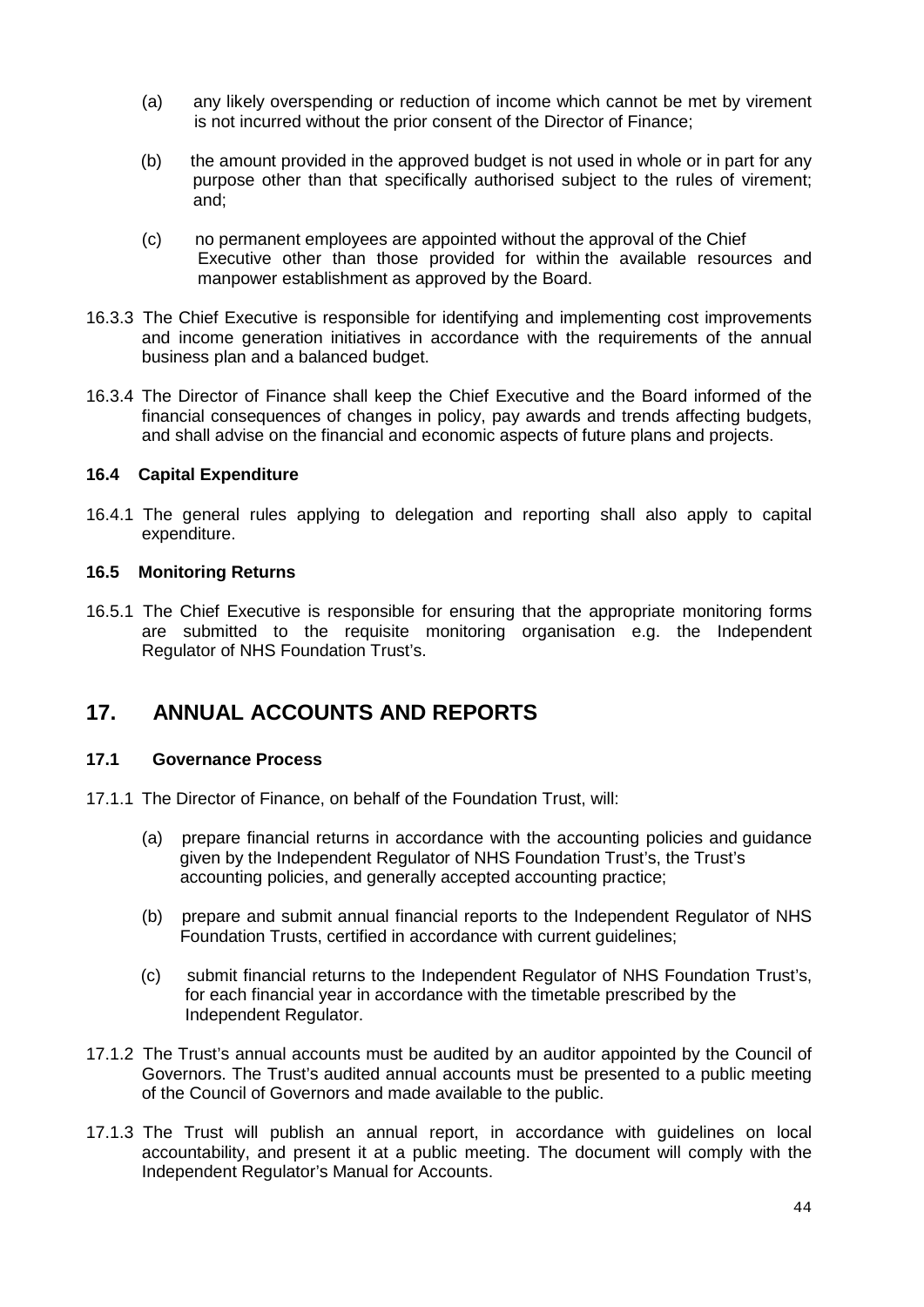17.1.4 The Trust's Annual Report and audited Annual Accounts must be presented to a public meeting on or before 30 September each year.

## **18. BANK AND OPG ACCOUNTS, INVESTMENT AND EXTERNAL BORROWING**

## **18.1 General**

- 18.1.1 The Director of Finance is responsible for managing the Trust's banking arrangements and for advising the Trust on the provision of banking services and operation of accounts. This advice will take into account guidance/ Directions issued from time to time by the Independent Regulator
- 18.1.2 The Board shall approve the banking arrangements.

## **18.2 Bank and OPG Accounts**

- 18.2.1 The Director of Finance is responsible for:
	- (a) Government Banking Service (GBS) accounts;
	- (b) establishing separate bank accounts for the Trust's non-exchequer funds; and
	- (c) ensuring that GBS accounts do not become overdrawn; and

## **18.3 Banking Procedures**

- 18.3.1 The Director of Finance will prepare detailed instructions on the operation of GBS and other bank accounts which must include:
	- (a) the conditions under which the GBS and other bank accounts are to be operated;
	- (b) the limit to be applied to any overdraft; and
	- (c) those approved to sign cheques or other orders drawn on the Trust's accounts.
- 18.3.2 The Director of Finance must advise the Trust's bankers in writing of the conditions under which the account will operate.
- 18.3.3 All funds shall be held in accounts in the name of the Trust. No officer other than the Director of Finance shall open any bank account in the name of the Trust.
- 18.3.4 The Director of Finance shall be authorised to make payments using BACS and CHAPS and to establish appropriate procedures in accordance with locally agreed arrangements.
- 18.3.5 All payment instruments shall be treated as controlled stationery, with appropriate records being maintained.
- 18.3.6 Where payments are made by direct debit, each mandate shall be approved by the Director of Finance.

## **18.4 Investments**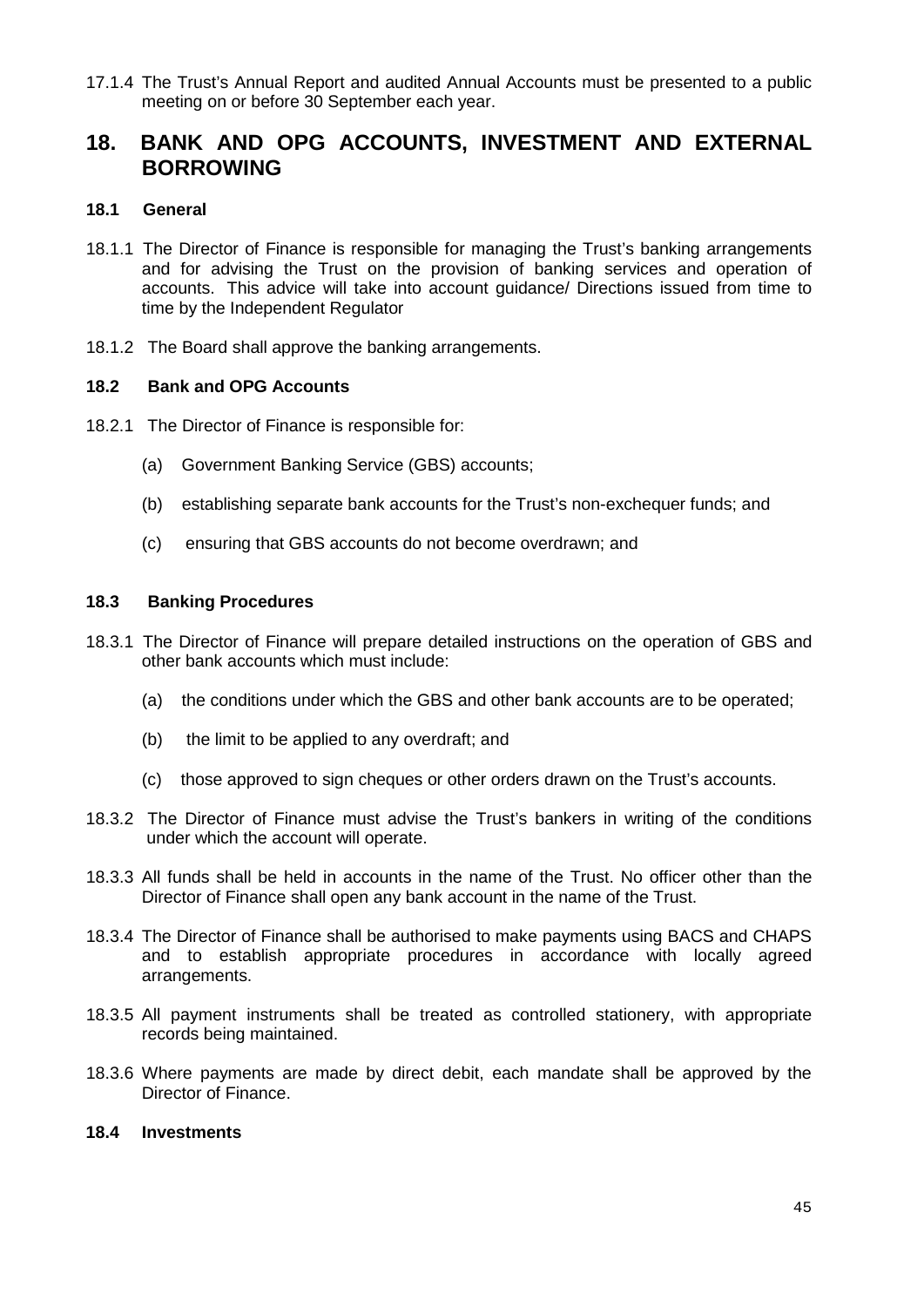18.4.1 The Director of Finance will comply with the Treasury Management Policy, as approved by the Board of Directors for the investing of surplus funds.

## **18.5 External Borrowing**

- 18.5.1 The Director of Finance will advise the Board concerning the Trust's ability to pay interest on, and repay, both Public Dividend Capital and any proposed new borrowings, within the limits set by the Independent Regulator.
- 18.5.2 Any application for a loan or overdraft will only be made by the Director of Finance or an employee so delegated by him/her.
- 18.5.3 All short term borrowings should, if in the best interests of the Trust, be kept to the minimum period of time possible, consistent with the overall cash flow position.
- 18.5.4 All long term borrowings must be consistent with the plans outlined in the current Business Plan.

### **18.6 Tendering and Review**

- 18.6.1 The Director of Finance will review the banking arrangements of the Trust at regular intervals to ensure they reflect best practice and represent best value for money by periodically seeking competitive tenders for the Trust's banking business.
- 18.6.2 Competitive tenders for commercial banking services should be sought at least every five years. The results of the tendering exercise should be reported to the Board.

## **19. INCOME, FEES AND CHARGES AND SECURITY OF CASH, CHEQUES AND OTHER NEGOTIABLE INSTRUMENTS**

#### **19.1 Income Systems**

- 19.1.1 The Director of Finance is responsible for designing, maintaining and ensuring compliance with systems for the proper recording, invoicing, collecting and coding of all monies due.
- 19.1.2 The Director of Finance is also responsible for the prompt banking of all monies received.

## **19.2 Raising Invoices**

19.2.1 All invoices must be raised by the Directorate of Finance's Debtors Section, unless specifically agreed otherwise by the Director of Finance.

## **19.3 Fees and Charges**

- 19.3.1 The Foundation Trust shall follow the Department of Health's advice in the "Costing" Manual in setting prices for NHS service agreements.
- 19.3.2 The Director of Finance is responsible for approving and regularly reviewing the level of all fees and charges other than those determined by Statute. Independent professional advice on matters of valuation shall be taken as necessary. Where sponsorship income (including items in kind such as subsidised goods or loans of equipment) is considered the guidance in the Department of Health's Commercial Sponsorship – Ethical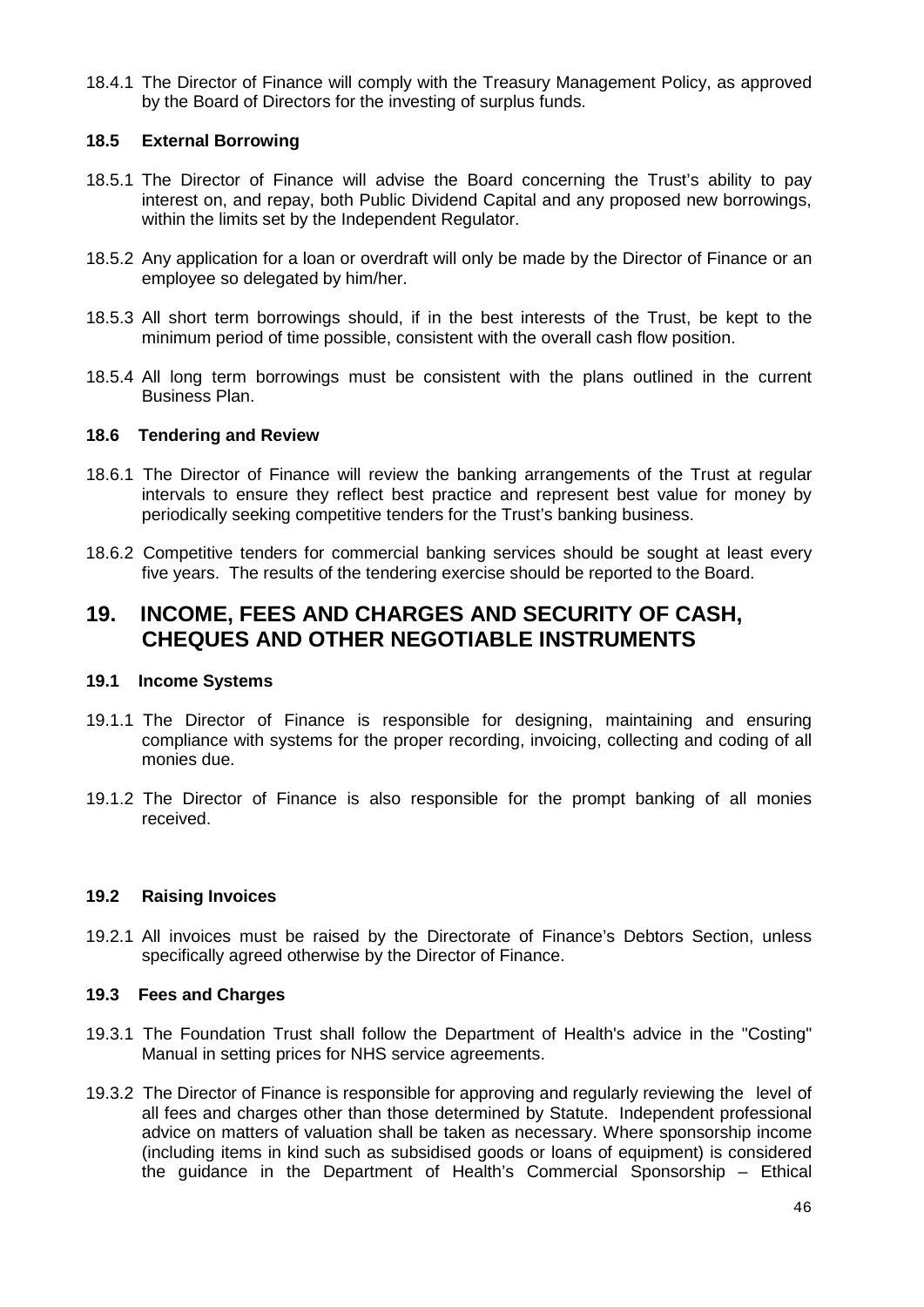Standards in the NHS shall be followed. Responsibility for approving the level of receivable rentals and for regularly reviewing rental and other charges shall rest upon the Director of Finance.

19.3.3 All employees must inform the Director of Finance promptly of money due arising from transactions which they initiate/deal with, including all contracts, leases, tenancy agreements, private patient undertakings and other transactions.

## **19.4 Parent Company Guarantees**

- 19.4.1 The Director of Finance is responsible for the giving of parent company guarantees to suppliers on behalf of any wholly owned subsidiary.
- 19.4.2 Any such guarantee issued by the Director of Finance shall be reported to the next meeting of the Audit Committee.
- 19.4.3 No parent company guarantees shall be given on behalf of any joint venture company without the permission of the other shareholder(s).

### **19.5 Debt Recovery**

- 19.5.1 The Director of Finance is responsible for the appropriate recovery action on all outstanding debts.
- 19.5.2 The Director of Finance is responsible for establishing and maintaining procedures for the issuing of credit notes and the write-off of debt, within delegated limits, after all reasonable steps have been taken to secure payment.
- 19.5.3 Income not received should be dealt with in accordance with losses procedures.
- 19.5.4 Overpayments should be detected (or preferably prevented) and recovery initiated.
- 19.5.5 A list of amounts written off shall be submitted by the Director of Finance to the Audit Committee at least twice a year.

#### **19.6 Security of Cash, Cheques and other Negotiable Instruments**

- 19.6.1 The Director of Finance is responsible for:
	- (a) approving the form of all receipt books, agreement forms, or other means of officially acknowledging or recording monies received or receivable;
	- (b) ordering and securely controlling any such stationery;

(c) the provision of adequate facilities and systems for employees whose duties include collecting and holding cash, including the provision of safes or lockable cash boxes, the procedures for keys, and for coin operated machines; and

- (d) prescribing systems and procedures for handling cash and negotiable securities on behalf of the Trust. Wherever practicable, the services of a specialist security firm or security personnel shall be used.
- 19.6.2 Official money shall not under any circumstances be used for the encashment of private cheques or IOUs.
- 19.6.3 Any loss or shortfall of cash, cheques or other negotiable instruments, however occasioned, shall be reported to the Director of Finance. Any significant trends should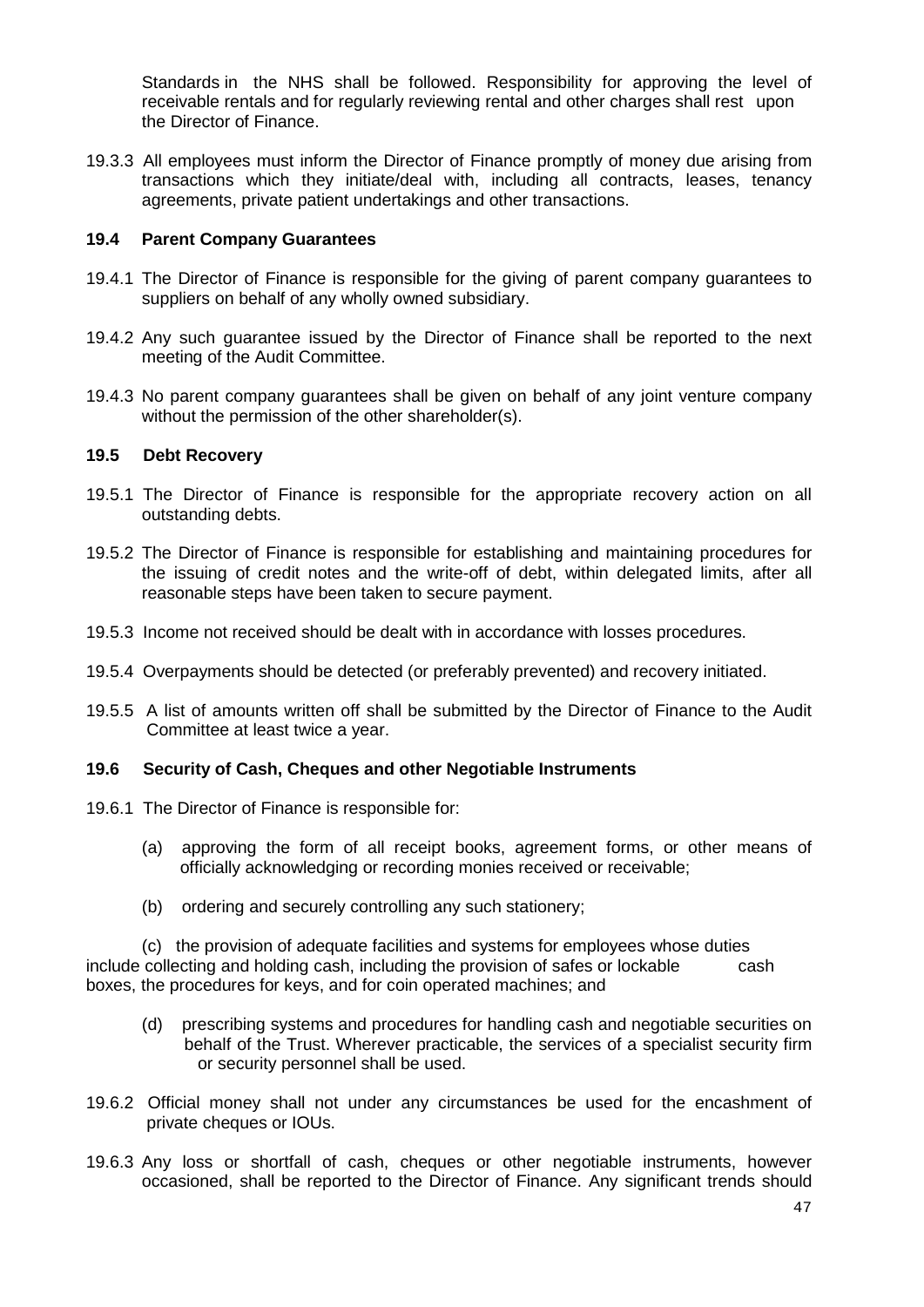also be reported. Where there is prima facie evidence of fraud, bribery or corruption this should be reported in accordance with the Trust's Fraud and Corruption Reporting Arrangements and the guidance provided by NHS Protect. The referral will be investigated by the Trust counter fraud specialist. Where there is no evidence of fraud or corruption the loss should be dealt with in line with the Trust's Losses and Compensations Procedures.

- 19.6.4 All cheques, postal orders, cash etc., shall be banked intact. Disbursements shall not be made from cash received, except under arrangements approved by the Director of Finance.
- 19.6.5 The opening of incoming post should wherever possible be undertaken by two officers, unless otherwise formally agreed by the Director of Finance. All cash, cheques, postal orders and other forms of payment received by an officer other than a cashier shall be entered immediately in an approved form of register. The remittances shall be passed to the cashier from whom a signature shall be obtained.
- 19.6.6 An official receipt shall be made out by the cashier for all cash received, together with a reason for the payment. Receipts for cheque payments etc. will be issued on demand.
- 19.6.7 The opening of cash tills, telephone and other coin operated machines, and the counting and recording of the takings shall be undertaken by two officers together.
- 19.6.8 The Director of Finance shall ensure that there is a system for recording the transfer of custody of cash, cheques and other negotiable instruments from one person to another, and in what circumstances such records should be made.
- 19.6.9 Any employee who has any indication that the safe custody of cash etc. on the Trust's premises or in transit may be at risk, must immediately notify the Director of Finance.
- 19.6.10 The holders of safe keys shall not accept unofficial funds for depositing in their safes unless such deposits are in special sealed envelopes or locked containers. It shall be made clear to the depositors that the Trust is not to be held liable for any loss, and written indemnities must be obtained from the organisation or individuals absolving the Trust from responsibility for any loss.

## **20. TENDERING AND CONTRACTING PROCEDURE**

**The Trust's wholly owned subsidiary, AGH Solutions Limited ('AGHS') is contracted to undertaken tendering and contracting work on behalf of the Trust. The directors of AGHS are bound to act in accordance with the Trust's SO's as stated in the Articles of Association of AGHS. For the avoidance of doubt the procedures set out in this clause are replicated in the SO's applicable to AGHS.**

## **20.1 Duty to comply with Standing Orders and Standing Financial Instructions**

The DoH requires NHS bodies to comply with the requirements of the Bribery Act 2010, insofar as they must ensure that they have adopted 'adequate procedures' to prevent bribery. Failure to do so may, in the event of a prosecution against a Trust employee for a bribery offence, result in the Trust also being liable for prosecution of a corporate offence under section 7 of the Act. 'Adequate procedures' extends to ensuring that sufficient and appropriate due diligence has been undertaken in respect of every potential and actual Trust supplier, regardless of how their services have been procured. Further advice and guidance may be obtained from the Trust counter fraud specialist.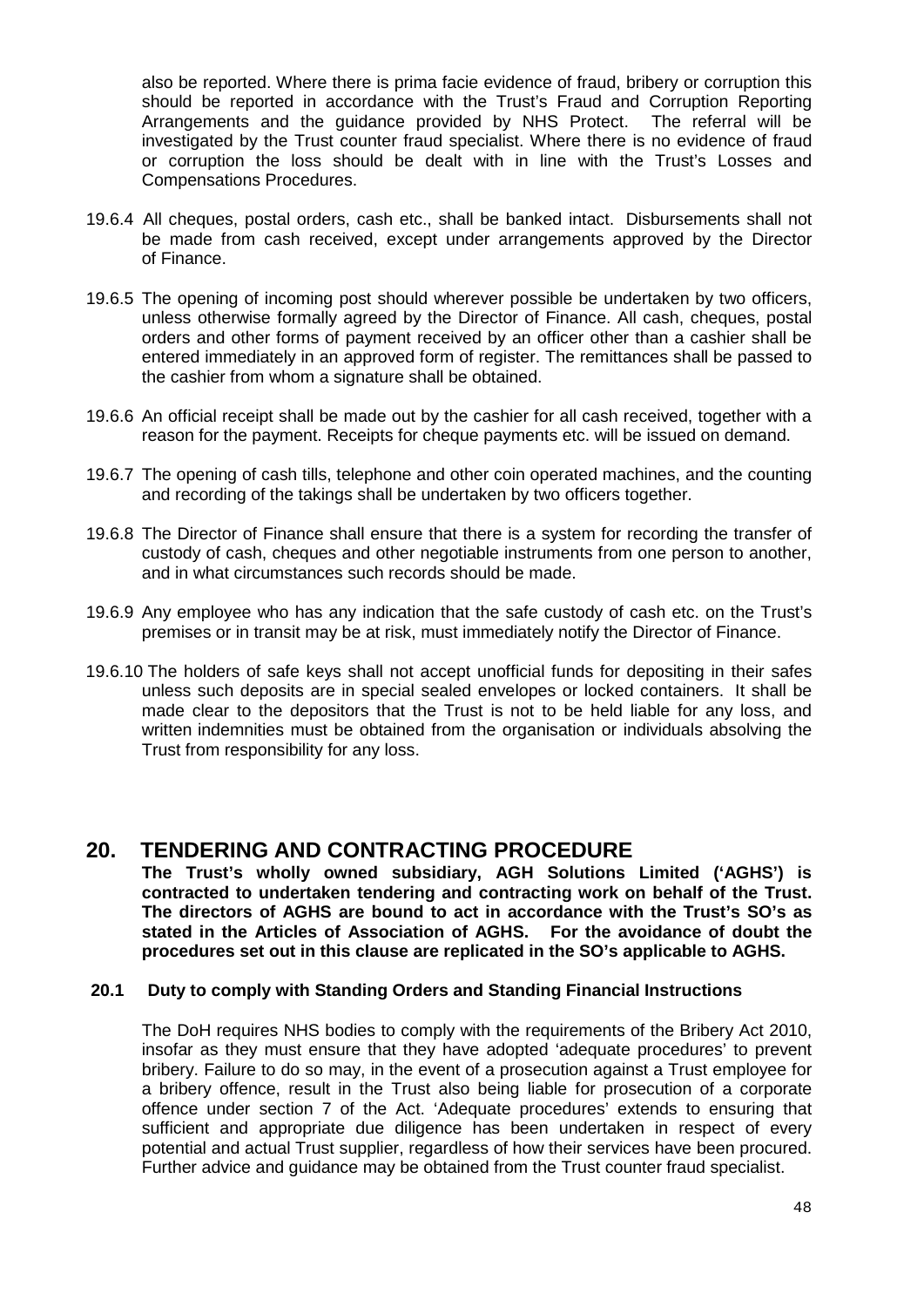The procedure for making all contracts by or on behalf of the Trust shall comply with these Standing Orders and Standing Financial Instructions (except where Standing Order No. 3.17 Suspension of Standing Orders is applied).

## **20.2 EU Directives Governing Public Procurement**

 Directives by the Council of the European Union promulgated by the Department of Health (DH) prescribing procedures for awarding all forms of contracts shall have effect as if incorporated in these Standing Orders and Standing Financial Instructions.

### **20.3 Capital Investment Manual and other Department of Health Guidance**

 The Trust shall comply as far as is practicable with the requirements of the Department of Health "Capital Investment Manual" and "Estatecode" in respect of capital investment and estate and property transactions. In the case of management consultancy contracts the Trust shall comply as far as is practicable with Department of Health guidance "The Procurement and Management of Consultants within the NHS".

### **20.4 Formal Competitive Tendering**

#### 20.4.1 **General Applicability**

The Trust shall ensure that competitive tenders are invited for:

- the supply of goods, materials and manufactured articles:
- the rendering of services including all forms of management consultancy services (other than specialised services sought from or provided by the DH);
- for the design, construction and maintenance of building and engineering works (including construction and maintenance of grounds and gardens); for disposals.

#### 20.4.2 **Health Care Services**

Where the Trust elects to invite tenders for the supply of healthcare services these Standing Orders and Standing Financial Instructions shall apply as far as they are applicable to the tendering procedure and need to be read in conjunction with Standing Financial Instruction No.21

### 20.4.3 **Exceptions and instances where formal tendering need not be applied** Formal tendering procedures **need not be applied** where:

- (a) the estimated expenditure or income does not, or is not reasonably expected to exceed £30k excluding VAT for each tender either for the full contract period or within the financial year;
- (b) where the supply is proposed under special arrangements negotiated by the DoH in which event the said special arrangements must be complied with;
- (c) regarding disposals as set out in Standing Financial Instructions No. 26;
- (d) where national/regional public sector contracts or contract frameworks are in place;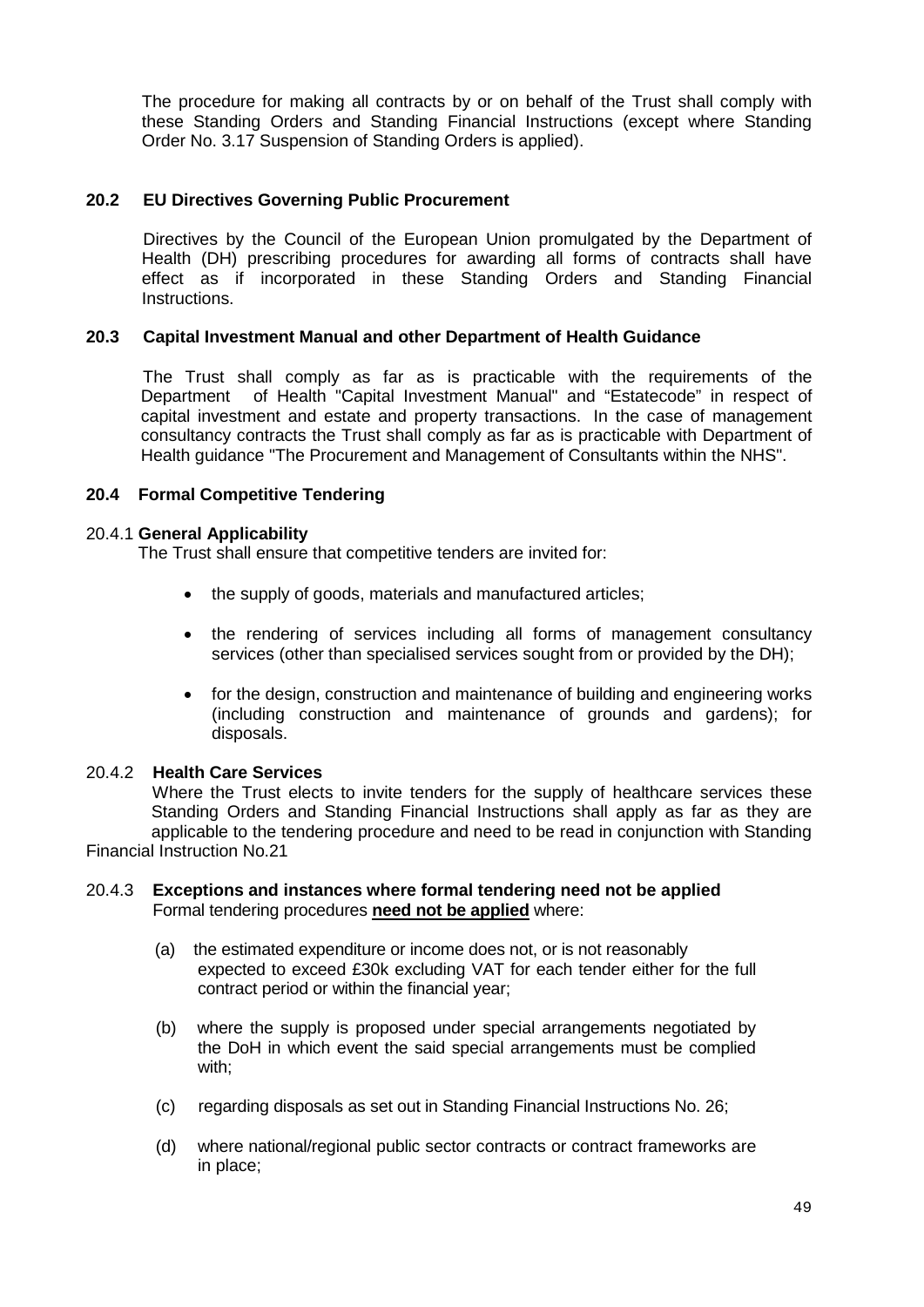- (e) where a consortium arrangement is in place and a lead organisation has been appointed to carry out tendering activity on behalf of the consortium members;
- (f) where the requirement is covered by an existing contract;

Formal tendering procedures **may be waived** in the following circumstances:

- (g) in very exceptional circumstances where the Chief Executive decides that formal tendering procedures would not be practicable or the estimated expenditure or income would not warrant formal tendering procedures, and the circumstances are detailed in an appropriate Trust record;
- (h) where the timescale genuinely precludes competitive tendering but failure to plan the work properly would not be regarded as a justification for a single tender;
- (i) where specialist expertise is required and is available from only one source;
- (j) when the task is essential to complete the project, and arises as a consequence of a recently completed assignment and engaging different consultants for the new task would be inappropriate;
- (k) there is a clear benefit to be gained from maintaining continuity with an earlier project. However in such cases the benefits of such continuity must outweigh any potential financial advantage to be gained by competitive tendering;
- (l) for the provision of legal advice and services providing that any legal firm or partnership commissioned by the Trust is regulated by the Law Society for England and Wales for the conduct of their business (or by the Bar Council for England and Wales in relation to the obtaining of Counsel's opinion) and are generally recognised as having sufficient expertise in the area of work for which they are commissioned.

 The Director of Finance will ensure that any fees paid are reasonable and within commonly accepted rates for the costing of such work.

(m) where allowed and provided for in the Capital Investment Manual;

 The waiving of competitive tendering procedures should not be used to avoid competition or for administrative convenience or to award further work to a consultant originally appointed through a competitive procedure;

 Where it is decided that competitive tendering is not applicable and should be waived, the fact of the waiver and the reasons should be documented and recorded in an appropriate Trust record and reported to the Audit Committee at each meeting.

(n) Contracts awarded by the Nominated Officer in conjunction with points (d), (e) and are not required subject to authorisation in accordance with 20.7, as contracts awarded in these circumstances have been left through nationally negotiated contracts which have demonstrated best value and have been let through open competition in accordance with national procurement legislation. The Nominated Officer is not required to document and report this to the Board of Directors.

#### 20.4.4 **Fair and Adequate Competition/Single Tender**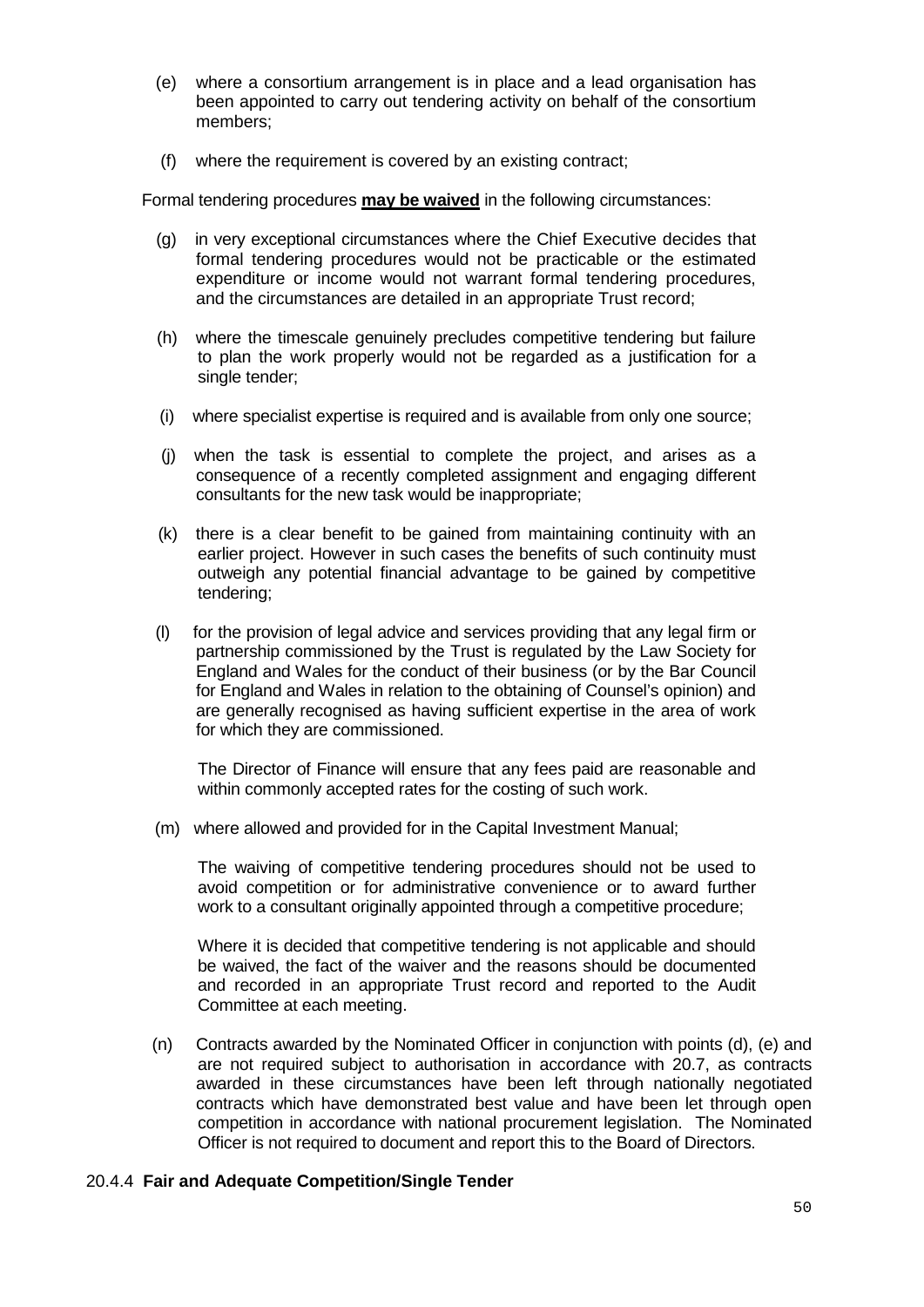Where the exceptions set out in SFI No. 20.4.3 apply, the Trust shall endeavour to invite tenders from a number of firms/individuals to provide fair and adequate competition as appropriate, from at least three firms/individuals, having regard to their capacity to supply the goods or materials or to undertake the services or works required unless the goods required are from a sole manufacturer, or monopoly supplier then single tender is permitted subject to 20.4.3 (i) (k).

### 20.4.5 **List of Approved Firms**

 The Trust shall ensure that the firms/individuals invited to tender are technically competent to undertake to fulfil the supply of goods and services. Contracts should only be awarded to firms/individuals who are financially and technically competent. For building and engineering contract works a specialist approval list should be held and maintained as per 21.5.9.

### 20.4.6 **Building and Engineering Construction Works**

Competitive Tendering cannot be waived for building and engineering construction works and maintenance (other than in accordance with the Capital Investment Manual) without Department of Health approval.

### 20.4.7 **Items which subsequently breach thresholds after original approval**

Items estimated to be below the limits set in this Standing Financial Instruction for which formal tendering procedures are not used which subsequently prove to have a value above such limits shall be reported to the Chief Executive, and be recorded on the Trust's tender summary report.

### **20.5 Contracting/Tendering Procedure**

#### 20.5.1 **Invitation to tender**

- (a) All invitations to tender shall state the date and time as being the latest time for the receipt of tenders.
- (b) In the case of a paper based tender return all invitations to tender shall state that no paper based tender will be accepted unless:
	- (i) submitted in a plain sealed package or envelope bearing a pre-printed label supplied by the Trust (or the word "tender" followed by the subject to which it relates) and the latest date and time for the receipt of such tender addressed to the Chief Executive;
	- (ii) that tender envelopes / packages shall not bear any names or marks indicating the sender. The use of courier / postal services must not identify the sender on the envelope or on any receipt so required by the deliverer;
	- (iii) every tender for goods, materials, services or disposals shall embody such of the NHS Standard Contract Conditions as are applicable; and
	- (iv) every tender for building or engineering works (except for maintenance work, when Estmancode guidance shall be followed) shall embody or be in the terms of the current edition of one of the Joint Contracts Tribunal Standard Forms of Building Contract or in accordance with Procure 21+ amended to comply with concode; or, when the content of the work is primarily engineering, the General Conditions of Contract recommended by the Institution of Mechanical and Electrical Engineers and the Association of Consulting Engineers (Form A), or (in the case of civil engineering work) the General Conditions of Contract recommended by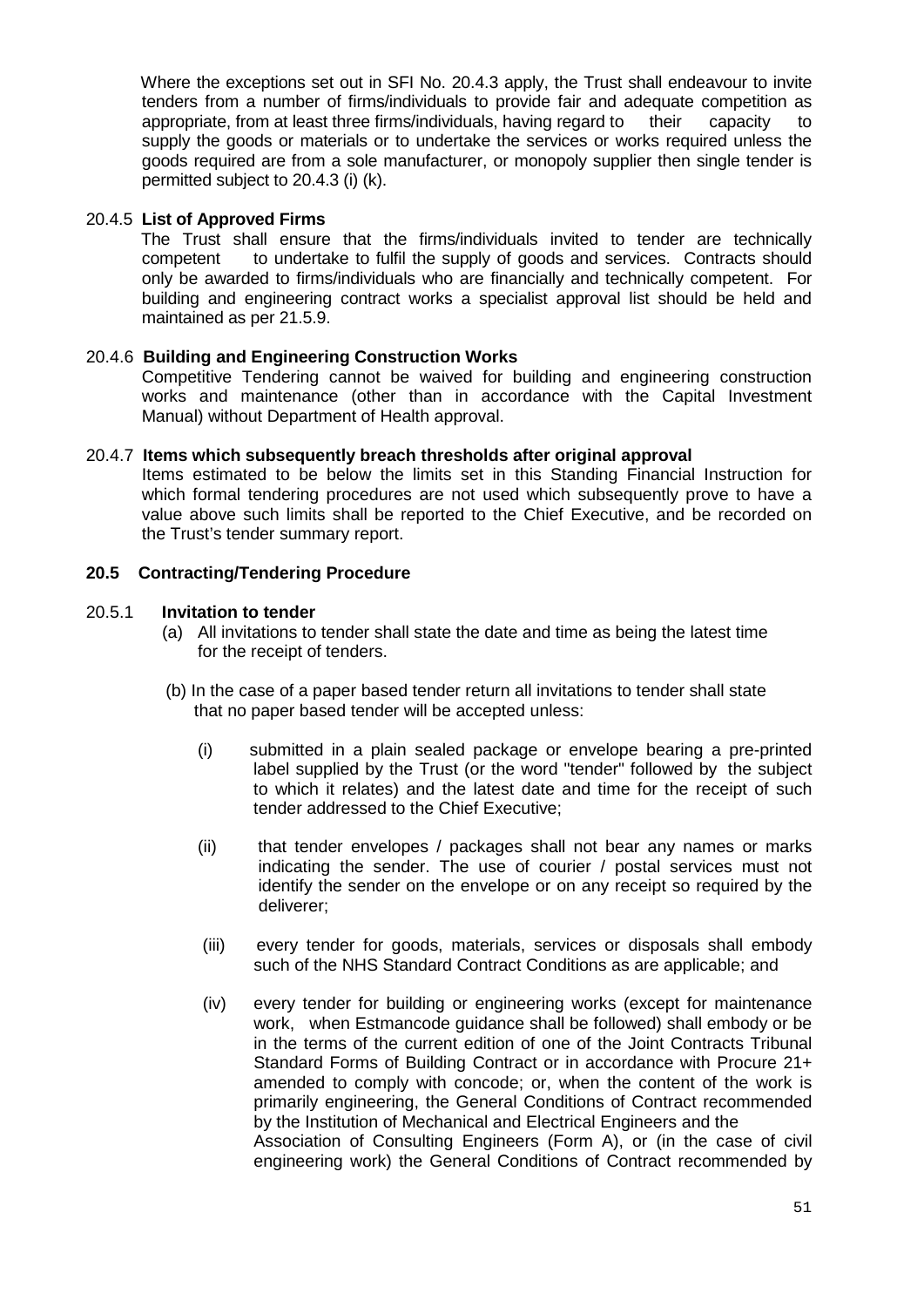the Institute of Civil Engineers, the Association of Consulting Engineers and the Federation of Civil Engineering Contractors.

These documents shall be modified and/or amplified to accord with Department of Health guidance and, in minor respects, to cover special features of individual projects.

#### 20.5.2 **Receipt and safe custody of tenders**

 (i) Chief Executive or their nominated representative will be responsible for the receipt, endorsement and safe custody of paper based tenders received until the time appointed for their opening.

 The date and time of receipt of each tender shall be endorsed on the tender envelope/package. All envelopes/packages must be kept within the destruction period (i.e. one year).

(ii) The Electronic Return of Tenders

Tenders may be sought and returned electronically via an external service system approved by the Chief Executive/Director of Finance, provided that:

- Such systems will be configured so that responses are secure and visible to the delegated staff only, upon the expiry of the published response deadline only.
- The electronic system will not detract in any way from the provisions of this document in any other way.

Tender responses will be accessed electronically by approved/delegated staff, whereupon all offers will be printed and recorded in the same way as hard copy tenders.

## 20.5.3 **Opening tenders and Register of tenders (Paper Based Responses)**

- (i) As soon as practicable after the date and time stated as being the latest time for the receipt of tenders, they shall be opened by two approved officers.
- (ii) A member of the Board of Directors will be required to be one of the two approved persons present for the opening of tenders estimated above £30k (exc VAT). The rules relating to the opening of tenders will need to be read in conjunction with any delegated authority set out in the Trust's Scheme of Delegation.
- (iii) The involvement of Finance Directorate staff in the preparation of a tender proposal will not preclude the Director of Finance or any approved Senior Manager from the Finance Directorate from serving as one of the two senior managers to open tenders.
- (iv) All Executive Directors will be authorised to open tenders regardless of whether they are from the originating department provided that the other authorised person opening the tenders with them is not from the originating department for paper based tenders.

The Trust's Company Secretary will count as a Director for the purposes of opening tenders.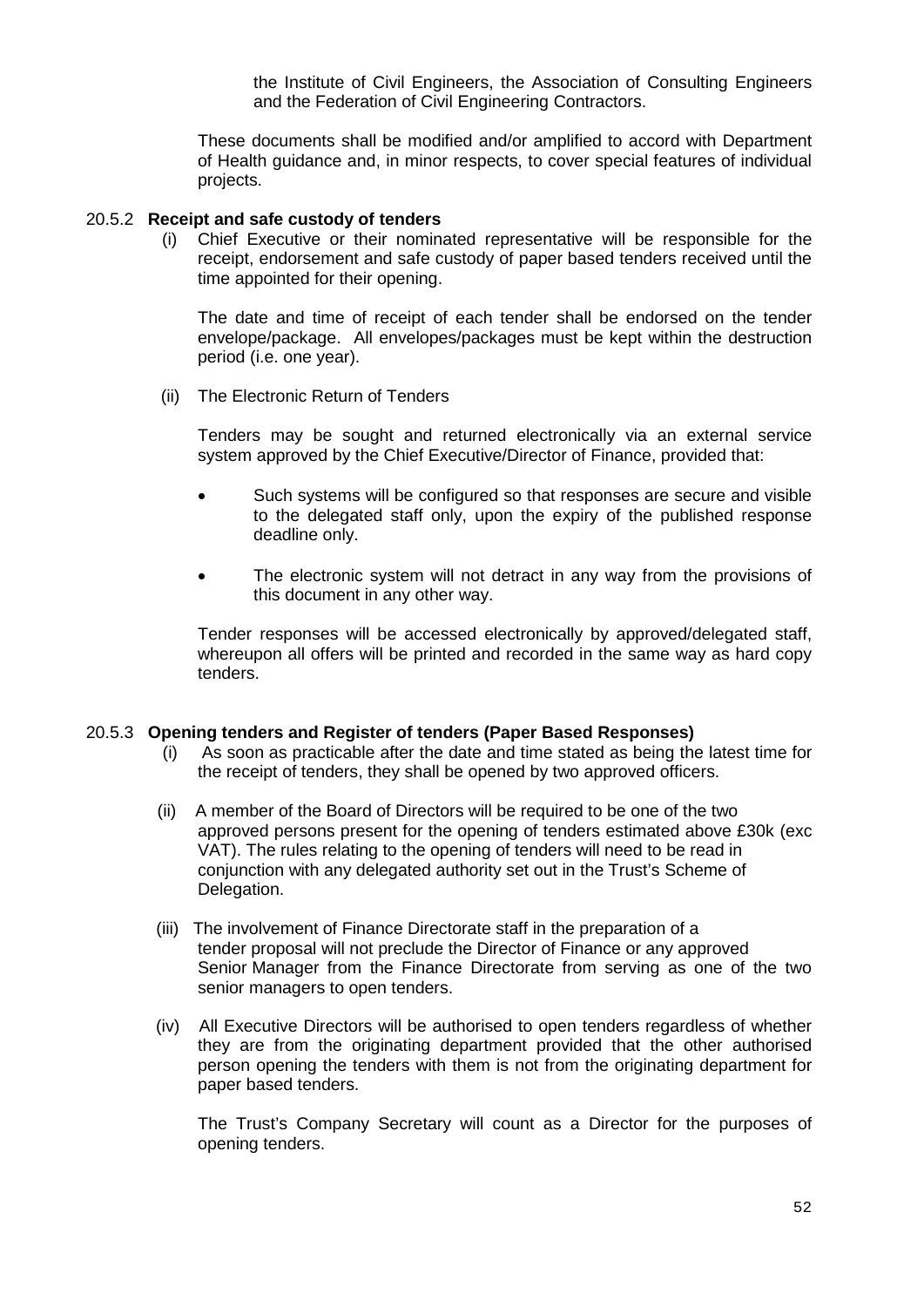- (v) Every tender received shall be marked with the date of opening and initialled by those present at the opening on the pricing document.
- (vi) A register shall be maintained by the Chief Executive, or a person authorised by him, to show for each set of competitive tender invitations despatched:
	- the name of all firms individuals invited;
	- **the names of firms individuals from which tenders have been** received;
	- the nature and extent of due diligence undertaken
	- **the date the tenders were opened:**
	- **the persons present at the opening;**
	- **the price shown on each tender;**
	- a note where price alterations have been made on the tender;
	- declaration of interests/gifts and hospitality for those involved in the

opening/evaluation process, if required.

 Each entry to this register shall be signed by those present. A note shall be made in the register if any one tender price has had so many alterations that it cannot be readily read or understood.

 (vii) Incomplete tenders, i.e. those from which information necessary for the adjudication of the tender is missing, and amended tenders i.e., those amended by the tenderer upon his own initiative either orally or in writing after the due time for receipt, but prior to the opening of other tenders, should be dealt with in the same way as late tenders.

### 20.5.4 **Opening tenders and Register of tenders (Electronic Responses)**

- (i) As soon as practicable after the release date of the tender, they shall be opened and printed by designated staff from the originating Department.
- (ii) The 'originating' Department will be taken to mean the Department sponsoring or commissioning the tender.
- (iii) Two senior supplies staff employed by AGH Solutions Limited (AGHS) will be required to be present for the releasing of the tenders estimated above £30k. In the case where the Assistant Director Commercial Services, AGHS or the Deputy Head of Procurement and Supplies, AGHS is the tender originator, a separate senior delegated officer will need to be present. The rules relating to the opening of tenders will need to be read in conjunction with any delegated authority set out in the Trust's scheme of delegation.
- (iv) A register shall be maintained by the Assistant Director, Commercial services, AGHS, or a person authorised by them, to show for each set of competitive tender invitations despatched:
	- the name of all firms individuals invited;

- the names of firms individuals from which tenders have been received and for electronic tenders:

- the date the tenders were opened;
- the persons present at the opening;
- the price shown on each tender;
- a note where price alterations have been made on the tender.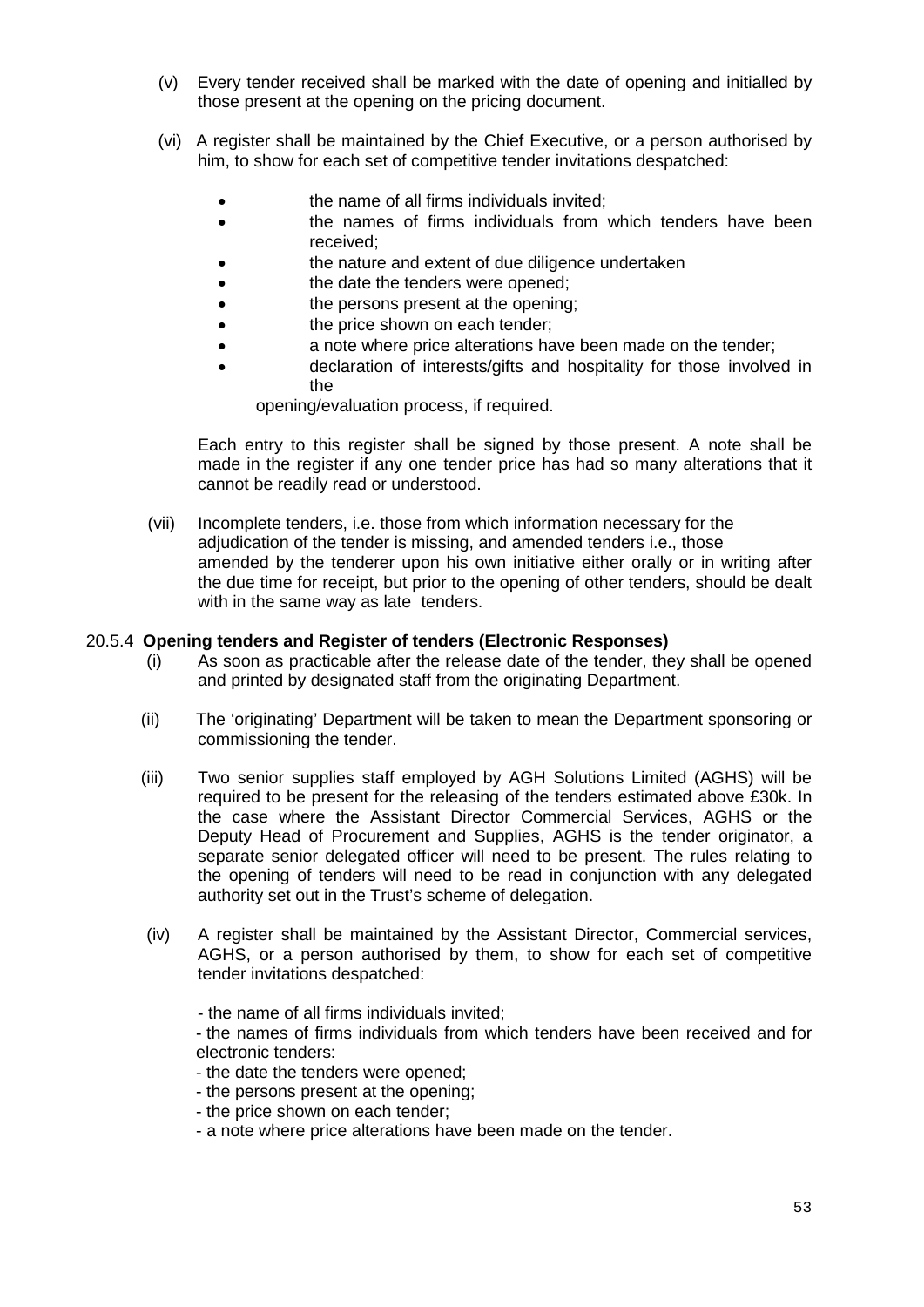A note shall be made in the register if any one tender submission has had so many re-submissions that it cannot be readily read or understood.

(v) Incomplete tenders, i.e. those from which information necessary for the adjudication of the tender is missing, and amended tenders i.e., those amended by the tendered upon his own initiative either orally or in writing after the due time for receipt, but prior to the opening of other tenders, should be dealt with in the same way as late tenders.

### 20.5.5 **Admissibility**

- i) If for any reason the designated officers are of the opinion that the tenders received are not strictly competitive (for example, because their numbers are insufficient or any are amended, incomplete or qualified) no contract shall be awarded without the approval of the Chief Executive.
- (ii) Except in the circumstances of 20.4.4 where only one tender is sought and/or received, the Chief Executive and Director of Finance shall, as far practicable, ensure that the price to be paid is fair and reasonable and will ensure value for money for the Trust.

### 20.5.6 **Late tenders**

- (i) Tenders received after the due time and date, but prior to the opening of the other tenders, may be considered only if the Chief Executive or his/her nominated officer decides that there are exceptional circumstances i.e. despatched in good time but delayed through no fault of the tenderer.
- (ii) Only in the most exceptional circumstances will a tender be considered which is received after the opening of the other tenders and only then if the tenders that have been duly opened have not left the custody of the Chief Executive or his/her nominated officer or if the process of evaluation and adjudication has not started.
- (iii) While decisions as to the admissibility of late, incomplete or amended tenders are under consideration, the tender documents shall be kept strictly confidential, recorded, and held in safe custody by the Chief Executive or his/her nominated officer.

#### 20.5.7 **Acceptance of formal tenders**

- (i) Any discussions with a tenderer which are deemed necessary to clarify the technical aspects of his tender before the award of a contract will not disqualify the tender.
- (ii) The lowest tender, if payment is to be made by the Foundation Trust, or the highest, if payment is to be received by the Trust, shall be accepted unless there are good and sufficient reasons to the contrary. Such reasons shall be set out in either the contract file, or other appropriate record.

 It is accepted that for professional services such as management consultancy, the lowest price does not always represent the best value for money. Other factors affecting the success of a project include:

- (a) experience and qualifications of team members;
- (b) understanding of client's needs;
- (c) feasibility and credibility of proposed approach;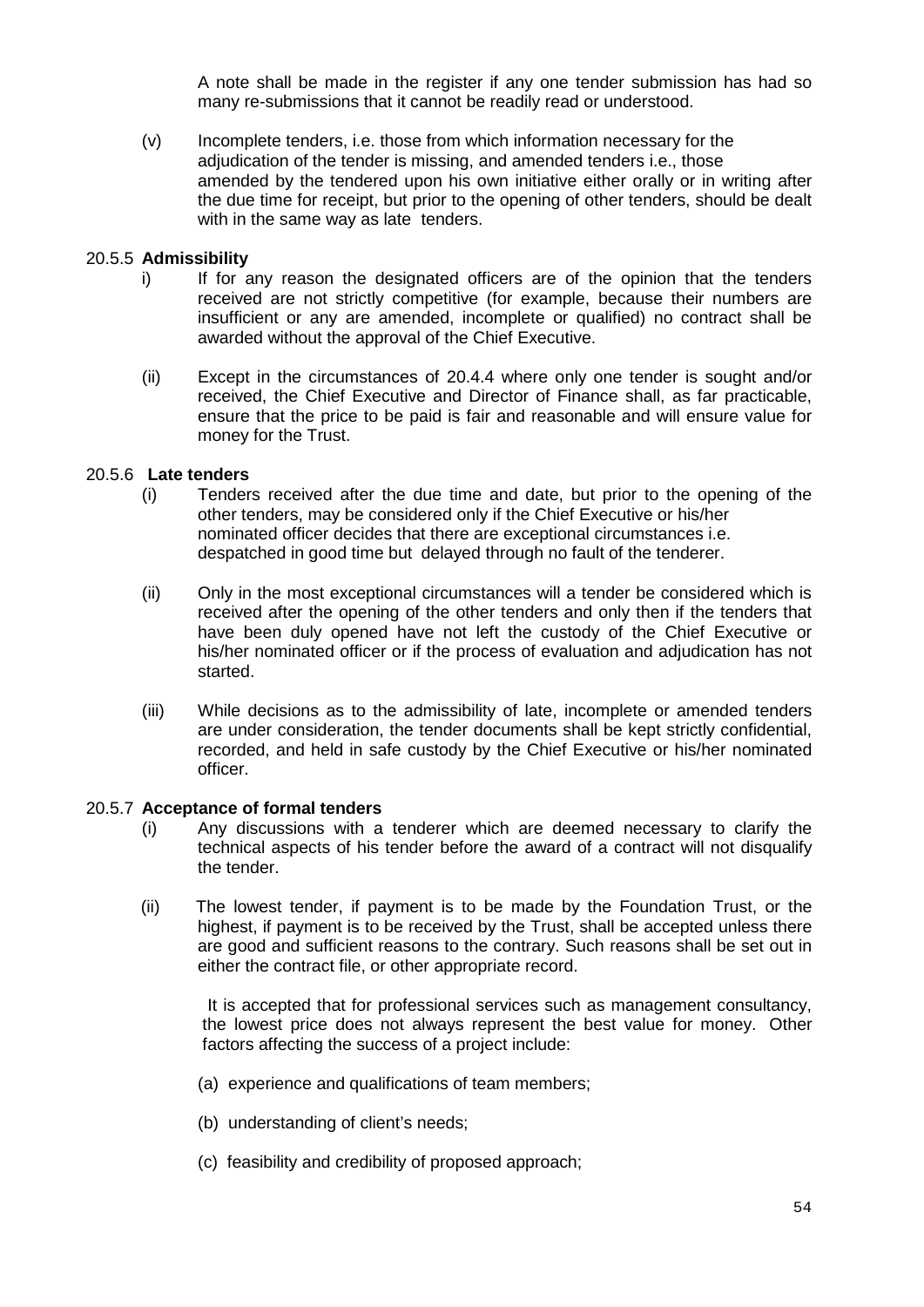(d) ability to complete the project on time.

 Where other factors are taken into account in selecting a tenderer, these must be clearly recorded and documented in the contract file, and the reason(s) for not accepting the lowest tender clearly stated.

- (iii) The Assistant Director, Commercial Services, AGHS and Managing Director, AGHS may enter into post tender negotiations on terms of costs provided that the reasons for, and the results of, such negotiations are maintained in a permanent record.
- (iv) No tender shall be accepted which will commit expenditure in excess of that which has been allocated by the Trust and which is not in accordance with these Instructions except with the authorisation of the Chief Executive.
- (v) The use of these procedures must demonstrate that the award of the contract was:
	- (a) not in excess of the going market rate / price current at the time the contract was awarded;
	- (b) that best value for money was achieved.
- (vi) All tenders should be treated as confidential and should be retained for inspection.

## 20.5.8 **Tender reports to the Board of Directors**

Reports to the Board of Directors will be made on an exceptional circumstance basis only. The Audit Committee at each meeting shall receive a report from AGHS summarising tenders received and awarded.

## 20.5.9 **List of approved firms**

## (a) **Responsibility for maintaining the list**

An AGHS manager nominated by the Chief Executive shall on behalf of the Trust ensure that only approved contractors are used by the Trust. Such lists shall include all contractors whose technical and financial competence the Trust is satisfied who have undergone sufficient due diligence checks by the Trust and who themselves have demonstrated that they maintain adequate anti-bribery procedures, as is required of all commercial organisations by the Bribery Act 2010. All suppliers must be made aware of the Trust's terms and conditions of contract.

## **(b) Building and Engineering Construction Works**

- (i) Invitations to tender shall be made only to firms included on the approved list of tenderers compiled in accordance with this Instruction or on the separate maintenance lists compiled in accordance with current DoH guidance.
- (ii) Firms included on the approved list of tenderers shall ensure that when engaging, training, promoting or dismissing employees or in any conditions of employment, shall not discriminate against any person because of colour, race, ethnic or national origins, religion or sex, and will comply with the provisions of the Equality Act 2010 (Regulations 2017) and the Disabled Persons (Employment) Act 1994, and any amending and/or related legislation.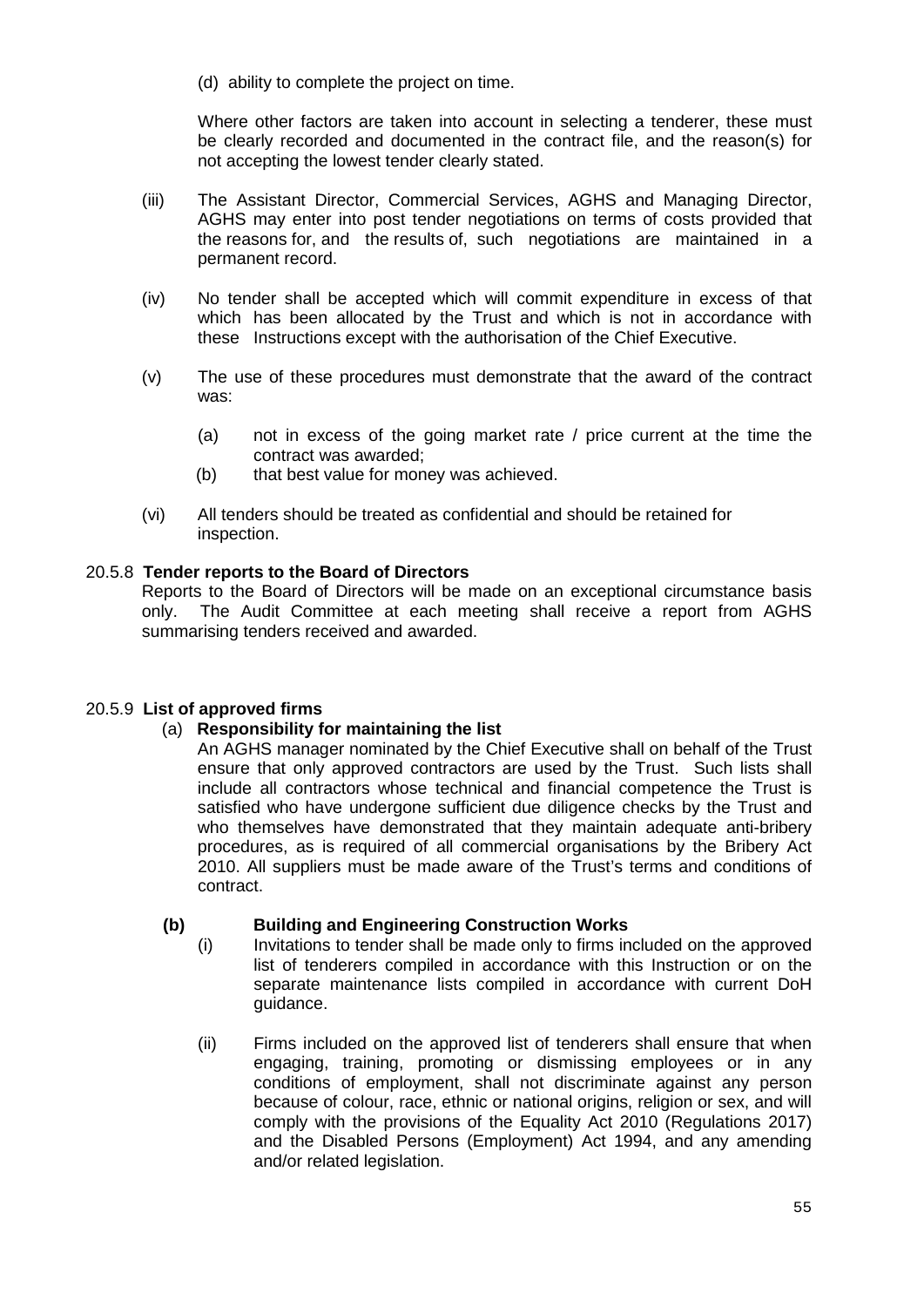(iii) Firms shall conform at least with the requirements of the Health and Safety at Work Act and any amending and/or other related legislation concerned with the health, safety and welfare of workers and other persons, and to any relevant British Standard Code of Practice issued by the British Standard Institution. Firms must provide to the appropriate manager a copy of its safety policy and evidence of the safety of plant and equipment, when requested. Contractors must submit site specific risk assessments and method statements.

## (c) **Financial Standing and Technical Competence of Contractors**

The Director of Finance may make or institute any enquiries they deem appropriate concerning the financial standing and financial suitability of approved contractors. The Director with lead responsibility for clinical governance will similarly make such enquiries as is felt appropriate to be satisfied as to their technical / medical competence.

### (d) **Supplies/Procurement and Building and Engineering Construction Works**

The Assistant Director, Commercial Services, AGHS should seek to ensure that all firms who the Trust enters into a contract with are technically and financially competent to undertake to fulfil the supply of goods, services or Works, making use of national and regional public sector contractors and NHS Supply Chain Constructionline and Trust approved contractors.

## (e) **Pharmacy**

The purchase or procurement of all medicines by the Trust is made through the pharmacy under the control of the Chief Pharmacist. The majority of medicines are licensed through the Medicine Control Agency, and, as such, are purchased directly from the licensed manufacturer or through their authorised wholesaler outlets.

Unlicensed produces, 'specials', and materials for clinical research are also procured by the pharmacy department, but with appropriate procedures in place to recognise the specific responsibilities of the Trust in relation to produce liability, and, in certain cases, the need for informed consent by patients before these products can be used.

The procurement of medicines is part of the overall medicines' management strategy, which also includes the use of patients' own medicines whilst in hospital, the preparation of patient specific medicines, and the overt links with policies for prescribing in the community the Trust serves.

## **20.6 Quotations: Competitive and non-competitive**

## 20.6.1 **General Position on quotations**

Quotations are required where formal tendering procedures are not adopted and where the intended expenditure or income does not exceed, or is not reasonably expected to exceed £30k excluding VAT. The requirements of the Bribery Act 2010 (evidencing sufficient due diligence and confirmation of prospective suppliers anti-bribery arrangements) must still be complied with.

#### 20.6.2 **Competitive Quotations**

- (i) Quotations should be obtained from at least (3) firms/individuals based on specifications or terms of reference prepared by, or on behalf of, the Trust.
- (ii) Quotations should be in writing unless the Chief Executive or his nominated officer determines that it is impractical to do so in which case quotations may be obtained by telephone. Confirmation of telephone quotations should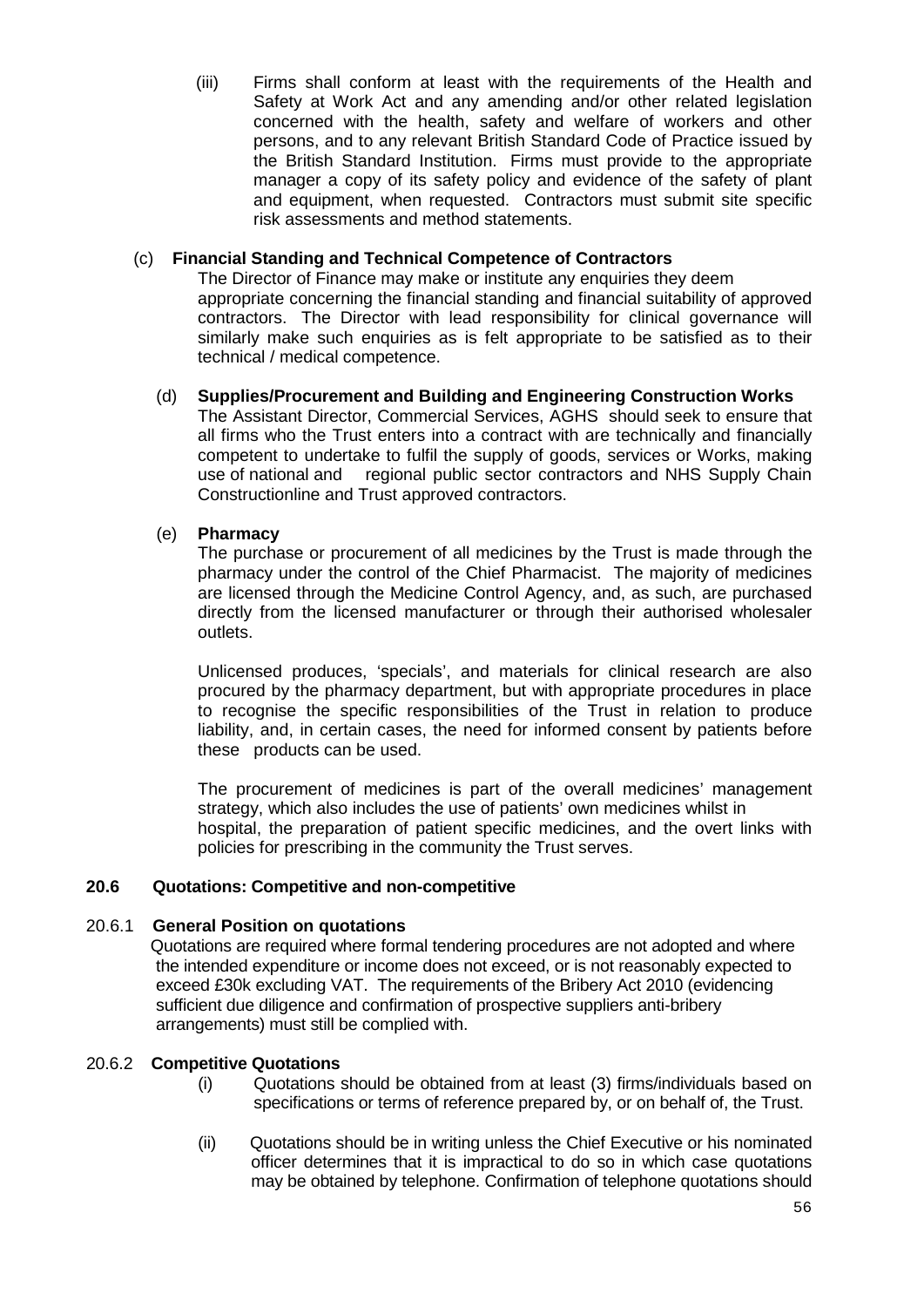be obtained as soon as possible and the reasons why the telephone quotation was obtained should be set out in a permanent record.

- (iii) All quotations should be treated as confidential and should be retained for inspection.
- (iv) The Chief Executive or the nominated officer should evaluate the quotation and select the quote which gives the best value for money. If this is not the lowest quotation if payment is to be made by the Trust, or the highest if payment is to be received by the Trust, then the choice made and the reasons why should be recorded in a permanent record.

#### 20.6.3 **Non-Competitive Quotations**

Non-competitive quotations in writing may be obtained in the following circumstances:

- (i) the supply of proprietary or other goods of a special character and the rendering of services of a special character, for which it is not, in the opinion of the responsible officer, possible or desirable to obtain competitive quotations;
- (ii) the supply of goods or manufactured articles of any kind which are required quickly and are not obtainable under existing contracts;
- (iii) miscellaneous services, supplies and disposals;
- (iv) where the goods or services are for building and engineering maintenance the responsible works manager must certify that the first two conditions of this SFI (i.e. (i) and (ii) of this SFI) apply.

#### 20.6.4 **Quotations to be within Financial Limits**

 No quotation shall be accepted which will commit expenditure in excess of that which has been allocated by the Trust and which is not in accordance with Standing Financial Instructions except with the authorisation of either the Chief Executive or Director of Finance.

#### **20.7 Authorisation of Tenders and Competitive Quotations**

Providing all the conditions and circumstances set out in these Standing Financial Instructions have been fully complied with, formal authorisation and awarding of a contract may be decided by the following staff to the value of the contract as follows:

| Budget holder level 1 | up to £5k   |
|-----------------------|-------------|
| Budget holder level 2 | up to £50k  |
| Budget holder level 3 | up to £250k |

(if on contract, see section 2.5 of the scheme of delegation)

| Director of Finance | up to £250k |
|---------------------|-------------|
| Board of Directors  | over £250k  |

These levels of authorisation may be varied or changed and need to be read in conjunction with the Board of Director's Scheme of Delegation, see section 2.6 of the scheme of delegation.

 Formal authorisation must be put in writing. In the case of authorisation by the Board of Directors this shall be recorded in their minutes.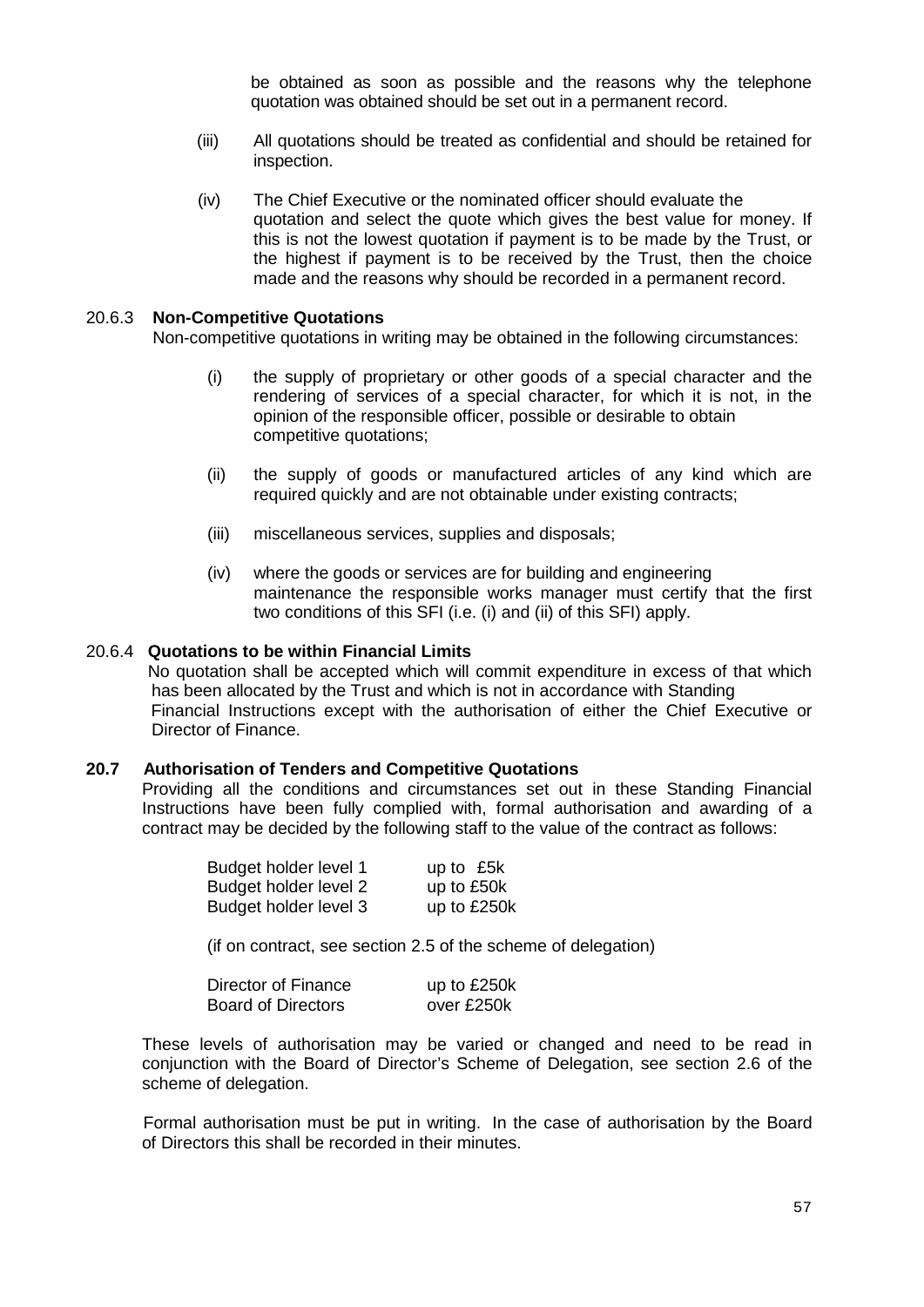### **20.8 Instances where formal competitive tendering or competitive quotation is not required**

 Where competitive tendering or a competitive quotation is not required ie value under £30k (exc VAT) the Trust should adopt one of the following alternatives:

- (a) The Trust shall use the NHS Supply Chain or Constructionline for procurement of goods and services where appropriate, unless the Chief Executive or nominated officers deem it inappropriate. Where more appropriate use of the public purse can be obtained alternative sources of supply should be considered. The decision to use alternative sources must be documented.
- (b) The Trust shall use National and Regional Public Sector Contracts and for Estates contracts.
- (c) If the Trust does not use the options in (a) and (b) where tenders or quotations are not required, because expenditure is below £30k, the Trust shall procure goods and services in accordance with procurement procedures as specified in the Standing Orders.

### **20.9 Private Finance for capital procurement**

 The Trust should normally market test for PFI and PPI (Private Finance Initiative funding) when considering a capital procurement. When the Board proposes, or is required, to use finance provided by the private sector the following should apply:

- (a) The Chief Executive shall demonstrate that the use of private finance represents value for money and genuinely transfers risk to the private sector.
- (b) Where the sum exceeds delegated limits, a business case must be referred to the appropriate Department of Health for approval or treated as per current guidelines.
- (c) The proposal must be specifically agreed by the Board of Directors.
- (d) The selection of a contractor/finance company must be on the basis of competitive tendering or quotations.

#### **20.10 Compliance requirements for all contracts**

 The Board may only enter into contracts on behalf of the Trust within the statutory powers delegated to it by the Secretary of State and shall comply with:

- (a) The Trust's Standing Orders and Standing Financial Instructions;
- (b) EU Directives and other statutory provisions;
- (c) Any relevant directions including the Capital Investment Manual, Estatecode and guidance on the Procurement and Management of Consultants;
- (d) Such of the NHS Standard Contract Conditions as are applicable.
- (e) Contracts with Trust's must be in a form compliant with appropriate NHS guidance.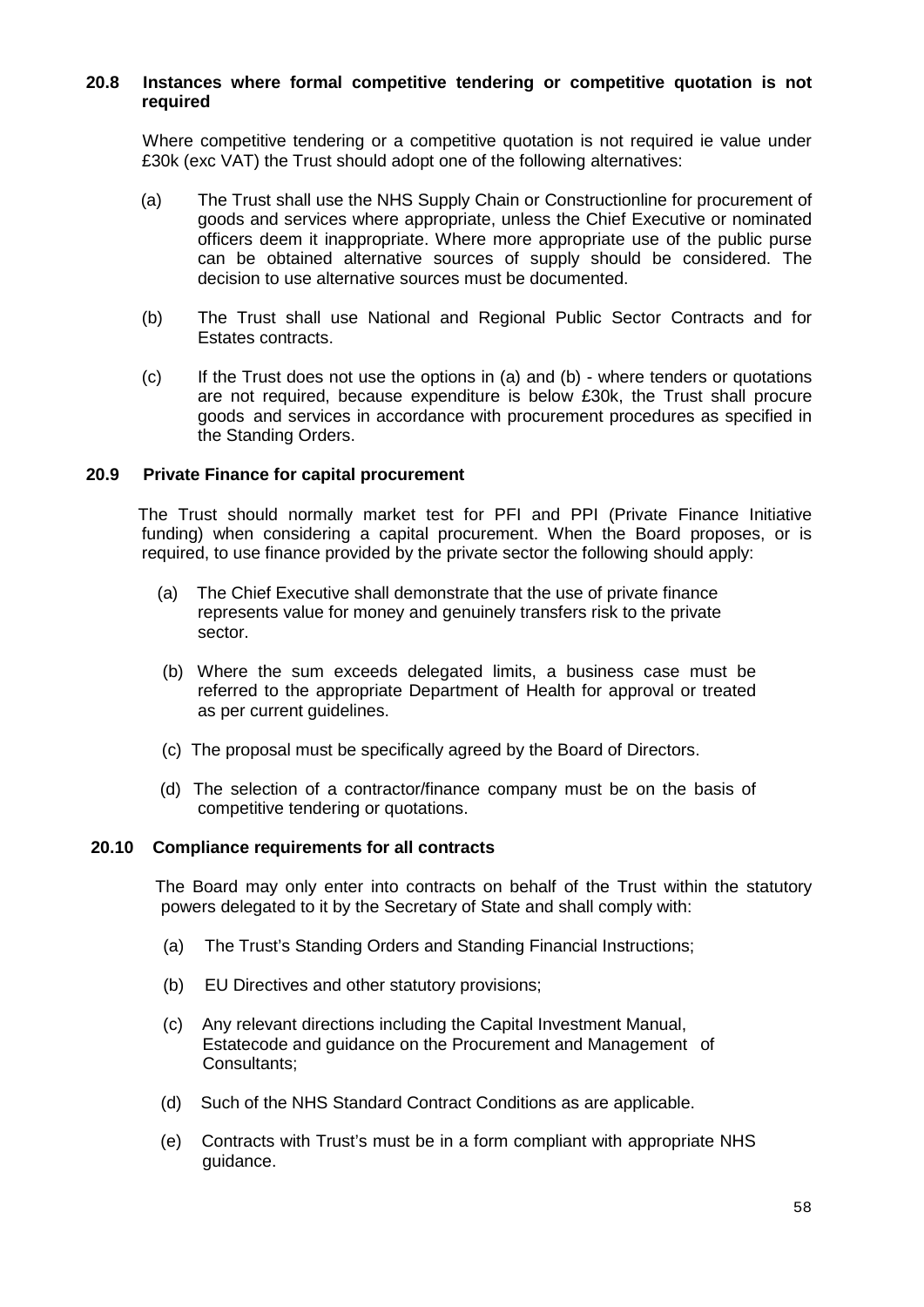- (f) Where appropriate contracts shall be in or embody the same terms and conditions of contract as was the basis on which tenders or quotations were invited.
- (g) In all contracts made by the Trust, the Board shall endeavour to obtain best value for money by use of all systems in place. The Chief Executive shall nominate an officer who shall oversee and manage each contract on behalf of the Trust.

#### **20.11 Personnel and Agency or Temporary Staff Contracts**

The Chief Executive shall nominate officers with delegated authority to enter into contracts of employment, regarding staff, agency staff or temporary staff service contracts.

### **20.12 Healthcare Service Contracts**

Service contracts with NHS commissioners for the supply of healthcare services shall be drawn up in accordance with the National Health Service Act 2006.

The Chief Executive shall nominate officers with power to negotiate for the provision of healthcare services with commissioners of healthcare.

### **20.13 Disposals**

Competitive tendering or quotation procedures shall not apply to the disposal of:

- (a) any matter in respect of which a fair price can be obtained only by negotiation or sale by auction as determined (or pre-determined in a reserve) by the Chief Executive or his nominated officer;
- (b) obsolete or condemned articles and stores, which may be disposed of in accordance with the supplies policy of the Trust;
- (c) items to be disposed of with an estimated sale value of less than £20k, this figure to be reviewed on a periodic basis;
- (d) items arising from works of construction, demolition or site clearance, which should be dealt with in accordance with the relevant contract;
- (e) land or buildings concerning which DH guidance has issued but subject to compliance with such guidance.

### **20.14 In-house Services**

- 20.14.1 The Chief Executive shall be responsible for ensuring that best value for money can be demonstrated for all services provided on an in-house basis. The Trust may also determine from time to time that in-house services should be market tested by competitive tendering.
- 20.14.2 In all cases where the Board determines that in-house services should be subject to competitive tendering the following groups shall be set up:
	- (a) Specification group, comprising the Chief Executive or nominated officer/s and specialist.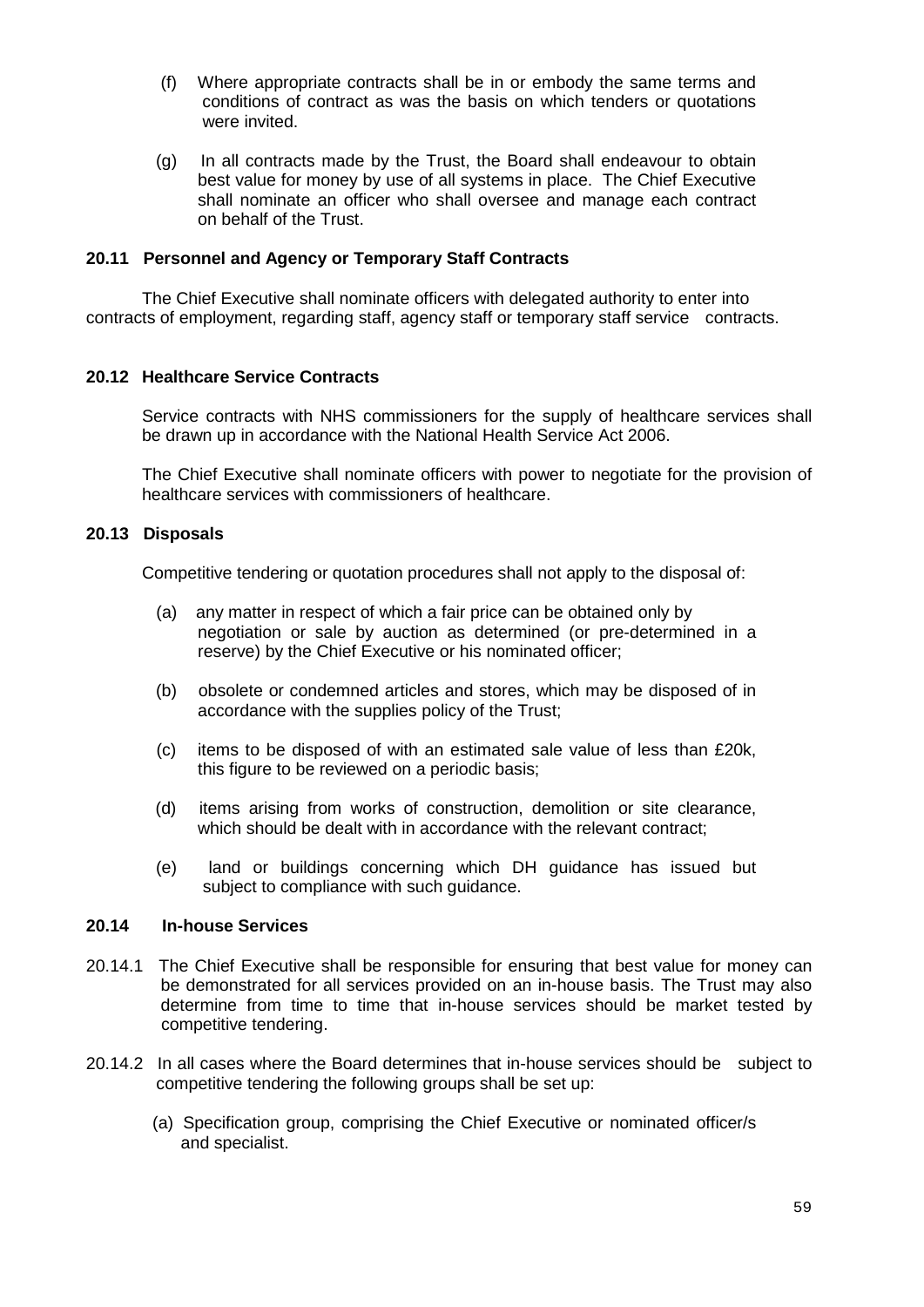- (b) In-house tender group, comprising a nominee of the Chief Executive and technical support.
- (c) Evaluation team, comprising normally a specialist officer, Assistant Director, Commercial Services, AGHS and a Director of Finance representative. For services having a likely annual expenditure exceeding £100k, a non-officer member should be a member of the evaluation team.
- 20.14.3 All groups should work independently of each other and individual officers may be a member of more than one group but no member of the in-house tender group may participate in the evaluation of tenders.
- 20.14.4 The evaluation team shall make recommendations to the Board.
- 20.14.5 The Chief Executive shall nominate an officer to oversee and manage the contract on behalf of the Trust.

### **20.15 Applicability of SFIs on Tendering and Contracting to funds held in trust**

 These Instructions shall not only apply to expenditure from Exchequer funds but also to works, services and goods purchased from the Trust's trust funds and private resources.

 The Director of Finance may make or institute any enquiries deemed appropriate concerning the financial standing and financial suitability of approved contractors. The Director with lead responsibility for clinical governance will similarly make such enquiries as is felt appropriate to be satisfied as to their technical/medical competence.

#### **20.16 Cancellation of Contracts**

Except where specific provision is made in model Forms of Contracts or Standing Schedules of Conditions approved for use within the National Health Service and in accordance with SO 11.2, there shall be inserted in every written contract a clause empowering the Trust to cancel the contract and to receive from the contractor the amount of any loss resulting from such cancellation if:

- (a) the contractor shall have offered, or given or agreed to give, any person any gift or consideration of any kind as an inducement or reward (contrary to the Bribery Act 2010) for doing or forbearing to do or having done or forborne to do any action in relation to the obtaining or execution of the contract or any other contract with the Trust; or
- (b) for showing or forbearing to show favour or disfavour to any person in relation to the contracts or any other contract with the Trust; or
- (c) if the like act as shall have been done by any person employed by him/her or acting on his/her behalf (whether with or without the knowledge of the contractor); or
- (d) if in relation to any contract with the Trust the contractor or any person employed by him/her or acting on his/her behalf shall have committed any offence under the Bribery Act 2010 and other appropriate legislation.

## **20.17 Determination of Contracts for Failure to Deliver Goods or Materials**

There shall be inserted in every written contract for the supply of goods or materials a clause to secure that, should the contractor fail to deliver the goods or materials or any portion thereof within the time or times specified in the contract, the Trust may without prejudice determine the contract either wholly or to the extent of such default and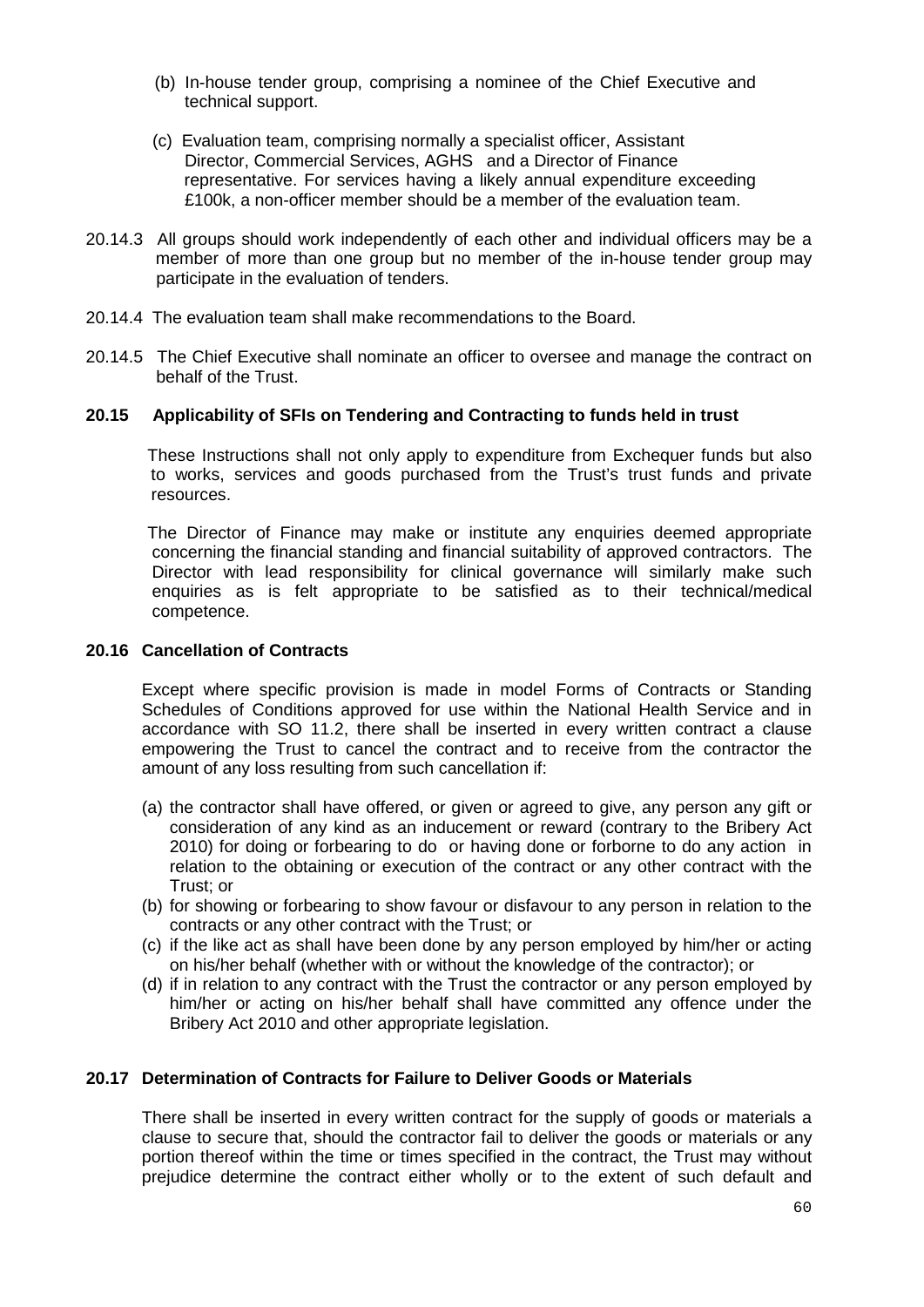purchase other goods, or material of similar description to make good (a) such default, or (b) in the vent of the contract being wholly determined the goods or materials remaining to be delivered. The clause shall further secure that the amount by which the cost of so purchasing other goods or materials exceeds the amount which would have been payable to the contractor in respect of the goods or materials shall be recoverable from the contractor.

## **21. NHS SERVICE AGREEMENTS FOR PROVISION OF SERVICES**

## **21.1 Standard NHS Contracts**

21.1.1 The Chief Executive, as the Accounting Officer, is responsible for ensuring the Trust enters into suitable legally binding Service Level Agreements (SLA) with service commissioners for the provision of NHS services.

 All SLAs should aim to implement the agreed priorities contained within the Local Delivery Plan (LDP) and wherever possible, be based upon integrated care pathways to reflect expected patient experience. In discharging this responsibility, the Chief Executive should take into account:

- the licence from the Independent Regulator;
- the standards of service quality expected;
- the relevant national service framework (if any);
- the provision of reliable information on cost and volume of services;
- the NHS National Performance Assessment Framework;
- that contracts build where appropriate on existing Joint Investment Plans; and
- that contracts are based on integrated care pathways.

## **21.2 Involving Partners and jointly managing risk**

 A good contract will result from a dialogue of clinicians, users, carers, public health professionals and managers. It will reflect knowledge of local needs and inequalities. This will require the Chief Executive to ensure that the Trust works with all partner agencies involved in both the delivery and the commissioning of the service required.

The contract will apportion responsibility for handling a particular risk to the party or parties the best position to influence the event and financial arrangements should reflect this. In this way the Trust can jointly manage risk with all interested parties.

## **21.3 Reports to Board on Contracts**

The Chief Executive, as the Accounting Officer, will need to ensure that regular reports are provided to the Board detailing actual and forecast income from the contract. This will include information on tariff arrangements, which increasingly should be based upon Healthcare Resource Groups (HRGs). Where HRGs are unavailable for specific services, all parties should agree a common currency for application across the range of contracts.

# **22. TERMS OF SERVICE, ALLOWANCES AND PAYMENT OF EXECUTIVE DIRECTORS, ASSOCIATE DIRECTORS AND**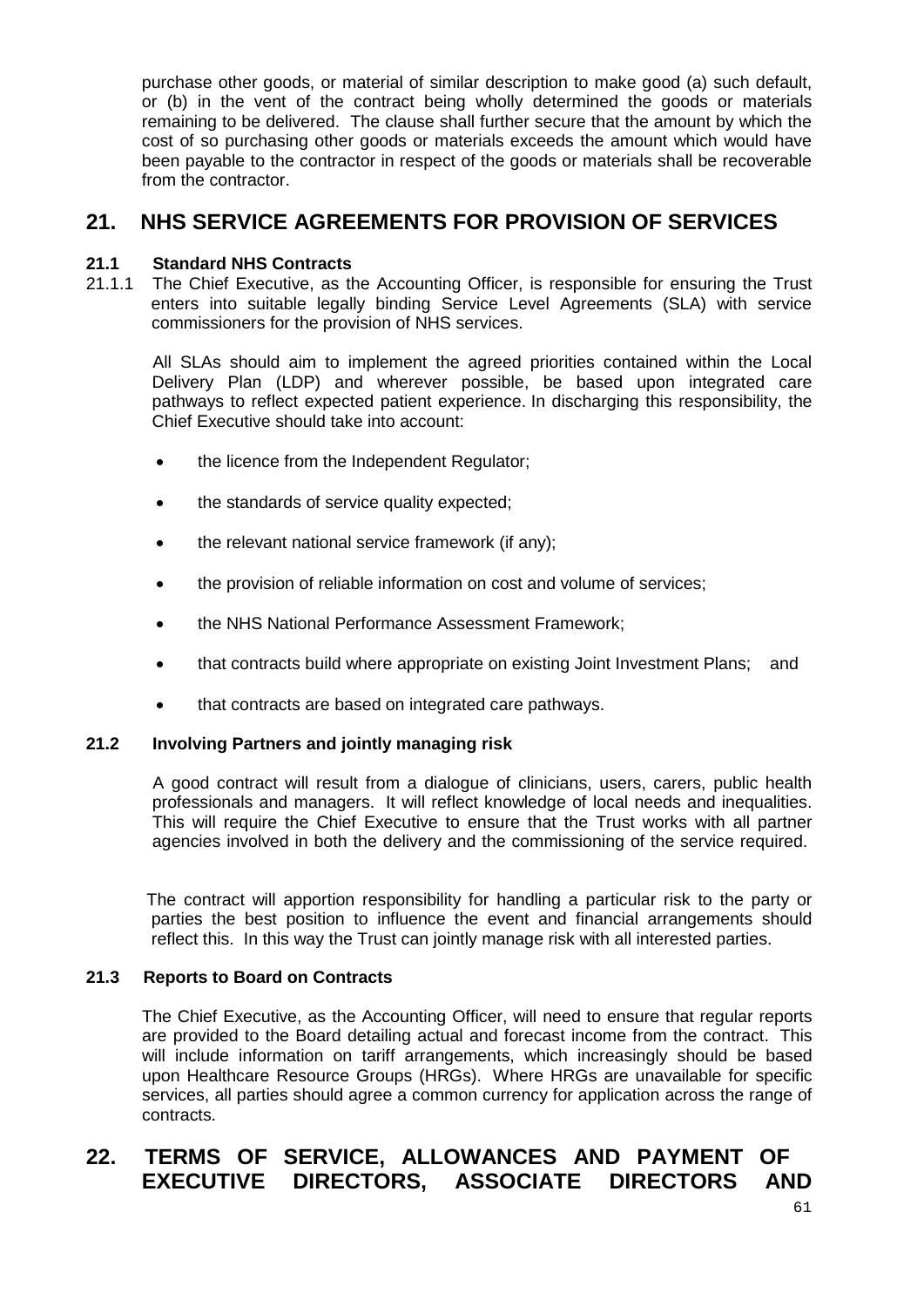## **COMPANY SECRETARY OF THE BOARD INCLUDING GOVERNORS**

## **22.1 Remuneration and Terms of Service**

- 22.1.1 In accordance with Standing Orders the Board shall appoint a remuneration committee of Non-Executive Directors. The Chief Executive shall also be a member. The remuneration committee shall have delegated responsibility for setting remuneration for all Executive Directors, Associate Directors and the Company Secretary, including compensation payments.
- 22.1.2 The Committee will:
	- (a) approve remuneration and terms of service for the Chief Executive, and other Executive Directors and Associate Directors employed by the Trust including:
		- (i) all aspects of salary (including any performance-related elements/bonuses);
		- (ii) provisions for other benefits, including pensions and cars;
		- (iii) arrangements for termination of employment and other contractual terms;
	- (b) recommend and monitor the level and structure of remuneration for senior management, including the Company Secretary;
	- (c) monitor and evaluate the performance of Executive Director and Associate Directors (and other senior employees including the Company Secretary of the Trust and AGH Solutions Limited); and
	- (d) advise on and oversee appropriate contractual arrangements for such staff including the proper calculation and scrutiny of termination payments taking account of such national guidance as is appropriate.
- 22.1.3 The Committee shall report in writing to the Board the basis for its decisions.
- 22.1.4 The Local Negotiating Committee will consider and need to approve proposals presented by the Chief Executive for the setting of remuneration and conditions of service for other employees and officers covered by national terms and conditions. employees and officers covered by national terms and conditions. Terms and conditions for staff outside of the committees remit and not covered by national terms and conditions are the responsibility of the Chief Executive and can be delegated to the Director of People & OD

## **22.2 Staff Appointments**

- 22.2.1 No Executive Director or employee may engage, re-engage, or re-grade employees, either on a permanent or temporary nature, or hire agency staff, or agree to changes in any aspect of remuneration:
	- (a) unless authorised to do so by the Chief Executive (but can be delegated to an Executive Director or the Deployment Group): and
	- (b) is within the limit of their approved budget and funded establishment.
- 22.2.2 Pay and terms and conditions for staff are set by national or local agreements. Requests for new starter pay or other terms outside of national terms shall be approved by the Director of People & OD and Director of Finance.
- 22.2.3 All time records, pay sheets and other pay records and notifications shall be in a format approved by the Director of Finance and Director of People & OD, and shall be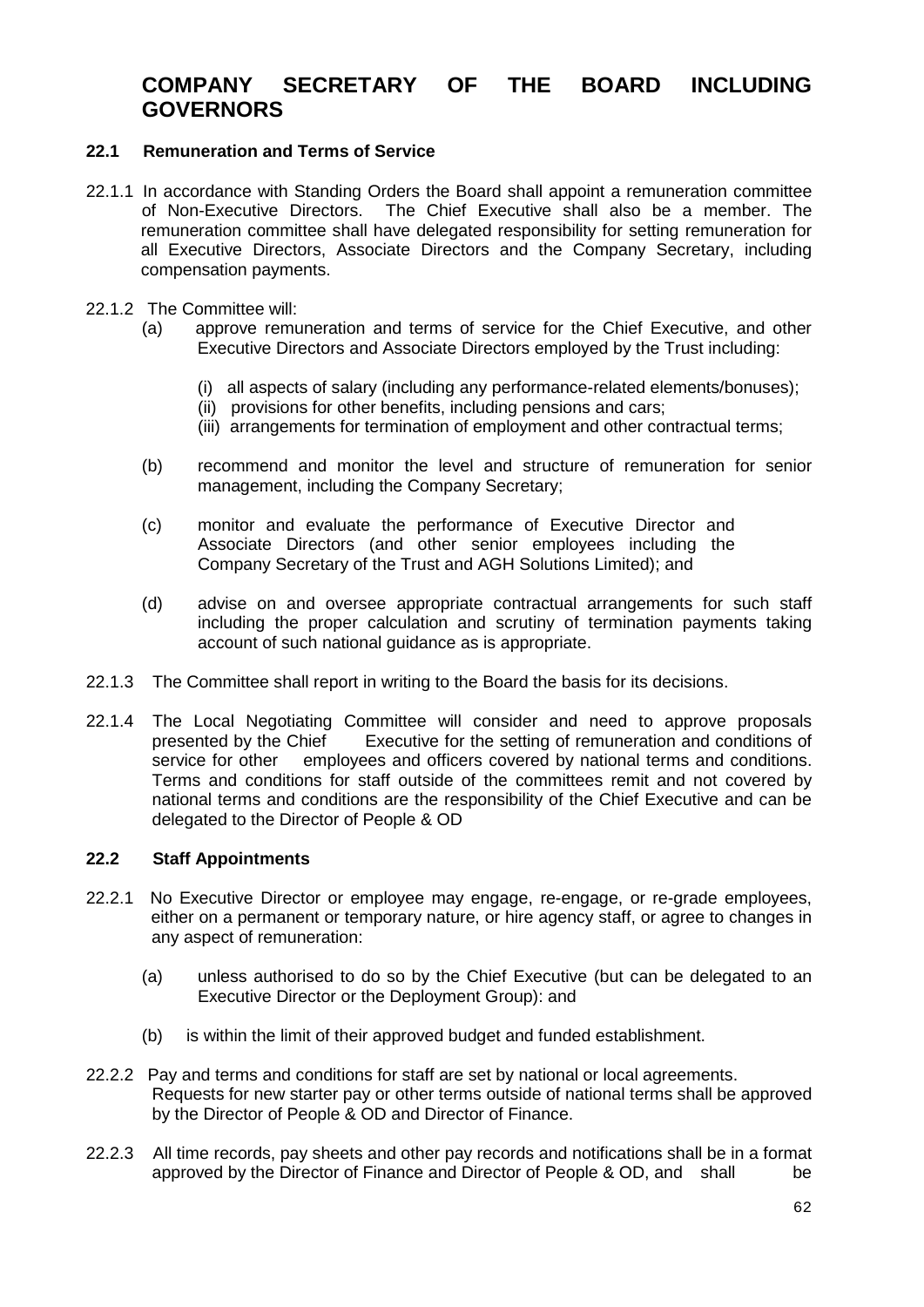certified and submitted in accordance with instructions issued by the Director of Finance.

- 22.2.4 A signed copy of the appointment form and other such documents as they may require shall be sent to Directorates of the Director of Finance and Director of People & OD immediately upon a new employee commencing duty.
- 22.2.5 The Director of Finance and Director of People & OD shall be notified immediately and in a prescribed format, upon the effective date of change in the state of employment or personal circumstances of an employee being known.

## **22.3 Processing Payroll**

- 22.3.1 The Director of Finance is responsible for:
	- (a) specifying timetables for submission of properly authorised time records and other notifications;
	- (b) the final determination of pay and allowances;
	- (c) making payment on agreed dates; and
	- (d) agreeing method of payment.
- 22.3.2 The Director of Finance will issue instructions regarding:
	- (a) verification and documentation of data;
	- (b) the timetable for receipt and preparation of payroll data and the payment of employees and allowances;
	- (c) maintenance of subsidiary records for superannuation, income tax, social security and other authorised deductions from pay;
	- (d) security and confidentiality of payroll information;
	- (e) checks to be applied to completed payroll before and after payment;
	- (f) authority to release payroll data under the provisions of the Data Protection Act;
	- (g) methods of payment available to various categories of employee and officers;
	- (h) procedures for payment by cheque, bank credit, or cash to employees and officers;
	- (I) procedures for the recall of cheques and bank credits;
	- (j) pay advances and their recovery;
	- (k) maintenance of regular and independent reconciliation of pay control accounts;
	- (l) separation of duties of preparing records and handling cash; and

(m) a system to ensure the recovery from those leaving the employment of the Trust of sums of money and property due by them to the Trust.

22.3.3 Appropriately nominated managers have delegated responsibility for: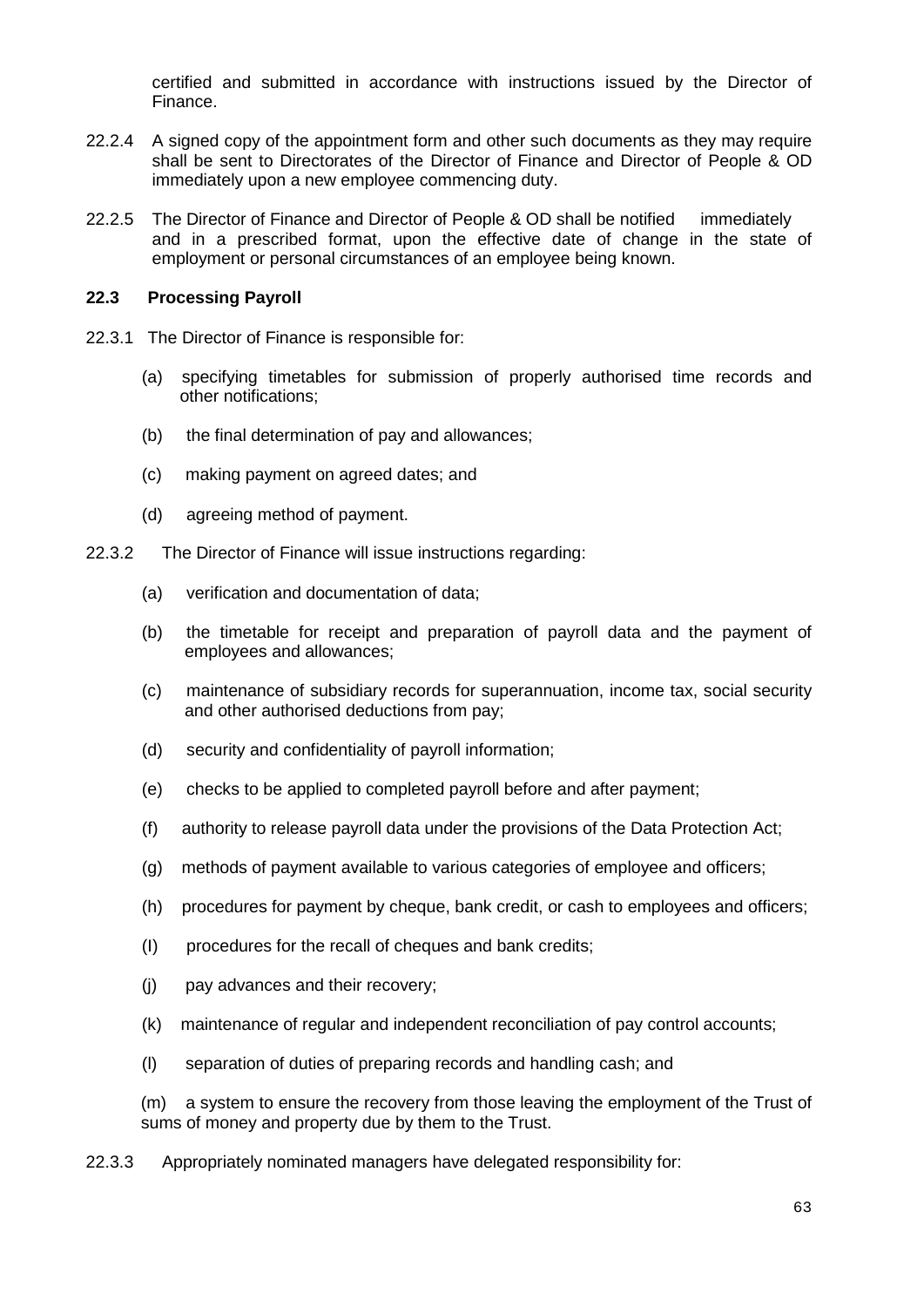(a) submitting time records, and other notifications in accordance with agreed timetables;

(b) completing time records and other notifications in accordance with the Director of Finance's instructions and in the form prescribed by the Director of Finance;

(c) submitting termination forms and other such documents as the Director of Finance and Director of People & OD may require in the prescribed form immediately upon knowing the effective date of an employees or officer's resignation, termination or retirement. Where an employee fails to report for duty or to fulfil obligations in circumstances that suggest they have left without notice, the Director of Finance must be informed immediately.

(d) maintaining detailed and accurate records of shift and hours worked which will result in enhanced payments (e.g. overtime, unsocial hours, call outs, etc); and

(e) maintaining detailed absence records for all employees and completing absence returns as specified by the Director of People & OD.

- 22.3.4 Regardless of the arrangements for providing the payroll service, the Director of Finance shall ensure that the chosen method is supported by appropriate (contracted) terms and conditions, adequate internal controls and audit review procedures and that suitable arrangements are made for the collection of payroll deductions and payment of these to appropriate bodies.
- 22.3.5 The Director of People & OD shall be responsible for the determination of pay, including the verification that rate of pay and relevant conditions of service are in accordance with current agreements. The Director of Finance shall be responsible for the proper compilation of the payroll, and for payments made.
- 22.3.6 All employees shall be paid by bank credit transfer, unless otherwise agreed by the Director of Finance.
- 22.3.7 Payment of staff expenses shall be made by the Director of Finance, or an authorised agent, in accordance with the current regulations, upon receipt of a prescribed claim form, duly completed and signed by a designated signatory. It is the duty of designated signatories to assure themselves that the claims they certify are genuine and correct.

#### **22.4 Contracts of Employment**

- 22.4.1 The Board shall delegate responsibility to the Director of People & OD for:
	- (a) ensuring that all employees are issued with a Contract of Employment in a form which complies with employment legislation; and
	- (b) dealing with variations to, or termination of, contracts of employment.
- 22.4.2 The Director of People & OD will prepare detailed procedures for the preparation, variation to and termination of contracts of employment, and ensure these are notified to managers

## **23. NON-PAY EXPENDITURE**

**23.1 Delegation of Authority**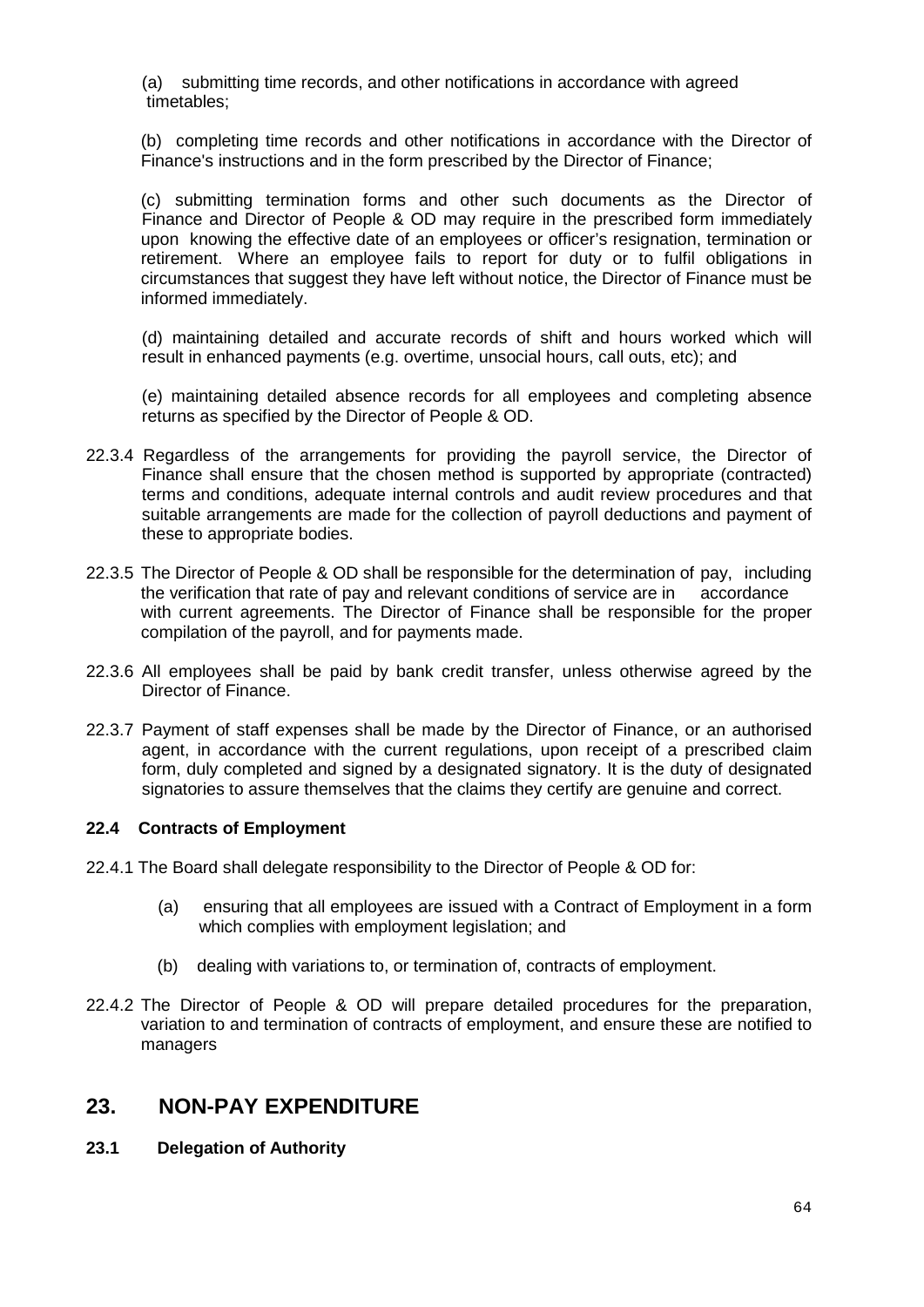- 23.1.1 The Board will approve the level of non-pay expenditure on an annual basis and the Chief Executive will determine the level of delegation to budget managers.
- 23.1.2 In accordance with the Director of Finance's instructions:
	- (a) the Trust will issue controlled stationery requisition books or computer passwords to authorised requisitioners within the Trust. Each department will be responsible for the safe keeping of access to requisition books, and be responsible for their proper use within the organisation; and
	- (b) authorisation levels will be agreed by each department and the staff employed within that department, in accordance with 23.2.1 below.
- 23.1.3 The Chief Executive shall set out procedures on the seeking of professional advice regarding the supply of goods and services.

## **23.2 Choice, Requisitioning, Ordering, Receipt and Payment for Goods and Services**

- 23.2.1 It shall be the duty of all budget holders to ensure that all goods and services they requisition or purchase are necessary for the efficient working of the Trust. The requisitioner, in choosing the item to be supplied (or the service to be performed) shall always obtain best value for money for the Trust. In so doing, the advice of the Assistant Director, Commercial Services, AGHS, Managing Director, AGHS or other appropriate specialist shall be sought. Where this advice is not acceptable to the requisitioner, the Director of Finance shall be consulted.
- 23.2.2 All purchases of goods and services must be supported by appropriately certified requisitions, unless the Director of Finance agrees otherwise.
- 23.2.3 The Director of Finance shall be responsible for the prompt payment of accounts and claims. Payment of contract invoices shall be in accordance with contract terms, or otherwise, in accordance with national guidance.
- 23.2.4 The Director of Finance will:
	- (a) advise the Board regarding the setting of thresholds above which quotations (competitive or otherwise) or formal tenders must be obtained; and, once approved, the thresholds should be incorporated in Standing Orders and Standing Financial Instructions and regularly reviewed;
	- (b) prepare procedural instructions or guidance within the Scheme of Delegation on the obtaining of goods, works and services incorporating the thresholds;
	- (c) be responsible for the prompt payment of all properly authorised accounts and claims;
	- (d) be responsible for designing and maintaining a system of verification, recording and payment of all amounts payable. The system shall provide for:
		- (i) A list of Board directors (including specimens of their signatures) authorised to certify invoices.
		- (ii) Certification that:
			- goods have been duly received, examined and are in accordance with specification and the prices are correct;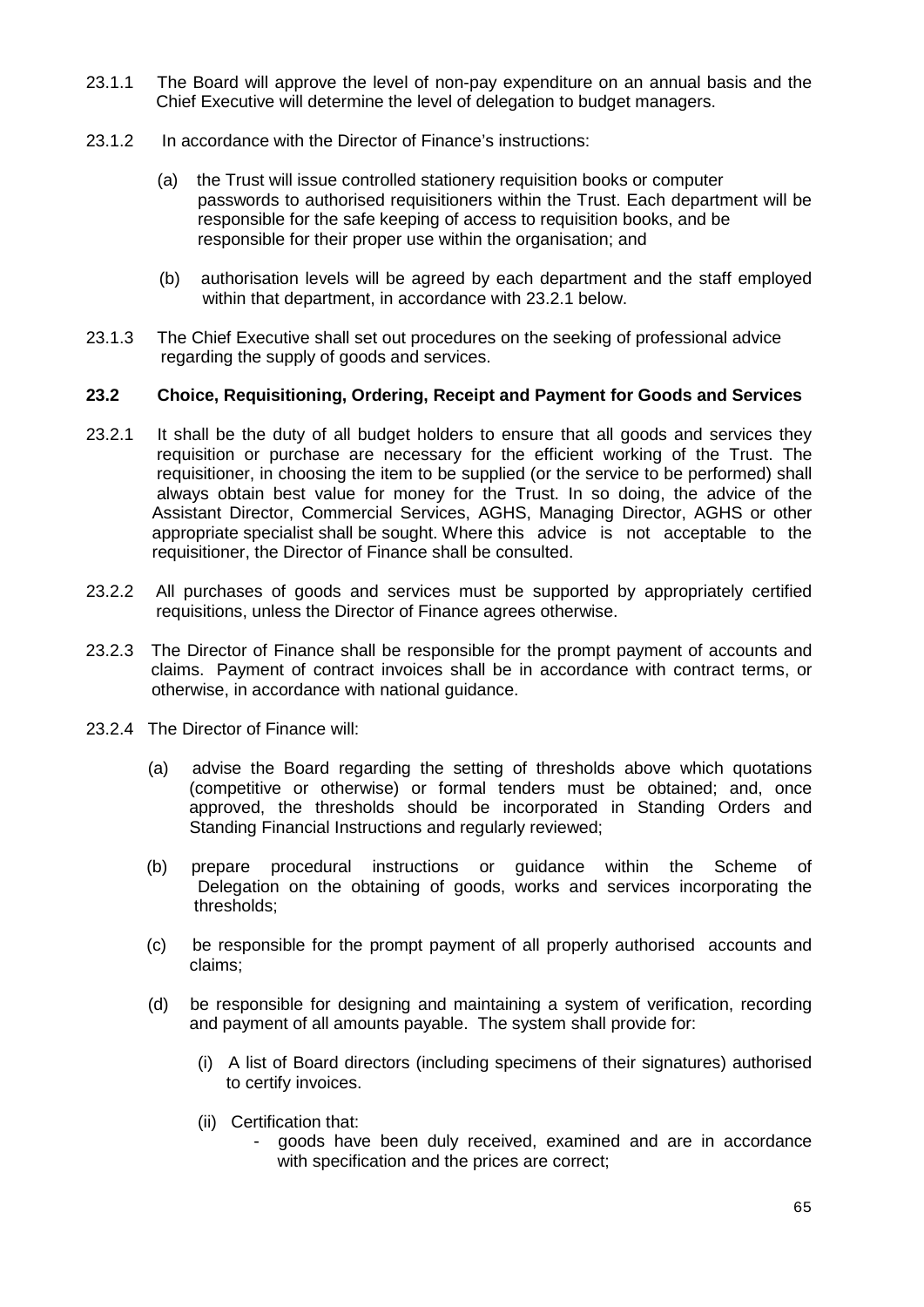- work done or services rendered have been satisfactorily carried out in accordance with the order, and, where applicable, the materials used are of the requisite standard and the charges are correct;
- in the case of contracts based on the measurement of time, materials or expenses, the time charged is in accordance with the time sheets, the rates of labour are in accordance with the appropriate rates, the materials have been checked as regards quantity, quality, and price and the charges for the use of vehicles, plant and machinery have been examined;
- where appropriate, the expenditure is in accordance with regulations and all necessary authorisations have been obtained;
- the account is arithmetically correct;
- the account is in order for payment.
- (iii) A timetable and system for submission to the Director of Finance of accounts for payment; provision shall be made for the early submission of accounts subject to cash discounts or otherwise requiring early payment.

(iv) Instructions to employees regarding the handling and payment of accounts within the Finance Department; and

 (e) be responsible for ensuring that payment for goods and services is only made once the goods and services are received. The only exceptions are set out in SFI No. 23.2.5 below.

#### 23.2.5 **Prepayments**

 Prepayments are only permitted where exceptional circumstances apply. In such instances:

- (a) Prepayments are only permitted where the financial advantages outweigh the disadvantages (i.e. cash flows must be discounted to NPV using the National Loans Fund (NLF) rate plus 2%).
- (b) The appropriate officer must provide, in the form of a written report, a case setting out all relevant circumstances of the purchase. The report must set out the effects on the Trust if the supplier is at some time during the course of the prepayment agreement unable to meet his commitments;
- (c) The Director of Finance will need to be satisfied with the proposed arrangements before contractual arrangements proceed (taking into account the EU public procurement rules where the contract is above a stipulated financial threshold);
- (d) The budget holder is responsible for ensuring that all items due under a prepayment contract are received and they must immediately inform the appropriate Director or Chief Executive if problems are encountered; and
- (e) In the case of contracts which require payments to be made on account during progress of the work / delivery of equipment, the Director of Finance shall make progress payments on receipt of a certificate / invoice signed by the Head of Facilities, Head of Estates or Supplies Manager. Prior to payment of the final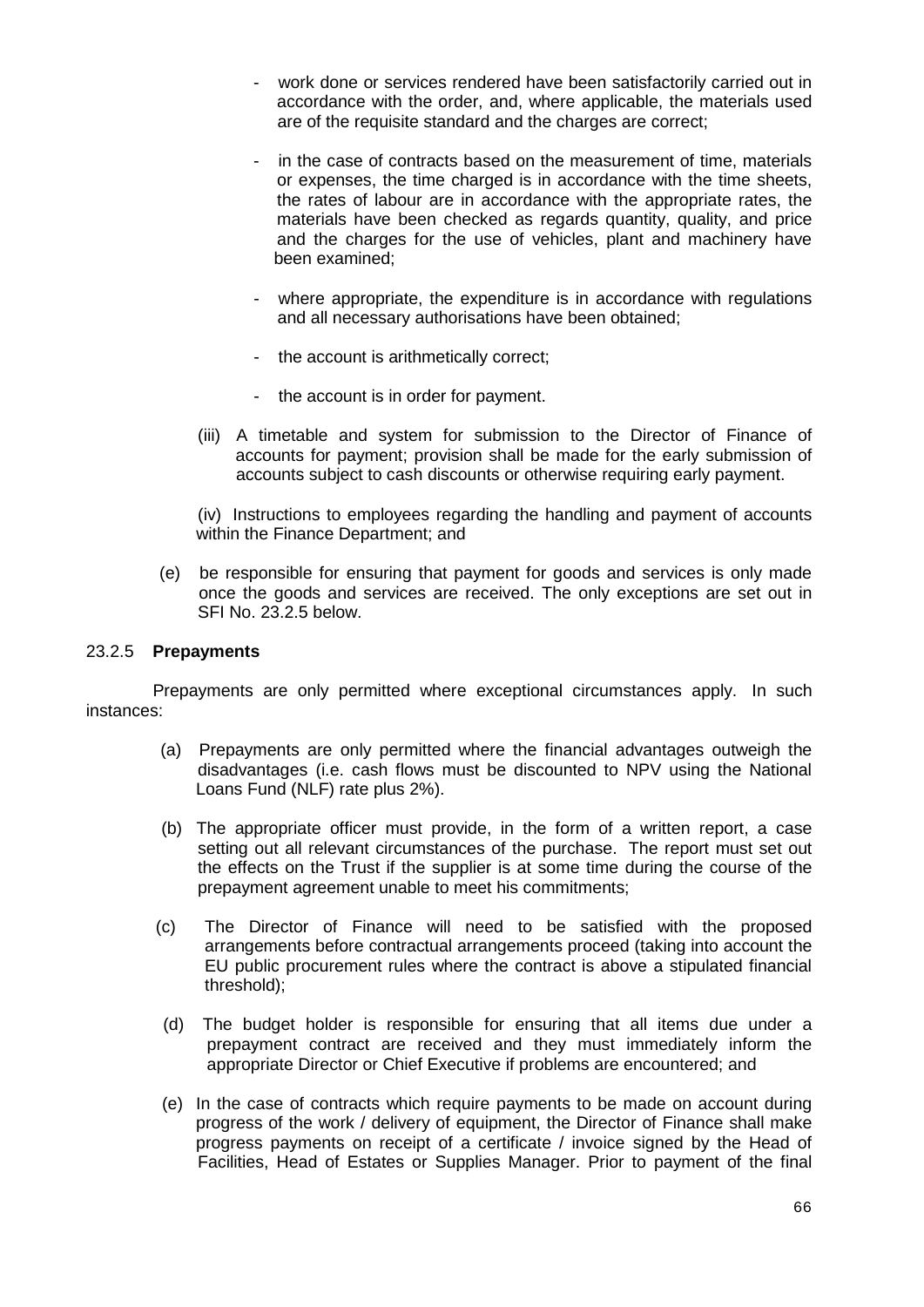account, the Director of Finance may arrange a financial examination of the project as he thinks appropriate.

## 23.2.6 **Official orders**

Official Orders must:

- (i) be consecutively numbered;
- (ii) be in a form approved by the Director of Finance;
- (ii) state the Trust's terms and conditions of trade; and
- (iv) only be issued to, and used by, those duly authorised by the Chief Executive.

## 23.2.7 **Duties of Managers and Officers**

Managers and officers must ensure that they comply fully with the guidance and limits specified by the Director of Finance and that:

(a) all contracts (except as otherwise provided for in the Scheme of Delegation), leases, tenancy agreements and other commitments which may result in a liability are notified to the Director of Finance in advance of any commitment being made;

 (b) contracts above specified thresholds are advertised and awarded in accordance with EU rules on public procurement;

(c) where consultancy advice is being obtained, the procurement of such advice must be in accordance with guidance issued by the Department of Health/Independent Regulator;

(d) no order shall be issued for any item or items to any firm which has made an offer of gifts, reward or benefit to directors or employees, other than:

(i) isolated gifs of a trivial character or inexpensive seasonal gifts, such as calendars;

(ii) conventional hospitality, such as lunches in the course of working visits;

## **(This provision needs to be read in conjunction with Standing Orders and the principles outlined in the national guidance contained in HSG 93(5) "Standards of Business Conduct for NHS Staff");**

(e) no requisition/order is placed for any item or items for which there is no budget provision unless authorised by the Director of Finance on behalf of the Chief Executive;

(f) all goods, services, or works are ordered on an official order except works and services executed in accordance with a contract and purchases from petty cash;

(g) verbal orders must only be issued very exceptionally - by an employee designated by the Chief Executive and only in cases of emergency or urgent necessity. These must be confirmed by an official order and clearly marked "Confirmation Order";

(h) orders are not split or otherwise placed in a manner devised so as to avoid the financial thresholds;

(i) goods are not taken on trial or loan in circumstances that could commit the Foundation Trust to a future uncompetitive purchase;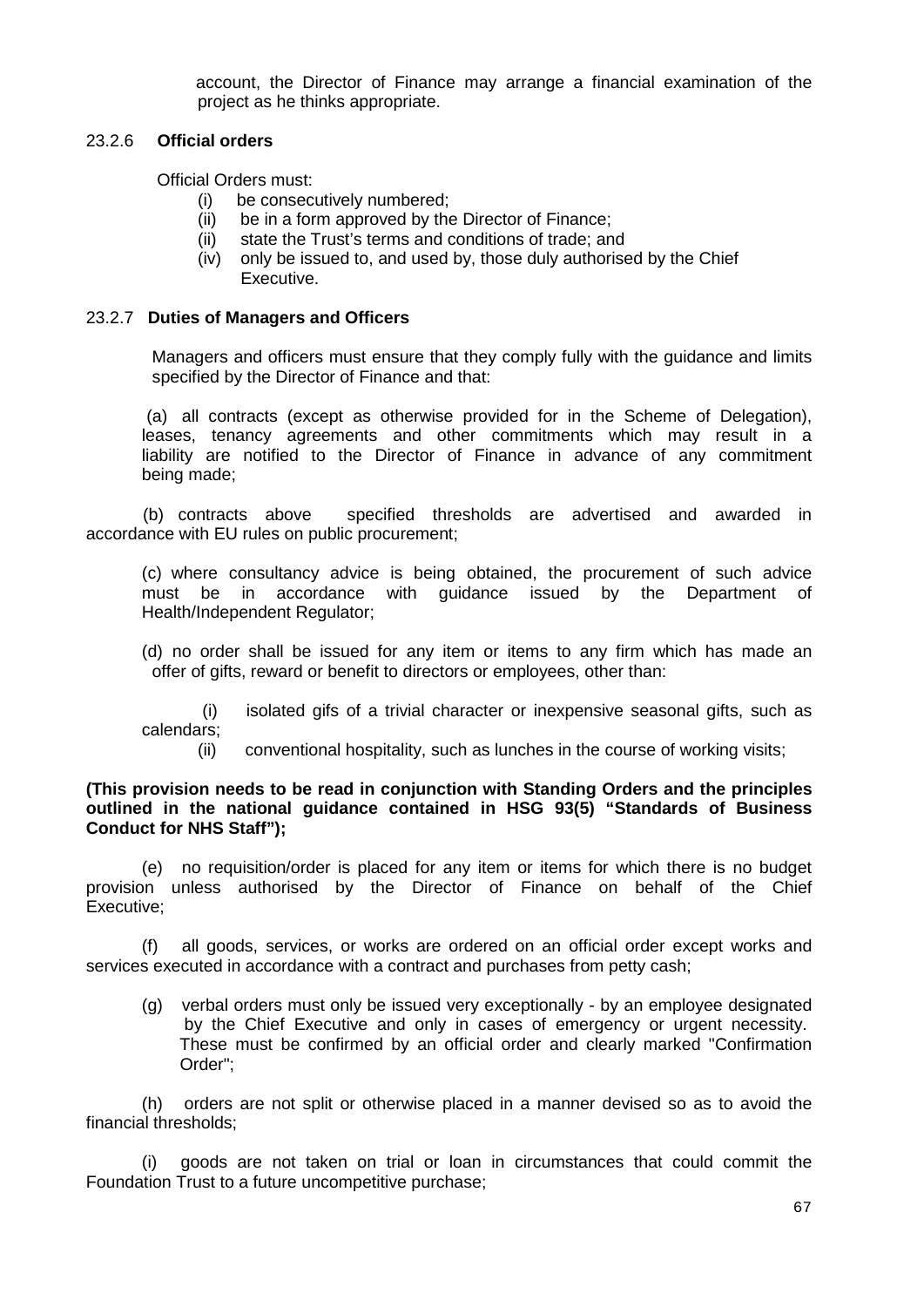(j) changes to the list of directors / employees authorised to certify invoices are notified to the Director of Finance;

(k) purchases from petty cash are restricted in value and by type of purchase in accordance with instructions issued by the Director of Finance; and

(l) petty cash records are maintained in a form as determined by the Director of Finance.

23.2.8 The Chief Executive and Director of Finance shall ensure that the arrangements for financial control and financial audit of building and engineering contracts and property transactions comply with the guidance contained within CONCODE and ESTATECODE. The technical audit of these contracts shall be the responsibility of the relevant Director.

## **24. CAPITAL INVESTMENT, PRIVATE FINANCING, FIXED ASSET REGISTERS AND SECURITY OF ASSETS**

## **24.1 Capital Investment**

24.1.1 The Chief Executive:

(a) shall ensure that there is an adequate appraisal and approval process in place for determining capital expenditure priorities and the effect of each proposal upon business plans;

(b) is responsible for the management of all stages of capital schemes and for ensuring that schemes are delivered on time and to cost;

(c) shall ensure that the capital investment is not undertaken without confirmation of purchaser(s) support and the availability of resources to finance all revenue consequences, including capital charges.

24.1.2 For every capital expenditure proposal the Chief Executive shall ensure:

(a) that a business case (in line with the guidance contained within the *Capital Investment Manual*) is produced setting out:

(i) an option appraisal of potential benefits compared with known costs to determine the option with the highest ratio of benefits to costs;

- (ii) the involvement of appropriate Trust personnel and external agencies; and
- (ii) appropriate project management and control arrangements;

 (b) that the Director of Finance has certified professionally to the costs and revenue consequences detailed in the business case.

24.1.3 For capital schemes where the contracts stipulate stage payments, the Chief Executive will issue procedures for their management, incorporating the recommendations of 'CONCODE'.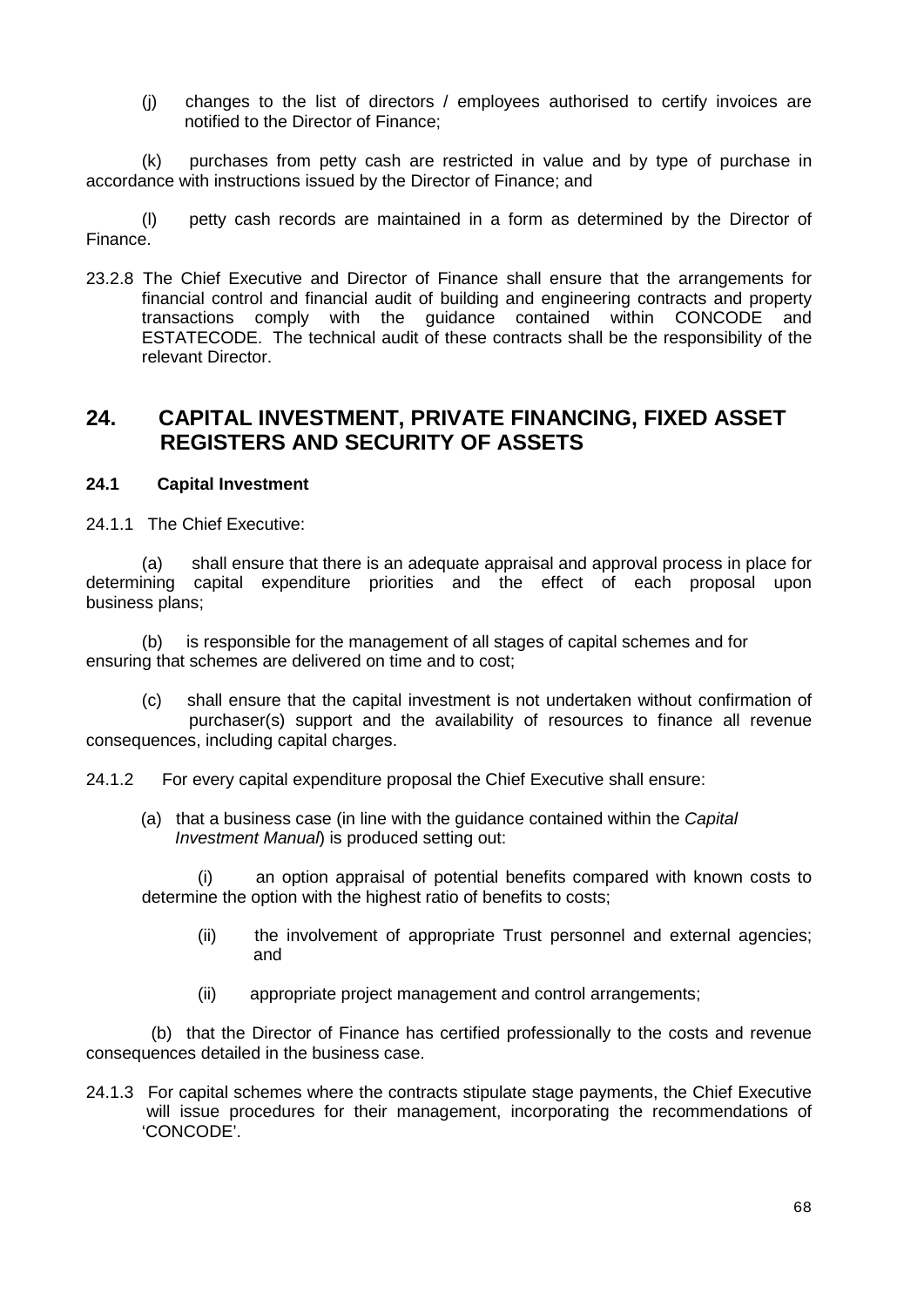- 24.1.4 The Director of Finance shall assess on an annual basis the requirement for the operation of the construction industry tax deduction scheme in accordance with HMRC guidance.
- 24.1.5 The Director of Finance shall issue procedures for the regular reporting of expenditure and commitment against authorised expenditure.
- 24.1.6 The approval of a capital programme shall not constitute approval for expenditure on any scheme.

The Chief Executive shall issue to the manager responsible for any scheme:

- (a) specific authority to commit expenditure;
- (b) authority to proceed to tender (see overlap with SFI No. 20.6);
- (c) approval to accept a successful tender (see overlap with SFI No. 20.7).

The Chief Executive will issue a scheme of delegation for capital investment management in accordance with "Estatecode" guidance and the Trust's Standing Orders.

24.1.7 The Director of Finance shall issue procedures governing the financial management, including variations to contract, of capital investment projects and valuation for accounting purposes. These procedures shall fully take into account the delegated limits for capital schemes. This guidance is contained within the Business Case Procedure'.

### **24.2 Private Finance**

- 24.2.1 The Trust should normally test for PFI when considering capital procurement. When the Trust proposes to use finance which is to be provided other than through its allocations, the following procedures shall apply:
	- (a) The Director of Finance shall demonstrate that the use of private finance represents value for money and genuinely transfers significant risk to the private sector.
	- (b) The proposal must be specifically agreed by the Board.

#### **24.3 Asset Registers**

- 24.3.1 The Chief Executive is responsible for the maintenance of registers of assets, taking account of the advice of the Director of Finance concerning the form of any register and the method of updating, and arranging for a physical check of assets against the asset register to be conducted once a year. All discrepancies revealed during the verification exercise shall be notified to the Director of Finance.
- 24.3.2 The Trust shall maintain an asset register recording fixed assets. The minimum data set to be held within this register shall be as specified in the Guidance issued by the Independent Regulator.
- 24.3.3 Additions to the fixed asset register must be clearly identified to an appropriate budget holder and be validated by reference to: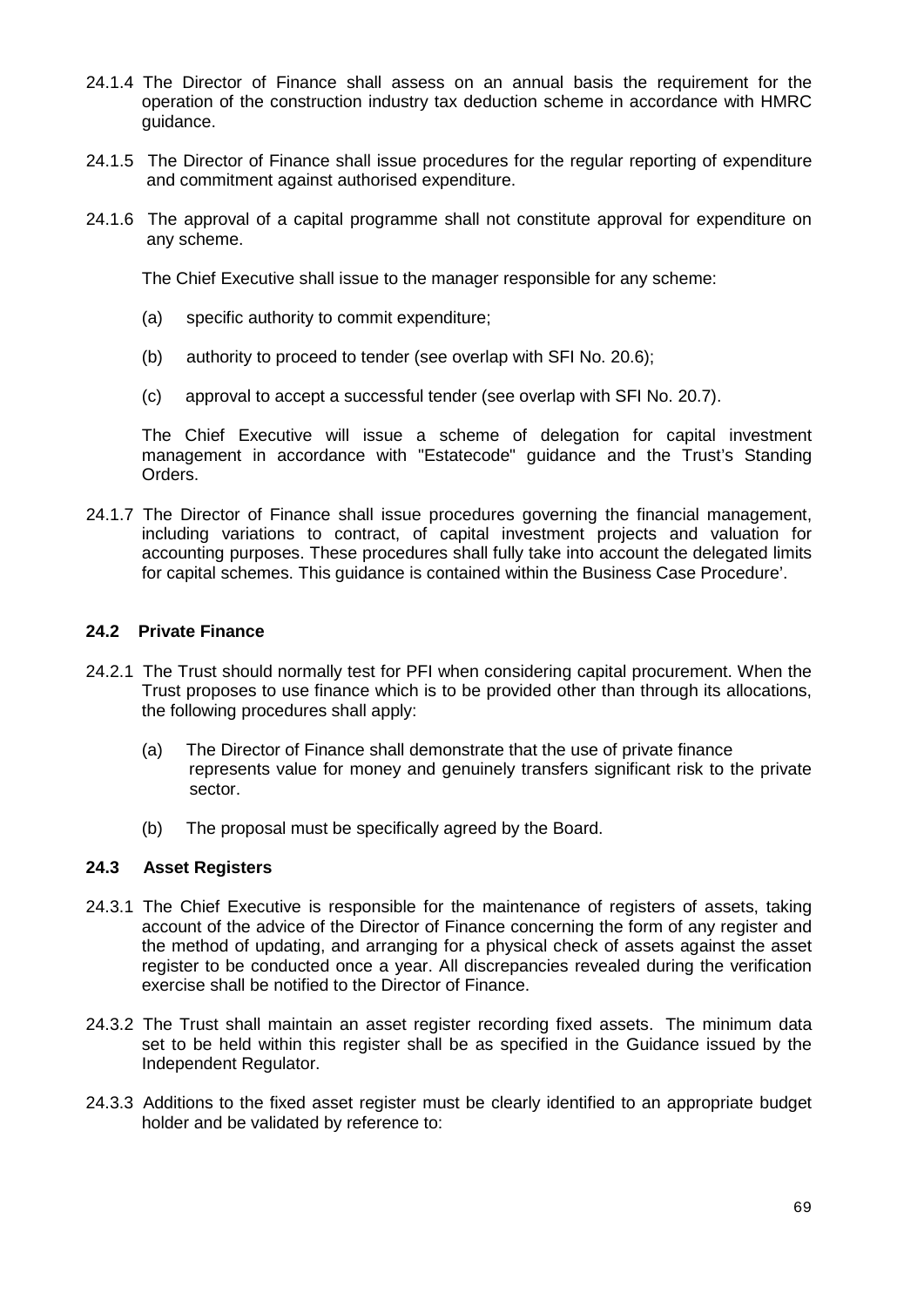- (a) properly authorised and approved agreements, architect's certificates, supplier's invoices and other documentary evidence in respect of purchases from third parties;
- (b) stores, requisitions and wages records for own materials and labour including appropriate overheads;
- (c) lease agreements in respect of assets held under a finance lease and capitalised.
- 24.3.4 Where capital assets are sold, scrapped, lost or otherwise disposed of, their value must be removed from the accounting records and each disposal must be validated by reference to authorisation documents and invoices (where appropriate).
- 24.3.5 The Director of Finance shall approve procedures for reconciling balances on fixed assets accounts in ledgers against balances on fixed asset registers.
- 24.3.6 The value of each asset shall be indexed to current values in accordance with methods specified in the *Capital Accounting Manual* issued by the Independent Regulator.
- 24.3.7 The value of each asset shall be depreciated using methods and rates as specified in the *Capital Accounting Manual* issued by the Independent Regulator.
- 24.3.8 The Director of Finance shall calculate and pay capital charges as specified in the *Capital Accounting Manual* issued by the Independent Regulator.

## **24.4 Security of Assets**

- 24.4.1 The overall control of fixed assets is the responsibility of the Chief Executive.
- 24.4.2 Asset control procedures (including fixed assets, cash, cheques and negotiable instruments, and also including donated assets) must be approved by the Director of Finance. This procedure shall make provision for:
	- (a) recording managerial responsibility for each asset;
	- (b) identification of additions and disposals;
	- (c) identification of all repairs and maintenance expenses;
	- (d) physical security of assets;
	- (e) periodic verification of the existence of, condition of, and title to, assets recorded;
	- (f) identification and reporting of all costs associated with the retention of an asset;

(g) reporting, recording and safekeeping of cash, cheques, and negotiable instruments.

- 24.4.3 All discrepancies revealed by verification of physical assets to fixed asset register shall be notified to the Director of Finance.
- 24.4.4 Whilst each employee and officer has a responsibility for the security of property of the Trust, it is the responsibility of Board Directors and senior employees in all disciplines to apply such appropriate routine security practices in relation to NHS property as may be determined by the Board. Any breach of agreed security practices must be reported in accordance with agreed procedures.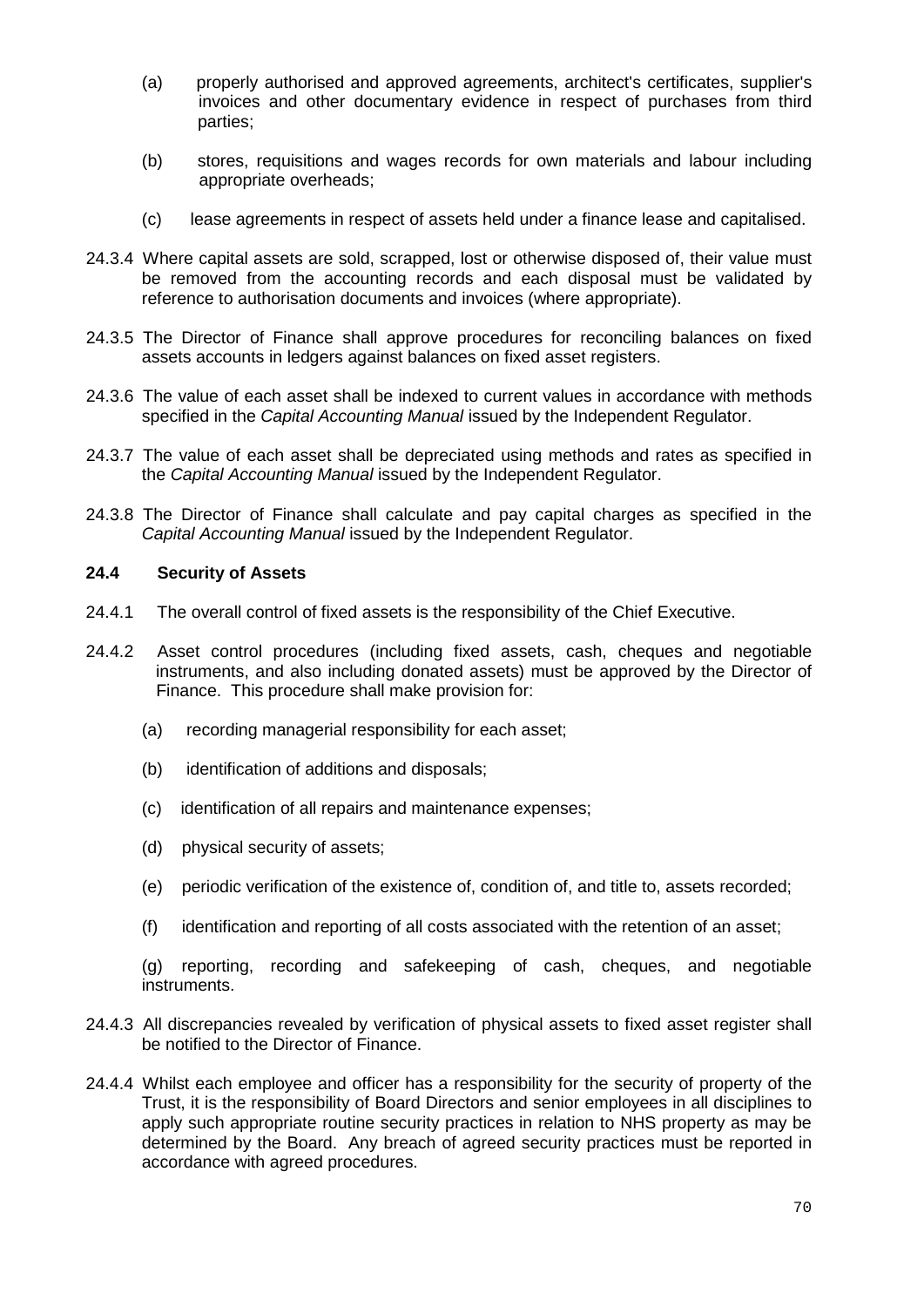- 24.4.5 Any damage to the Trust's premises, vehicles and equipment, or any loss of equipment, stores or supplies must be reported to the Board of Directors and employees in accordance with the procedure for reporting losses.
- 24.4.6 Where practical, assets should be marked as Trust property.
- 24.4.7 Assets valued at more than £5,000 shall be recorded in the Asset Register, and under this value should be entered in ward and department inventories.

# **25. STORES AND RECEIPT OF GOODS**

**The Trust's wholly owned subsidiary, AGH Solutions Limited ('AGHS') is contracted to undertake the storage and receipt of goods on behalf of the Trust. The directors of AGHS are bound to act in accordance with the Trust's SO's as stated in the Articles of Association of AGHS. For the avoidance of doubt the procedures set out in this clause are replicated in the SO's applicable to AGHS.**

## **25.1 General position**

- 25.1.1 Stores, defined in terms of controlled stores and departmental stores (for immediate use) should be:
	- (a) kept to a minimum;
	- (b) subjected to annual stock take;
	- (c) valued at the lower of cost and net realisable value.

## **25.2 Control of Stores, Stocktaking, condemnations and disposal**

- 25.2.1 Subject to the responsibility of the Director of Finance for the systems of control, overall responsibility for the control of stores shall be delegated to an employee by the Chief Executive. The day-to-day responsibility may be delegated by them to departmental employees and stores managers/keepers, subject to such delegation being entered<br>in a record available to the Director of Finance. The control of any in a record available to the Director of Finance. Pharmaceutical stocks shall be the responsibility of a designated Pharmaceutical Officer; the control of any fuel oil and coal of the Managing Director, AGH Solutions Ltd.
- 25.2.2 The responsibility for security arrangements and the custody of keys for any stores and locations shall be clearly defined in writing by the Managing Director, AGH Solutions Ltd/Pharmaceutical Officer. Wherever practicable, stocks should be marked as health service property.
- 25.2.3 The Director of Finance shall set out procedures and systems to regulate the stores including records for receipt of goods, issues, and returns to stores, and losses.
- 25.2.4 Stocktaking arrangements shall be agreed with the Director of Finance and there shall be a physical check covering all items in store at least once a year, to coincide with the financial year end (unless a continuous stock checking system is in operation). The physical check shall involve at least one officer other than the person responsible for the stock / store. Stocktaking records shall be in a format prescribed by the Director of Finance, be numerically controlled and signed by the officers undertaking the check.
- 25.2.5 Where a complete system of stores control is not justified, alternative arrangements shall require the approval of the Director of Finance.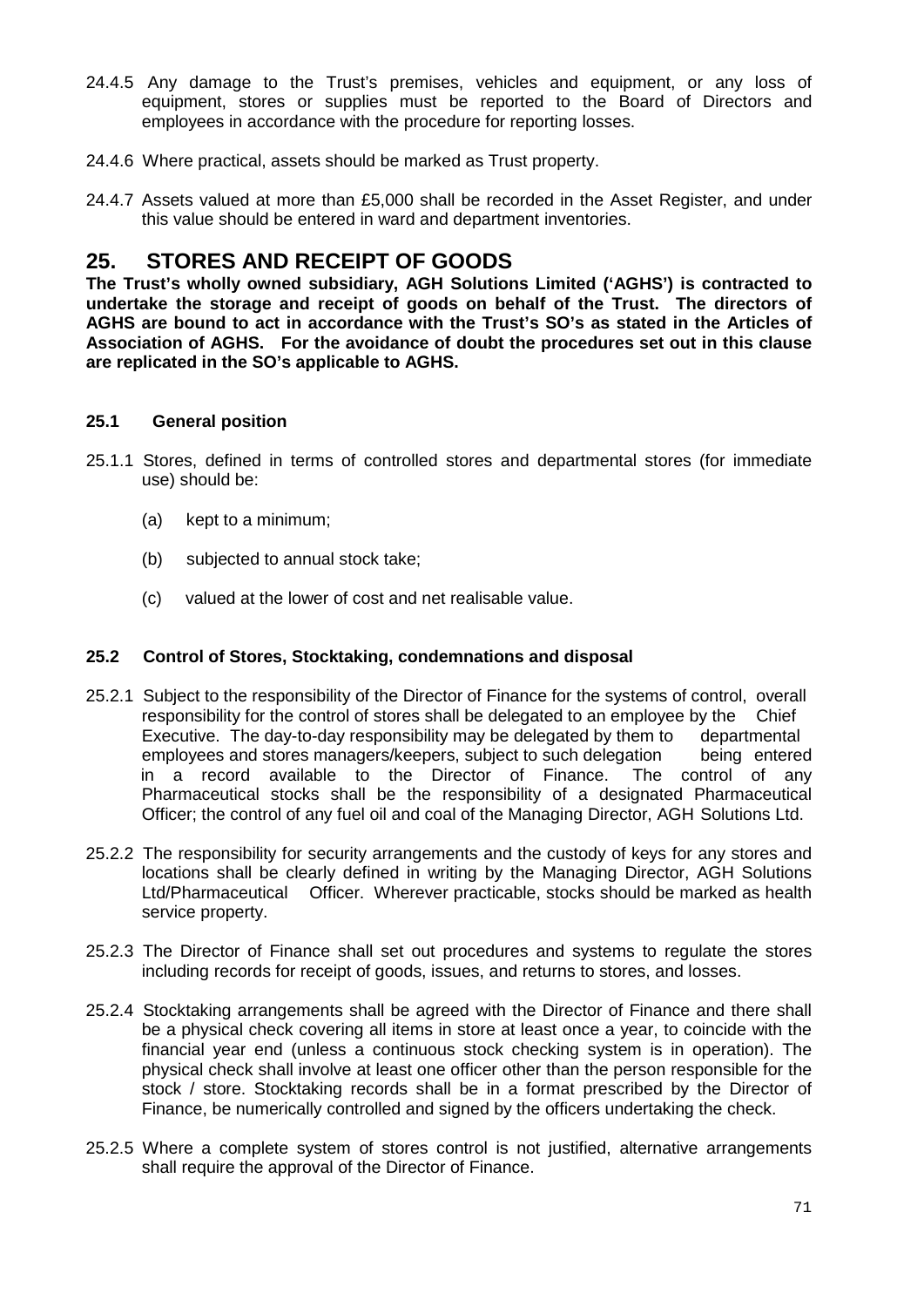- 25.2.6 The Managing Director, AGH Solutions Ltd/Pharmaceutical Officer shall be responsible for a system approved by the Director of Finance for a review of slow moving and obsolete items and for condemnation, disposal, and replacement of all unserviceable articles. The designated Officer shall report to the Director of Finance any evidence of significant overstocking and of any negligence or malpractice. Procedures for the disposal of obsolete stock shall follow the procedures set out for disposal of all surplus and obsolete goods.
- 25.2.7 Any surpluses or deficiencies revealed on stocktaking shall be reported to the Director of Finance who may investigate if appropriate. Known losses of stock items not subject to stores control shall be reported to the Director of Finance.
- 25.2.8 Stocks which have been damaged, deteriorated or are not usable for any other reason than their intended purpose, or may have become obsolete, shall be written down to their net realisable value. Managers seeking to write off such values should follow procedures for reporting losses as laid down by the Director of Finance.
- 25.2.9 All goods received shall be entered onto an appropriate goods received / stock record on the day of receipt. A delivery note shall be obtained from the supplier at the time of delivery and shall be signed by the person receiving the goods.
- 25.2.10 All goods received shall be checked as regards quantity and / or weight and be inspected as to quality and specification. If goods received are unsatisfactory, the record shall be marked accordingly. Where goods received are seen to be unsatisfactory, or short delivery, they shall only be accepted on the authority of the departmental manager or the Managing Director, AGH Solutions Ltd, and the supplier shall be notified immediately.
- 25.2.11 The issue of stocks shall be supported by an authorised requisition note. Where a 'top up' system is used, a record shall be maintained as approved by the Director of Finance.

## **25.3 Goods Supplied by NHS Suppy Chain**

25.3.1 For goods supplied via the NHS Supply Chain central warehouses, the Chief Executive shall identify those authorised to requisition and accept goods from the store. The authorised person shall check receipt against the delivery note before forwarding this to the Director of Finance who shall satisfy himself that the goods have been received before accepting the recharge.

## **26. DISPOSALS AND CONDEMNATIONS, LOSSES AND SPECIAL PAYMENTS**

#### **26.1 Disposals and Condemnations**

#### 26.1.1 **Procedures**

 The Director of Finance must prepare detailed procedures for the disposal of assets including condemnations, and ensure that these are notified to managers.

26.1.2 When it is decided to dispose of a Trust asset, the Head of Department or authorised deputy will determine and advise the Director of Finance of the estimated market value of the item, taking account of professional advice where appropriate.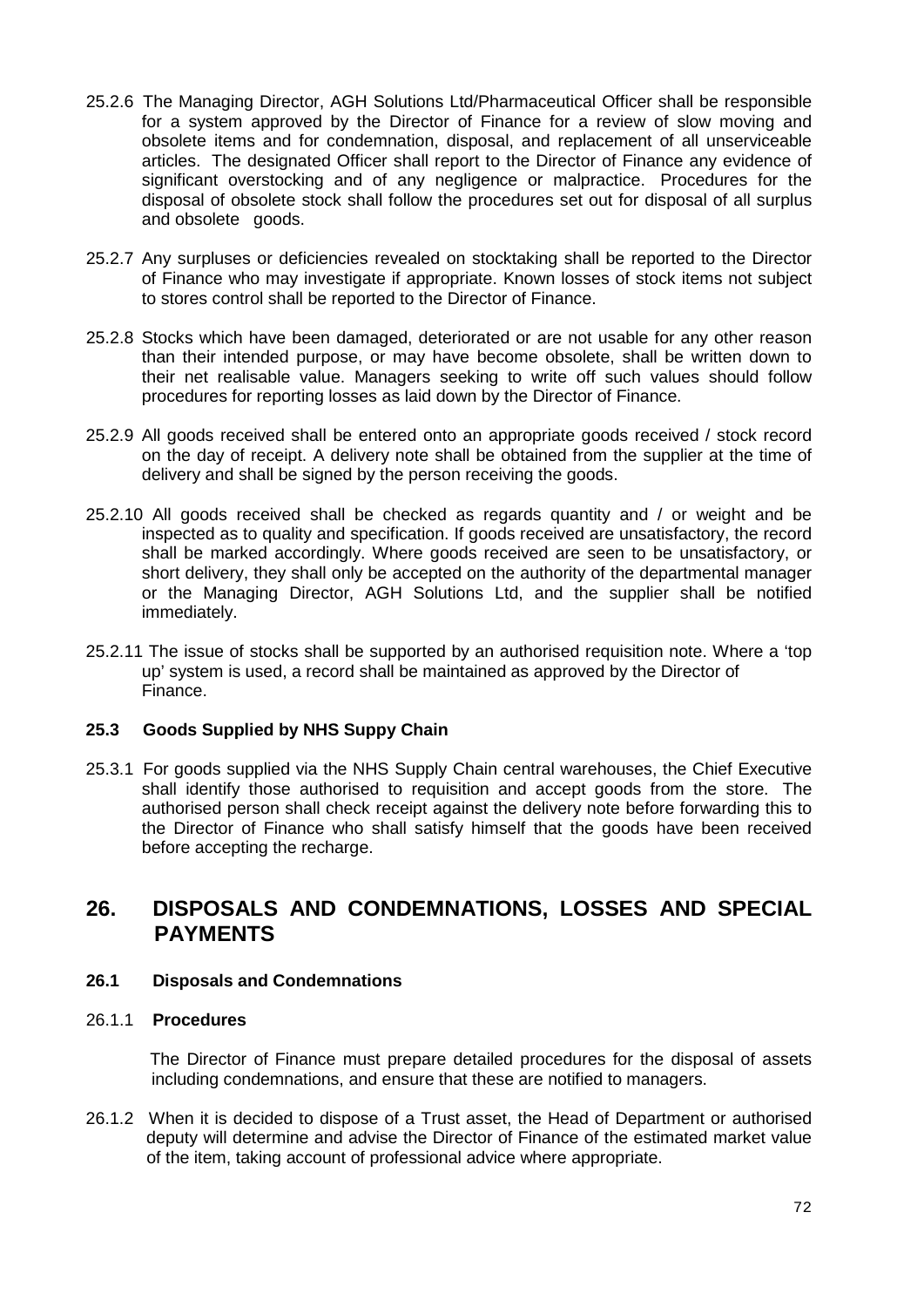26.1.3 All unserviceable articles shall be:

(a) condemned or otherwise disposed of by an employee authorised for that purpose by the Director of Finance;

- (b) recorded by the Condemning Officer in a form approved by the Director of Finance which will indicate whether the articles are to be converted, destroyed or otherwise disposed of. All entries shall be confirmed by the countersignature of a second employee authorised for the purpose by the Director of Finance.
- 26.1.4 The Condemning Officer shall satisfy himself as to whether or not there is evidence of negligence in use and shall report any such evidence to the Director of Finance who will take the appropriate action.

# **26.2 Losses and Special Payments**

## 26.2.1 **Procedures**

 The Director of Finance must prepare procedural instructions on the recording of and accounting for condemnations, losses, and special payments.

26.2.2 Any employee or officer discovering or suspecting a loss of any kind must either immediately inform their head of department, who must immediately inform the Chief Executive and the Director of Finance or inform an officer charged with responsibility for responding to concerns involving loss. This officer will then appropriately inform the Director of Finance and/or Chief Executive. Where a criminal offence is suspected, the Director of Finance must immediately inform the police if theft or arson is involved. In cases of fraud and corruption or of anomalies which may indicate fraud or corruption, the Director of Finance must inform the relevant LCFS and CFSMS regional team in accordance with Secretary of State for Health's Directions.

 The Director of Finance must notify the Counter Fraud and Security Management Services (CFSMS) and the External Auditor of all frauds.

- 26.2.3 For losses apparently caused by theft, arson, neglect of duty or gross carelessness, except if trivial, the Director of Finance must immediately notify the Board and the External Auditor.
- 26.2.4 The Board shall approve the writing-off of losses.
- 26.2.5 The Director of Finance shall be authorised to take any necessary steps to safeguard the Trust's interests in bankruptcies and company liquidations.
- 26.2.6 For any loss, the Director of Finance shall consider whether any insurance claim can be made.
- 26.2.7 The Director of Finance shall maintain a Losses and Special Payments Register in which write-off action is recorded.
- 26.2.8 No special payments exceeding delegated limits advised by the Department of Health shall be made without prior approval of the Board of Directors.
- 26.2.9 All losses and special payments must be reported to the Audit Committee on a regular basis.

# **27. INFORMATION TECHNOLOGY**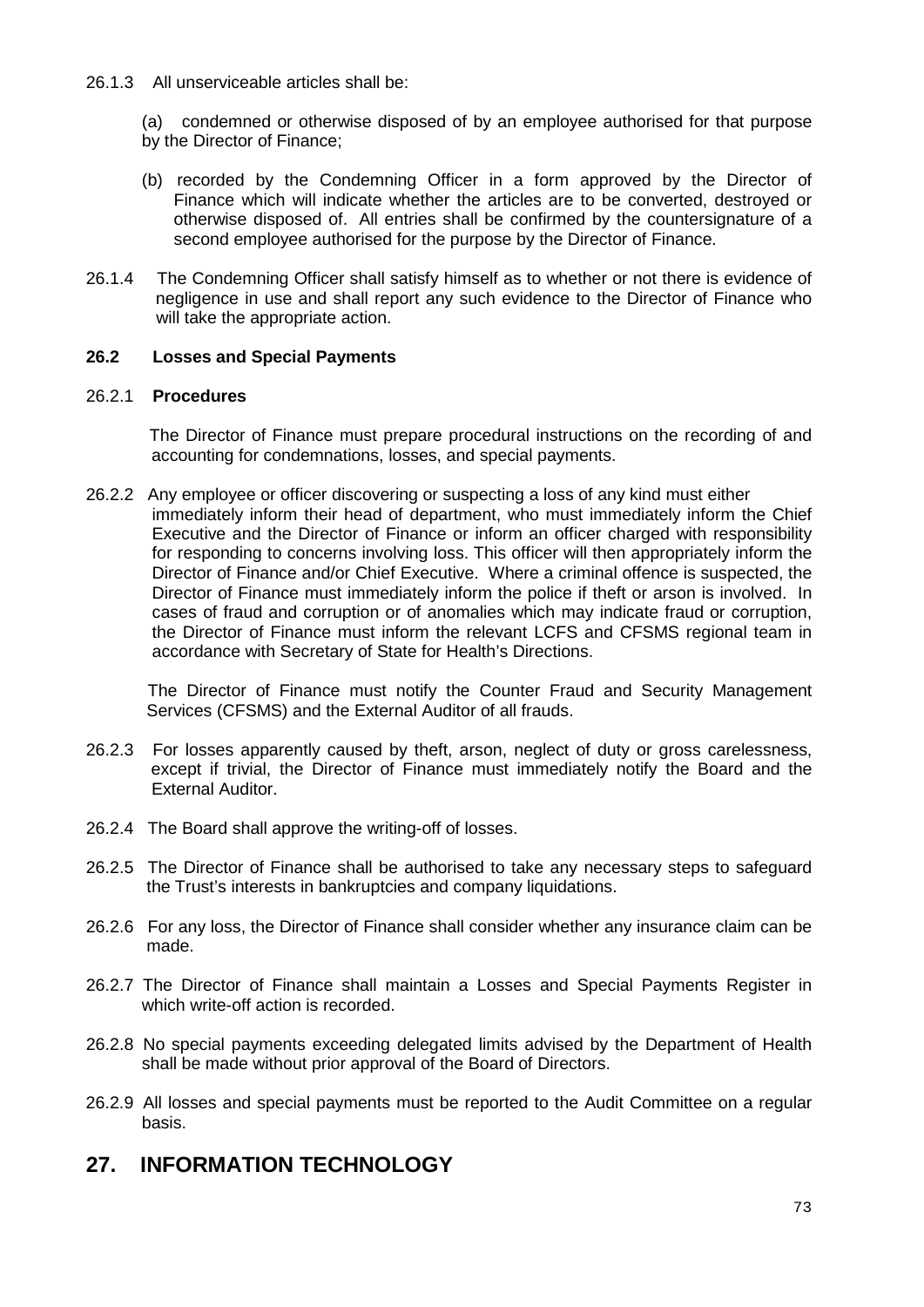#### **27.1 Responsibilities and duties of the Director of Finance**

- 27.1.1 The Director of Finance, who is responsible for the accuracy and security of the computerised financial data of the Trust, shall:
	- (a) devise and implement any necessary procedures to ensure adequate (reasonable) protection of the Trust's data, programs and computer hardware for which the Director is responsible from accidental or intentional disclosure to unauthorised persons, deletion or modification, theft or damage, having due regard for the Data Protection Act 1998;
	- (b) ensure that adequate (reasonable) controls exist over data entry, processing, storage, transmission and output to ensure security, privacy, accuracy, completeness, and timeliness of the data, as well as the efficient and effective operation of the system;
	- (c) ensure that adequate controls exist such that the computer operation is separated from development, maintenance and amendment; and
	- (d) ensure that an adequate management (audit) trail exists through the computerised system and that such computer audit reviews as the Director may consider necessary are being carried out.
- 27.1.2 The Director of Finance shall need to ensure that new financial systems and amendments to current financial systems are developed in a controlled manner and thoroughly tested prior to implementation. Where this is undertaken by another organisation, assurances of adequacy must be obtained from them prior to implementation.
- 27.1.3 The Director of Finance shall publish and maintain a Freedom of Information (FOI) Publication Scheme, or adopt a model Publication Scheme approved by the Information Commissioner. A Publication Scheme is a complete guide to the information routinely published by a public authority. It describes the classes or types of information about our Foundation Trust that we make publicly available.

#### **27.2 Responsibilities and duties of other Directors and Officers in relation to computer systems of a general application**

- 27.2.1 In the case of computer systems which are proposed General Applications (i.e. normally those applications which the majority of Trust's in the Region wish to sponsor jointly) all responsible directors and employees will send to the Director of Finance:
	- (a) details of the outline design of the system;

(b) in the case of packages acquired either from a commercial organisation, from the NHS, or from another public sector organisation, the operational requirement.

## **27.3 Contracts for Computer Services with other health bodies or outside agencies**

The Director of Finance shall ensure that contracts for computer services for financial applications with another health organisation or any other agency shall clearly define the responsibility of all parties for the security, privacy, accuracy, completeness, and timeliness of data during processing, transmission and storage. The contract should also ensure rights of access for audit purposes.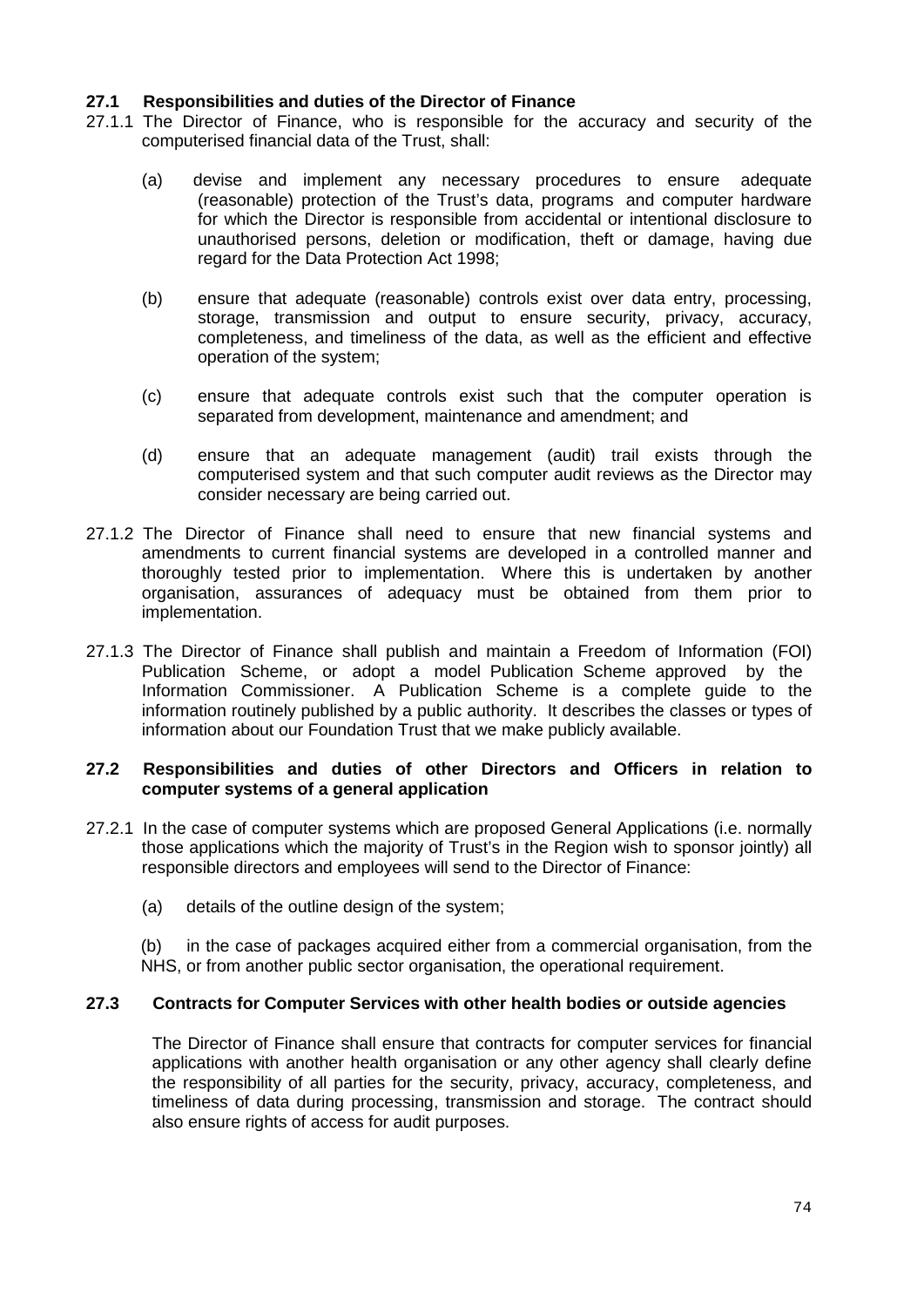Where another health organisation or any other agency provides a computer service for financial applications, the Director of Finance shall periodically seek assurances that adequate controls are in operation.

# **27.4 Risk Assessment**

The Director of Finance shall ensure that risks to the Foundation Trust arising from the use of IT are effectively identified and considered and appropriate action taken to mitigate or control risk. This shall include the preparation and testing of appropriate disaster recovery plans.

#### **27.5 Requirements for Computer Systems which have an impact on corporate financial systems**

Where computer systems have an impact on corporate financial systems the Director of Finance shall need to be satisfied that:

- (a) systems acquisition, development and maintenance are in line with corporate policies such as an Information Technology Strategy;
- (b) data produced for use with financial systems is adequate, accurate, complete and timely, and that a management (audit) trail exists;
- (c) Director of Finance staff have access to such data; and
- (d) such computer audit reviews as are considered necessary are being carried out.

# **28. PATIENTS' PROPERTY**

- **28.1** The Trust has a responsibility to provide safe custody for money and other personal property (hereafter referred to as "property") handed in by patients, in the possession of unconscious or confused patients, or found in the possession of patients dying in hospital or dead on arrival.
- **28.2** The Chief Executive is responsible for ensuring that patients or their guardians, as appropriate, are informed before or at admission by:
	- (a) by notices and information booklets; *(notices are subject to sensitivity guidance)*
	- (b) by hospital admission documentation and property records;
	- (c) by the oral advice of administrative and nursing staff responsible for admissions; and
	- (d) that the Trust will not accept responsibility or liability for patients' property brought into Health Service premises, unless it is handed in for safe custody and a copy of an official patients' property record is obtained as a receipt.
- **28.3** The Director of Finance must provide detailed written instructions on the collection, custody, investment, recording, safekeeping, and disposal of patients' property (including instructions on the disposal of the property of deceased patients and of (including instructions on the disposal of the property of deceased patients and of patients transferred to other premises) for all staff whose duty is to administer, in any way, the property of patients. Due care should be exercised in the management of a patient's money in order to maximise the benefits to the patient.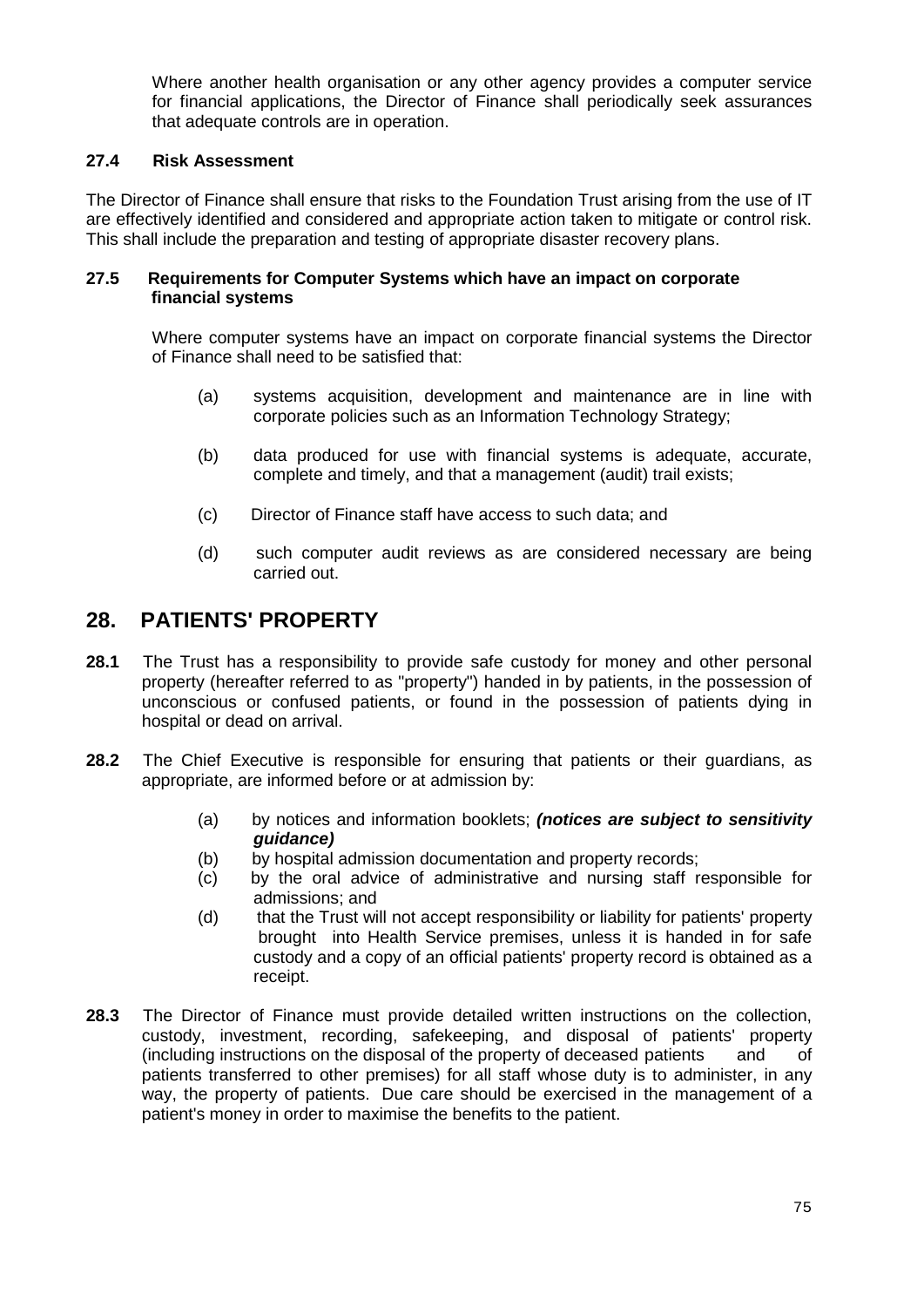- **28.4** Where Department of Health instructions require the opening of separate accounts for patients' monies, these shall be opened and operated under arrangements agreed by the Director of Finance.
- **28.5** In all cases where property of a deceased patient is of a total value in excess of £5,000 (or such other amount as may be prescribed by any amendment to the Administration of Estates, Small Payments, Act 1965), the production of Probate or Letters of Administration shall be required before any of the property is released. Where the total value of property is £5,000 or less, forms of indemnity shall be obtained.
- **28.6** Staff should be informed, on appointment, by the appropriate departmental or senior manager of their responsibilities and duties for the administration of the property of patients.
- **28.7** Where patients' property or income is received for specific purposes and held for safekeeping the property or income shall be used only for that purpose, unless any variation is approved by the donor or patient in writing.

# **29. FUNDS HELD ON TRUST**

## **29.1 Corporate Trustee**

- (1) The Trust has responsibilities as a Corporate Trustee for the management of funds it holds on trust, and needs to comply with the Charities Commission latest guidance and best practice.
- (2) The discharge of the Trust's corporate trustee responsibilities are distinct from its responsibilities for exchequer funds and may not necessarily be discharged in the same manner, but there must still be adherence to the overriding general principles of financial regularity, prudence and propriety. Trustee responsibilities cover both charitable and non-charitable purposes.

The Director of Finance shall ensure that each Trust fund which the Trust is responsible for managing, is managed appropriately with regard to its purpose and to its requirements.

## **29.2 Accountability to Charity Commission and Secretary of State for Health**

- (1) The Trustee's responsibilities must be discharged separately and full recognition given to the Trust's dual accountabilities to the Charity Commission for charitable funds held on trust and to the Secretary of State for all funds held on trust.
- (2) The Schedule of Matters Reserved to the Board and the Scheme of Delegation make clear where decisions regarding the exercise of discretion regarding the disposal and use of the funds are to be taken and by whom. All Board Directors and Trust officers must take account of that guidance before taking action.

## **29.3 Applicability of Standing Financial Instructions to funds held on Trust**

- (1) In so far as it is possible to do so, most of the sections of these Standing Financial Instructions will apply to the management of funds held on Trust.
- (2) The over-riding principle is that the integrity of each Trust must be maintained and statutory and Trust obligations met. Materiality must be assessed separately from exchequer activities and funds.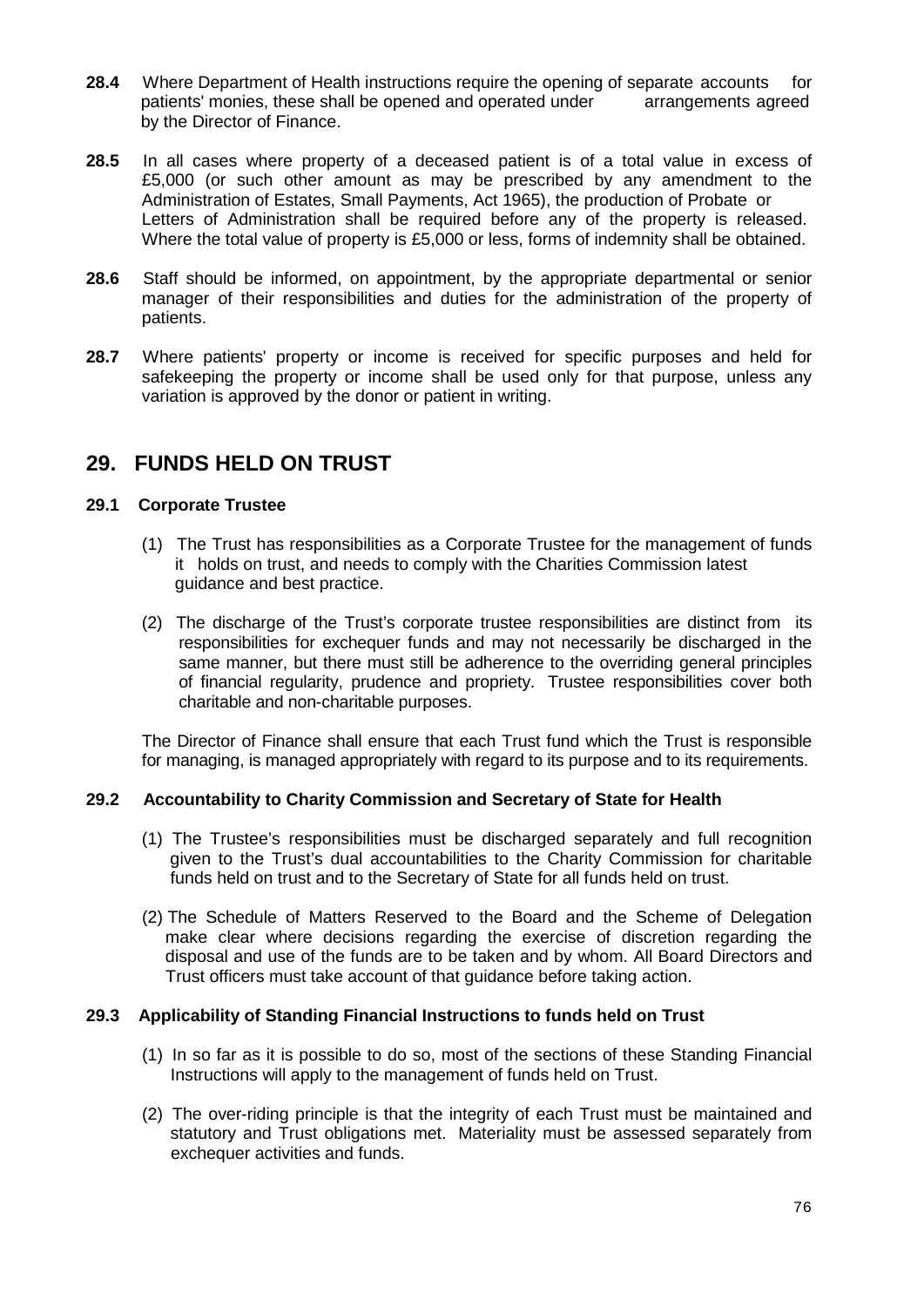# **30. ACCEPTANCE OF GIFTS BY STAFF AND LINK TO STANDARDS OF BUSINESS CONDUCT**

The Director of Finance shall ensure that all staff are made aware of the Trust's policy on acceptance of gifts, hospitality and sponsorship and other benefits in kind by staff. This policy follows the guidance contained in the Department of Health circular HSG (93) 5 'Standards of Business Conduct for NHS Staff' and is also deemed to be an integral part of these Standing Orders and Standing Financial Instructions. The Code of Conduct for NHS Managers shall also apply.

A separate Code of Conduct policy applies to the Board of Directors.

# **31. RETENTION OF RECORDS**

- **31.1** The Chief Executive shall be responsible for maintaining archives for all records required to be retained in accordance with Department of Health guidelines.
- **31.2** The records held in archives shall be capable of retrieval by authorised persons.
- **31.3** Records held in accordance with latest Department of Health guidance shall only be destroyed at the express instigation of the Chief Executive. Detail shall be maintained of records so destroyed.

# **32. RISK MANAGEMENT AND INSURANCE**

# **32.1 Programme of Risk Management**

The Chief Executive shall ensure that the Trust has a programme of risk management, in accordance with the terms of the licence issued by the Independent Regulator, which must be approved and monitored by the Board.

The programme of risk management shall include:

- a) a process for identifying and quantifying risks and potential liabilities;
- b) engendering among all levels of staff a positive attitude towards the control of risk;
- c) management processes to ensure all significant risks and potential liabilities are addressed including effective systems of internal control, cost effective insurance cover, and decisions on the acceptable level of retained risk;
	- d) contingency plans to offset the impact of adverse events;
	- e) audit arrangements including; Internal Audit, clinical audit, health and safety review;
	- f) a clear indication of which risks shall be insured; and
	- g) arrangements to review the risk management programme.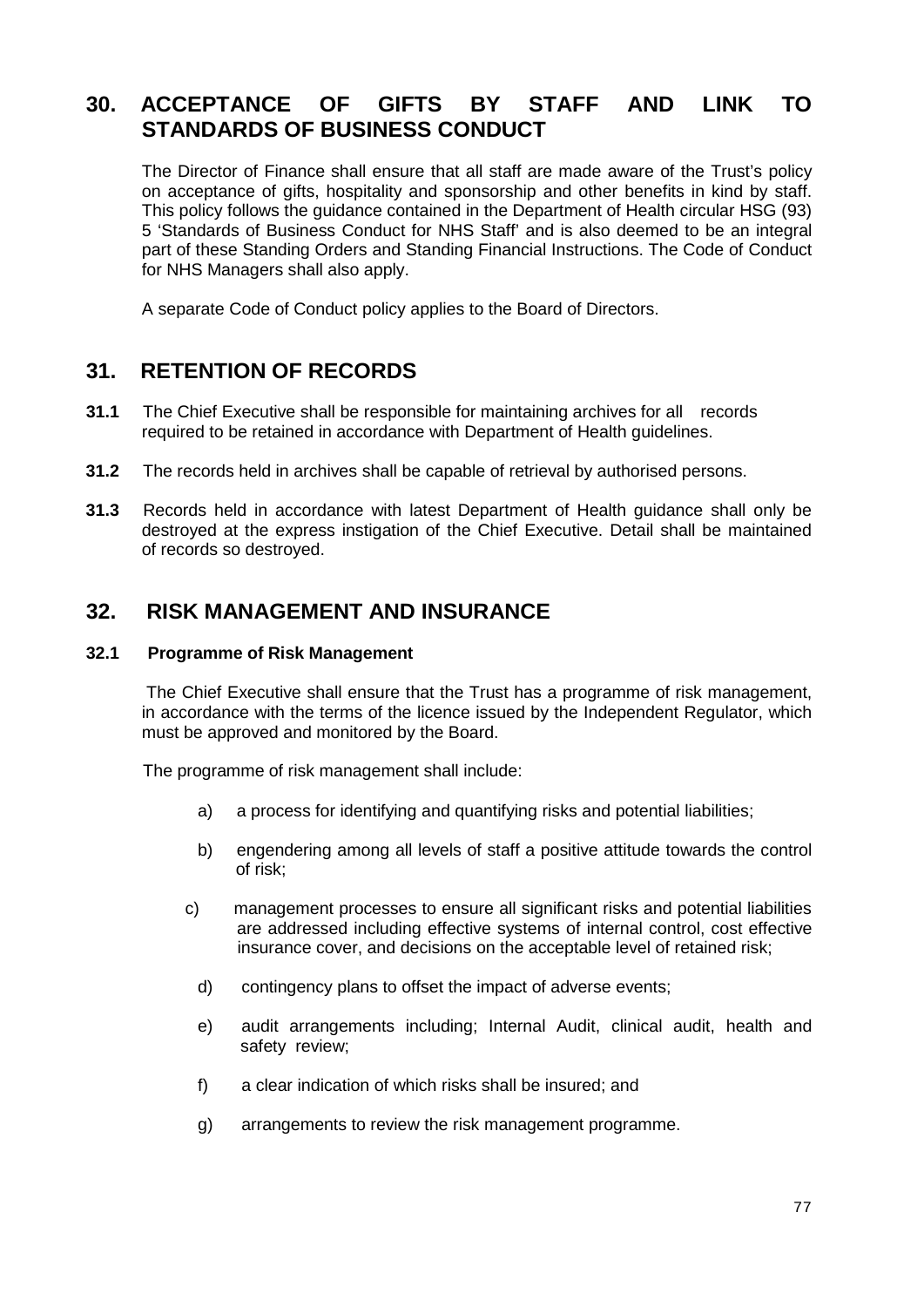The existence, integration and evaluation of the above elements will assist in providing a basis to make the Annual Governance Statement within the Annual Report and Accounts as required by the Independent Regulator.

## **32.2 Insurance: Risk Pooling Schemes administered by NHSLA**

The Board shall decide if the Trust will insure through the risk pooling schemes administered by the NHS Litigation Authority or self-insure for some or all of the risks covered by the risk pooling schemes. If the Board decides not to use the risk pooling schemes for any of the risk areas (clinical, property and employers/third party liability) covered by the scheme this decision shall be reviewed annually.

#### **32.3 Insurance arrangements with commercial insurers**

- 32.3.1 In exceptional circumstances it may be considered in the best interests of the Trust to engage commercial insurers. Examples when Trust's may enter into insurance arrangements with commercial insurers include:
	- (1) Trust's may enter commercial arrangements for **insuring motor vehicles** owned by the Trust including insuring third party liability arising from their use;
	- (2) The Trust may provide an **indemnity** to any member of the Council of Governors, the Board of Directors or the Secretary. The Trust may purchase and maintain insurance against this liability for its own benefit;
	- (3) Where the Trust is involved with a consortium in a **Private Finance Initiative contract** and the other consortium members require that commercial insurance arrangements are entered into; and
	- (4) Where **income generation activities** take place. Income generation activities should normally be insured against all risks using commercial insurance. If the income generation activity is also an activity normally carried out by the Trust for a NHS purpose the activity may be covered in the risk pool. Confirmation of coverage in the risk pool must be obtained from the Litigation Authority. In any case of doubt concerning a Trust's powers to enter into commercial insurance arrangements the Finance Director should consult the Independent Regulator.

## **32.4 Arrangements to be followed by the Board in agreeing insurance cover**

- (1) Where the Board decides to use the risk pooling schemes administered by the NHS Litigation Authority, the Director of Finance shall ensure that the arrangements entered into are appropriate and complementary to the risk management programme. The Director of Finance shall ensure that documented procedures cover these arrangements.
- (2) Where the Board decides not to use the risk pooling schemes administered by the NHS Litigation Authority for one or other of the risks covered by the schemes, the Director of Finance shall ensure that the Board is informed of the nature and extent of the risks that are self-insured as a result of this decision. The Director of Finance will draw up formal documented procedures for the management of any claims arising from third parties and payments in respect of losses which will not be reimbursed.
- (3) All the risk pooling schemes require Scheme members to make some contribution to the settlement of claims (the 'deductible'). The Director of Finance should ensure documented procedures also cover the management of claims and payments below the deductible in each case.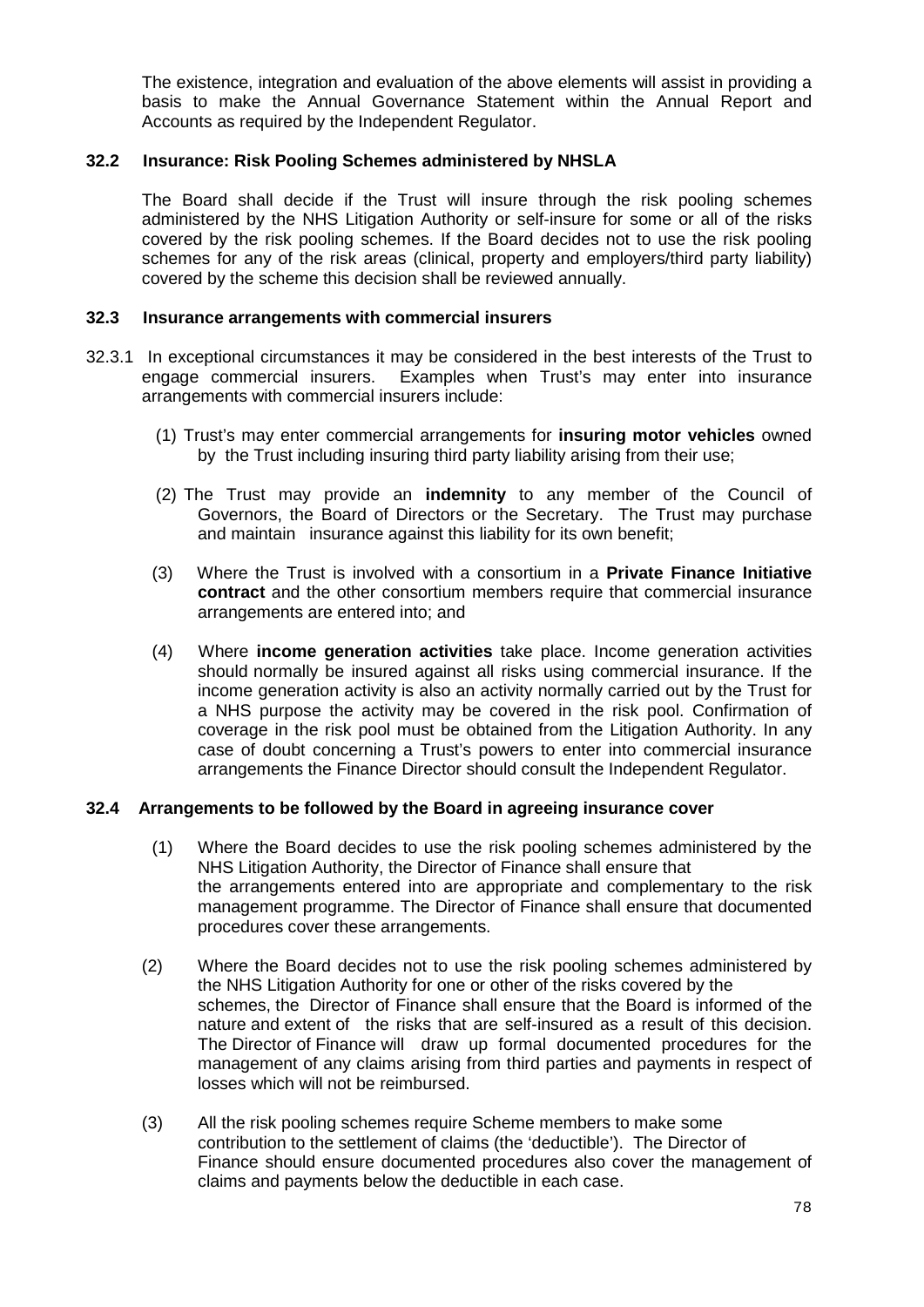# **32.5 Legal Proceedings**

The Chief Executive shall ensure that the Trust has an effective systems process for the management of claims. The Chief Executive may delegate the signing of documents where this is a necessary step in legal proceedings involving the Trust, to any Executive Director or the Company Secretary

# **33. MENTAL HEALTH ACT 1983**

In this section 'The Act' means the Mental Health Act 1983 as amended and 'The Code' means the Mental Health Act Code of Practice (DH 2008 ISBN 9780113228096). The term "Hospital Managers" means Airedale NHS Foundation Trust.

The purpose of this section is to clearly identify to whom the Hospital Managers delegate responsibilities under the Act in compliance with the MHA 1983 as amended. In England, NHS hospitals are managed by NHS Trusts, NHS Foundation Trusts and Clinical Commissioning Groups. For these hospitals, the Trusts themselves are defined as the Hospital Managers for the purposes of the Act [The Code 30.2].

The Hospital Managers have the authority to detain patients under the Act. They have the primary responsibility for ensuring that the requirements of the Act are followed. In particular, they must ensure that patients are detained only as the Act allows, that their treatment and care accord fully with its provisions and they are fully informed of, and supported in exercising their statutory rights.

In practice, most of the decisions of the Hospital Managers are actually taken by individuals (or groups of individuals) on their behalf [The Code 30.5]. In this scheme of delegation, unless otherwise stated, "Hospital Managers" **includes** anyone authorised to take decisions on their behalf [The Code 30.6].

## **33.1 Scope/Governance Arrangements**

The Executive Medical Director has responsibility for issues pertaining to the Mental Health Act in the Trust. The operational delivery of the Act is the responsibility of the Chief Operating Officer.

In the acute Trust setting and in the majority of circumstances, use of the Act is limited to section 5(2). Infrequently, specialist mental health providers will enact section 2, section 3 or section 5(4) on Trust patients according to their schemes of delegation.

Training in use of the Act Section 30.10 of The Code states: *Organisations in charge of hospitals retain responsibility for the performance of all hospital managers' functions exercised on their behalf and must ensure that the people acting on their behalf are competent to do so. It is for the organisation concerned to decide what arrangements to put in place to monitor and review the way that functions under the Act are exercised on its behalf – but many organisations establish a Mental Health Act steering or scrutiny group especially for that task.* The Trust will monitor training provision in the MHA through the Executive Assurance Group.

# **33.2 Definitions**

"Sections" are in the Mental Health Act 1983 as amended. "Regulations" are in the Mental Health (Hospital, Guardianship and Consent to Treatment) Regulations 2008.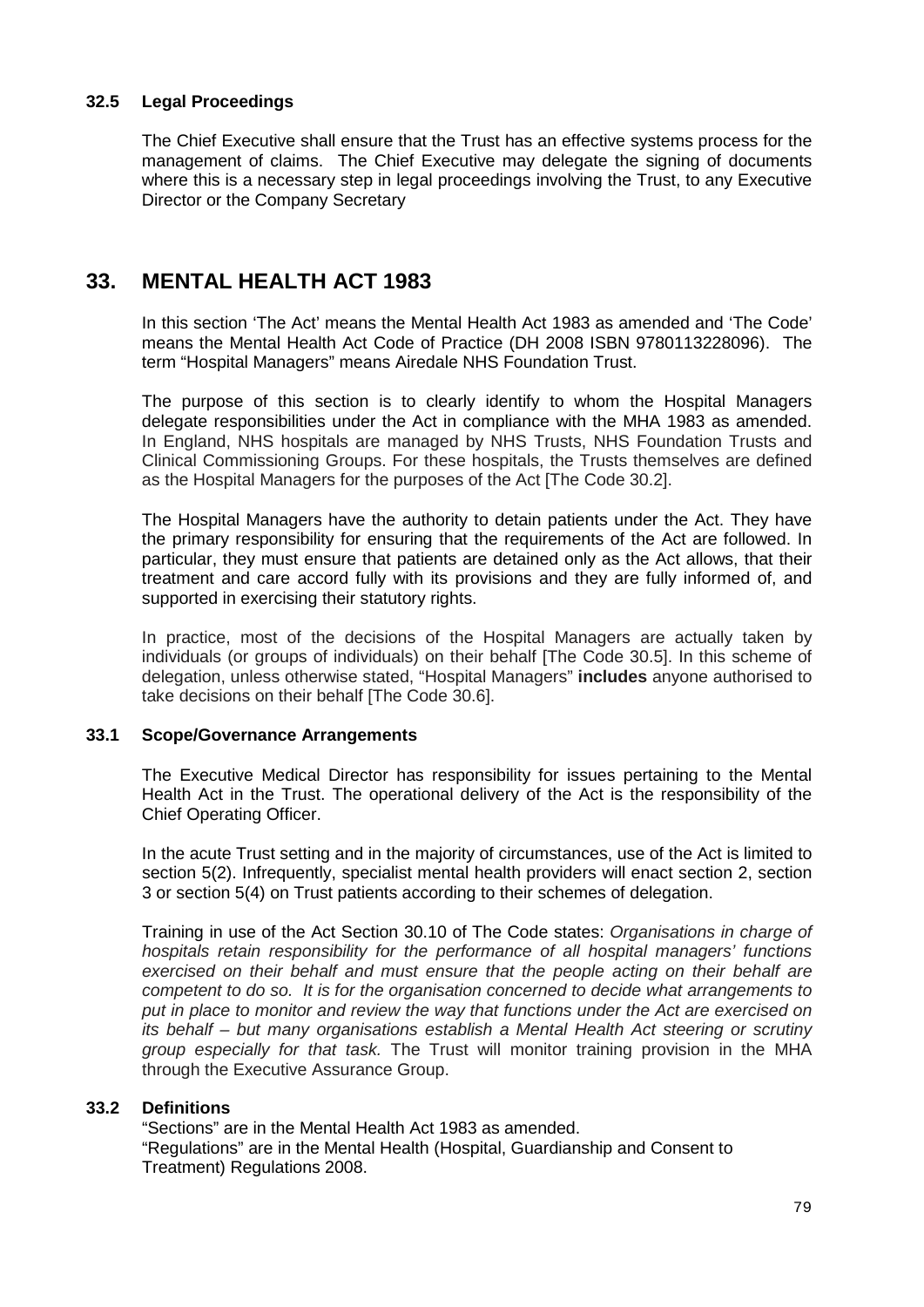AMHP – Approved Mental Health Professional.

## **33.3 Duties / Responsibilities/Scheme of Delegation**

The Scheme of Delegation which outlines duties and responsibilities in relation to the Mental Health Act including training requirements is shown in the Scheme of Delegation section 7.9.

#### **33.4 Monitoring Compliance**

The following table outlines how the Trust will monitor compliance with the contents of this document.

| <b>Element to be</b><br>monitored                                                                   | Lead                                                     | <b>Tool</b>      | <b>Frequency</b>                                                  | <b>Reporting</b><br>arrangements                                                            |
|-----------------------------------------------------------------------------------------------------|----------------------------------------------------------|------------------|-------------------------------------------------------------------|---------------------------------------------------------------------------------------------|
| Patients subject<br>to a section of<br>the Mental<br>Health Act*<br>whilst an<br>inpatient          | Assistant<br><b>Director</b><br>Healthcare<br>Governance | <b>MHA Audit</b> | On-going and<br>real time<br>monitoring of all<br>uses of the Act | Annual report to<br>Quality and<br>Safety<br>Committee and<br>exceptions as<br>required     |
| Provision of<br>information to<br>patients (and<br>their nearest<br>relatives where<br>appropriate) | Assistant<br><b>Director</b><br>Healthcare<br>Governance | <b>MHA Audit</b> | On-going and<br>real time<br>monitoring of all<br>uses of the Act | Annual report to<br>the Quality and<br>Safety<br>Committee and<br>exceptions as<br>required |

## **33.5 Receipt & Scrutiny of Statutory forms under the MHA 1983**

The procedure for the reporting of all section 5(2) events is described in the *SOP for detaining a patient under Section 5(2) Mental Health Act* (SOP TW- 120). Completed forms are returned to the quality and safety team where they will be scrutinised by the Assistant Director Healthcare Governance for compliance with the Act.

\*Monitoring systems will capture patients subject to sections 2 and 3 of the MHA using SystmOne data capture mechanisms.

#### **33.6 Policy Review**

A review of relevant and associated policies and procedures will be undertaken on a 3 yearly basis or sooner if necessary.

#### **Associated Documents**

- MHA 1983 Code of Practice
- Section 5(2) Standard Operating Procedures (ANHST reference TW-120).

#### **Supporting References – Statutory and Secondary Legislation**

- Mental Health Act 1983 (as amended)
- Mental Health Act Code of Practice (DH 2008)

# **34. JOINT VENTURES (CONTRACTUAL AND CORPORATE) AND SUBSIDIARY COMPANIES**

The Executive Directors shall be authorised to develop commercial opportunities which may (or may not) lead to the establishment of a joint venture, either contractual or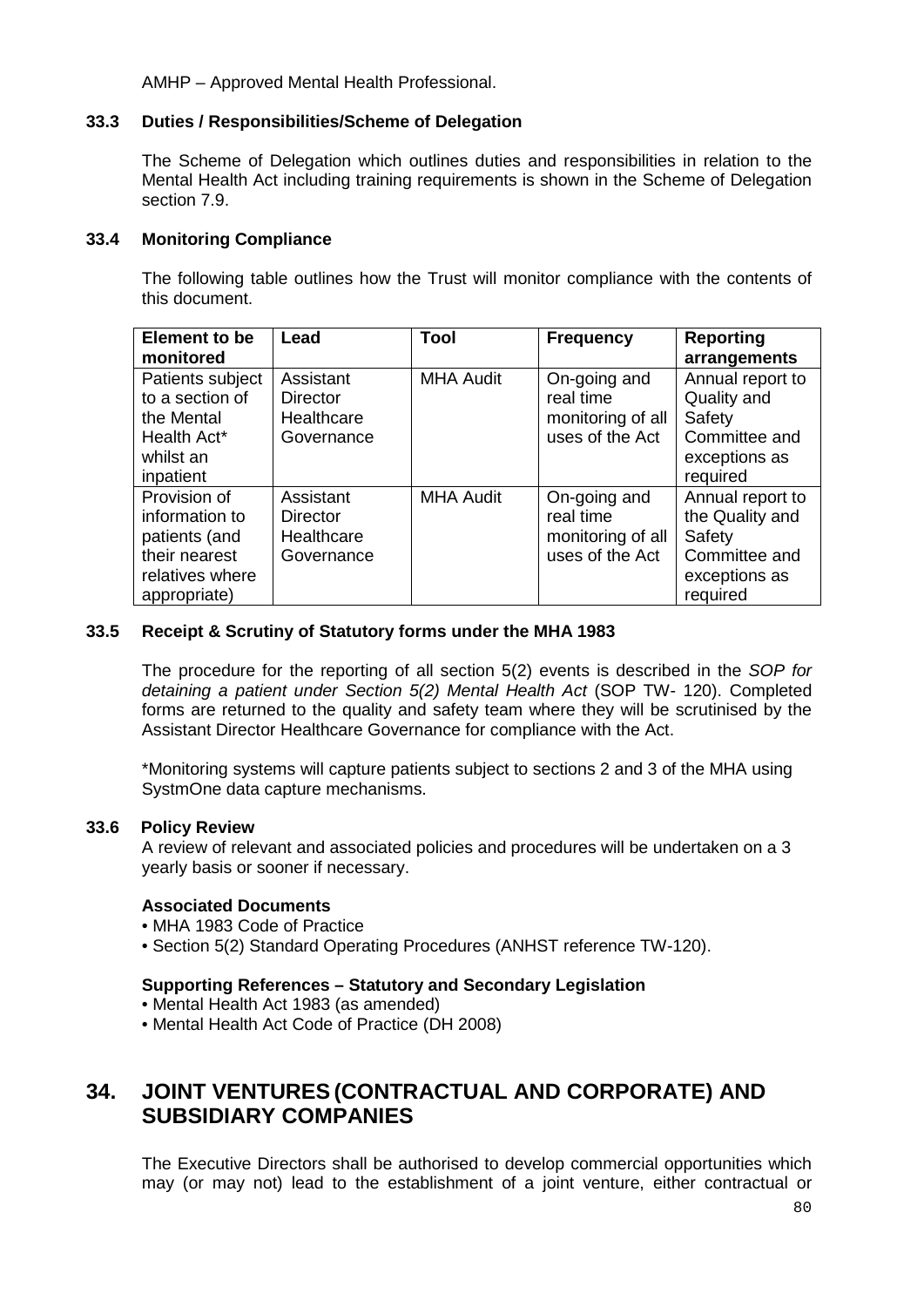corporate or the formation of a subsidiary company. The Executive Directors shall keep the Board apprised of the subject matter via the Chief Executive (or nominated officer).

A joint venture, either contractual or corporate or a subsidiary company shall not be entered in to or incorporated unless authorised by the Board.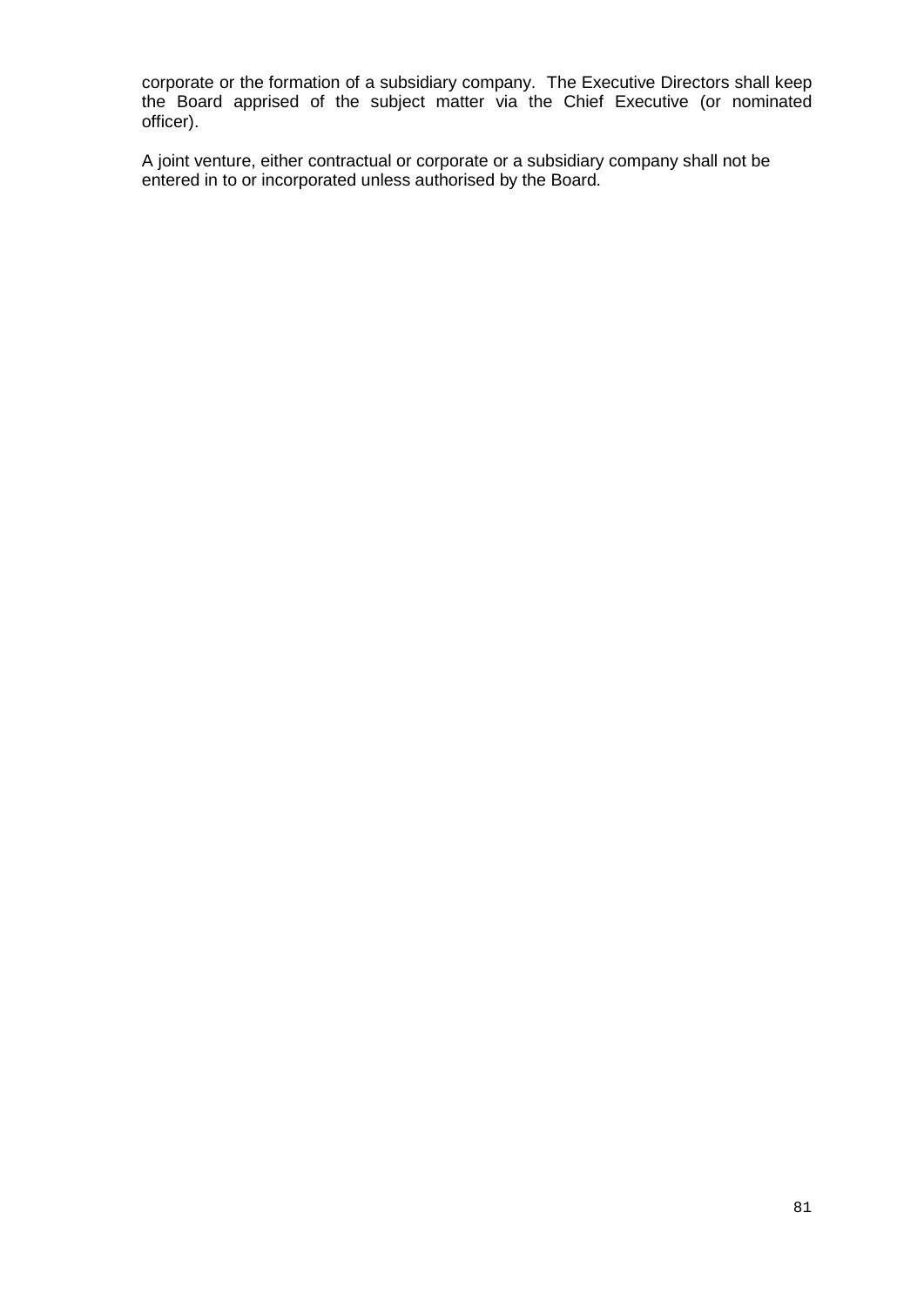

# **SCHEME OF DELEGATION**

Author: Company Secretary<br>
Owner: Chief Executive Chief Executive Date of Issue: March 2018 Version: v1.1 Approved By: Board of Directors 28 March 2018 Revised: **January 2019**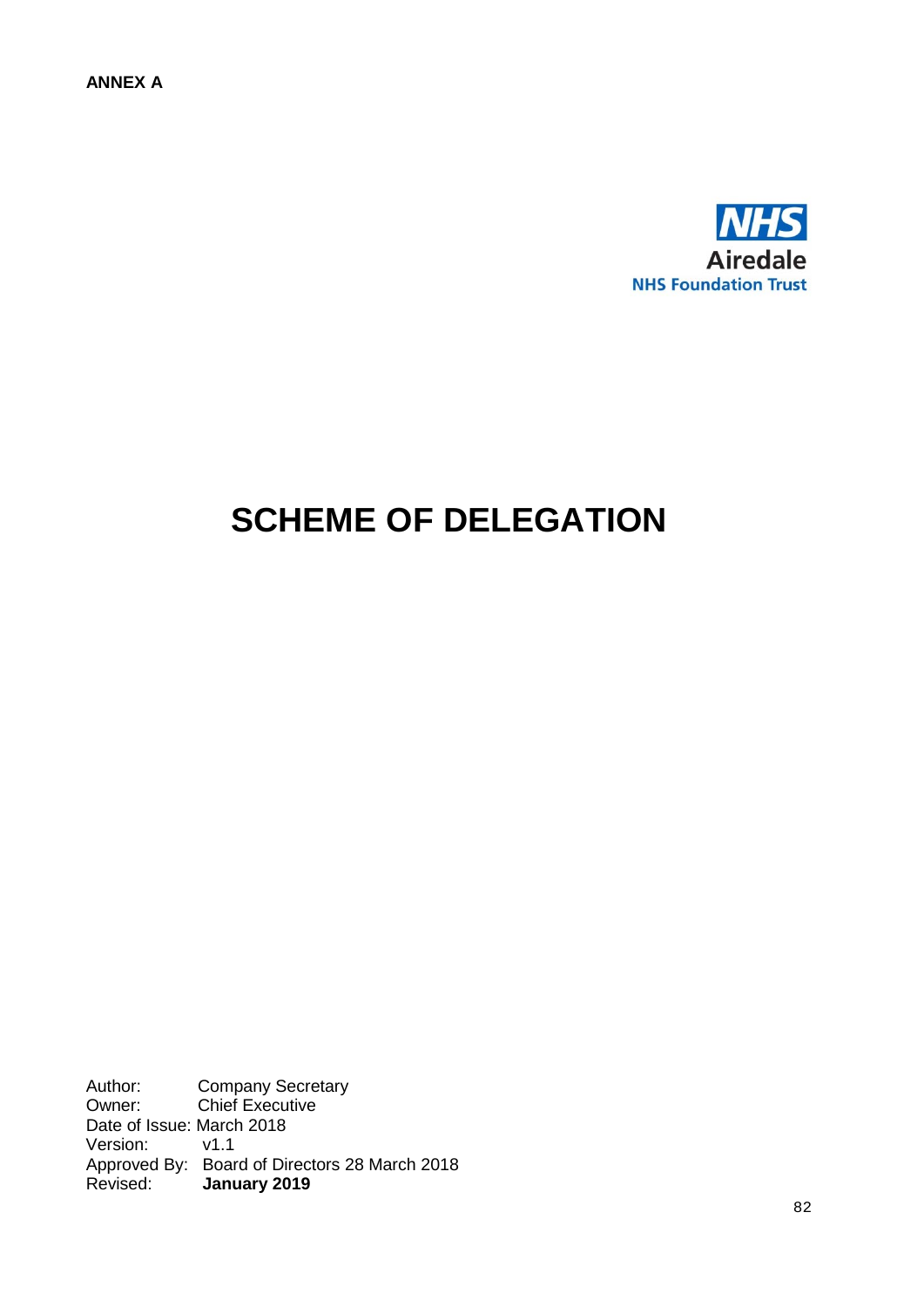Review date: March 2019

# **Contents**

| Page No. |  |
|----------|--|
|----------|--|

| 1.          | <b>Fundamental principles</b>                                                               | 85       |
|-------------|---------------------------------------------------------------------------------------------|----------|
|             |                                                                                             |          |
| 1.1         | General enabling provision                                                                  | 85       |
| 1.2         | Re-delegation of powers                                                                     | 85       |
| 2.          | <b>Finance</b>                                                                              | 85       |
| 2.1         | Accountability                                                                              | 85       |
| 2.2         | Strategy and plans                                                                          | 85       |
| 2.3.        | Management of budgets                                                                       | 86       |
| 2.4.        | Virement                                                                                    | 86       |
| 2.5         | Bank accounts and loans                                                                     | 86       |
| 2.6.        | Non-pay (revenue and capital) expenditure                                                   | 86       |
| 2.7         | <b>Business cases</b>                                                                       | 88       |
| 2.8         | Asset register                                                                              | 88       |
| 2.9<br>2.10 | Quotation, tendering and contract procedures                                                | 88<br>89 |
| 2.11        | Expenditure variations on capital schemes<br>Setting of fees and charges                    | 89       |
| 2.12        | Expenditure on charitable and endowment funds                                               | 89       |
| 2.13        | Acceptance of charitable funds and legacies                                                 | 89       |
| 2.14        | <b>Property transactions</b>                                                                | 90       |
| 2.15        | Condemning and disposal                                                                     | 90       |
| 2.16        | Losses and compensation                                                                     | 90       |
| 2.17        | Write offs                                                                                  | 90       |
| 2.18        | Petty cash disbursements                                                                    | 90       |
| 2.19        | Maintenance and update of Trust financial procedures                                        | 91       |
| 2.20        | Investment of funds                                                                         | 91       |
| 2.21        | Provision of services to other organisations                                                | 91       |
| 2.22        | <b>External borrowing</b>                                                                   | 91       |
| 2.23        | Parent company guarantees                                                                   | 91       |
| 3.          | <b>Audit and Accounts</b>                                                                   |          |
| 3.1         | Audit                                                                                       | 91       |
| 3.2<br>3.3  | Annual report and accounts<br>Implementation of internal and external audit recommendations | 92<br>92 |
| 4.          | <b>Governance</b>                                                                           |          |
|             |                                                                                             |          |
| 4.1         | Regulations and control                                                                     | 92       |
| 4.2<br>4.3  | Integrated governance<br>Retention of records                                               | 93       |
| 4.4         | The keeping of a Declaration of Interests and Sponsorship Register                          | 93<br>93 |
| 4.5         | Hospitality                                                                                 | 93       |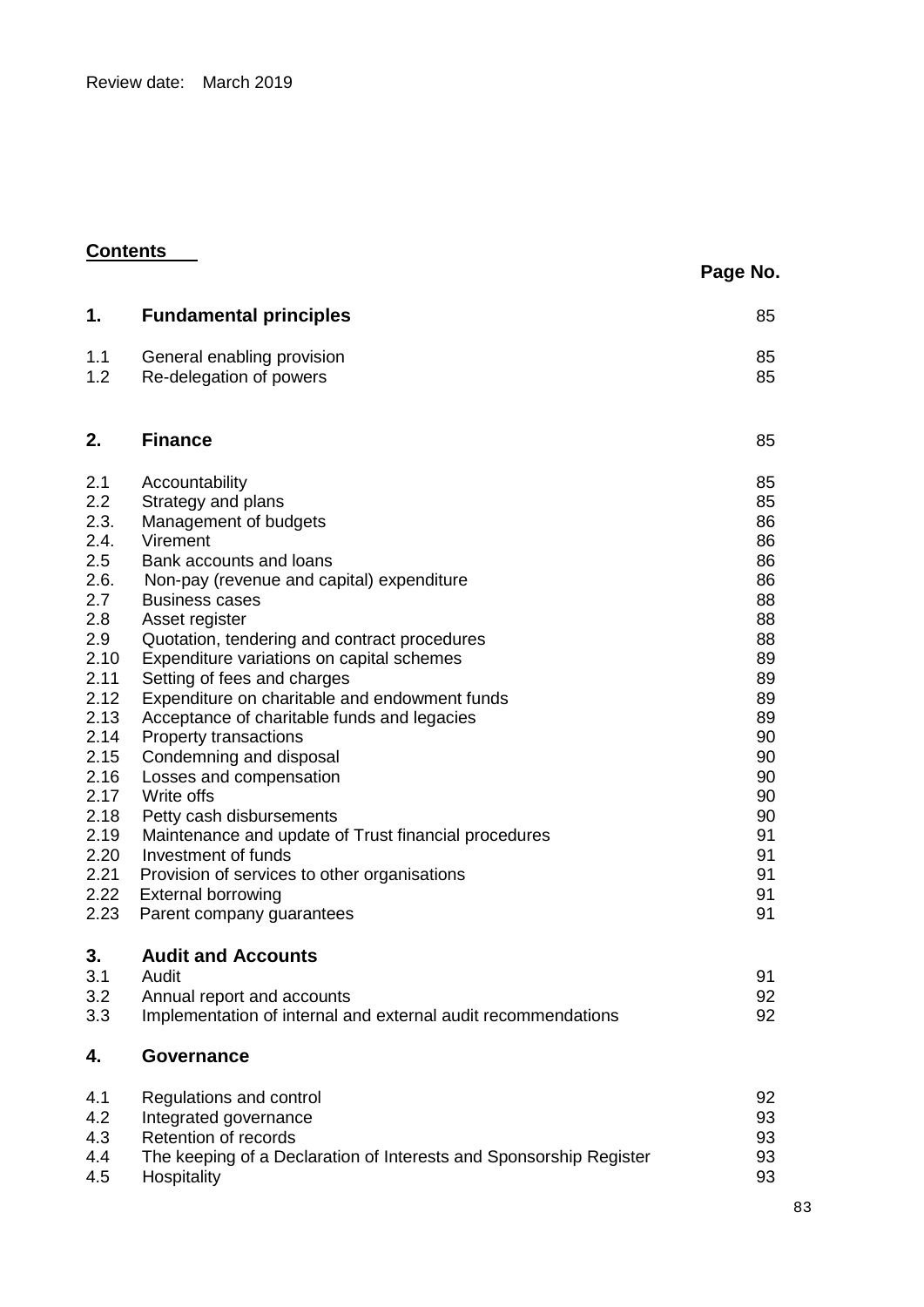| 4.6  | Signing of legal documents                                         | 93 |
|------|--------------------------------------------------------------------|----|
| 4.7  | Attestation of sealings in accordance with Standing Orders         | 94 |
| 4.8  | The keeping of a Register of Sealings                              | 94 |
| 4.9  | Authorisation of sponsorship deals                                 | 94 |
| 4.10 | Research and development                                           | 94 |
| 4.11 | Review of Trust's compliance with Information Governance Standards | 94 |
|      | 4.12 Freedom of Information Act                                    | 94 |
|      |                                                                    |    |

# **5. Human Resources and Pay**

| 5.1 | Policy determination                                                        | 94 |
|-----|-----------------------------------------------------------------------------|----|
| 5.2 | Senior appointments and dismissals                                          | 94 |
| 5.3 | Personnel and pay                                                           | 95 |
| 5.4 | Engagement of staff not on the establishment                                | 98 |
| 5.5 | Facilities for staff not employed by the Trust to gain practical experience | 99 |

# **6. Security and Risk Management**

| <b>Security Policy</b>                                          | 100                                                                               |
|-----------------------------------------------------------------|-----------------------------------------------------------------------------------|
| Reporting of incidents to the police                            | 100                                                                               |
| Insurance policies and risk management                          | 100                                                                               |
|                                                                 |                                                                                   |
| including Control of Substances Hazardous to Health Regulations | 100                                                                               |
| ID and security badges                                          | 100                                                                               |
|                                                                 | Review of all statutory compliance legislation and Health and Safety requirements |

# **7. Healthcare Management**

| 7.1  | Authorisation of new drugs                      | 100 |
|------|-------------------------------------------------|-----|
| 7.2. | Purchasing drugs                                | 101 |
| 7.3  | Patients and relatives' complaints              | 101 |
| 7.5  | Patient group directives/prescribing            | 101 |
| 7.6  | Review of Medicines Inspectorate Regulations    | 101 |
| 7.7  | Clinical audit                                  | 102 |
| 7.8  | <b>Waiting list initiatives</b>                 | 102 |
| 7.9  | Mental Health Act 1983 (as amended)             | 102 |
|      | Scheme of Delegation implied by Standing Orders | 103 |
|      | Appendix 1 Mental Health Act 1983               | 104 |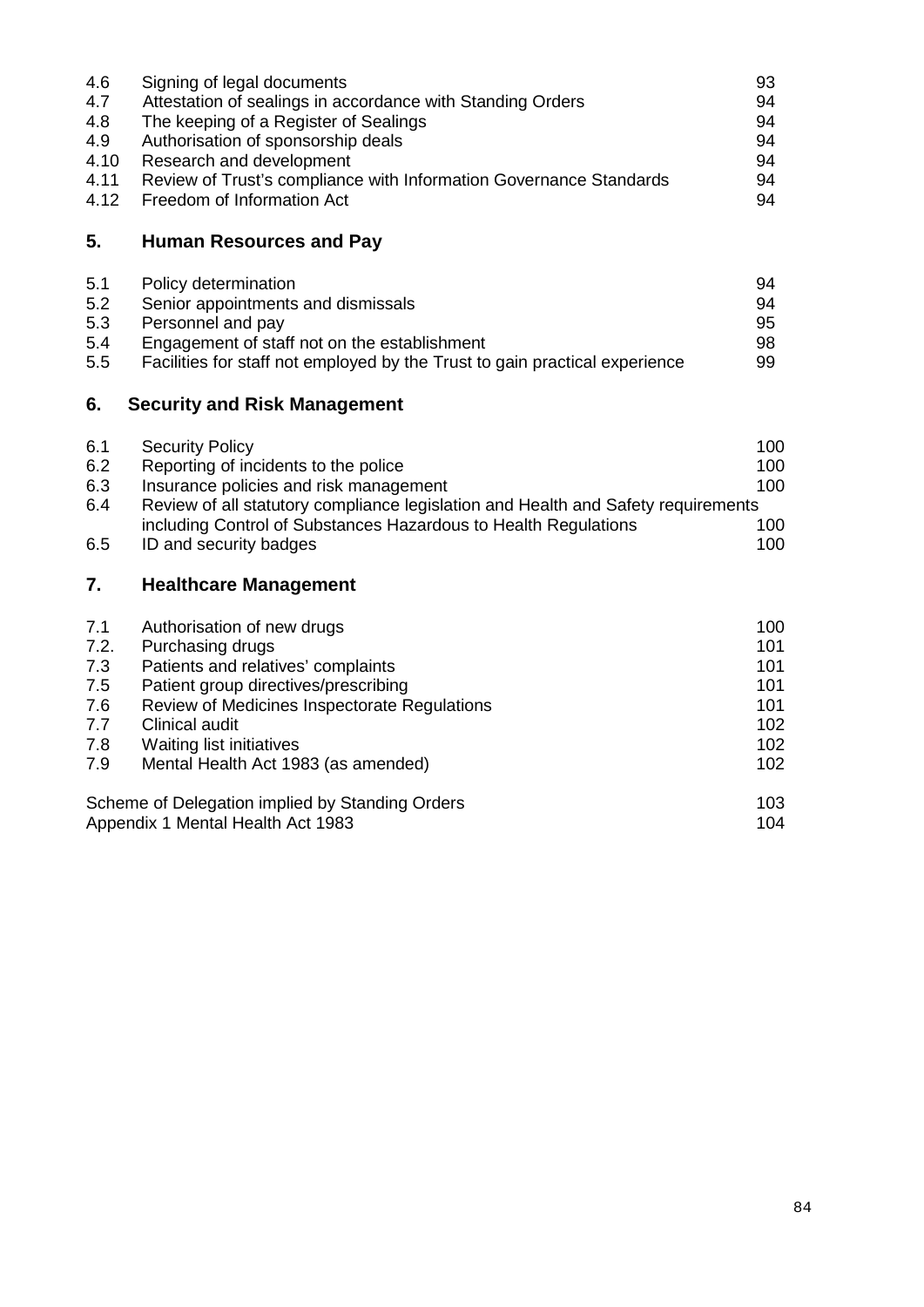# **1. FUNDAMENTAL PRINCIPLES**

#### **1.1 General enabling provision**

The Board may determine any matter (for which it has delegated or statutory authority) it wishes in full session within its statutory powers.

#### **1.2 Redelegation of powers**

For reasons of practicality, or to cover holidays or other periods of absence, directors and others named in the Scheme may wish to re-assign some or all of their delegated powers. In these circumstances, the following principles apply:

- 1. No financial or approval powers can be delegated to a subordinate officer in excess of the powers already invested in the delegating officer.
- 2. Powers may only be delegated to officers within the organisational control of the delegating officer.
- 3. All powers of delegation must be authorised by the delegating officer and provided in writing to the subordinate officer, and to the Chief Executive (or, in his absence, the Director of Finance) who retains the right to veto inappropriate re-delegations.
- 4. All short term powers of delegation, such as holiday cover, must be provided in writing as above prior to the period for which approval is sought
- 5. Powers are delegated on the condition that they cannot be further delegated. Where this is not the case the extent of the authority to delegate onwards must be included in the written authorisation described above.

#### **2. FINANCE**

|    | <b>Responsibility of</b><br><b>Delegated matter</b><br>Can be delegated<br><b>Related SFI, SO, Trust</b> |                           |    |                 |
|----|----------------------------------------------------------------------------------------------------------|---------------------------|----|-----------------|
|    |                                                                                                          |                           | to | <b>Policies</b> |
|    | 2.1 Accountability                                                                                       |                           |    |                 |
|    |                                                                                                          |                           |    |                 |
|    | 1. Accountable through NHS Accounting                                                                    | <b>Chief Executive</b>    |    |                 |
|    | Officer to Parliament for stewardship of                                                                 |                           |    |                 |
|    | <b>Trust resources</b>                                                                                   |                           |    |                 |
| 2. | Ensure that expenditure by the Trust                                                                     | <b>Chief Executive</b>    |    |                 |
|    | complies with Parliamentary<br>requirements                                                              |                           |    |                 |
|    | 3. To ensure appropriate advice is given to                                                              | Chief Executive or        |    |                 |
|    | the Board on all matters of probity,                                                                     | Director of Finance       |    |                 |
|    | regularity, prudent and economical                                                                       |                           |    |                 |
|    | administration, efficiency and                                                                           |                           |    |                 |
|    | effectiveness.                                                                                           |                           |    |                 |
|    | 2.2 Strategy and plans                                                                                   |                           |    |                 |
|    |                                                                                                          |                           |    |                 |
|    | 1. Approve the strategic aims and                                                                        | <b>Board of Directors</b> |    |                 |
|    | objectives of the Trust.                                                                                 |                           |    |                 |
|    | 2. Approve WYAAT proposals and                                                                           | <b>Board of Directors</b> |    |                 |
|    | business cases in accordance with                                                                        |                           |    |                 |
| 3. | <b>WYAAT's Decision Gateway process.</b><br>Approve the Trust's participation in joint                   | <b>Board of Directors</b> |    |                 |
|    | ventures - contractual and corporate                                                                     |                           |    |                 |
|    | and formation of subsidiary companies                                                                    |                           |    |                 |
|    | 4. Approve proposals for ensuring quality                                                                |                           |    |                 |
|    | and developing clinical governance in                                                                    | <b>Board of Directors</b> |    |                 |
|    | services provided by the Trust, having                                                                   |                           |    |                 |
|    | regard to any guidance issued by the                                                                     |                           |    |                 |
|    | Secretary of State and Regulatory Body.                                                                  |                           |    |                 |
| 5. | Approve the Trust's policies and                                                                         | <b>Board of Directors</b> |    |                 |
|    | procedures for the management of risk.                                                                   |                           |    |                 |
|    | 6. Approve annual budgets.                                                                               | <b>Board of Directors</b> |    |                 |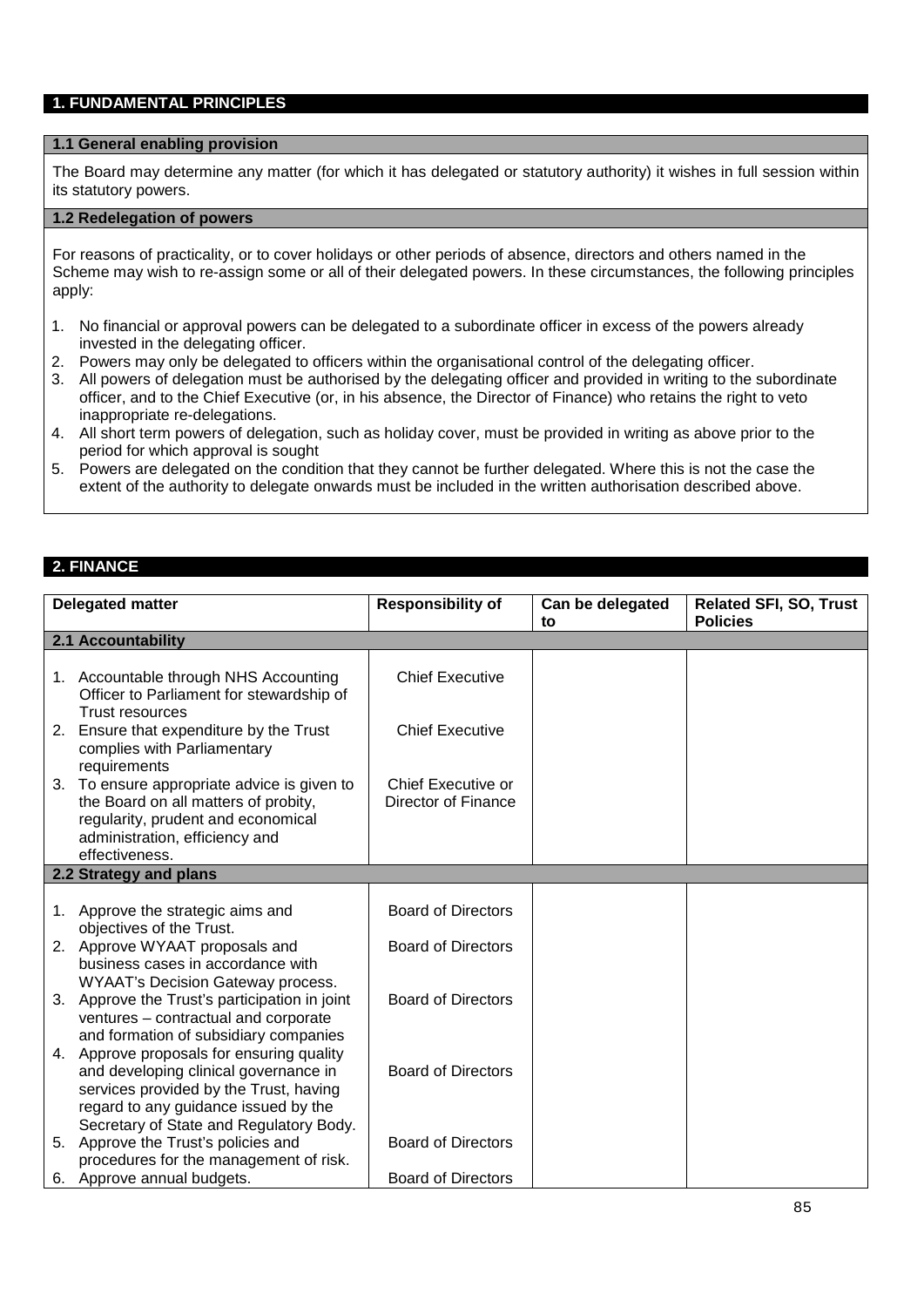| <b>Delegated matter</b>                                                             | <b>Responsibility of</b>                       | Can be delegated<br>to             | <b>Related SFI, SO, Trust</b><br><b>Policies</b> |
|-------------------------------------------------------------------------------------|------------------------------------------------|------------------------------------|--------------------------------------------------|
| 7. Approve annually the Trust's<br>organisational development proposals.            | <b>Board of Directors</b>                      |                                    |                                                  |
| 8. Approve proposals for action on litigation<br>against or on behalf of the Trust. | <b>Board of Directors</b>                      | <b>Chief Executive</b>             |                                                  |
| 9. Review use of NHSLA risk pooling<br>schemes                                      | <b>Board of Directors</b>                      | <b>Chief Executive</b>             |                                                  |
| 2.3. Management of budgets - responsibility for keeping expenditure within budgets: |                                                |                                    |                                                  |
|                                                                                     |                                                |                                    |                                                  |
| 1. For the totality of services                                                     | <b>Chief Executive</b>                         | Director of Finance                |                                                  |
| 2. At Directorate level                                                             | Director of<br>operations / Head of<br>Service | <b>Delegated Budget</b><br>Holders |                                                  |
| 3. At individual budget level (pay and non-<br>pay)                                 | <b>Delegated Budget</b><br>Holder              |                                    |                                                  |
| 2.4 Virement (planned transfer) of resources within the financial year:             |                                                |                                    |                                                  |
| 1. Capital Virement:                                                                |                                                |                                    | <b>SFI 16</b>                                    |
| Up to £50k                                                                          | Project Officer                                | Director of Finance                |                                                  |
| $£50k +$                                                                            | Capital Investment<br>Group                    |                                    |                                                  |
| 2. Revenue and establishment virement<br>within overall allocated budget:           |                                                |                                    | <b>SFI 16</b>                                    |
| - Within a budget report                                                            | Delegated Budget<br>Holder                     |                                    |                                                  |
| - Within Directorate                                                                | Director of<br>operations / Head of<br>Service | <b>Clinical Director</b>           |                                                  |
| - Within Division but between Directorates                                          | Director of<br>operations / Head of<br>Service |                                    |                                                  |
| - Between Divisions                                                                 | Director of Finance                            | <b>Chief Operating</b><br>Officer  |                                                  |
| - Between pay and non-pay                                                           | Director of Finance                            |                                    |                                                  |
| 2.5 Bank accounts and loans                                                         |                                                |                                    |                                                  |
| 1. Maintenance and operation of bank<br>accounts                                    | <b>Director of Finance</b>                     |                                    | <b>SFI 18</b>                                    |
| 2. Loan arrangements                                                                | <b>Director of Finance</b>                     |                                    |                                                  |

|  | 2.6 Non-pay (revenue and capital expenditure) |  |
|--|-----------------------------------------------|--|
|--|-----------------------------------------------|--|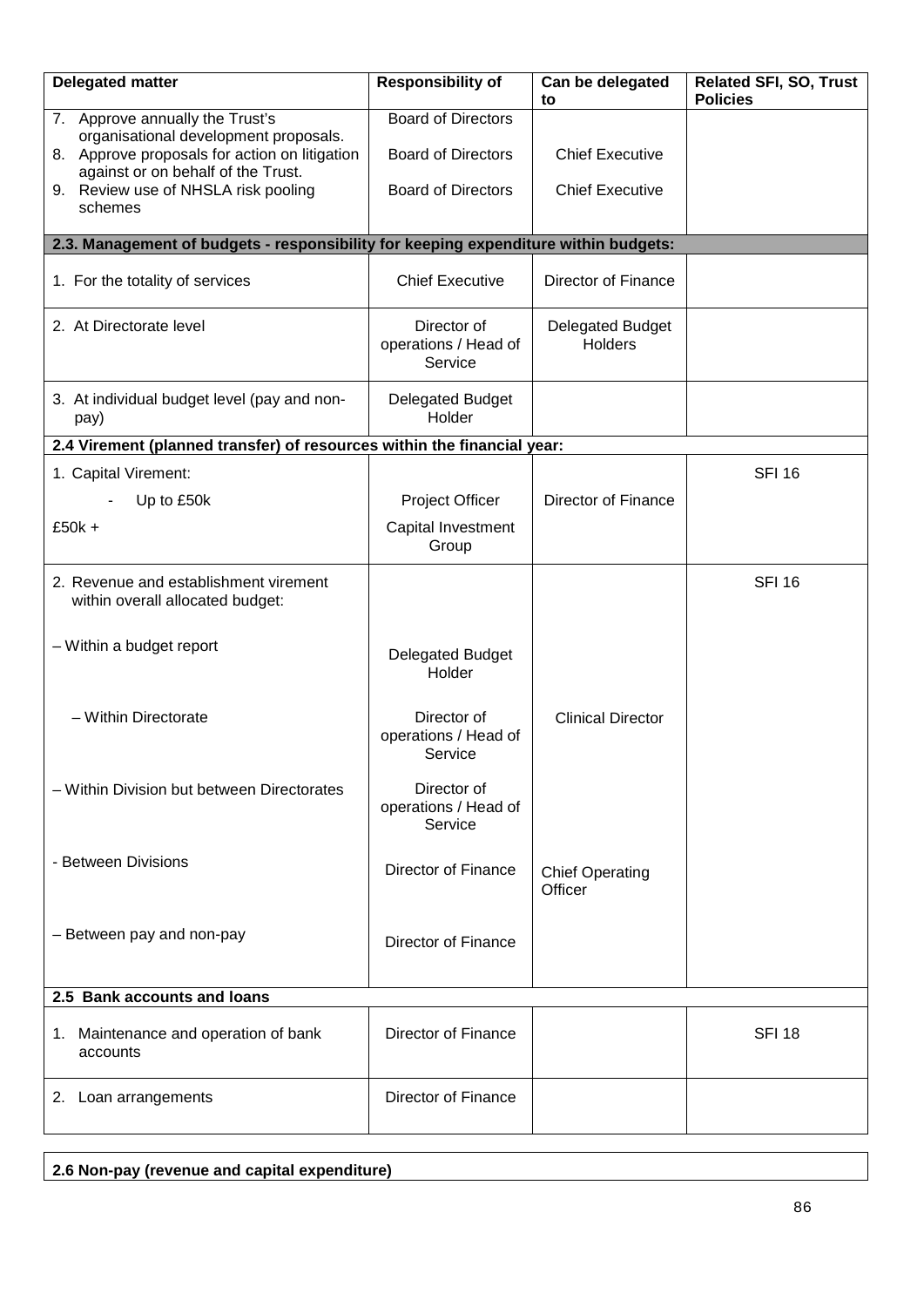

## Capital Expenditure:

Orders and quotations/tenders should follow the same procedure as the revenue expenditure within the delegated capital limits stated in 2.7 below.

Up to £20,000 the Trust must receive an informal quotation before placing an order Over £20,000 the Trust must receive a formal quotation, unless there is a Contract in place Over £30,000 the Trust must receive a formal tender, unless there is a Contract in place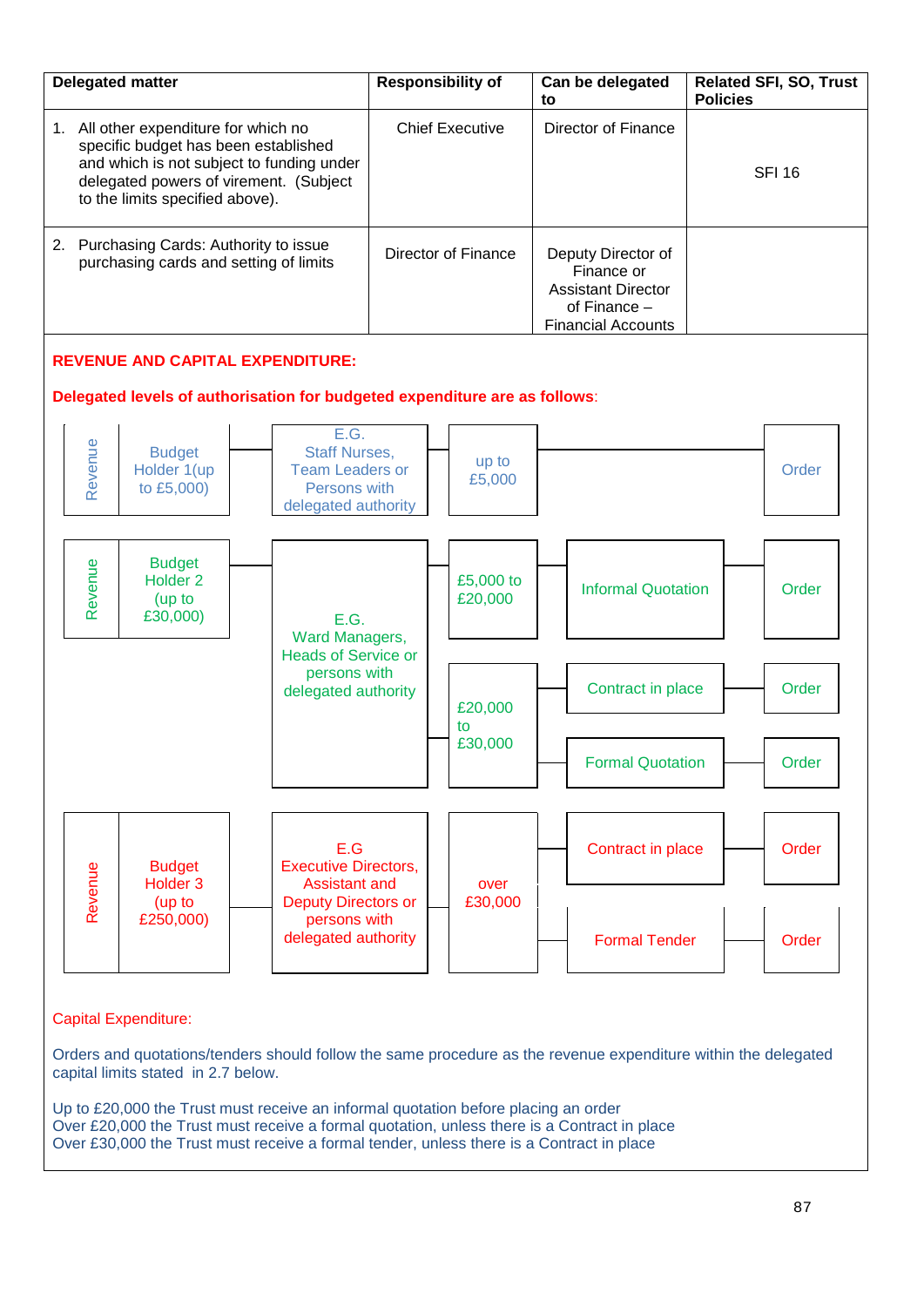| <b>Delegated matter</b>                                                                                                                                                       | <b>Responsibility of</b><br>Can be delegated<br>to      |                                                                                   | <b>Related SFI, SO, Trust</b><br><b>Policies</b>                                                                           |  |  |
|-------------------------------------------------------------------------------------------------------------------------------------------------------------------------------|---------------------------------------------------------|-----------------------------------------------------------------------------------|----------------------------------------------------------------------------------------------------------------------------|--|--|
| Delegated limits relate to capital schemes within the agreed annual programme, annual revenue costs or the<br>combination of capital and revenue cost in the first full year. |                                                         |                                                                                   |                                                                                                                            |  |  |
| <b>2.7 Business cases</b>                                                                                                                                                     |                                                         |                                                                                   |                                                                                                                            |  |  |
| <b>REVENUE</b> (annual or average)                                                                                                                                            |                                                         |                                                                                   | <b>SFI 16</b>                                                                                                              |  |  |
| 1. Up to £300k Annual Revenue                                                                                                                                                 | Integrated<br><b>Performance Review</b><br>(IPR)        | <b>Chief Executive</b><br>Director of Finance                                     | All business cases<br>require agreement by<br>the Divisions<br>(viaDivisional<br><b>Integrated Perfromance</b><br>Reviews) |  |  |
| 2. £300k-£1m Annual Revenue                                                                                                                                                   | Finance,<br>Performance and<br><b>Digital Committee</b> |                                                                                   |                                                                                                                            |  |  |
| 4. Over £1m Annual Revenue (and all PFI<br>proposals)                                                                                                                         | <b>Board of Directors</b>                               | Finance,<br>Performance and<br><b>Digital Committee</b>                           |                                                                                                                            |  |  |
| <b>CAPITAL (annual or average)</b>                                                                                                                                            |                                                         |                                                                                   |                                                                                                                            |  |  |
| 2. Up to £300k                                                                                                                                                                | Capital investment<br>Group                             | <b>Chief Executive</b><br>Director of Finance                                     |                                                                                                                            |  |  |
| 3.£300k to £1m                                                                                                                                                                | Finance, Digital &<br>Performance<br>Committee          |                                                                                   |                                                                                                                            |  |  |
| 4. Over £1m                                                                                                                                                                   | <b>Board of Directors</b>                               | <b>Finance Committee</b>                                                          |                                                                                                                            |  |  |
| 2.8. Asset register                                                                                                                                                           |                                                         |                                                                                   |                                                                                                                            |  |  |
| Maintenance of the asset register                                                                                                                                             | <b>Chief Executive</b>                                  | <b>Director of Finance</b>                                                        | <b>SFI 24</b>                                                                                                              |  |  |
| 2.9 Quotation, tendering and contract procedures                                                                                                                              |                                                         |                                                                                   |                                                                                                                            |  |  |
| 1. Obtaining a minimum of 3 written<br>quotations (via multiquote if appropriate)<br>for goods, services and maintenance<br>contracts over £20k net to £30k net               | Director of Finance                                     | Assistant Director,<br>Commercial<br>Services AGHS                                | <b>SFI 20</b>                                                                                                              |  |  |
| 2. Obtaining a minimum of 3 written<br>competitive tenders for goods/services<br>over £30K net                                                                                | Director of Finance                                     | Assistant Director,<br>Commercial<br>Services, AGHS<br>Managing<br>Director, AGHS | <b>SFI 20</b>                                                                                                              |  |  |
| 3. Waiving of quotations and tenders<br>subject to SFIs and SOs (including<br>approval of single tenders)                                                                     | <b>Chief Executive</b><br>Director of Finance           | Deputy Director of<br>Finance                                                     | <b>SFI 20</b>                                                                                                              |  |  |
| 4. Opening of paper tenders and<br>quotations                                                                                                                                 | Director of Finance                                     | Two directors or<br>One director + Co                                             | <b>SFI 20</b>                                                                                                              |  |  |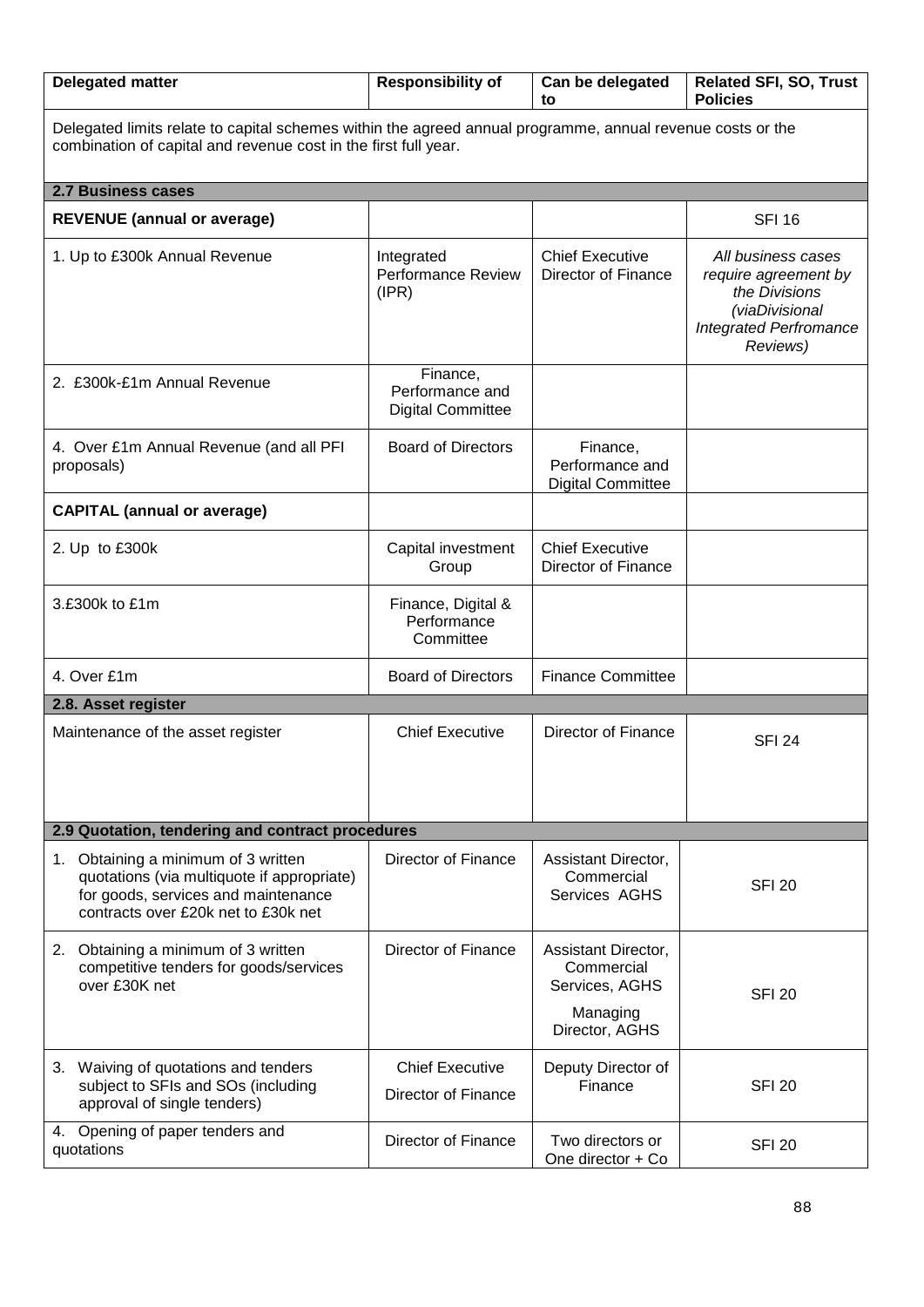| <b>Delegated matter</b>                                                                               | <b>Responsibility of</b>                                                   | Can be delegated<br>to                                                    | <b>Related SFI, SO, Trust</b><br><b>Policies</b> |
|-------------------------------------------------------------------------------------------------------|----------------------------------------------------------------------------|---------------------------------------------------------------------------|--------------------------------------------------|
|                                                                                                       |                                                                            | Sec                                                                       |                                                  |
| Opening of electronic Tenders and<br>5.<br>Quotations                                                 | <b>Director of Finance</b>                                                 | Assistant Director,<br>Commercial<br>Services, AGHS                       | <b>SFI 20</b>                                    |
| 6. Acceptance of quotations/ permission to<br>consider late quotations up to 30k                      | <b>Director of Finance</b>                                                 | Assistant Director,<br>Commercial<br>Services, AGHS                       | <b>SFI 20</b>                                    |
| 7. Acceptance of tenders/ permission to<br>consider late tenders over £30k                            | Director of Finance                                                        | Assistant Director,<br>Commercial<br>Services/Managin<br>g Director, AGHS | <b>SFI 20</b>                                    |
| 2.10 Expenditure variations on capital schemes                                                        |                                                                            |                                                                           |                                                  |
| 1. Up to £300K                                                                                        | Capital Investment<br>Group                                                | <b>Director of Finance</b>                                                | <b>SFI 20</b>                                    |
| 2£300k to £1m                                                                                         | Finance, Digital &<br>Performance<br>Committee                             |                                                                           | <b>SFI 20</b>                                    |
| 3. Over £1m                                                                                           | <b>Board of Directors</b>                                                  |                                                                           | <b>SFI 20</b>                                    |
| 2.11 Setting of fees and charges                                                                      |                                                                            |                                                                           |                                                  |
| 1. Private Patients, Overseas Visitors.<br>Income Generation and other patient<br>related services.   | Director of Finance                                                        |                                                                           | <b>SFI 19</b>                                    |
| 2. Pricing of NHS Contracts                                                                           | Director of Finance                                                        |                                                                           |                                                  |
| 3.<br>Approval of healthcare contracts<br>other agreements resulting in<br>and<br>income to the Trust | <b>Chief Executive</b>                                                     | <b>Director of Finance</b>                                                |                                                  |
| Approval of non-health care<br>contracts and other resulting in<br>income to the Trust                | Director of Finance                                                        | Deputy Director of<br>Finance                                             |                                                  |
| 4. Approval of variations to healthcare<br>contracts:<br>Up to £250K<br>٠                             | Chief Executive or<br>Director of Finance                                  |                                                                           |                                                  |
| Over £250K<br>٠                                                                                       | <b>Board of Directors</b>                                                  |                                                                           |                                                  |
| 2.12 Expenditure on charitable and endowment funds                                                    |                                                                            |                                                                           |                                                  |
| See separate Terms of Reference for<br><b>Charitable Funds</b>                                        |                                                                            |                                                                           | SO /SFI 29                                       |
| 2.13 Acceptance of charitable funds and legacies                                                      |                                                                            |                                                                           |                                                  |
| Up to £1,000<br>Above £1,000 - £7,500                                                                 | <b>Fund Holder</b><br>Associate Director of Corporate Affairs /            |                                                                           | SO /SFI 29                                       |
| Above £7,500 - £50,000<br>Over £50,000                                                                | Director of Finance / Chief Executive<br><b>Charitable Funds Committee</b> |                                                                           |                                                  |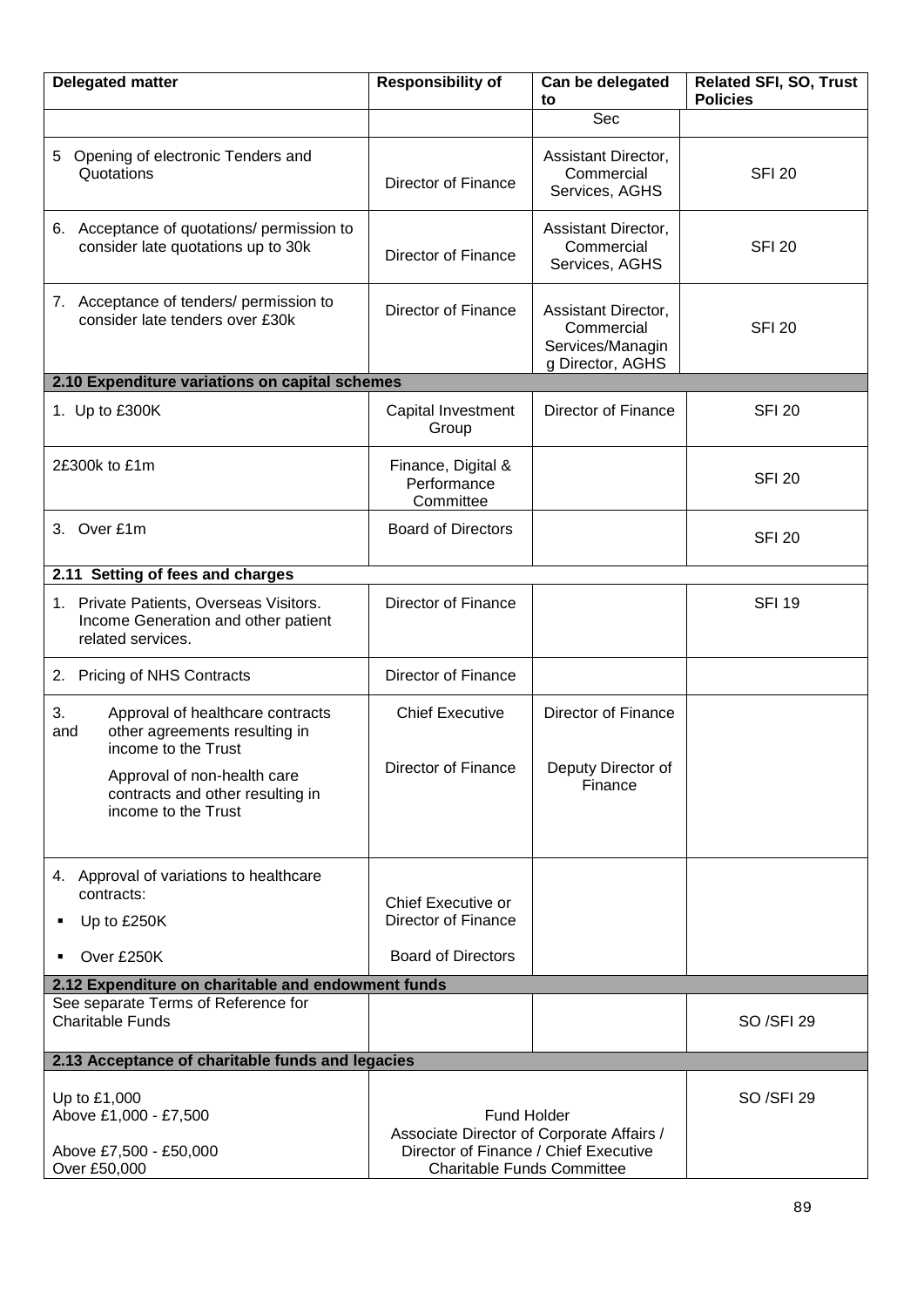| <b>Delegated matter</b>                                                                                                                                                                                     | <b>Responsibility of</b>                               | Can be delegated<br>to                                                                                          | <b>Related SFI, SO, Trust</b><br><b>Policies</b> |
|-------------------------------------------------------------------------------------------------------------------------------------------------------------------------------------------------------------|--------------------------------------------------------|-----------------------------------------------------------------------------------------------------------------|--------------------------------------------------|
|                                                                                                                                                                                                             | <b>Board of Trustees</b>                               |                                                                                                                 |                                                  |
| 2.14 Property transactions                                                                                                                                                                                  |                                                        |                                                                                                                 |                                                  |
| Disposal and acquisition of land and<br>1.<br>buildings<br>Up to £50K                                                                                                                                       | <b>Chief Executive</b>                                 | <b>Executive Director</b><br>(with support from                                                                 | <b>SFI 24</b>                                    |
| Above £50K                                                                                                                                                                                                  | <b>Board of Directors</b>                              | EDG)                                                                                                            |                                                  |
| Change of use of land or buildings<br>2.                                                                                                                                                                    | <b>Board of Directors</b>                              |                                                                                                                 |                                                  |
| 2.15 Condemning and disposal of equipment                                                                                                                                                                   |                                                        |                                                                                                                 |                                                  |
|                                                                                                                                                                                                             |                                                        |                                                                                                                 |                                                  |
| Items obsolete, obsolescent, redundant, and<br>irreparable or cannot be repaired cost<br>effectively.<br>Note: For disposals including those for sale<br>the tendering and quotation limits shall<br>apply. | Director of Finance                                    | <b>Assistant Director</b><br>of Finance,<br><b>Financial Accounts</b>                                           | <b>SFI 26</b>                                    |
| 2.16 Losses and compensation, to include income and debt write-off                                                                                                                                          |                                                        |                                                                                                                 |                                                  |
| Note: All losses, compensation and special<br>payments shall be in accordance with FDL<br>(98)2 & details of all such payments shall be<br>presented to the Audit Committee.                                |                                                        |                                                                                                                 | <b>SFI 26</b>                                    |
| Maintain a losses and special payments<br>1.<br>register                                                                                                                                                    | Director of Finance                                    |                                                                                                                 |                                                  |
| 2. Clinical cases settled by NHS Resolution                                                                                                                                                                 | Associate Director of<br>Patient Safety and<br>Quality | <b>Assistant Director</b><br>Healthcare<br>Governance/Legal<br>Services (with<br>Trust's Solicitors &<br>NHSLA) |                                                  |
| Non-clinical cases<br>3.                                                                                                                                                                                    |                                                        |                                                                                                                 |                                                  |
| up to £15K                                                                                                                                                                                                  | <b>Director of Finance</b>                             |                                                                                                                 |                                                  |
| over £15K                                                                                                                                                                                                   | <b>Board of Directors</b>                              |                                                                                                                 |                                                  |
| 4. Review schedules of losses and<br>compensations and make<br>recommendations to the Board                                                                                                                 | <b>Audit and Risk</b><br>Committee                     |                                                                                                                 |                                                  |
|                                                                                                                                                                                                             |                                                        |                                                                                                                 |                                                  |
| 2.18 Petty cash disbursements (not applicable to Central Cashiers Office)                                                                                                                                   |                                                        |                                                                                                                 |                                                  |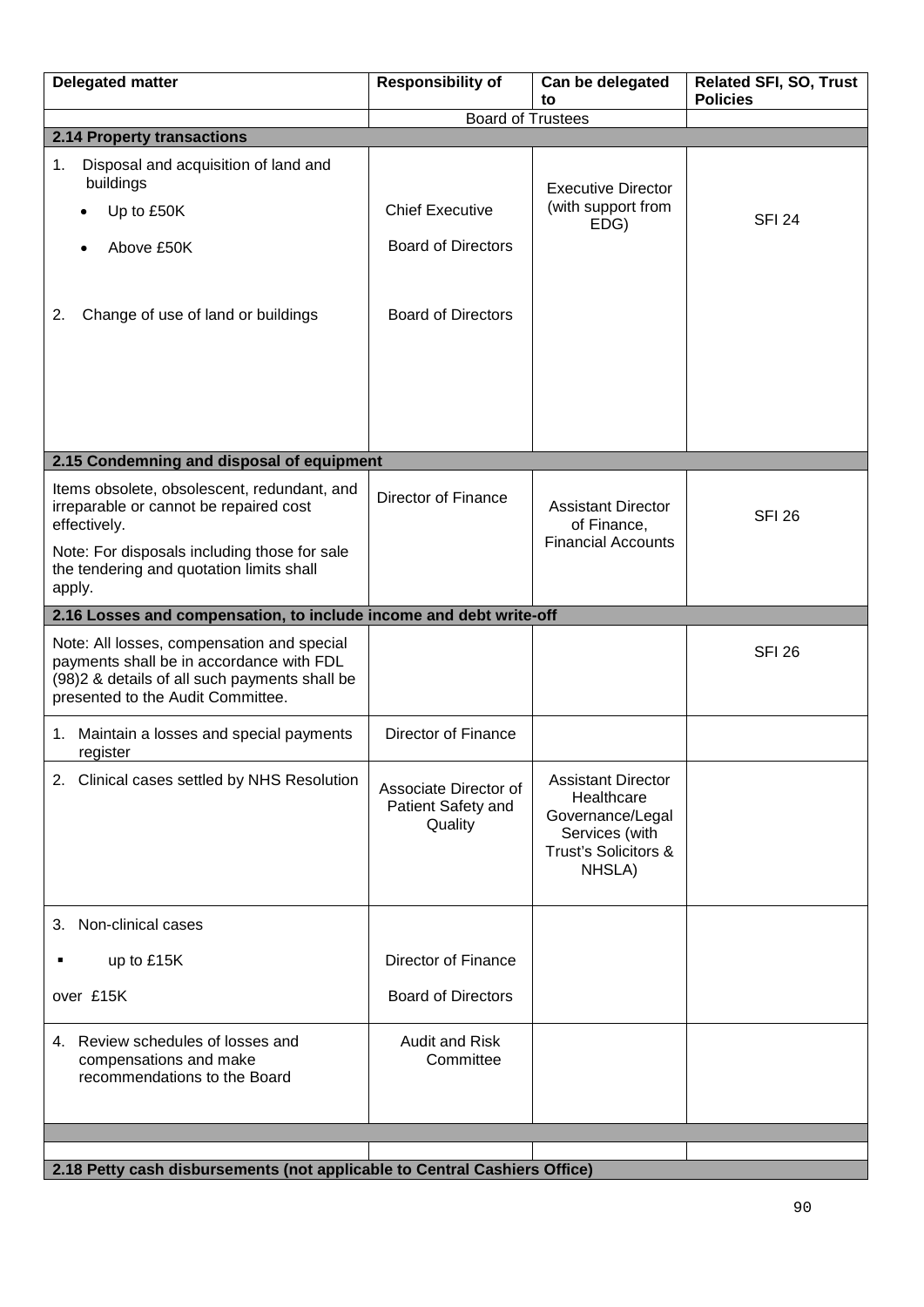| <b>Delegated matter</b>                                                                  | <b>Responsibility of</b>                                                                        | Can be delegated<br>to                                                                                                                 | <b>Related SFI, SO, Trust</b><br><b>Policies</b> |  |
|------------------------------------------------------------------------------------------|-------------------------------------------------------------------------------------------------|----------------------------------------------------------------------------------------------------------------------------------------|--------------------------------------------------|--|
| 1. Expenditure up to £15 per item                                                        | <b>Budget Holder</b>                                                                            | <b>Assistant Director</b><br>of Finance $-$<br><b>Financial Accounts</b>                                                               | <b>SFI 23</b>                                    |  |
| 2. Expenditure over £15 per item                                                         | <b>Director of Finance</b>                                                                      | Deputy Director of<br>Finance                                                                                                          | <b>SFI 23</b>                                    |  |
| 3. Repayment of patients monies up to<br>£250                                            | Deputy Director of<br>Finance / Assistant<br>Director of Finance -<br><b>Financial Accounts</b> |                                                                                                                                        | <b>SFI 28</b>                                    |  |
| 4. Repayment of patients monies in excess<br>of £250                                     | Deputy Director of<br>Finance                                                                   |                                                                                                                                        | <b>SFI 28</b>                                    |  |
| 2.19 Maintenance and update of Trust's financial procedures                              |                                                                                                 |                                                                                                                                        |                                                  |  |
| Maintenance and update of Trust's financial<br>procedures                                | <b>Director of Finance</b>                                                                      | Deputy Director of<br>Finance                                                                                                          | <b>SFI 14</b>                                    |  |
| 2.20 Investment of funds                                                                 |                                                                                                 |                                                                                                                                        |                                                  |  |
| Investment of funds (revenue)<br>Investment of funds (charitable)                        | Director of Finance<br><b>Board of Directors</b><br>acting as Corporate<br><b>Trustee</b>       | Deputy Director of<br>Finance/Assistant<br><b>Director of Finance</b><br>- Financial<br>Accounts<br><b>Charitable Sub</b><br>Committee | <b>SFI 18</b>                                    |  |
| 2.21 Provision of services to other<br>organisations                                     |                                                                                                 |                                                                                                                                        |                                                  |  |
| Legal and financial arrangements for the<br>provision of services to other organisations | <b>Director of Finance</b>                                                                      |                                                                                                                                        | <b>SFI 18</b>                                    |  |
| 2.22 External borrowing                                                                  |                                                                                                 |                                                                                                                                        |                                                  |  |
| Provide advice on proposed new<br>borrowings, loans and overdrafts                       | <b>Board of Directors</b>                                                                       |                                                                                                                                        | <b>SFI 18</b>                                    |  |
| 2.23 Parent company guarantees                                                           |                                                                                                 |                                                                                                                                        |                                                  |  |
| Issue of parent company guarantees to<br>other organisations                             | Director of Finance                                                                             |                                                                                                                                        | <b>SFI 19</b>                                    |  |

|                  | <b>Delegated matter</b>                                                                                                                           | <b>Responsibility of</b>  | Can be delegated<br>to                   | <b>Related SFI, SO, Trust</b><br><b>Policies</b> |
|------------------|---------------------------------------------------------------------------------------------------------------------------------------------------|---------------------------|------------------------------------------|--------------------------------------------------|
| <b>3.1 Audit</b> |                                                                                                                                                   |                           |                                          |                                                  |
| 1.               | the appointment (and<br>Approve<br>where necessary dismissal)<br>of<br><b>External Auditors.</b>                                                  | Council of Governors      |                                          | <b>SFI 14</b>                                    |
| 2.               | auditors'<br>Approval of external<br>arrangements for the separate audit<br>of funds held on trust, and the<br>submission of reports to the Audit | <b>Board of Directors</b> | <b>Charitable Funds</b><br>sub-committee |                                                  |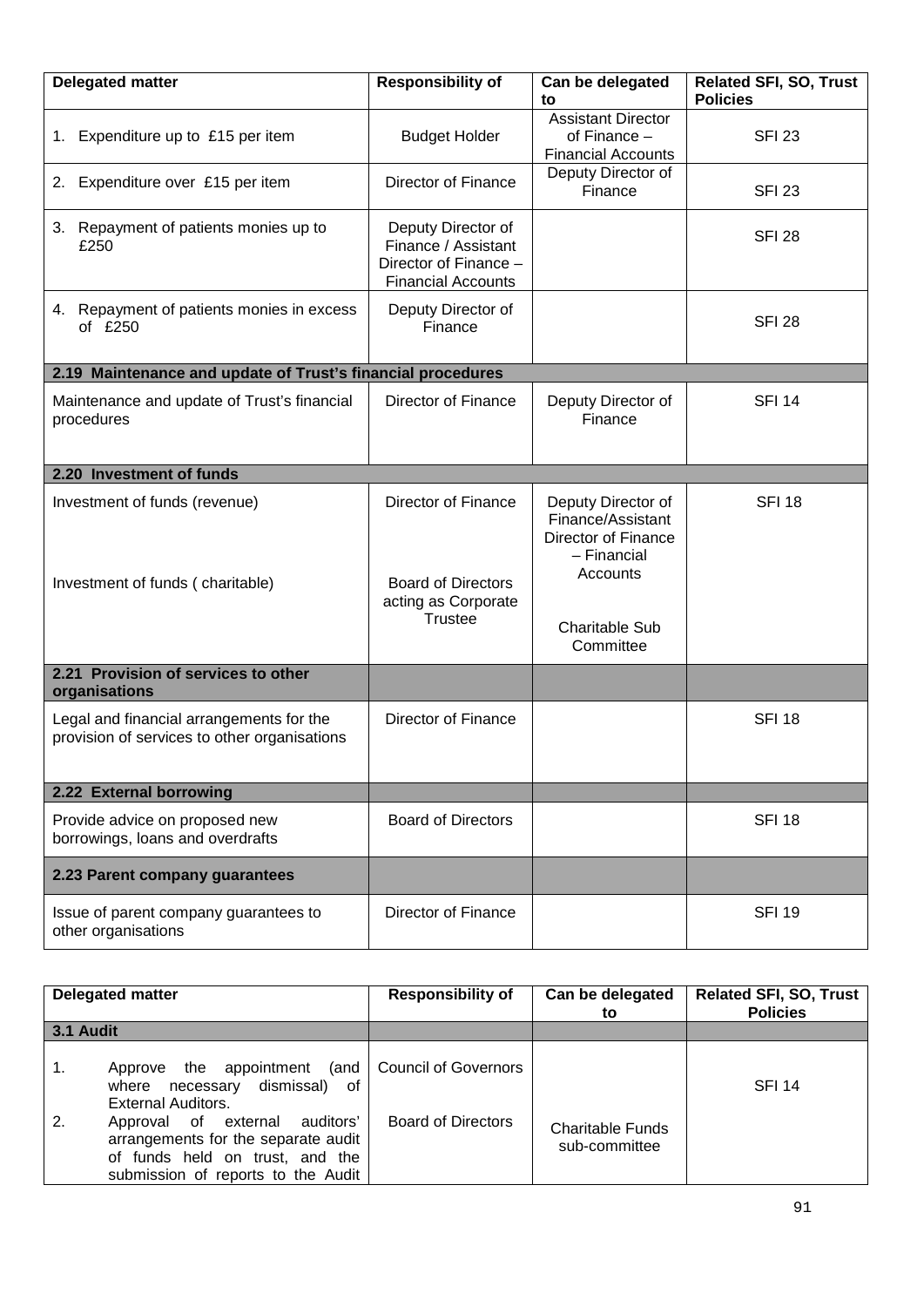| 3.<br>5. | Committee<br>will<br>meetings<br>who<br>take appropriate action.<br>Receive<br>the<br>annual<br>management<br>letter from the external auditor and<br>proposed action,<br>taking<br>agree<br>account of the advice,<br>where<br>appropriate, of the Audit Committee.<br>4. Receive an annual report from the<br>Internal Auditor and agree action.<br>Approve all non-audit work undertaken<br>by external auditors<br>3.2 Annual reports and accounts | <b>Board of Directors</b><br><b>Audit and Risk</b><br>Committee<br><b>Audit and Risk</b><br>Committee                                   |                               |               |
|----------|--------------------------------------------------------------------------------------------------------------------------------------------------------------------------------------------------------------------------------------------------------------------------------------------------------------------------------------------------------------------------------------------------------------------------------------------------------|-----------------------------------------------------------------------------------------------------------------------------------------|-------------------------------|---------------|
|          |                                                                                                                                                                                                                                                                                                                                                                                                                                                        |                                                                                                                                         |                               |               |
| 1.<br>2. | Receipt and approval of the Trust's<br>Annual Report and Annual Accounts.<br>Receipt and approval of the Annual<br>Report and Accounts for funds held on<br>Trust.<br>3. Ensure the accounts of the Trust are<br>prepared under principles and in a<br>format directed by NHS Improvement.<br>4. Sign the annual accounts on behalf of the<br>Board.                                                                                                   | <b>Board of Directors</b><br><b>Board of Directors</b><br><b>Chief Executive</b><br>andDirector of<br>Finance<br><b>Chief Executive</b> |                               | <b>SFI 17</b> |
|          | 3.3 Implementation of internal and external audit recommendations                                                                                                                                                                                                                                                                                                                                                                                      |                                                                                                                                         |                               |               |
|          | Implementation of internal and external audit<br>recommendations                                                                                                                                                                                                                                                                                                                                                                                       | Director of Finance                                                                                                                     | Deputy Director of<br>Finance | <b>SFI 15</b> |

|    | <b>Delegated Matter</b>                                                                                                                                                                                                     | <b>Responsibility of</b>  | Can be delegated<br>to | <b>Related SFI, SO, Trust</b><br><b>Policies</b> |
|----|-----------------------------------------------------------------------------------------------------------------------------------------------------------------------------------------------------------------------------|---------------------------|------------------------|--------------------------------------------------|
|    | <b>4.1 Regulations and control</b>                                                                                                                                                                                          |                           |                        |                                                  |
|    | 1. Approve Standing Orders (SOs), a<br>schedule of matters reserved to the<br>Board and Standing Financial<br>Instructions for the regulation of its                                                                        | <b>Board of Directors</b> |                        | SO <sub>5</sub>                                  |
|    | proceedings and business.<br>2. Suspend Standing Orders (all decisions<br>to suspend will be reviewed by the Audit<br>Committee).                                                                                           | <b>Board of Directors</b> |                        | SO <sub>3</sub>                                  |
|    | 3. Vary or amend the Standing Orders.                                                                                                                                                                                       | <b>Board of Directors</b> |                        | SO <sub>3</sub>                                  |
| 4. | Ratify any urgent decisions taken by the<br>Chair in public session.                                                                                                                                                        | <b>Board of Directors</b> |                        | SO <sub>5</sub>                                  |
|    | 5. Approve a scheme of delegation of<br>powers from the Board to committees.                                                                                                                                                | <b>Board of Directors</b> |                        | SO <sub>5</sub>                                  |
| 6. | Consider the declaration of members'<br>and officers interests that may conflict<br>with those of the Trust and determine<br>the extent to which that member may<br>remain involved with the matter under<br>consideration. | <b>Board of Directors</b> |                        | SO <sub>7</sub>                                  |
|    | 7. Approve arrangements for dealing with<br>complaints.                                                                                                                                                                     | <b>Board of Directors</b> |                        | Complaints<br>Management policy                  |
| 8. | Adopt the organisation structures,<br>processes and procedures to facilitate<br>the discharge of business by the Trust<br>and to agree modifications thereto.                                                               | <b>Board of Directors</b> |                        |                                                  |
| 9. | Receive reports from committees<br>including those that the Trust is required                                                                                                                                               | <b>Board of Directors</b> |                        | SO <sub>6</sub>                                  |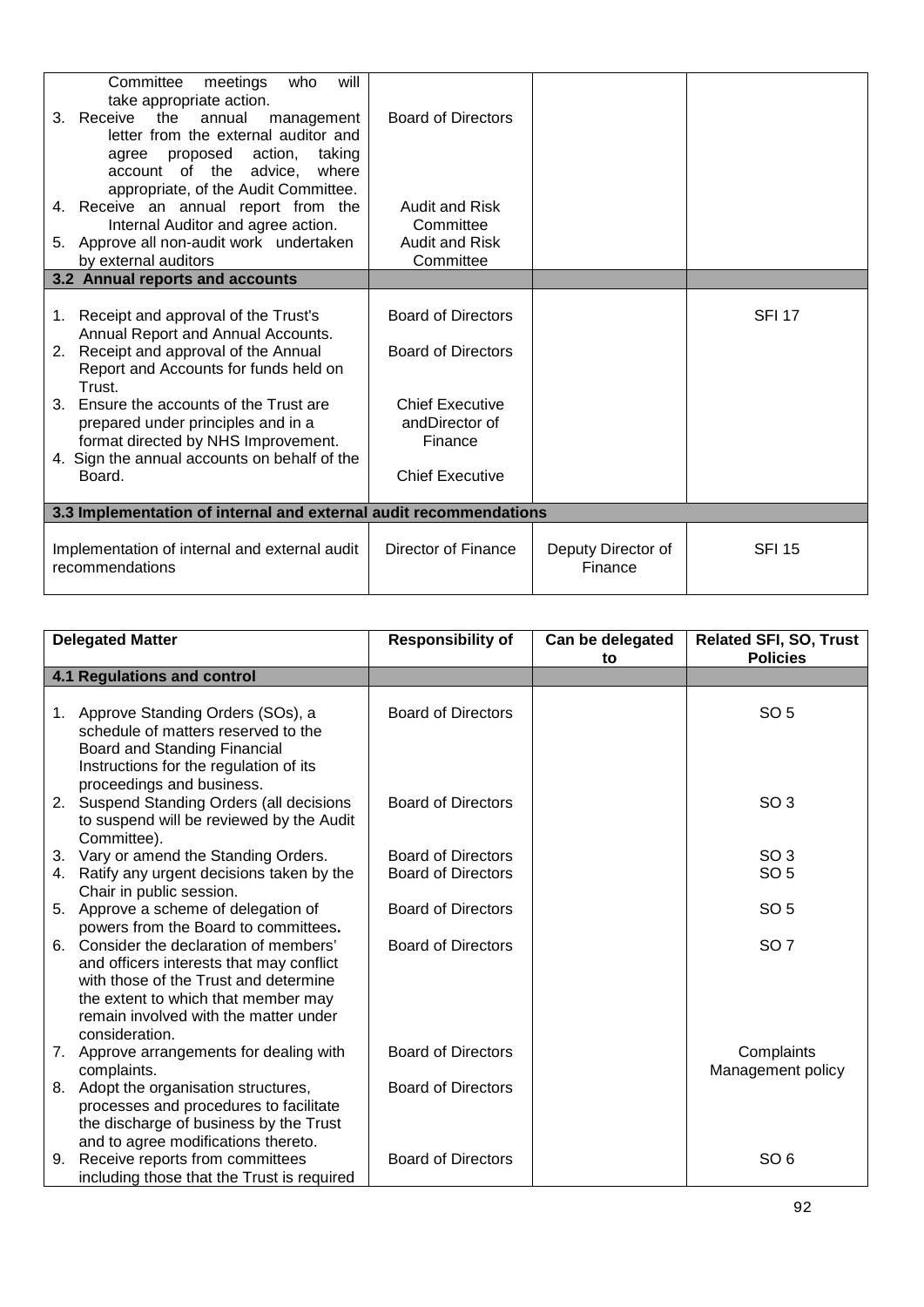| <b>Delegated Matter</b>                                                                                                                                                                                                                      | <b>Responsibility of</b>                                          | Can be delegated<br>to               | <b>Related SFI, SO, Trust</b><br><b>Policies</b>     |
|----------------------------------------------------------------------------------------------------------------------------------------------------------------------------------------------------------------------------------------------|-------------------------------------------------------------------|--------------------------------------|------------------------------------------------------|
| by the Secretary of State/NHS<br>Improvement or other regulatory<br>organisation to establish and to take<br>appropriate action on.                                                                                                          |                                                                   |                                      |                                                      |
| 10. Confirm the recommendations of the<br>Trust's committees where the<br>committees do not have executive<br>powers.                                                                                                                        | <b>Board of Directors</b>                                         |                                      | SO <sub>6</sub>                                      |
| 11. Approve arrangements relating to the<br>discharge of the Trust's responsibilities<br>as a Corporate Trustee for funds held on<br>trust.                                                                                                  | <b>Board of Directors</b>                                         |                                      | <b>Terms of Reference</b><br><b>Charitable Funds</b> |
| 12. Establish terms of reference and<br>reporting arrangements of all<br>committees and sub-committees that are<br>established by the Board.                                                                                                 | <b>Board of Directors</b>                                         |                                      | SO <sub>6</sub>                                      |
| 13. Approve arrangements relating to the<br>discharge of the Trust's responsibilities<br>as a bailer for patients' property.                                                                                                                 | <b>Board of Directors</b>                                         |                                      | <b>SFI 28</b>                                        |
| 14. Ratify or otherwise instances of failure to<br>comply with Standing Orders brought to<br>the Chief Executive's attention.                                                                                                                | <b>Board of Directors</b>                                         |                                      | SO <sub>5</sub>                                      |
| 15. Discipline members of the Board or<br>employees who are in breach of                                                                                                                                                                     | <b>Board of Directors</b>                                         |                                      | SO <sub>5</sub>                                      |
| statutory requirements or SOs.<br>16. Final authority in interpretation of<br><b>Standing Orders</b>                                                                                                                                         | Chair                                                             |                                      | SO <sub>5</sub>                                      |
| <b>4.2 Integrated Governance</b>                                                                                                                                                                                                             |                                                                   |                                      |                                                      |
| 1. Review the establishment and<br>maintenance of an effective system of<br>integrated governance, risk<br>management and internal control, across<br>the whole of the Trust's activities (both<br>clinical and non-clinical), that supports | <b>Board of Directors</b>                                         | <b>Audit Committee</b>               |                                                      |
| the achievement of the Trust's objectives<br>NHS Improvement compliance with<br>2.<br>Standing Orders and Standing Financial<br>Instructions                                                                                                 | <b>Audit and Risk</b><br>Committee                                |                                      |                                                      |
| <b>4.3 Retention of records</b>                                                                                                                                                                                                              |                                                                   |                                      |                                                      |
| Retention of records                                                                                                                                                                                                                         | <b>Chief Executive</b>                                            | Information<br>Governance<br>Manager | <b>SFI</b> / Health Records<br>Policy                |
| 4.4 The keeping of a Declaration of Board Members and Officers' Interests and Sponsorship Register                                                                                                                                           |                                                                   |                                      |                                                      |
| The keeping of a Declaration of Interests<br>and Commercial Sponsorship Register                                                                                                                                                             | <b>Chief Executive</b>                                            | Company<br>Secretary                 | SO <sub>7</sub>                                      |
| 4.5 Hospitality                                                                                                                                                                                                                              |                                                                   |                                      |                                                      |
| 1. Approve procedures for declaration of<br>hospitality and sponsorship<br>Maintenance of gifts and hospitality<br>2.                                                                                                                        | <b>Board of Directors</b><br><b>Chief Executive</b>               | <b>Audit and Risk</b><br>Committee   | <b>Conflicts of Interest</b>                         |
| register<br>Approval of receipt of both individual<br>3.<br>and collective hospitality.                                                                                                                                                      | <b>Executive Director or</b><br><b>Chief Operating</b><br>Officer | Company<br>Secretary                 | Policy/ Standards of<br><b>Business Conduct</b>      |
| 4.6 Signing of legal documents                                                                                                                                                                                                               |                                                                   |                                      |                                                      |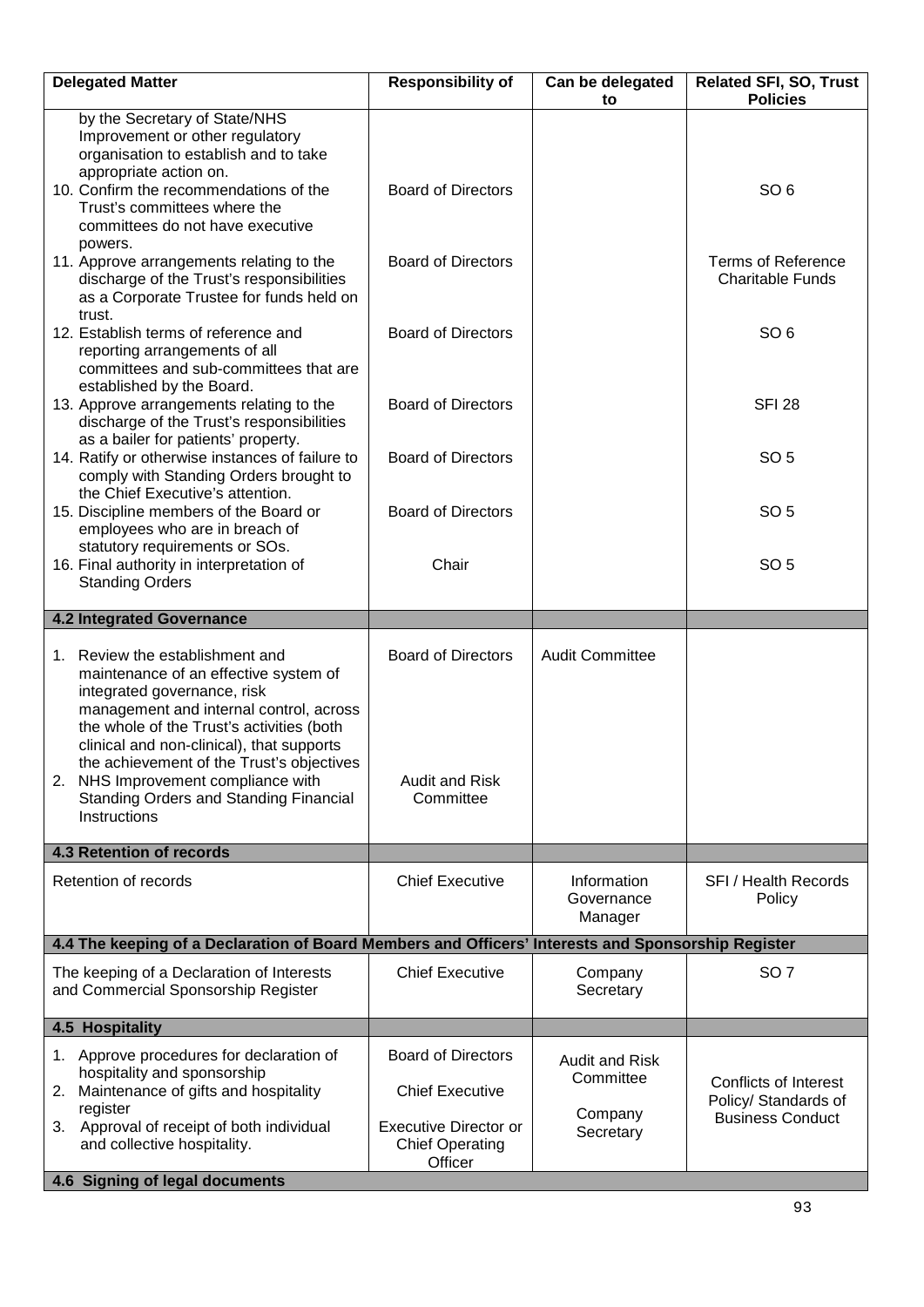| <b>Delegated Matter</b>                                                                    | <b>Responsibility of</b>                                            | Can be delegated<br>to                      | <b>Related SFI, SO, Trust</b><br><b>Policies</b>                                |  |
|--------------------------------------------------------------------------------------------|---------------------------------------------------------------------|---------------------------------------------|---------------------------------------------------------------------------------|--|
| The signing of documents necessary in legal<br>proceedings                                 | <b>Chief Executive</b>                                              | <b>Executive Director/</b>                  | SO 12                                                                           |  |
|                                                                                            |                                                                     | <b>Company Secretary</b>                    |                                                                                 |  |
| 4.7 Attestation of sealing's in accordance with Standing Orders                            |                                                                     |                                             |                                                                                 |  |
| Attestation of sealing's in accordance with<br><b>Standing Orders</b>                      | Two Directors or<br>Director and<br><b>Company Secretary</b>        |                                             | SO 11                                                                           |  |
| 4.8 The keeping of a Register of Sealings                                                  |                                                                     |                                             |                                                                                 |  |
| The keeping of a Register of Sealings                                                      | <b>Chief Executive</b>                                              | Company<br>Secretary                        | SO 11                                                                           |  |
| 4.9 Authorisation of sponsorship deals                                                     |                                                                     |                                             |                                                                                 |  |
| Authorisation of sponsorship deals                                                         | <b>Chief Executive</b>                                              | <b>Director of Finance</b>                  | <b>Conflicts of Interest</b><br>Policy/ Standards of<br><b>Business Conduct</b> |  |
| 4.10 Research and development                                                              |                                                                     |                                             |                                                                                 |  |
| Prior approval of schemes required from<br>R&D committee.                                  |                                                                     |                                             |                                                                                 |  |
| Approval of research and development<br>contracts (including variations or<br>extensions): |                                                                     |                                             |                                                                                 |  |
| Up to £30K                                                                                 | Medical Director/<br>Director of Finance/<br><b>Chief Executive</b> | Head of Research<br>and Development         |                                                                                 |  |
| £30K to £250K                                                                              | <b>EDG</b>                                                          |                                             |                                                                                 |  |
| £250K and over<br>$\blacksquare$                                                           | <b>Board of Directors</b>                                           |                                             |                                                                                 |  |
| 4.11 Review of Trust's compliance with the Information Governance Standards                |                                                                     |                                             |                                                                                 |  |
| Review of Trust's compliance with the<br><b>Information Governance Standards</b>           | <b>SIRO</b>                                                         | Head of IT and<br>Information<br>Governance | Information<br>Governance Policy and<br>Strategy                                |  |
| 4.12 Freedom of Information Act                                                            |                                                                     |                                             |                                                                                 |  |
| Release of information in line with the<br>Freedom of Information Act                      | Associate Director of<br><b>Corporate Affairs</b>                   | Head of<br>Communications                   | Freedom of Information<br>Policy                                                |  |

As a general principle, no Executive Director or employee may engage, re-engage, or re-grade employees, either on a permanent or temporary nature, or hire agency staff, or agree to changes in any aspect of remuneration:

(a) unless authorised to do so by the Chief Executive; and

(b) Within the limit of his approved budget and funded establishment.

| <b>Delegated Matter</b> |                                                                                                                                                      | <b>Responsibility of</b> | Can be delegated<br>to                                   | <b>Related SFI, SO, Trust</b><br><b>Policies</b> |
|-------------------------|------------------------------------------------------------------------------------------------------------------------------------------------------|--------------------------|----------------------------------------------------------|--------------------------------------------------|
|                         | 5.1 Policy determination                                                                                                                             |                          |                                                          |                                                  |
|                         | Approve management policies including<br>personnel policies incorporating<br>arrangements for the appointment,<br>removal and remuneration of staff. | Board of Directors       | <b>Chief Executive</b><br>and Director of<br>People & OD | <b>SFI 22</b>                                    |
|                         | 5.2 Senior appointments and dismissals                                                                                                               |                          |                                                          |                                                  |
|                         |                                                                                                                                                      |                          |                                                          |                                                  |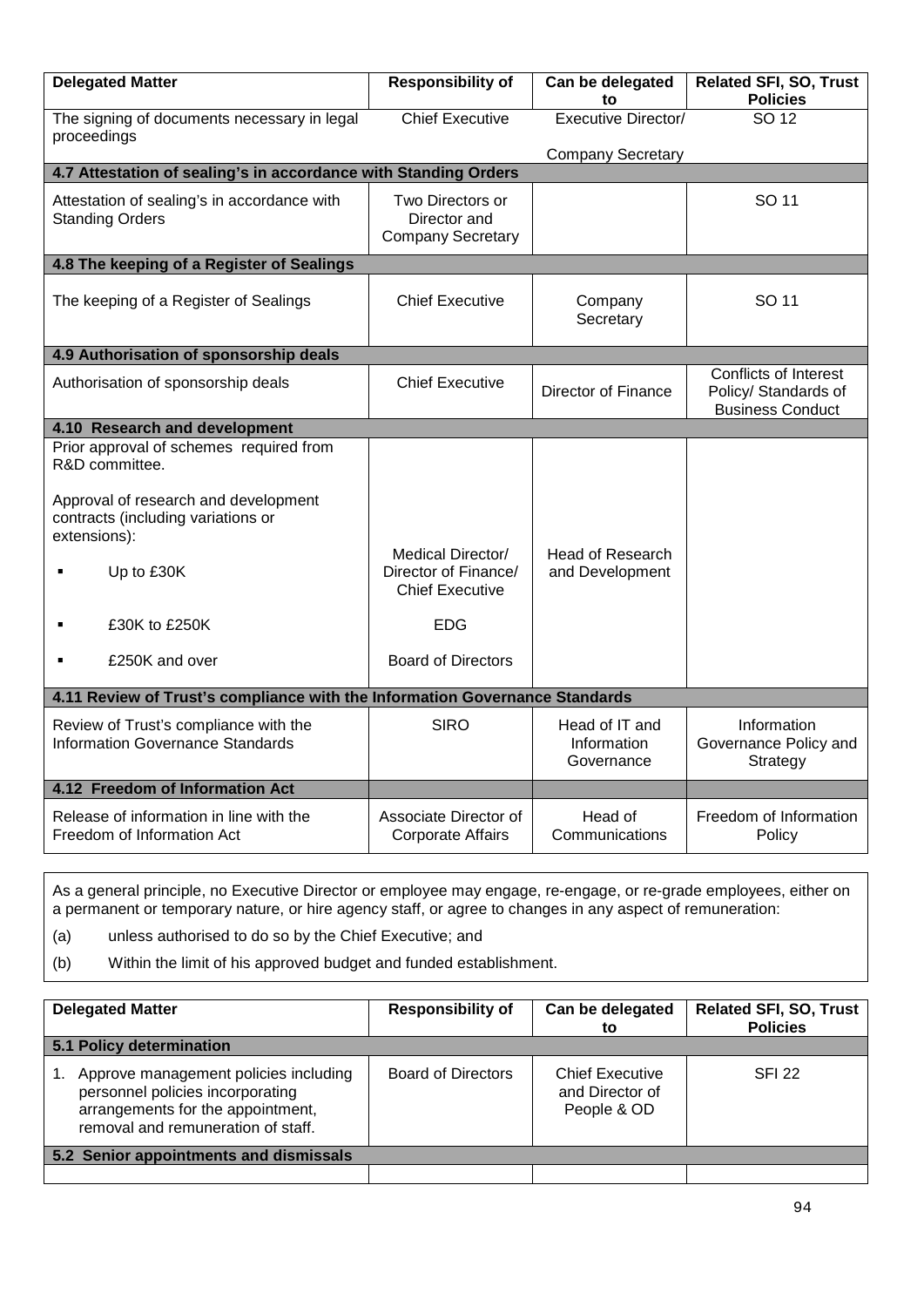| <b>Delegated Matter</b>                                                                                                                                                   | <b>Responsibility of</b>                                                              | Can be delegated<br>to                                                    | <b>Related SFI, SO, Trust</b><br><b>Policies</b>               |
|---------------------------------------------------------------------------------------------------------------------------------------------------------------------------|---------------------------------------------------------------------------------------|---------------------------------------------------------------------------|----------------------------------------------------------------|
| 1. Appoint the Deputy Chair of the Board.<br>2. Appoint, re-appoint and remove the<br><b>Chair and Non-Executive Directors</b>                                            | <b>Council of Governors</b><br><b>Council of Governors</b>                            |                                                                           | SO <sub>2</sub><br>SO <sub>2</sub>                             |
| 3. Ratify appointment of Chief Executive<br>4. Appoint the Senior Independent Director<br>5. Appoint and dismiss committees (and<br>individual members) that are directly | <b>Council of Governors</b><br><b>Board of Directors</b><br><b>Board of Directors</b> |                                                                           | Constitution<br>SO <sub>2</sub><br>SO <sub>6</sub>             |
| accountable to the Board.<br>6. Appoint, appraise, discipline and dismiss<br><b>Executive Directors and Associate</b><br>Directors (subject to Standing Orders).          | <b>Board of Directors</b>                                                             | <b>BART</b>                                                               |                                                                |
| 7. Confirm appointment of members of any<br>committee of the Trust as<br>representatives on outside bodies.                                                               | <b>Board of Directors</b>                                                             | <b>EDG</b>                                                                | SO <sub>2</sub>                                                |
| 8. Appoint, appraise discipline and dismiss<br>the Company Secretary (if the<br>appointment of a Secretary is required<br>under Standing Orders).                         | <b>Board of Directors</b>                                                             |                                                                           | <b>SFI 22</b>                                                  |
| 9. Approve proposals regarding directors<br>and senior employees and those of the<br>Chief Executive for staff not covered by<br>the Committee.                           | <b>BART</b>                                                                           |                                                                           |                                                                |
| 10. AGH Solutions Ltd - appoint, remove<br>and approve T&C's for Board Directors<br>and Company Secretary                                                                 | <b>Board of Directors</b>                                                             | <b>BART</b>                                                               | <b>AGHS Articles of</b><br><b>Association and AGHS</b><br>SO's |
| 5.3 Personnel and pay                                                                                                                                                     |                                                                                       |                                                                           |                                                                |
| 1. Authorisation of timesheets (including<br>agency timesheets)                                                                                                           | <b>Chief Operating</b><br>Officer/ Head of<br>Service                                 | <b>Delegated Budget</b><br>Holder                                         | <b>SFI 22</b>                                                  |
| 2. Establishment posts<br>Authority to fill funded post on the<br>establishment with permanent staff                                                                      | <b>Chief Executive</b>                                                                | <b>Vacancy Control</b><br>Panel /Executive<br>Director                    | <b>SFI 22</b>                                                  |
| 3. Non-establishment posts                                                                                                                                                |                                                                                       |                                                                           |                                                                |
| Authority to appoint staff to post not on<br>the formal establishment                                                                                                     | <b>Chief Executive</b>                                                                | Director of People<br>& OD                                                | <b>SFI 22</b>                                                  |
| 4. Additional increments                                                                                                                                                  |                                                                                       |                                                                           |                                                                |
| Granting of additional increments to staff:                                                                                                                               |                                                                                       | <b>Director of Finance</b>                                                |                                                                |
| within budget                                                                                                                                                             | <b>Chief Executive and</b><br>Director of People &<br><b>OD</b>                       | and Director of<br>People & OD                                            | <b>SFI 22</b>                                                  |
| in excess of budget                                                                                                                                                       | <b>Chief Executive and</b><br>Director of People &<br><b>OD</b>                       | <b>Director of Finance</b><br>& Director of<br>People & OD<br><b>BART</b> | Agenda for Change<br>Regulations                               |
| for Chief Executive and Director posts                                                                                                                                    | Board                                                                                 |                                                                           |                                                                |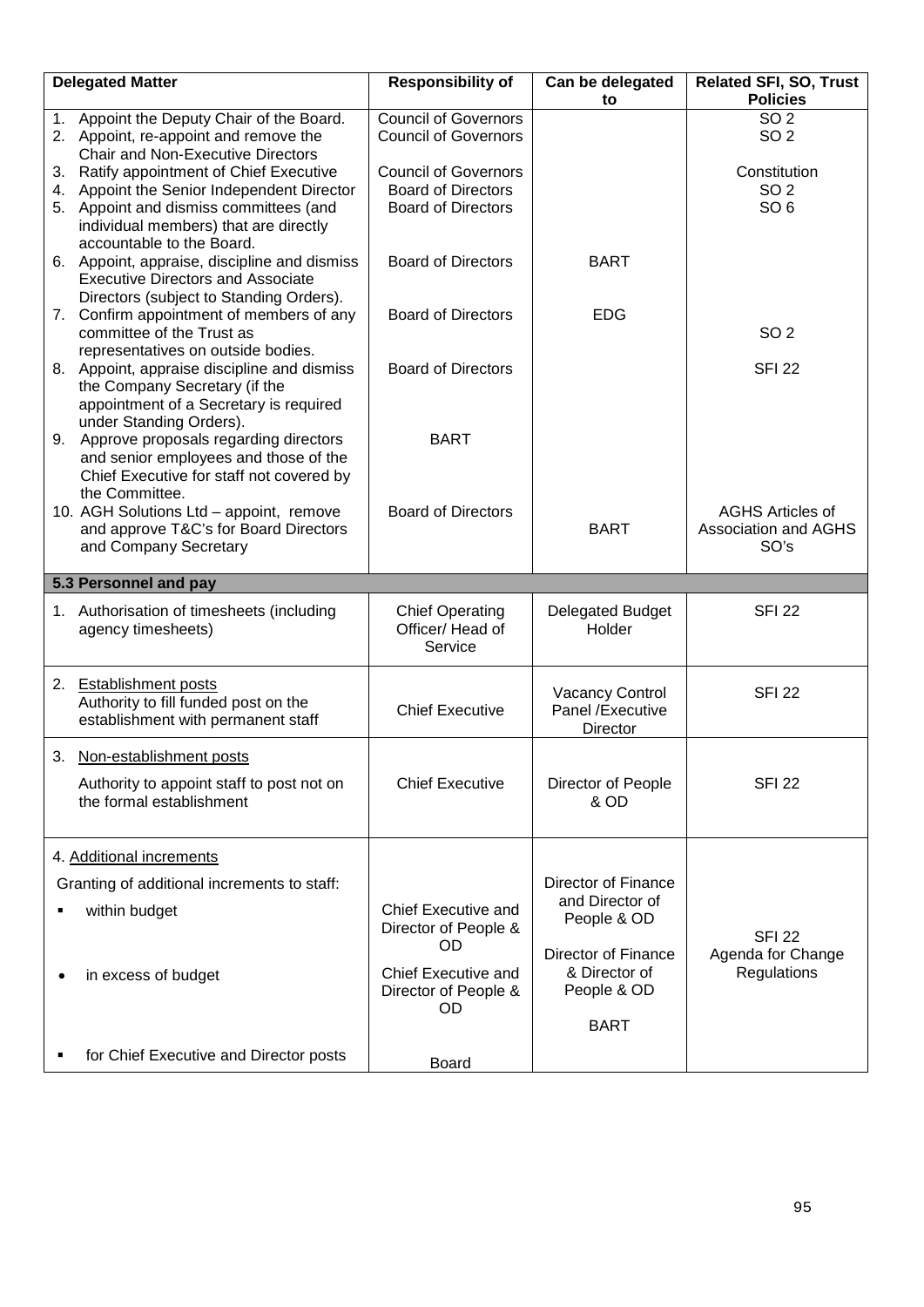|          | <b>Delegated Matter</b>                                                                                                                                                                                                                                                                                                                                                                        | <b>Responsibility of</b>                                              | Can be delegated<br>to            | <b>Related SFI, SO, Trust</b><br><b>Policies</b> |
|----------|------------------------------------------------------------------------------------------------------------------------------------------------------------------------------------------------------------------------------------------------------------------------------------------------------------------------------------------------------------------------------------------------|-----------------------------------------------------------------------|-----------------------------------|--------------------------------------------------|
| 6. Pay   |                                                                                                                                                                                                                                                                                                                                                                                                |                                                                       |                                   |                                                  |
| i.       | Authority to authorise overtime                                                                                                                                                                                                                                                                                                                                                                | <b>Chief Operating</b><br>Officer/ Head of<br>Service                 | <b>Delegated Budget</b><br>Holder | <b>SFI 22</b>                                    |
| ii.      | Authority to authorise travel and<br>subsistence expenses                                                                                                                                                                                                                                                                                                                                      | <b>Chief Operating</b><br>Officer / Head Of<br>Service                | Delegated Budget<br>Holder        |                                                  |
| iii.     | Authority to pay clinical excellence<br>awards to Consultants                                                                                                                                                                                                                                                                                                                                  | <b>Chief Executive</b>                                                | <b>Medical Director</b>           |                                                  |
| iv.      | Authority to pay discretionary points<br>associate<br>staff<br>grade<br>and<br>to<br>specialist doctors                                                                                                                                                                                                                                                                                        | <b>Medical Director</b>                                               |                                   |                                                  |
| v.       | Review of remuneration and terms<br>of service of executive directors and<br>directors<br>associate<br>and<br>senior<br>employees ensuring they are fairly<br>rewarded<br>for<br>their<br>individual<br>contribution to the Trust, having<br>the<br>Trust's<br>regard<br>to<br>proper<br>circumstances and performance and<br>to the provisions of any national<br>arrangements for such staff | <b>BART</b>                                                           |                                   |                                                  |
| 7. Leave |                                                                                                                                                                                                                                                                                                                                                                                                |                                                                       |                                   |                                                  |
|          | 1. Approval of annual leave                                                                                                                                                                                                                                                                                                                                                                    |                                                                       |                                   |                                                  |
|          | Annual leave - approval of carry forward                                                                                                                                                                                                                                                                                                                                                       |                                                                       |                                   |                                                  |
|          | Up to a maximum of 5 days:                                                                                                                                                                                                                                                                                                                                                                     | <b>Chief Operating</b><br>Officer/Head Of<br>Service                  | Line Manager                      | <b>Annual Leave Policy</b>                       |
|          | Over 5 days:                                                                                                                                                                                                                                                                                                                                                                                   |                                                                       |                                   |                                                  |
| (i)      | <b>Medical Staff</b>                                                                                                                                                                                                                                                                                                                                                                           | <b>Medical Director</b>                                               | <b>Clinical Director</b>          |                                                  |
| (ii)     | <b>Other Staff</b>                                                                                                                                                                                                                                                                                                                                                                             | <b>Chief Operating</b><br>Officer/Head Of<br>Service                  | Line Manager                      |                                                  |
| 2.       | Approval of compassionate leave                                                                                                                                                                                                                                                                                                                                                                |                                                                       |                                   |                                                  |
| (i)      | Up to 5 days                                                                                                                                                                                                                                                                                                                                                                                   | Director/Chief<br>Operating<br>Officer/Head of                        | Line Manager                      | <b>Special Leave Policy</b>                      |
| (ii)     | Up to 10 days                                                                                                                                                                                                                                                                                                                                                                                  | Service<br>As above                                                   |                                   |                                                  |
|          | 4. Special leave:                                                                                                                                                                                                                                                                                                                                                                              | Director/Director of<br>operations /Head of<br>Service                |                                   | <b>Special Leave Policy</b>                      |
| 5.       | Maternity/Paternity leave                                                                                                                                                                                                                                                                                                                                                                      | Director/Director of<br>operations/ Head of<br>Service<br>Director of |                                   | <b>Parents Support</b><br>Guidance               |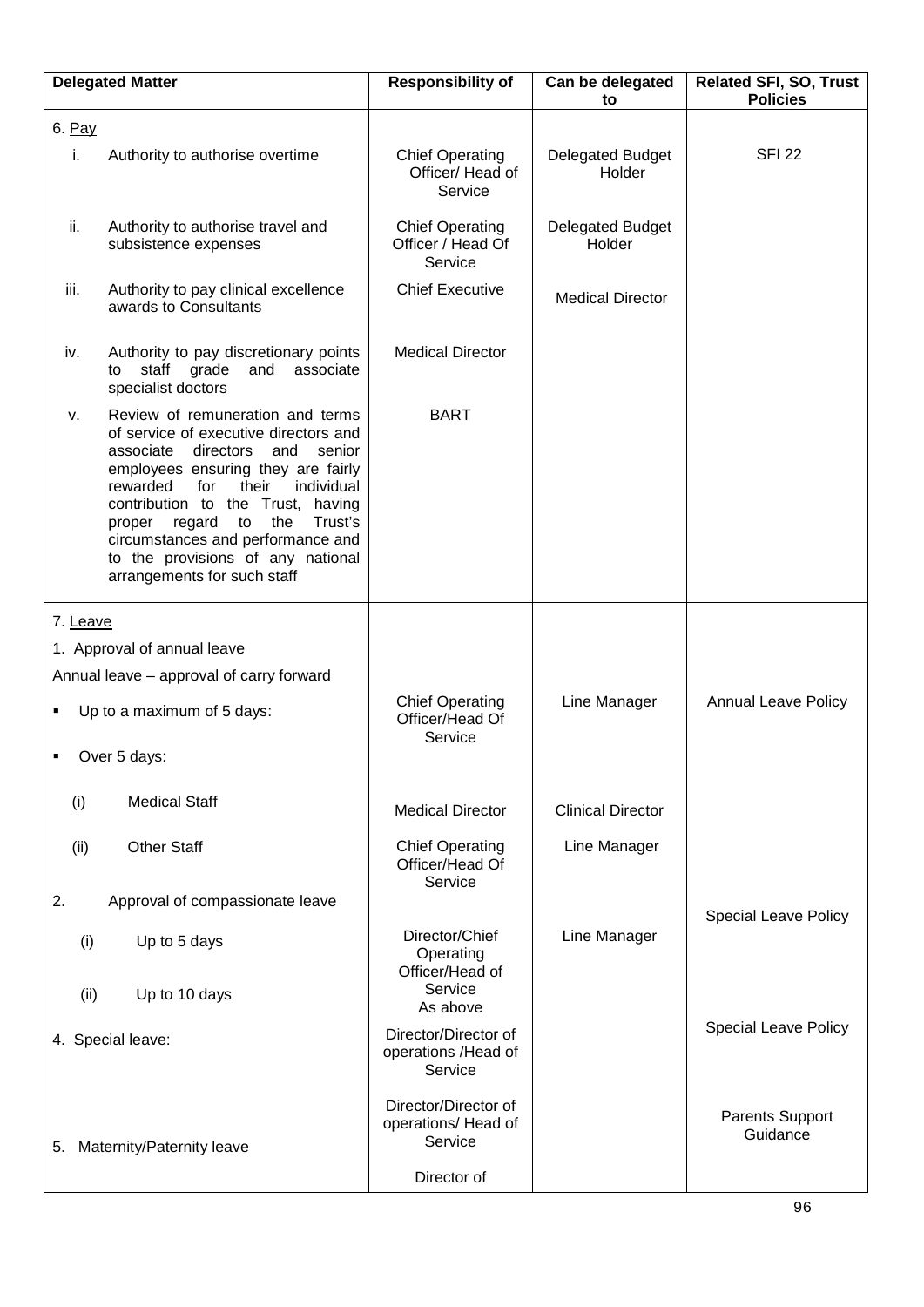| <b>Delegated Matter</b>                                                                                                                                                                | <b>Responsibility of</b>                                                        | Can be delegated<br>to                       | <b>Related SFI, SO, Trust</b><br><b>Policies</b> |
|----------------------------------------------------------------------------------------------------------------------------------------------------------------------------------------|---------------------------------------------------------------------------------|----------------------------------------------|--------------------------------------------------|
| 6. Leave without pay                                                                                                                                                                   | operations/ Head of<br>Service                                                  |                                              | <b>Special Leave Policy</b>                      |
| 7. Medical staff leave of absence - paid<br>and unpaid                                                                                                                                 | <b>Chief Executive</b><br>Director/Director of<br>operations/ Head Of           | <b>Medical Director</b>                      | <b>Special Leave Policy</b>                      |
| 8. Time off in lieu                                                                                                                                                                    | Service                                                                         |                                              | <b>Special Leave Policy</b>                      |
| 9. Flexible working arrangements                                                                                                                                                       | Director/Director of<br>operations/Head of<br>Service<br><b>Chief Executive</b> |                                              | <b>Flexible Working Policy</b>                   |
| 11. Approval of sabbaticals                                                                                                                                                            |                                                                                 |                                              | <b>Special Leave Policy</b>                      |
| 8. Sick leave                                                                                                                                                                          |                                                                                 |                                              |                                                  |
| 1. Extension of sick leave on half pay up to<br>three months                                                                                                                           | Director/ Director of<br>People & OD                                            | Director of<br>operations/Head Of<br>Service | Sickness Absence<br>Management policy            |
| 2. Return to work part time on full pay to<br>assist recovery                                                                                                                          | Director/ Director of<br>People & OD                                            | As above                                     | As above                                         |
|                                                                                                                                                                                        | Director/ Director of<br>People & OD                                            | As above                                     | As above                                         |
| 3. Extension of sick leave on full pay                                                                                                                                                 |                                                                                 |                                              |                                                  |
| 9. Study leave                                                                                                                                                                         |                                                                                 |                                              |                                                  |
| 1. Study leave outside the UK - medical                                                                                                                                                | <b>Medical Director</b>                                                         | <b>Clinical Director</b>                     | <b>Established medical</b><br>staff study and    |
| 2. Study leave outside the UK - other                                                                                                                                                  | Chief Executive (or<br>Chair in the case of<br>the Chief Executive)             | Delegated Budget<br>Holder                   | professional leave<br>policy<br>As above         |
| 3. Medical staff study leave (UK)                                                                                                                                                      | <b>Medical Director</b>                                                         | <b>Clinical Director</b>                     |                                                  |
| 4. All other study leave (UK)                                                                                                                                                          | Director of<br>operations                                                       | <b>Delegated Budget</b><br>Holder            | As above<br>As above                             |
| 10. Removal expenses                                                                                                                                                                   |                                                                                 |                                              |                                                  |
| Rent and House Purchases: Authorisation of<br>payment of removal expenses incurred by<br>officers taking up new appointments<br>(providing consideration was promised at<br>interview) | <b>Audit and Risk</b><br>Committee                                              | Director of People<br>& OD                   | <b>Relocation Policy</b>                         |
| 11. Grievance procedure                                                                                                                                                                |                                                                                 |                                              |                                                  |
| Note: All grievance cases must be dealt with<br>strictly in accordance with the Grievance                                                                                              | Director of People &<br>OD                                                      |                                              | <b>Grievance Policy</b>                          |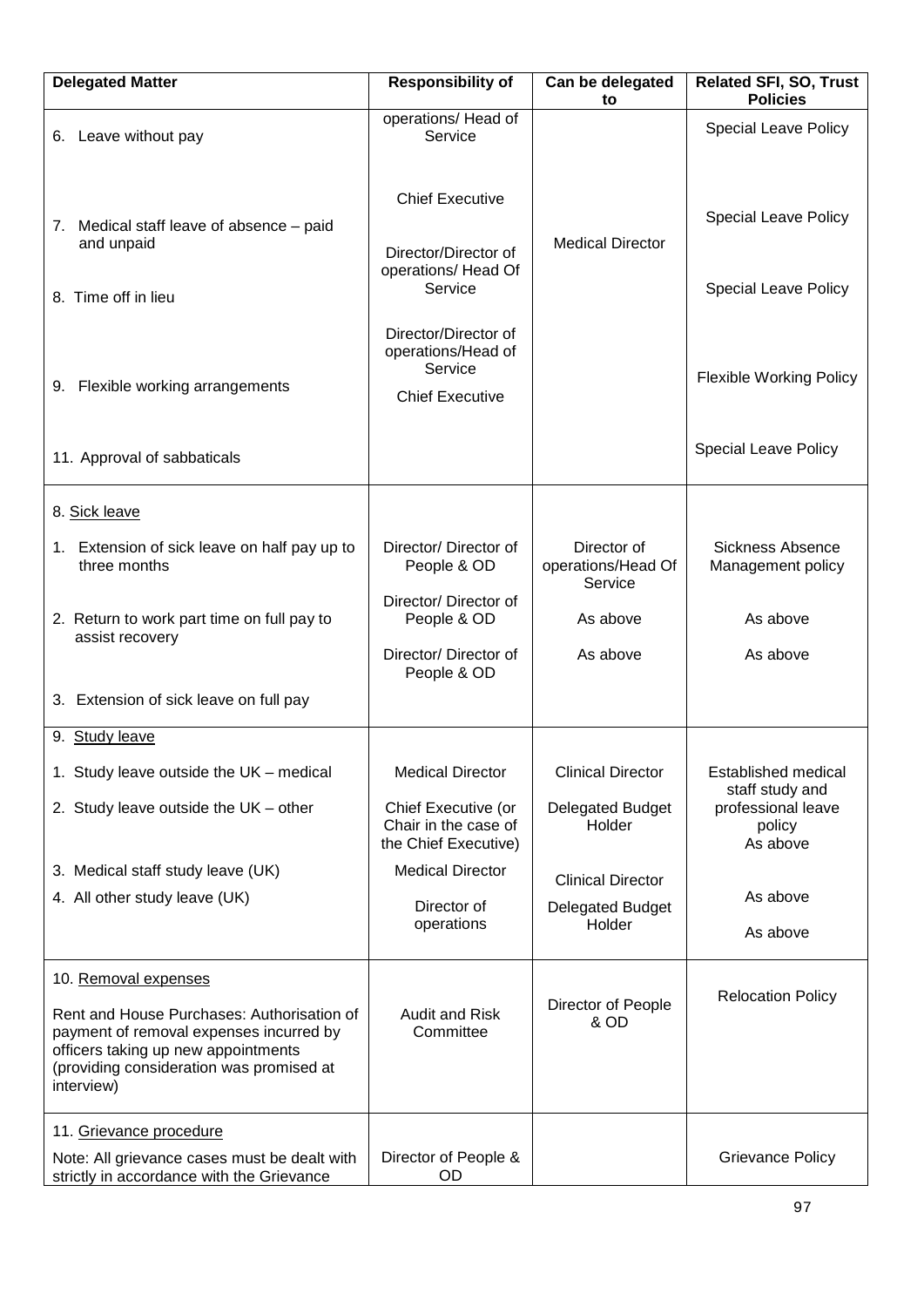| <b>Delegated Matter</b>                                                                                                                                                 | <b>Responsibility of</b>                                                                               | Can be delegated<br>to                                                      | <b>Related SFI, SO, Trust</b><br><b>Policies</b> |
|-------------------------------------------------------------------------------------------------------------------------------------------------------------------------|--------------------------------------------------------------------------------------------------------|-----------------------------------------------------------------------------|--------------------------------------------------|
| Policy and the advice of a Human<br>Resources Officer should be sought.                                                                                                 |                                                                                                        |                                                                             |                                                  |
| 12. Authorised car and mobile phone users                                                                                                                               |                                                                                                        |                                                                             |                                                  |
| Requests for new posts to be authorised as<br>car users or mobile phone users                                                                                           | Director/Director of<br>operations/Head of<br>Service                                                  |                                                                             | Lease Car and Mobile<br><b>Phone Procedures</b>  |
| 13. Renewal of fixed term contracts                                                                                                                                     | <b>Vacancy Control</b><br>Panel                                                                        |                                                                             | Deployment Policy                                |
| 14. Ill health retirement                                                                                                                                               |                                                                                                        |                                                                             | Outlined in the absence                          |
| Authorisation of retirement on the grounds of<br>ill health.                                                                                                            | Via the Director of<br>People & OD (the<br>decision can only be<br>made by the NHS<br>Pensions Agency) |                                                                             | policy                                           |
| 17. Redundancy                                                                                                                                                          |                                                                                                        |                                                                             |                                                  |
| Authorisation of staff redundancy for staff<br>covered within its terms of reference                                                                                    | <b>BART</b>                                                                                            | Director of People<br>& OD                                                  | <b>Organisational Change</b><br>Policy           |
| Authorisation of staff redundancy covered by<br>Agenda for Change                                                                                                       | Director of People &<br>OD and Director of<br>Finance                                                  |                                                                             | As above                                         |
| 18. Dismissal                                                                                                                                                           |                                                                                                        |                                                                             |                                                  |
| Authorisation of staff dismissal                                                                                                                                        | <b>Chief Executive</b>                                                                                 | See Disciplinary                                                            | <b>Disciplinary Procedures</b>                   |
| Note: All dismissal cases must be dealt with<br>strictly in accordance with the Disciplinary<br>Policy and the advice of a Human<br>Resources Officer should be sought. |                                                                                                        | Policy for cascade<br>of delegated<br>officers with<br>authority to dismiss | Policy                                           |
| 19. Severance Payments                                                                                                                                                  | <b>BART</b> (following                                                                                 |                                                                             |                                                  |
| Authorisation of severance payments                                                                                                                                     | approval by NHS<br>Improvement/HM<br>Treasury)                                                         |                                                                             |                                                  |
| 5.4 Engagement of staff not on the establishment                                                                                                                        |                                                                                                        |                                                                             |                                                  |
| 1. Non-Medical Consultancy Staff                                                                                                                                        | <b>Chief Executive</b>                                                                                 |                                                                             | <b>SFI 22</b>                                    |
| 2. Engagement of Trust's Solicitors                                                                                                                                     | Board Director,                                                                                        | <b>Assistant Director</b>                                                   |                                                  |
| (Based on Trust's list of approved Solicitors)                                                                                                                          | Company Secretary/<br>Director of People &<br>OD                                                       | Healthcare<br>Governance                                                    |                                                  |
| 3. Booking of Bank or Agency Staff:                                                                                                                                     | <b>Chief Executive</b>                                                                                 | Director of<br>operations<br>or                                             |                                                  |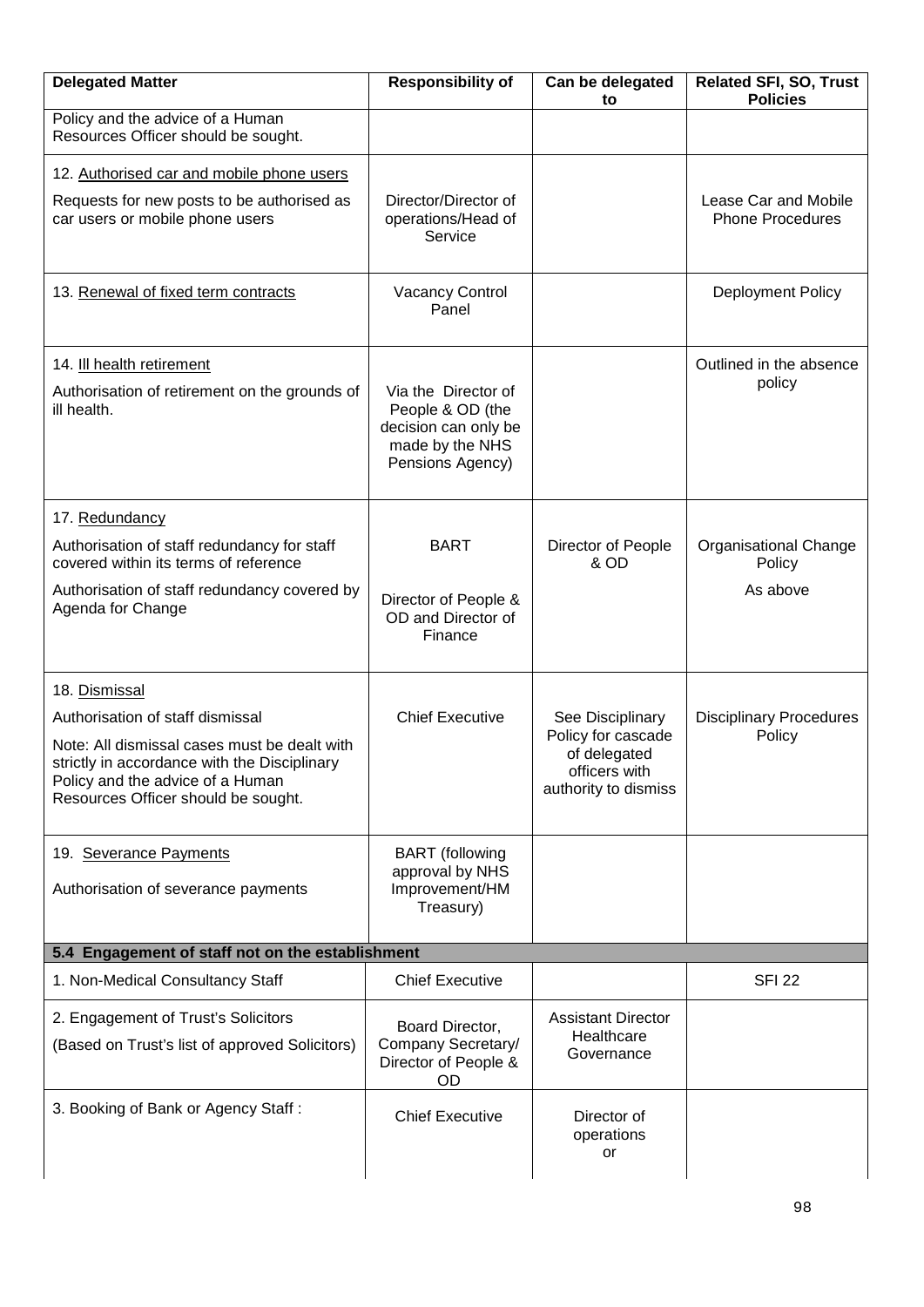| <b>Delegated Matter</b>                                                                                     | <b>Responsibility of</b>                                 | Can be delegated<br>to            | <b>Related SFI, SO, Trust</b><br><b>Policies</b> |
|-------------------------------------------------------------------------------------------------------------|----------------------------------------------------------|-----------------------------------|--------------------------------------------------|
| Medical Locums                                                                                              |                                                          | <b>HR Department</b>              | <b>SFI 22</b>                                    |
|                                                                                                             |                                                          | or                                |                                                  |
| Nursing                                                                                                     |                                                          | <b>Temporary Staffing</b><br>Team |                                                  |
| Clerical                                                                                                    |                                                          |                                   |                                                  |
| 5.5 Facilities for staff not employed by the Trust to gain practical experience                             |                                                          |                                   |                                                  |
| Professional recognition, honorary contracts<br>and insurance of medical staff, work<br>experience students | Director of People &<br>OD or<br><b>Medical Director</b> |                                   | <b>HR Policies</b>                               |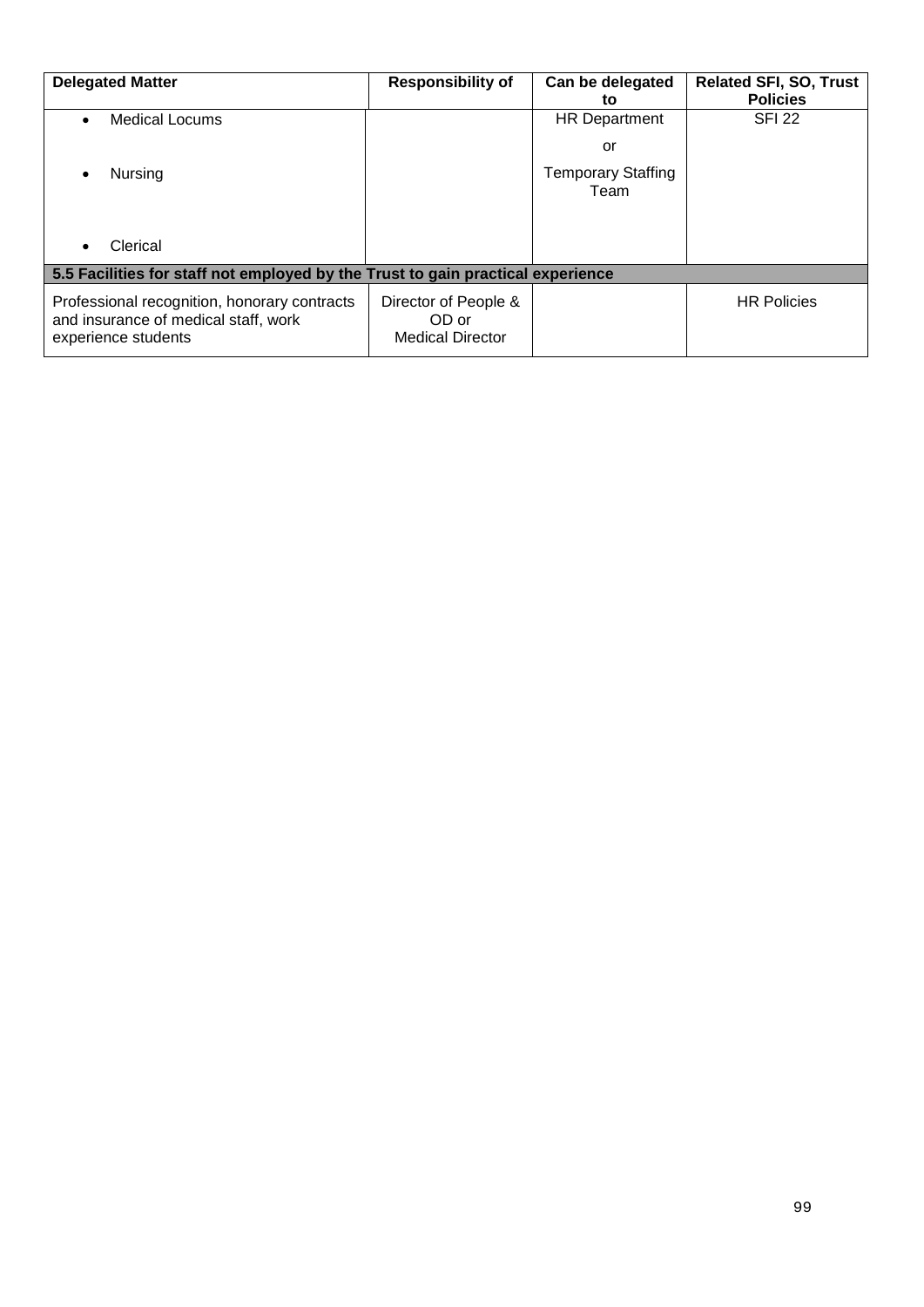| <b>Delegated Matter</b>                                                                                                                                         | <b>Responsibility of</b>                                                   | Can be delegated<br>to                                                                                       | <b>Related SFI, SO, Trust</b><br><b>Policies</b>                    |  |
|-----------------------------------------------------------------------------------------------------------------------------------------------------------------|----------------------------------------------------------------------------|--------------------------------------------------------------------------------------------------------------|---------------------------------------------------------------------|--|
| <b>6.1 Security policy</b>                                                                                                                                      |                                                                            |                                                                                                              |                                                                     |  |
| 1. Corporate responsibility for<br>implementation of the Security Policy                                                                                        | <b>Board of Directors</b>                                                  | <b>Managing Director</b><br>, AGH Solutions Ltd                                                              | Security, Violence &<br><b>Aggression Policy</b>                    |  |
| Overall statutory responsibility for<br>2.<br>security management within the Trust                                                                              | <b>Chief Executive</b>                                                     |                                                                                                              | Security, Violence &<br><b>Aggression Policy</b>                    |  |
| 6.2 Reporting of incidents to the police                                                                                                                        |                                                                            |                                                                                                              |                                                                     |  |
| Where an offence is suspected<br>1.                                                                                                                             |                                                                            |                                                                                                              |                                                                     |  |
| Criminal offence of a violent or clinical<br>$\bullet$<br>nature                                                                                                | Chief Executive or<br><b>Chief Operating</b>                               | Managing Director,<br><b>AGH Solutions Ltd</b>                                                               | <b>SFI 15</b><br>Bribery, Corruption and                            |  |
| Where a fraud or theft is involved<br>$\bullet$                                                                                                                 | Officer<br><b>Director of Finance</b><br>or<br><b>Chief Executive</b>      | <b>Managing Director</b><br><b>AGH Solutions Ltd</b><br>(theft)/Local<br>Counter-Fraud<br>Specialist (fraud) | <b>Anti-Fraud Policy</b>                                            |  |
| Other<br>2.                                                                                                                                                     | <b>Chief Operating</b><br>Officer                                          | Managing Director,<br><b>AGH Solutions Ltd</b>                                                               |                                                                     |  |
| 6.3 Insurance policies and risk management                                                                                                                      |                                                                            |                                                                                                              |                                                                     |  |
| <b>Risk Management and Legal Services</b>                                                                                                                       | <b>Chief Executive</b>                                                     | Medical Director/<br><b>Associate Director</b><br>of Corporate Affairs                                       | <b>SFI 32</b><br><b>Claims Management</b><br>Policy                 |  |
| Insurance                                                                                                                                                       | Chief Executive or<br><b>Director of Finance</b>                           |                                                                                                              | <b>SFI 32</b>                                                       |  |
| 6.4 Review of all statutory compliance legislation and Health and Safety requirements including Control of<br><b>Substances Hazardous to Health Regulations</b> |                                                                            |                                                                                                              |                                                                     |  |
| Review of all statutory compliance<br>legislation and Health and Safety<br>requirements including Control of<br>Substances Hazardous to Health<br>Regulations   | <b>Chief Executive</b>                                                     | Health Safety &<br>Emergency<br><b>Planning Manager</b><br>or Health & Safety<br>Lead                        | <b>Health and Safety</b><br>Policy                                  |  |
| 6.5 ID and security badges                                                                                                                                      |                                                                            |                                                                                                              |                                                                     |  |
| Authority for the issue of ID and security<br>badges and car park passes                                                                                        | <b>Delegated Budget</b><br>Holder                                          | List maintained by<br><b>Facilities</b><br>Management                                                        | Security, Violence &<br><b>Aggression Policy</b>                    |  |
| Authority for the issue of authorised visitor<br>car park passes                                                                                                | Director of Finance<br>(contractors)/Compa<br>ny Secretary (FT<br>members) |                                                                                                              | Security, Violence &<br><b>Aggression Policy</b><br>ID Badge policy |  |

| <b>Delegated Matter</b>        | <b>Responsibility of</b> | Can be delegated | <b>Related SFI, SO, Trust</b><br><b>Policies</b> |
|--------------------------------|--------------------------|------------------|--------------------------------------------------|
| 7.1 Authorisation of new drugs |                          |                  |                                                  |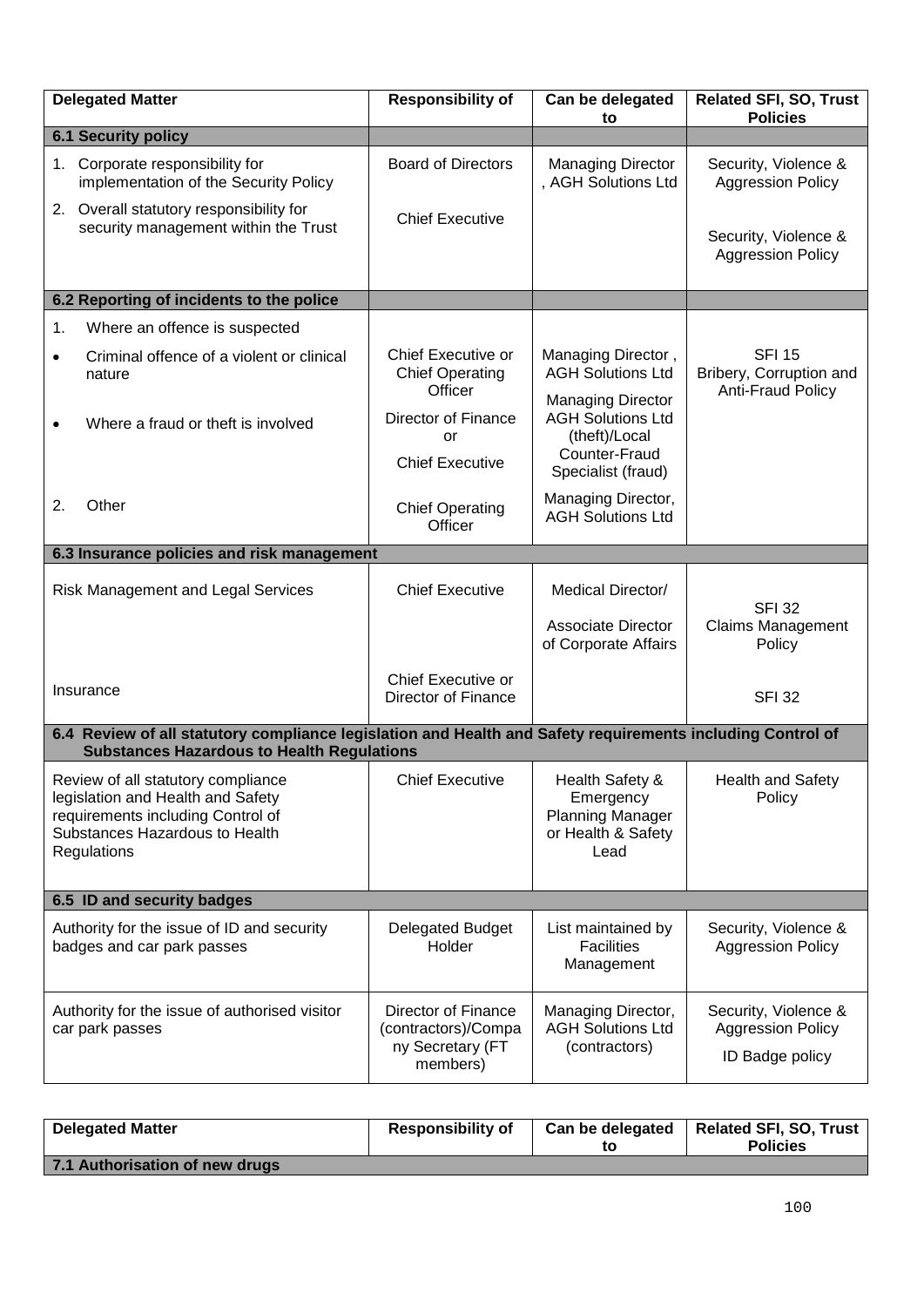| <b>Delegated Matter</b>                                                                                                                                                                | <b>Responsibility of</b>                                                                                         | Can be delegated<br>to       | <b>Related SFI, SO, Trust</b><br><b>Policies</b>                                   |  |
|----------------------------------------------------------------------------------------------------------------------------------------------------------------------------------------|------------------------------------------------------------------------------------------------------------------|------------------------------|------------------------------------------------------------------------------------|--|
| All new drugs should be approved from a clinical effectiveness point of view by the D&TC. Resourcing of approved<br>drugs should then be subject to the business case approval process |                                                                                                                  |                              |                                                                                    |  |
| 1. Estimated total yearly cost per individual<br>drug up to £25,000                                                                                                                    | <b>Medical Director</b>                                                                                          | <b>Clinical Director</b>     | <b>Medicines Management</b><br>Policy                                              |  |
| 2. Estimated total yearly cost per individual<br>drug above £25,000                                                                                                                    | D&TC approval,<br>subject to business<br>case procedure                                                          |                              | <b>Medicines Management</b><br>Policy                                              |  |
| <b>7.2 Purchasing drugs</b>                                                                                                                                                            |                                                                                                                  |                              |                                                                                    |  |
| Authority to purchase/contract:                                                                                                                                                        |                                                                                                                  |                              | <b>SFI 20</b>                                                                      |  |
| Up to £5K                                                                                                                                                                              | Senior Technician                                                                                                |                              |                                                                                    |  |
| £5K - £30K                                                                                                                                                                             | Countersigned by<br><b>Principal Pharmacist</b>                                                                  |                              |                                                                                    |  |
| £30K to £250K<br>(unless on contract)                                                                                                                                                  | Director of Finance or<br><b>Chief Executive</b><br>(countersigned by<br>Chief Pharmacist for<br>contract items) |                              |                                                                                    |  |
| £250K and over                                                                                                                                                                         | <b>Board of Directors</b>                                                                                        |                              |                                                                                    |  |
| 7.3 Patients and relatives' complaints                                                                                                                                                 |                                                                                                                  |                              |                                                                                    |  |
| Overall responsibility for ensuring that all<br>1.<br>complaints are dealt with effectively                                                                                            | <b>Chief Executive</b>                                                                                           | Complaints<br>Manager        | Complaints<br><b>Management Policy</b>                                             |  |
| 2. Responsibility for ensuring complaints<br>relating to a Directorate are investigated<br>thoroughly                                                                                  | Nominated<br>Directorate<br>Investigating<br>Manager                                                             |                              | Complaints<br><b>Management Policy</b>                                             |  |
|                                                                                                                                                                                        |                                                                                                                  |                              |                                                                                    |  |
| 7.4 Infectious diseases and notifiable outbreaks                                                                                                                                       |                                                                                                                  |                              |                                                                                    |  |
| Infectious diseases and notifiable outbreaks                                                                                                                                           | Director of Nursing                                                                                              | Consultant<br>Microbiologist | <b>Infection Prevention</b><br>and Control Policy                                  |  |
| 7.5 Patient group directives/prescribing                                                                                                                                               |                                                                                                                  |                              |                                                                                    |  |
| Approval of nurses and others to administer<br>and prescribe medication beyond the normal<br>scope of practice                                                                         | Director of Nursing or<br>Medical Director or<br><b>Chief Pharmacist</b>                                         |                              | Nurse, Midwives, HV<br>Act, Midwives<br>Rules/Codes of<br>Practice,                |  |
|                                                                                                                                                                                        |                                                                                                                  |                              | NMC Code of<br>Professional<br>Conduct/CSP Rules of<br><b>Professional Conduct</b> |  |
| 7.6 Review of Medicines Inspectorate Regulations                                                                                                                                       |                                                                                                                  |                              |                                                                                    |  |
| Review of Medicines Inspectorate<br>Regulations                                                                                                                                        | <b>Medical Director</b>                                                                                          | Drugs &<br>Therapeutic       |                                                                                    |  |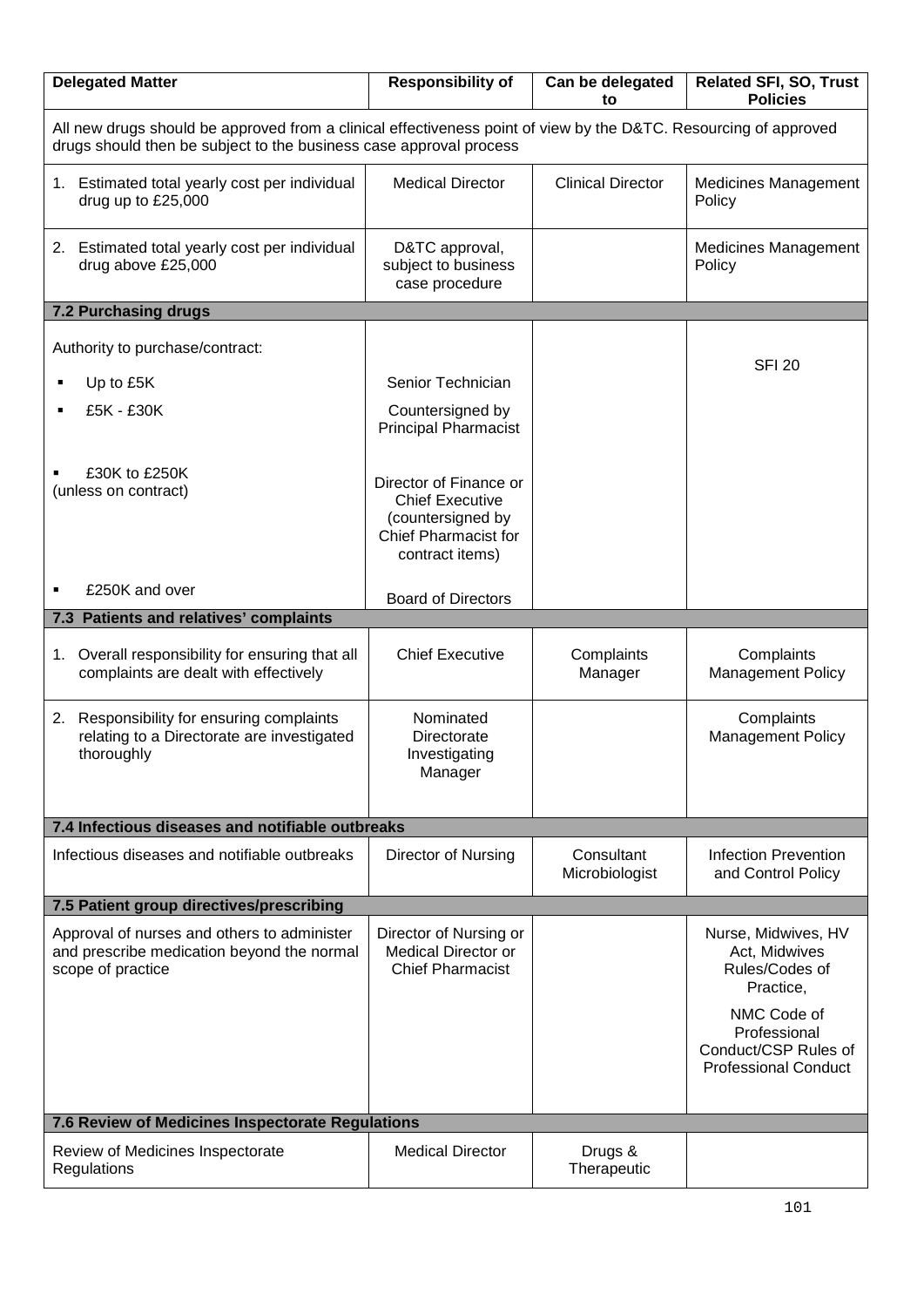| <b>Delegated Matter</b>                                                                 | <b>Responsibility of</b>                             | Can be delegated<br>to                         | <b>Related SFI, SO, Trust</b><br><b>Policies</b> |  |
|-----------------------------------------------------------------------------------------|------------------------------------------------------|------------------------------------------------|--------------------------------------------------|--|
|                                                                                         |                                                      | Committee                                      |                                                  |  |
| <b>7.7 Clinical audit</b>                                                               |                                                      |                                                |                                                  |  |
| Clinical Audit                                                                          | <b>Medical Director</b>                              | Assistant Director<br>Healthcare<br>Governance |                                                  |  |
| 7.8 Waiting list initiatives                                                            |                                                      |                                                |                                                  |  |
| Authority to undertake and approval to pay<br>waiting list initiatives                  | Director of Finance<br>or Chief Operating<br>Officer |                                                |                                                  |  |
| 7.9 Mental Health Act 1983                                                              |                                                      |                                                |                                                  |  |
| Review the Trust's operation of the Act and<br>governance arrangements (see appendix 1) | <b>Medical Director</b>                              | <b>Chief Operating</b><br>Officer              | <b>SFI 33</b>                                    |  |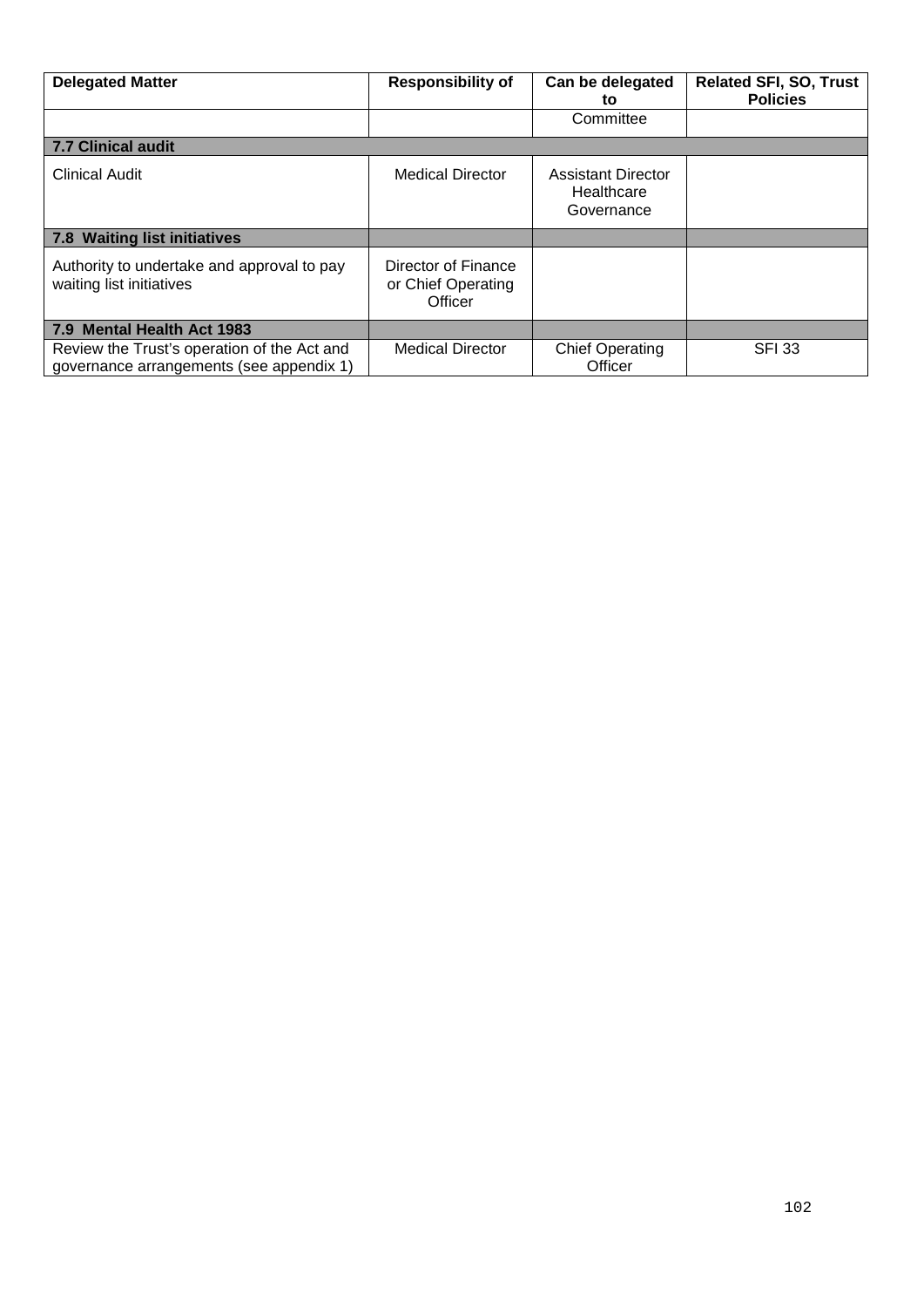| <b>SCHEME OF DELEGATION IMPLIED BY STANDING ORDERS</b> |                                         |                                                                                                                                                    |  |  |
|--------------------------------------------------------|-----------------------------------------|----------------------------------------------------------------------------------------------------------------------------------------------------|--|--|
| <b>SO REF</b>                                          | <b>DELEGATED TO</b>                     | <b>DUTIES DELEGATED</b>                                                                                                                            |  |  |
| 3                                                      | Chair                                   | Final authority in interpretation of SO's.                                                                                                         |  |  |
| 3.3                                                    | Chair                                   | Calling meetings.                                                                                                                                  |  |  |
| 3.6                                                    | Chair                                   | Chair all board meetings and associated responsibilities.                                                                                          |  |  |
| $\overline{7}$                                         | <b>Chief Executive</b>                  | Register(s) of interests.                                                                                                                          |  |  |
| 9.2                                                    | <b>Chief Executive</b>                  | Nominate an officer to oversee and manage contracts on behalf of the<br>Trust.                                                                     |  |  |
| 10.1                                                   | <b>Chief Executive</b>                  | Keep seal in safe place and maintain a register of sealing.                                                                                        |  |  |
| 10.2                                                   | Chair & Chief Executive                 | Attestation of sealing of documents.                                                                                                               |  |  |
| 11                                                     | <b>Chief Executive</b>                  | Approve and sign all documents which will be necessary in legal<br>proceedings.                                                                    |  |  |
| 11                                                     | Chief Executive or<br>nominated officer | Sign on behalf of the Trust any agreement or document not requested to<br>be executed as a deed.                                                   |  |  |
| 12.1                                                   | <b>Chief Executive</b>                  | Existing Directors and employees and all new appointees are notified of<br>and understand their responsibilities within Standing Orders and SFI's. |  |  |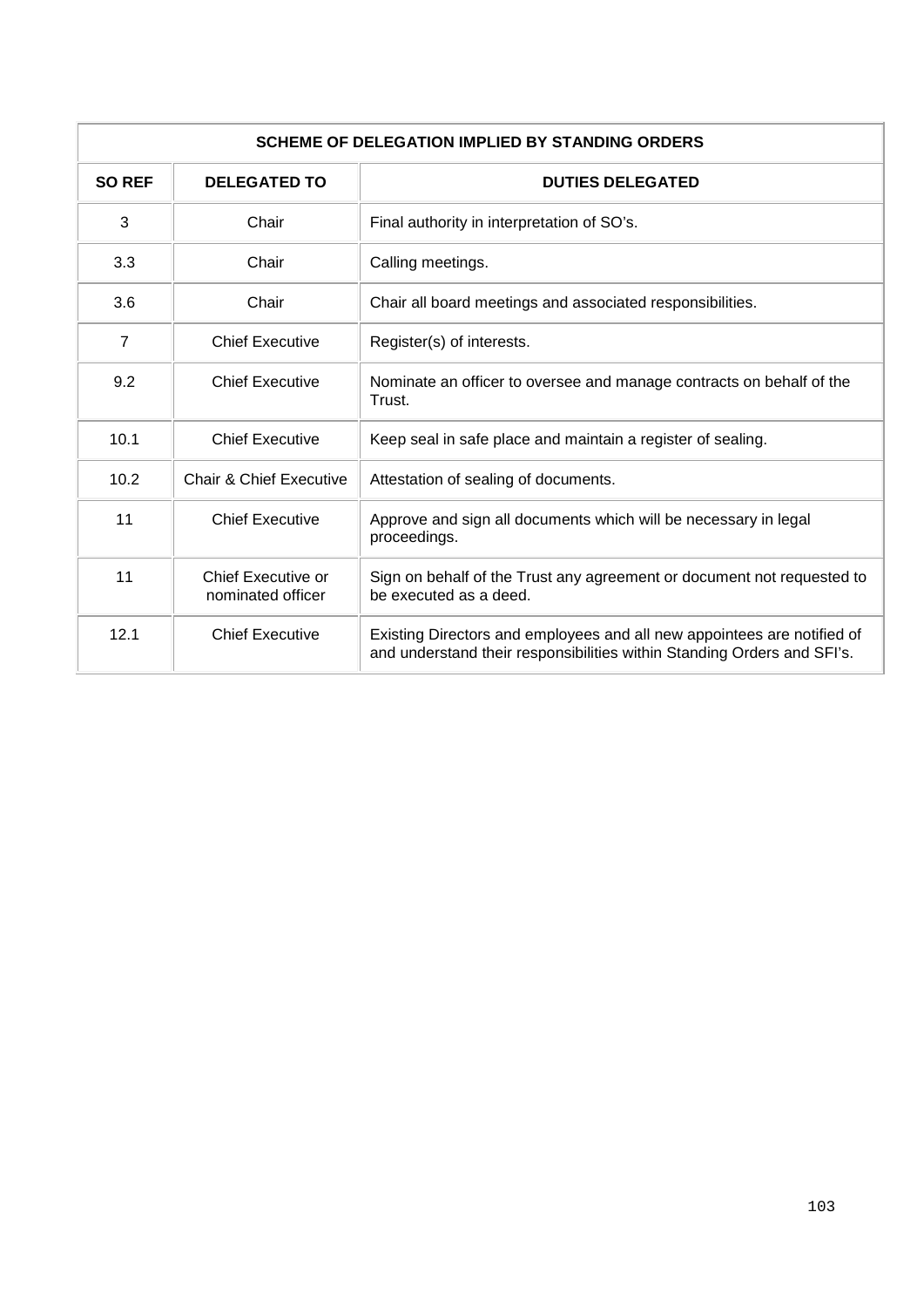# **APPENDIX 1 Mental Health Act 1983: Scheme of Delegation by the Hospital Managers**

## **Director with responsibility: Executive Medical Director Operational lead: Chief Operating Officer**

# **FUNCTIONS WHICH CANNOT BE DELEGATED TO OFFICERS OF THE TRUST**

| <b>Function</b>                     | <b>Legislative Reference</b> | Code of Practice Reference | <b>Authorised Person / Committee</b> |
|-------------------------------------|------------------------------|----------------------------|--------------------------------------|
| Review the Trust's operation of the |                              | Chapter 37                 | Executive Assurance Group & Board    |
| Act, governance arrangements &      |                              |                            | of Directors                         |
| varying this scheme of delegation   |                              |                            |                                      |

#### **FUNCTIONS DELEGATED TO OFFICERS OF THE TRUST**

| <b>Function</b>                                                                                                                                                                | <b>Legislative Reference</b>             | <b>Code of Practice Reference</b> | <b>Authorised Person / Committee</b>                                                                                                                                                                                        |
|--------------------------------------------------------------------------------------------------------------------------------------------------------------------------------|------------------------------------------|-----------------------------------|-----------------------------------------------------------------------------------------------------------------------------------------------------------------------------------------------------------------------------|
| Recording admission For section $5(2)$ –<br>Form H1                                                                                                                            | MHA sections $5(2)$ Regulation $4(1)(g)$ | Chapter 18: holding powers        | H1 Part 1: Medical Practitioner in<br>Charge of Patient or nominated deputy<br>H1 Part 2: the designated authorised<br>hospital manger which is the Bed<br>Manager in hours and out of hours the<br>Acute Care Team Sister. |
| Formal Receipt and Scrutiny of<br>statutory forms                                                                                                                              | MHA sections 5(2)                        | Chapter 18: holding powers        | <b>Assistant Director, Healthcare</b><br>Governance                                                                                                                                                                         |
| Provision of information on section 5(2)<br>to patients and their nearest relative                                                                                             | MHA sections 5(2)                        | Chapter 2                         | Bed Manager in hours and out of hours<br>the Acute Care Team Sister will<br>provide relative letter 5(2) and the<br>rights leaflet S5 (2).                                                                                  |
| Patient discharged from section 5(2)<br>detention before the expiry of the 72<br>hours holding period (with clarity over<br>start and finish times of the detention<br>period) | MHA sections 5(2)                        | Chapter 18: 18.19, 18.20 & 18.35  | Medical Practitioner in Charge of<br>Patient or nominated deputy or<br>Approved Mental Health Practitioner<br>(AMHP).                                                                                                       |